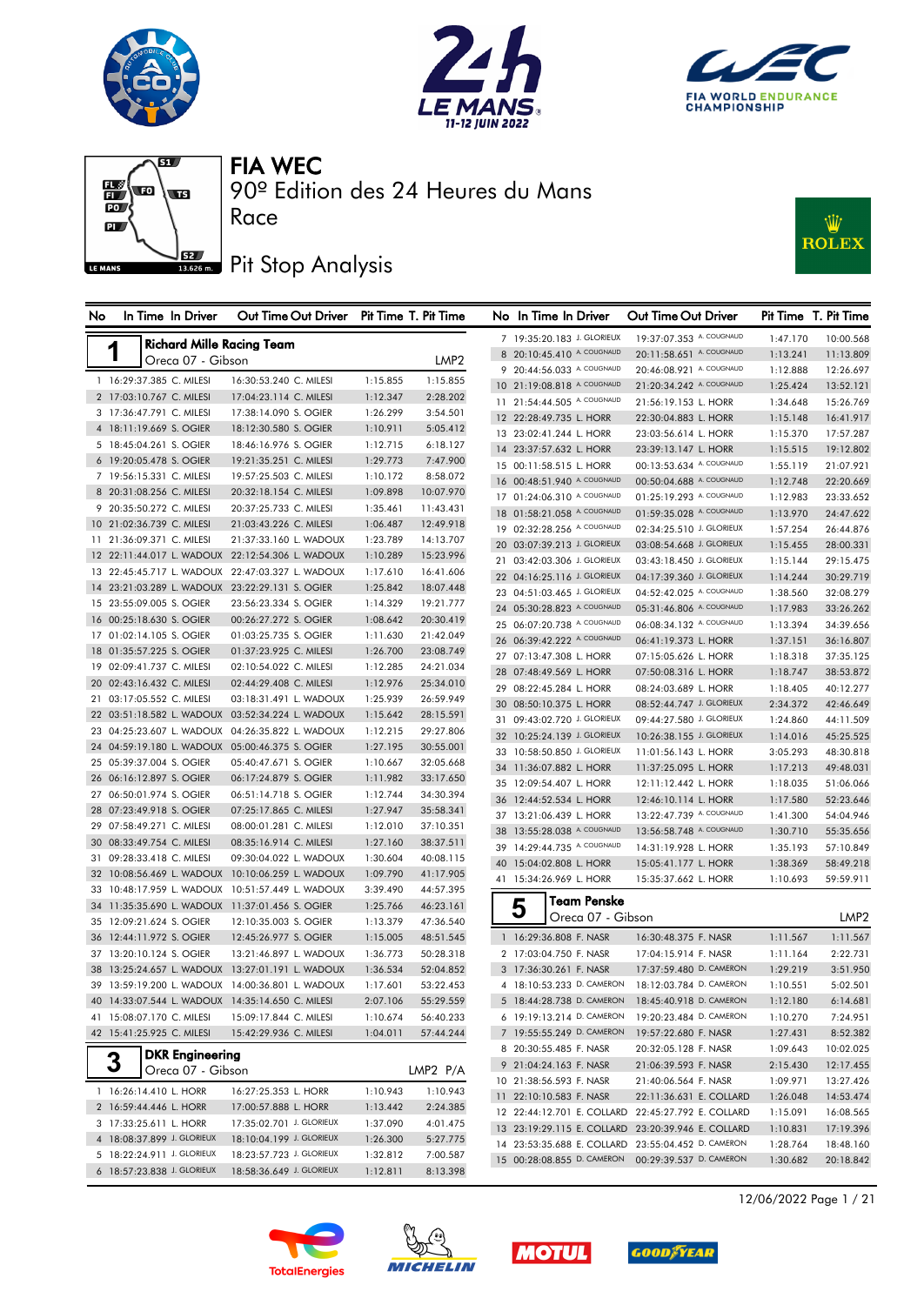







90º Edition des 24 Heures du Mans

### Pit Stop Analysis

Race



| No | In Time In Driver                               | Out Time Out Driver Pit Time T. Pit Time           |          |            | No In Time In Driver                     | Out Time Out Driver                                 |          | Pit Time T. Pit Time |
|----|-------------------------------------------------|----------------------------------------------------|----------|------------|------------------------------------------|-----------------------------------------------------|----------|----------------------|
|    | 16 01:03:57.025 D. CAMERON                      | 01:05:07.751 D. CAMERON                            | 1:10.726 | 21:29.568  | 25 10:26:57.155 J. LOPEZ                 | 10:28:19.224 K. KOBAYASHI                           | 1:22.069 | 33:13.022            |
|    | 17 01:37:35.397 D. CAMERON                      | 01:38:48.662 D. CAMERON                            | 1:13.265 | 22:42.833  | 26 11:25:01.686 К. КОВАҮАЅНІ             | 11:26:09.327 К. КОВАҮАЅНІ                           | 1:07.641 | 34:20.663            |
|    | 18 02:11:21.601 D. CAMERON                      | 02:12:51.394 F. NASR                               | 1:29.793 | 24:12.626  | 27 12:08:09.061 K. KOBAYASHI             | 12:09:19.721 K. KOBAYASHI                           | 1:10.660 | 35:31.323            |
|    | 19 02:45:01.599 F. NASR                         | 02:46:13.495 F. NASR                               | 1:11.896 | 25:24.522  | 28 12:52:56.812 K. KOBAYASHI             | 12:54:20.199 M. CONWAY                              | 1:23.387 | 36:54.710            |
|    | 20 03:18:28.955 F. NASR                         | 03:19:40.776 F. NASR                               | 1:11.821 | 26:36.343  | 29 13:38:41.342 M. CONWAY                | 13:39:50.961 M. CONWAY                              | 1:09.619 | 38:04.329            |
|    | 21 03:52:00.828 F. NASR                         | 03:53:11.867 F. NASR                               | 1:11.039 | 27:47.382  | 30 14:21:52.916 M. CONWAY                | 14:23:16.445 J. LOPEZ                               | 1:23.529 | 39:27.858            |
|    | 22 04:25:41.026 F. NASR                         | 04:27:13.597 E. COLLARD                            | 1:32.571 | 29:19.953  | 31 14:51:44.594 J. LOPEZ                 | 14:52:57.578 J. LOPEZ                               | 1:12.984 | 40:40.842            |
|    |                                                 | 23 04:59:49.418 E. COLLARD 05:01:02.355 E. COLLARD | 1:12.937 | 30:32.890  | 32 15:34:50.082 J. LOPEZ                 | 15:35:55.022 J. LOPEZ                               | 1:04.940 | 41:45.782            |
|    |                                                 | 24 05:39:34.886 E. COLLARD 05:40:52.896 E. COLLARD | 1:18.010 | 31:50.900  |                                          |                                                     |          |                      |
|    |                                                 | 25 06:16:16.550 E. COLLARD 06:17:51.961 D. CAMERON | 1:35.411 | 33:26.311  | <b>Toyota Gazoo Racing</b><br>8          |                                                     |          |                      |
|    | 26 06:50:15.985 D. CAMERON                      | 06:51:35.016 D. CAMERON                            | 1:19.031 | 34:45.342  | Toyota GR010 HYBRID                      |                                                     |          | HYPERCAR H           |
|    | 27 07:23:55.373 D. CAMERON                      | 07:25:17.166 D. CAMERON                            | 1:21.793 | 36:07.135  | 1 16:43:06.085 S. BUEMI                  | 16:44:16.906 S. BUEMI                               | 1:10.821 | 1:10.821             |
|    | 28 07:55:19.202 D. CAMERON                      | 07:56:26.911 D. CAMERON                            | 1:07.709 | 37:14.844  | 2 17:26:39.725 S. BUEMI                  | 17:27:51.691 S. BUEMI                               | 1:11.966 | 2:22.787             |
|    | 29 08:30:44.843 D. CAMERON                      | 08:32:19.619 F. NASR                               | 1:34.776 | 38:49.620  | 3 18:10:45.761 S. BUEMI                  | 18:12:09.389 B. HARTLEY                             | 1:23.628 | 3:46.415             |
|    | 30 09:24:18.563 F. NASR                         | 09:25:28.665 F. NASR                               | 1:10.102 | 39:59.722  | 4 18:54:07.238 B. HARTLEY                | 18:55:17.495 B. HARTLEY                             | 1:10.257 | 4:56.672             |
|    | 31 09:59:15.144 F. NASR                         | 10:00:27.763 E. COLLARD                            | 1:12.619 | 41:12.341  | 5 19:41:25.137 B. HARTLEY                | 19:42:33.286 B. HARTLEY                             | 1:08.149 | 6:04.821             |
|    | 32 10:39:37.298 E. COLLARD                      | 10:40:47.391 E. COLLARD                            | 1:10.093 | 42:22.434  | 6 20:26:06.355 B. HARTLEY                | 20:27:30.255 R. HIRAKAWA                            | 1:23.900 | 7:28.721             |
|    |                                                 | 33 11:26:17.555 E. COLLARD 11:28:09.792 D. CAMERON | 1:52.237 | 44:14.671  | 7 21:09:38.686 R. HIRAKAWA               | 21:10:48.581 R. HIRAKAWA                            | 1:09.895 | 8:38.616             |
|    | 34 12:00:13.260 D. CAMERON                      | 12:01:33.668 D. CAMERON                            | 1:20.408 | 45:35.079  | 8 21:54:08.270 R. HIRAKAWA               | 21:55:18.910 R. HIRAKAWA                            | 1:10.640 | 9:49.256             |
|    | 35 12:33:36.753 D. CAMERON                      | 12:34:48.168 D. CAMERON                            | 1:11.415 | 46:46.494  | 9 22:37:32.435 R. HIRAKAWA               | 22:38:55.260 S. BUEMI                               | 1:22.825 | 11:12.081            |
|    |                                                 | 36 12:57:53.737 D. CAMERON 12:59:13.782 E. COLLARD | 1:20.045 | 48:06.539  | 10 23:22:16.616 S. BUEMI                 | 23:23:27.349 S. BUEMI                               | 1:10.733 | 12:22.814            |
|    |                                                 | 37 13:33:22.515 E. COLLARD 13:34:43.707 E. COLLARD | 1:21.192 | 49:27.731  | 11 00:05:32.407 S. BUEMI                 | 00:06:43.374 S. BUEMI                               | 1:10.967 | 13:33.781            |
|    |                                                 | 38 14:07:06.571 E. COLLARD 14:08:05.891 E. COLLARD | 59.320   | 50:27.051  | 12 00:50:16.050 S. BUEMI                 | 00:51:41.080 B. HARTLEY                             | 1:25.030 | 14:58.811            |
|    | 39 14:26:01.512 E. COLLARD 14:27:33.323 F. NASR |                                                    | 1:31.811 | 51:58.862  | 13 01:35:12.174 B. HARTLEY               | 01:36:22.386 B. HARTLEY                             | 1:10.212 | 16:09.023            |
|    | 40 15:00:11.183 F. NASR                         | 15:01:29.482 F. NASR                               | 1:18.299 | 53:17.161  | 14 02:18:35.208 B. HARTLEY               | 02:19:45.895 B. HARTLEY                             | 1:10.687 | 17:19.710            |
|    | 41 15:33:39.859 F. NASR                         | 15:34:50.074 F. NASR                               | 1:10.215 | 54:27.376  | 15 03:02:04.014 B. HARTLEY               | 03:03:25.995 R. HIRAKAWA                            | 1:21.981 | 18:41.691            |
|    |                                                 |                                                    |          |            | 16 03:45:39.936 R. HIRAKAWA              | 03:46:51.424 R. HIRAKAWA                            | 1:11.488 | 19:53.179            |
|    | Toyota Gazoo Racina                             |                                                    |          |            | 17 04:29:04.575 R. HIRAKAWA              | 04:30:22.630 R. HIRAKAWA                            | 1:18.055 | 21:11.234            |
|    | Toyota GR010 HYBRID                             |                                                    |          | HYPERCAR H | 18 05:15:20.229 R. HIRAKAWA              | 05:16:45.371 S. BUEMI                               | 1:25.142 | 22:36.376            |
|    | 1 16:39:36.061 M. CONWAY                        | 16:40:43.798 M. CONWAY                             | 1:07.737 | 1:07.737   | 19 06:03:39.276 S. BUEMI                 | 06:04:49.085 S. BUEMI                               | 1:09.809 | 23:46.185            |
|    | 2 17:22:54.799 M. CONWAY                        | 17:24:09.896 M. CONWAY                             | 1:15.097 | 2:22.834   | 20 06:48:26.149 S. BUEMI                 | 06:49:36.582 S. BUEMI                               | 1:10.433 | 24:56.618            |
|    | 3 18:06:52.281 M. CONWAY                        | 18:08:16.996 J. LOPEZ                              | 1:24.715 | 3:47.549   | 21 07:24:39.181 S. BUEMI                 | 07:26:10.704 B. HARTLEY                             | 1:31.523 | 26:28.141            |
|    | 4 18:50:12.064 J. LOPEZ                         | 18:51:22.131 J. LOPEZ                              | 1:10.067 | 4:57.616   | 22 08:09:31.510 B. HARTLEY               | 08:10:56.226 B. HARTLEY                             | 1:24.716 | 27:52.857            |
|    | 5 19:37:45.612 J. LOPEZ                         | 19:38:56.408 J. LOPEZ                              | 1:10.796 | 6:08.412   | 23 09:10:10.110 B. HARTLEY               | 09:11:24.707 B. HARTLEY                             | 1:14.597 | 29:07.454            |
|    | 6 20:22:39.626 J. LOPEZ                         | 20:24:01.009 K. KOBAYASHI                          | 1:21.383 | 7:29.795   | 24 10:08:41.413 B. HARTLEY               | 10:10:03.609 R. HIRAKAWA                            | 1:22.196 | 30:29.650            |
|    | 7 21:06:07.872 K. KOBAYASHI                     | 21:07:18.069 K. KOBAYASHI                          | 1:10.197 | 8:39.992   | 25 11:14:51.543 R. HIRAKAWA              | 11:16:10.352 R. HIRAKAWA                            | 1:18.809 | 31:48.459            |
|    | 8 21:49:16.548 K. KOBAYASHI                     | 21:50:27.239 K. KOBAYASHI                          | 1:10.691 | 9:50.683   | 26 11:58:15.166 R. HIRAKAWA              | 11:59:25.585 R. HIRAKAWA                            | 1:10.419 | 32:58.878            |
|    | 9 22:33:58.885 K. KOBAYASHI                     | 22:35:28.191 M. CONWAY                             | 1:29.306 | 11:19.989  | 27 12:43:01.732 R. HIRAKAWA              | 12:44:25.463 S. BUEMI                               | 1:23.731 | 34:22.609            |
|    | 10 23:18:47.453 M. CONWAY                       | 23:19:57.665 M. CONWAY                             | 1:10.212 | 12:30.201  | 28 13:28:57.891 S. BUEMI                 | 13:30:08.150 S. BUEMI                               | 1:10.259 | 35:32.868            |
|    | 11 00:02:01.683 M. CONWAY                       | 00:03:12.746 M. CONWAY                             | 1:11.063 | 13:41.264  | 29 14:12:14.022 S. BUEMI                 | 14:14:05.305 B. HARTLEY                             | 1:51.283 | 37:24.151            |
|    | 12 00:46:49.831 M. CONWAY                       | 00:48:13.736 J. LOPEZ                              | 1:23.905 | 15:05.169  | 30 14:49:03.894 B. HARTLEY               | 14:50:21.271 B. HARTLEY                             | 1:17.377 | 38:41.528            |
|    | 13 01:31:59.898 J. LOPEZ                        | 01:33:09.801 J. LOPEZ                              | 1:09.903 | 16:15.072  |                                          | 31 15:32:42.971 B. HARTLEY 15:33:49.245 B. HARTLEY  | 1:06.274 | 39:47.802            |
|    | 14 02:15:28.701 J. LOPEZ                        | 02:16:39.698 J. LOPEZ                              | 1:10.997 | 17:26.069  | $\overline{\mathsf{I}}$ Prema Orlen Team |                                                     |          |                      |
|    | 15 02:58:56.969 J. LOPEZ                        | 03:00:19.482 K. KOBAYASHI                          | 1:22.513 | 18:48.582  | 9<br>Oreca 07 - Gibson                   |                                                     |          | LMP <sub>2</sub>     |
|    | 16 03:42:30.947 К. КОВАҮАЅНІ                    | 03:43:42.096 K. KOBAYASHI                          | 1:11.149 | 19:59.731  |                                          |                                                     |          |                      |
|    | 17 04:25:46.564 K. KOBAYASHI                    | 04:26:57.889 K. KOBAYASHI                          | 1:11.325 | 21:11.056  | 1 16:29:31.489 R. KUBICA                 | 16:30:43.232 R. KUBICA                              | 1:11.743 | 1:11.743             |
|    | 18 05:10:22.696 K. KOBAYASHI                    | 05:11:49.446 M. CONWAY                             | 1:26.750 | 22:37.806  | 2 17:02:54.222 R. KUBICA                 | 17:04:07.316 R. KUBICA                              | 1:13.094 | 2:24.837             |
|    | 19 05:59:42.141 M. CONWAY                       | 06:00:51.391 M. CONWAY                             | 1:09.250 | 23:47.056  | 3 17:36:28.051 R. KUBICA                 | 17:37:54.523 L. COLOMBO                             | 1:26.472 | 3:51.309             |
|    | 20 06:44:35.852 M. CONWAY                       | 06:45:45.716 M. CONWAY                             | 1:09.864 | 24:56.920  |                                          | 4 18:10:55.527 L. COLOMBO 18:12:07.418 L. COLOMBO   | 1:11.891 | 5:03.200             |
|    | 21 07:27:58.368 M. CONWAY                       | 07:29:21.939 J. LOPEZ                              | 1:23.571 | 26:20.491  |                                          | 5 18:44:31.531 L. COLOMBO 18:45:43.046 L. COLOMBO   | 1:11.515 | 6:14.715             |
|    | 22 07:49:30.194 J. LOPEZ                        | 07:52:38.059 J. LOPEZ                              | 3:07.865 | 29:28.356  |                                          | 6 19:19:18.530 L. COLOMBO 19:20:46.340 L. DELETRAZ  | 1:27.810 | 7:42.525             |
|    | 23 08:24:07.163 J. LOPEZ                        | 08:25:22.108 J. LOPEZ                              | 1:14.945 | 30:43.301  |                                          | 7 19:45:52.245 L. DELETRAZ 19:46:56.627 L. DELETRAZ | 1:04.382 | 8:46.907             |
|    | 24 09:30:02.786 J. LOPEZ                        | 09:31:10.438 J. LOPEZ                              | 1:07.652 | 31:50.953  |                                          | 8 20:20:24.732 L. DELETRAZ 20:21:35.413 L. DELETRAZ | 1:10.681 | 9:57.588             |
|    |                                                 |                                                    |          |            |                                          | 9 20:53:55.536 L. DELETRAZ 20:55:06.802 L. DELETRAZ | 1:11.266 | 11:08.854            |









12/06/2022 Page 2 / 21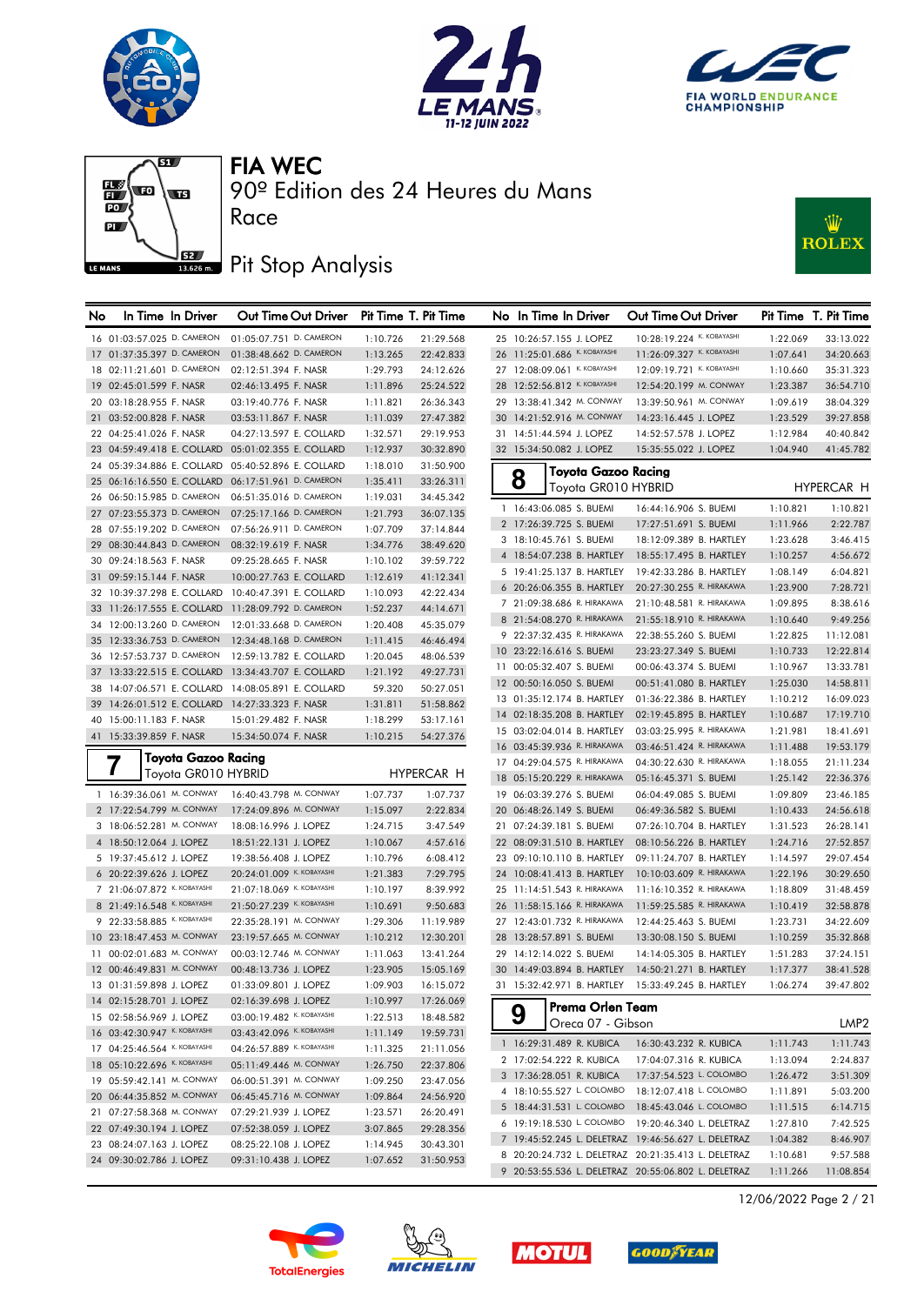







90º Edition des 24 Heures du Mans

# **J**BZ Pit Stop Analysis

Race



| No | In Time In Driver                                    | Out Time Out Driver                                  | Pit Time T. Pit Time |                  |    | No In Time In Driver                               | Out Time Out Driver                                  |                      | Pit Time T. Pit Time  |
|----|------------------------------------------------------|------------------------------------------------------|----------------------|------------------|----|----------------------------------------------------|------------------------------------------------------|----------------------|-----------------------|
|    | 10 21:27:27.346 L. DELETRAZ 21:28:55.772 L. COLOMBO  |                                                      | 1:28.426             | 12:37.280        |    | 18 01:35:24.423 S. BOURDAIS                        | 01:36:33.523 S. BOURDAIS                             | 1:09.100             | 33:33.691             |
|    | 11 21:55:12.344 L. COLOMBO                           | 21:56:15.956 L. COLOMBO                              | 1:03.612             | 13:40.892        |    | 19 02:09:06.955 S. BOURDAIS                        | 02:10:31.837 R. CULLEN                               | 1:24.882             | 34:58.573             |
|    | 12 22:28:39.810 L. COLOMBO                           | 22:29:51.588 L. COLOMBO                              | 1:11.778             | 14:52.670        |    | 20 02:43:13.782 R. CULLEN                          | 02:44:26.129 R. CULLEN                               | 1:12.347             | 36:10.920             |
|    | 13 23:02:19.272 L. COLOMBO                           | 23:03:31.114 L. COLOMBO                              | 1:11.842             | 16:04.512        |    | 21 03:17:39.565 R. CULLEN                          | 03:19:00.294 R. CULLEN                               | 1:20.729             | 37:31.649             |
|    | 14 23:37:14.593 L. COLOMBO                           | 23:38:41.318 R. KUBICA                               | 1:26.725             | 17:31.237        |    | 22 03:48:14.187 R. CULLEN                          | 03:49:22.070 R. CULLEN                               | 1:07.883             | 38:39.532             |
|    | 15 00:11:01.854 R. KUBICA                            | 00:12:15.524 R. KUBICA                               | 1:13.670             | 18:44.907        |    | 23 04:18:30.228 R. CULLEN                          | 04:19:57.178 N. MÜLLER                               | 1:26.950             | 40:06.482             |
|    | 16 00:46:33.893 R. KUBICA                            | 00:47:50.894 R. KUBICA                               | 1:17.001             | 20:01.908        |    | 24 04:48:37.611 N. MÜLLER                          | 04:49:44.499 N. MÜLLER                               | 1:06.888             | 41:13.370             |
|    | 17 01:21:20.125 R. KUBICA                            | 01:22:42.853 R. KUBICA                               | 1:22.728             | 21:24.636        |    | 25 05:25:44.493 N. MÜLLER                          | 05:26:54.440 N. MULLER                               | 1:09.947             | 42:23.317             |
|    | 18 01:55:04.386 R. KUBICA                            | 01:56:36.757 L. DELETRAZ                             | 1:32.371             | 22:57.007        |    | 26 06:02:40.511 N. MÜLLER                          | 06:03:50.289 N. MÜLLER                               | 1:09.778             | 43:33.095             |
|    | 19 02:28:53.900 L. DELETRAZ 02:30:07.244 L. DELETRAZ |                                                      | 1:13.344             | 24:10.351        |    | 27 06:30:31.701 N. MÜLLER                          | 06:31:58.097 S. BOURDAIS                             | 1:26.396             | 44:59.491             |
|    |                                                      | 20 03:02:32.722 L. DELETRAZ 03:03:52.243 L. DELETRAZ | 1:19.521             | 25:29.872        |    | 28 07:04:53.387 S. BOURDAIS                        | 07:06:21.987 S. BOURDAIS                             | 1:28.600             | 46:28.091             |
|    |                                                      | 21 03:36:17.344 L. DELETRAZ 03:37:31.447 L. DELETRAZ | 1:14.103             | 26:43.975        |    | 29 07:38:22.720 S. BOURDAIS                        | 07:39:34.776 S. BOURDAIS                             | 1:12.056             | 47:40.147             |
|    | 22 04:10:04.390 L. DELETRAZ 04:11:34.279 L. COLOMBO  |                                                      | 1:29.889             | 28:13.864        |    | 30 08:13:00.726 S. BOURDAIS                        | 08:14:15.700 S. BOURDAIS                             | 1:14.974             | 48:55.121             |
|    | 23 04:43:44.020 L. COLOMBO                           | 04:44:57.044 L. COLOMBO                              | 1:13.024             | 29:26.888        |    | 31 08:46:29.342 S. BOURDAIS                        | 08:47:38.170 S. BOURDAIS                             | 1:08.828             | 50:03.949             |
|    | 24 05:07:08.971 L. COLOMBO                           | 05:08:10.242 L. COLOMBO                              | 1:01.271             | 30:28.159        |    | 32 09:35:41.017 S. BOURDAIS                        | 09:37:04.150 R. CULLEN                               | 1:23.133             | 51:27.082             |
|    | 25 05:45:42.754 L. COLOMBO                           | 05:46:54.938 L. COLOMBO                              | 1:12.184             | 31:40.343        |    | 33 10:15:06.588 R. CULLEN                          | 10:16:19.247 R. CULLEN                               | 1:12.659             | 52:39.741             |
|    | 26 06:21:24.245 L. COLOMBO                           | 06:22:53.684 R. KUBICA                               | 1:29.439             | 33:09.782        |    | 34 10:56:06.187 R. CULLEN                          | 10:59:31.364 R. CULLEN                               | 3:25.177             | 56:04.918             |
|    | 27 06:54:59.621 R. KUBICA                            | 06:56:13.012 R. KUBICA                               | 1:13.391             | 34:23.173        |    | 35 11:36:05.032 R. CULLEN                          | 11:37:34.359 R. CULLEN                               | 1:29.327             | 57:34.245             |
|    | 28 07:28:33.309 R. KUBICA                            | 07:29:46.450 R. KUBICA                               | 1:13.141             | 35:36.314        |    | 36 12:10:06.141 R. CULLEN                          | 12:11:23.447 N. MÜLLER                               | 1:17.306             | 58:51.551             |
|    | 29 08:03:09.927 R. KUBICA                            | 08:05:04.542 R. KUBICA                               | 1:54.615             | 37:30.929        |    | 37 12:44:39.325 N. MÜLLER                          | 12:46:13.794 N. MULLER                               |                      | 1:34.469 1:00:26.020  |
|    | 30 08:31:35.601 R. KUBICA                            | 08:32:57.730 L. DELETRAZ                             | 1:22.129             | 38:53.058        |    | 38 13:20:32.000 N. MÜLLER                          | 13:21:58.625 N. MÜLLER                               |                      | 1:26.625 1:01:52.645  |
|    |                                                      | 31 09:25:19.578 L. DELETRAZ 09:26:30.669 L. DELETRAZ | 1:11.091             | 40:04.149        | 39 | 13:54:00.538 N. MÜLLER                             | 13:55:11.450 N. MÜLLER                               |                      | 1:10.912 1:03:03.557  |
|    |                                                      | 32 10:04:22.999 L. DELETRAZ 10:05:36.203 L. DELETRAZ | 1:13.204             | 41:17.353        |    | 40 14:27:13.448 N. MÜLLER                          | 14:38:19.851 S. BOURDAIS                             |                      | 11:06.403 1:14:09.960 |
|    |                                                      | 33 10:43:16.658 L. DELETRAZ 10:44:28.649 L. DELETRAZ | 1:11.991             | 42:29.344        |    | 41 15:10:56.798 S. BOURDAIS                        | 15:12:13.700 S. BOURDAIS                             |                      | 1:16.902 1:15:26.862  |
|    | 34 11:29:43.432 L. DELETRAZ 11:31:10.039 L. COLOMBO  |                                                      | 1:26.607             | 43:55.951        |    | 42 15:40:51.857 S. BOURDAIS                        | 15:51:32.155 S. BOURDAIS                             |                      | 10:40.298 1:26:07.160 |
|    | 35 12:03:13.800 L. COLOMBO                           | 12:04:27.052 L. COLOMBO                              | 1:13.252             | 45:09.203        |    | <b>TDS Racing x Vaillante</b>                      |                                                      |                      |                       |
|    | 36 12:36:34.910 L. COLOMBO                           | 12:37:47.351 L. COLOMBO                              | 1:12.441             | 46:21.644        |    | 3<br>Oreca 07 - Gibson                             |                                                      |                      | LMP2                  |
|    | 37 13:13:24.335 L. COLOMBO                           | 13:14:36.241 L. COLOMBO                              | 1:11.906             | 47:33.550        |    |                                                    |                                                      |                      |                       |
|    | 38 13:47:07.233 L. COLOMBO                           | 13:48:55.489 R. KUBICA                               | 1:48.256             | 49:21.806        |    | 1 16:29:55.900 M. BECHE<br>2 17:00:02.529 M. BECHE | 16:31:16.125 M. BECHE                                | 1:20.225             | 1:20.225<br>2:28.481  |
|    | 39 14:21:21.454 R. KUBICA                            | 14:22:32.633 R. KUBICA                               | 1:11.179             | 50:32.985        |    | 3 17:04:45.073 M. BECHE                            | 17:01:10.785 M. BECHE<br>17:05:35.995 M. BECHE       | 1:08.256<br>50.922   | 3:19.403              |
|    | 40 14:47:47.721 R. KUBICA                            | 14:49:06.290 R. KUBICA                               | 1:18.569             | 51:51.554        |    | 4 17:38:05.187 M. BECHE                            | 17:39:19.991 M. BECHE                                | 1:14.804             | 4:34.207              |
|    | 41 15:22:15.391 R. KUBICA                            | 15:23:24.328 R. KUBICA                               | 1:08.937             | 53:00.491        |    | 5 18:12:49.275 M. BECHE                            | 18:14:14.997 T. VAN DER HELM                         |                      | 5:59.929              |
|    | 42 15:41:30.378 R. KUBICA                            | 15:42:29.074 R. KUBICA                               | 58.696               | 53:59.187        |    | 6 18:46:44.352 T. VAN DER HELM                     | 18:47:56.793 T. VAN DER HELM                         | 1:25.722<br>1:12.441 | 7:12.370              |
|    | <b>Vector Sport</b>                                  |                                                      |                      |                  |    | 7 19:22:09.799 T. VAN DER HELM                     | 19:23:28.514 T. VAN DER HELM                         | 1:18.715             | 8:31.085              |
|    | 10<br>Oreca 07 - Gibson                              |                                                      |                      | LMP <sub>2</sub> |    | 8 19:58:26.064 T. VAN DER HELM                     | 19:59:51.242 N. DE VRIES                             | 1:25.178             | 9:56.263              |
|    | 1 16:30:20.636 N. MÜLLER                             | 16:31:29.868 N. MÜLLER                               | 1:09.232             | 1:09.232         |    | 9 20:32:49.705 N. DE VRIES                         | 20:34:01.624 N. DE VRIES                             | 1:11.919             | 11:08.182             |
|    | 2 17:03:56.569 N. MÜLLER                             | 17:05:08.555 N. MÜLLER                               | 1:11.986             | 2:21.218         |    | 10 21:06:24.059 N. DE VRIES                        | 21:07:36.345 N. DE VRIES                             | 1:12.286             | 12:20.468             |
|    | 3 17:37:39.652 N. MÜLLER                             | 17:39:04.603 S. BOURDAIS                             | 1:24.951             | 3:46.169         |    |                                                    | 11 21:39:52.669 N. DE VRIES 21:41:05.195 N. DE VRIES | 1:12.526             | 13:32.994             |
|    | 4 18:12:29.656 S. BOURDAIS                           | 18:13:39.773 S. BOURDAIS                             | 1:10.117             | 4:56.286         |    | 12 22:14:34.411 N. DE VRIES 22:16:06.380 M. BECHE  |                                                      | 1:31.969             | 15:04.963             |
|    | 5 18:46:00.443 S. BOURDAIS                           | 18:47:13.283 S. BOURDAIS                             | 1:12.840             | 6:09.126         |    | 13 22:48:26.996 M. BECHE                           | 22:49:39.494 M. BECHE                                | 1:12.498             | 16:17.461             |
|    | 6 19:20:45.169 S. BOURDAIS                           | 19:22:09.493 R. CULLEN                               | 1:24.324             | 7:33.450         |    | 14 23:23:10.914 M. BECHE                           | 23:24:23.072 M. BECHE                                | 1:12.158             | 17:29.619             |
|    | 7 19:30:36.081 R. CULLEN                             | 19:31:59.018 R. CULLEN                               | 1:22.937             | 8:56.387         |    | 15 23:56:45.211 M. BECHE                           | 23:57:57.775 M. BECHE                                | 1:12.564             | 18:42.183             |
|    | 8 19:38:56.519 R. CULLEN                             | 19:50:12.269 R. CULLEN                               | 11:15.750            | 20:12.137        |    | 16 00:32:32.125 M. BECHE                           | 00:33:57.215 T. VAN DER HELM                         | 1:25.090             | 20:07.273             |
|    | 9 20:24:16.247 R. CULLEN                             | 20:25:26.433 R. CULLEN                               | 1:10.186             | 21:22.323        |    | 17 01:08:39.208 T. VAN DER HELM                    | 01:09:52.061 T. VAN DER HELM                         | 1:12.853             | 21:20.126             |
|    | 10 20:58:09.220 R. CULLEN                            | 20:59:18.289 R. CULLEN                               | 1:09.069             | 22:31.392        |    | 18 01:42:26.154 T. VAN DER HELM                    | 01:43:39.664 T. VAN DER HELM                         | 1:13.510             | 22:33.636             |
|    | 11 21:32:08.102 R. CULLEN                            | 21:33:32.036 N. MÜLLER                               | 1:23.934             | 23:55.326        |    | 19 02:16:26.283 T. VAN DER HELM                    | 02:17:53.688 N. DE VRIES                             | 1:27.405             | 24:01.041             |
|    | 12 22:07:04.421 N. MÜLLER                            | 22:08:13.985 N. MÜLLER                               | 1:09.564             | 25:04.890        |    | 20 02:50:00.569 N. DE VRIES                        | 02:51:14.303 N. DE VRIES                             | 1:13.734             | 25:14.775             |
|    | 13 22:40:39.735 N. MÜLLER                            | 22:41:49.497 N. MÜLLER                               | 1:09.762             | 26:14.652        |    |                                                    | 21 03:23:27.009 N. DE VRIES 03:24:39.888 N. DE VRIES | 1:12.879             | 26:27.654             |
|    | 14 23:15:34.959 N. MÜLLER                            | 23:17:05.464 N. MÜLLER                               | 1:30.505             | 27:45.157        |    |                                                    | 22 03:56:46.377 N. DE VRIES 03:58:07.036 N. DE VRIES | 1:20.659             | 27:48.313             |
|    | 15 23:49:41.343 N. MÜLLER                            | 23:51:31.568 S. BOURDAIS                             | 1:50.225             | 29:35.382        |    | 23 04:30:19.877 N. DE VRIES 04:31:49.492 M. BECHE  |                                                      | 1:29.615             | 29:17.928             |
|    | 16 00:24:02.308 S. BOURDAIS                          | 00:25:19.018 S. BOURDAIS                             | 1:16.710             | 30:52.092        |    | 24 05:04:37.685 M. BECHE                           | 05:05:51.070 M. BECHE                                | 1:13.385             | 30:31.313             |
|    | 17 01:01:31.356 S. BOURDAIS                          | 01:03:03.855 S. BOURDAIS                             | 1:32.499             | 32:24.591        |    | 25 05:44:19.967 M. BECHE                           | 05:45:31.690 M. BECHE                                | 1:11.723             | 31:43.036             |









12/06/2022 Page 3 / 21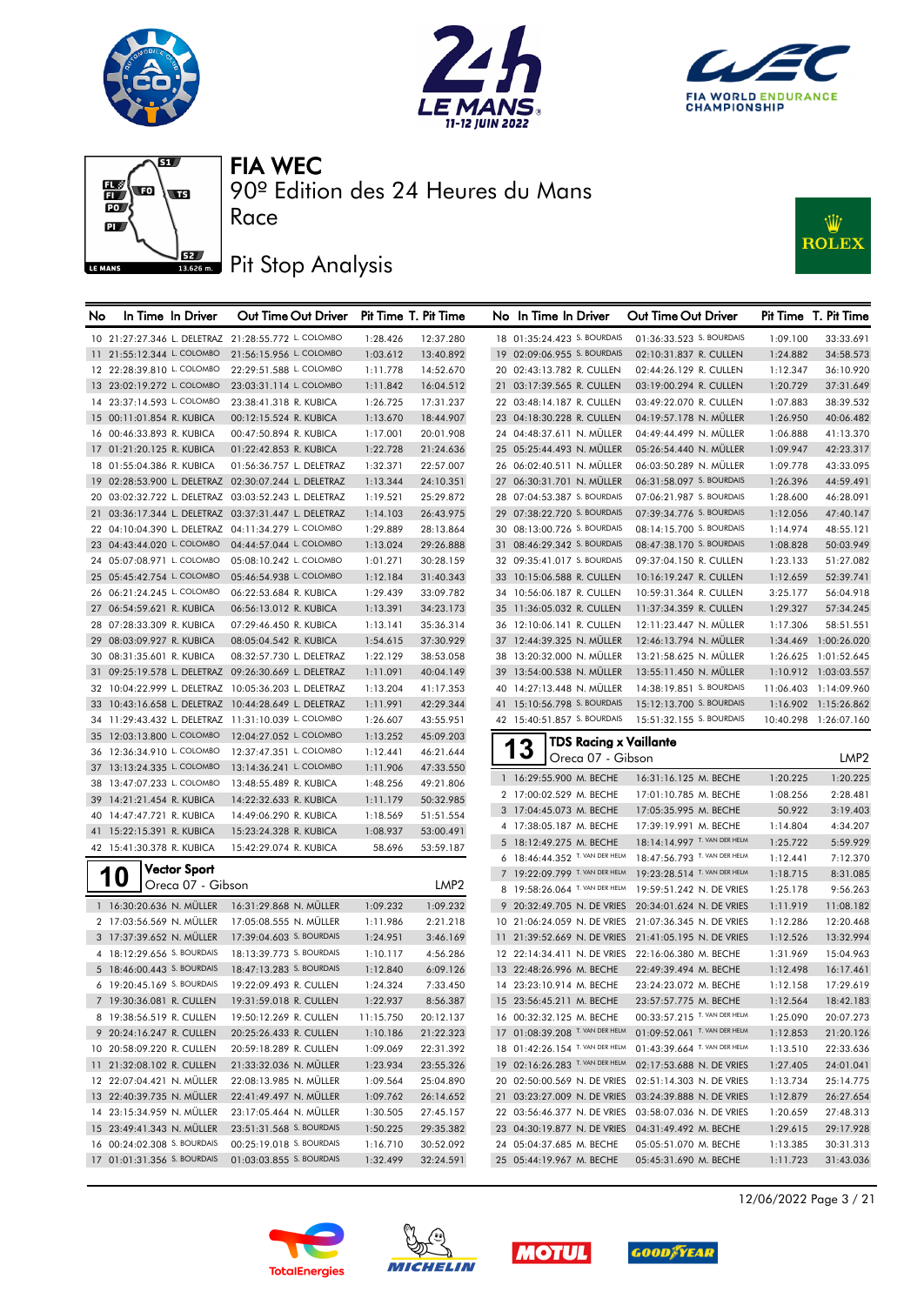







## **J**BZ Pit Stop Analysis

Race



| No | In Time In Driver                                         | Out Time Out Driver          |          | Pit Time T. Pit Time |    | No In Time In Driver               | Out Time Out Driver                                        |          | Pit Time T. Pit Time |
|----|-----------------------------------------------------------|------------------------------|----------|----------------------|----|------------------------------------|------------------------------------------------------------|----------|----------------------|
|    | 26 06:19:56.561 M. BECHE                                  | 06:21:08.683 M. BECHE        | 1:12.122 | 32:55.158            |    |                                    | 7 19:26:37.252 F. ALBUQUERQUE 19:27:54.131 F. ALBUQUERQUE  | 1:16.879 | 9:02.323             |
|    | 27 06:53:23.722 M. BECHE                                  | 06:54:53.507 T. VAN DER HELM | 1:29.785 | 34:24.943            |    |                                    | 8 20:03:26.631 F. ALBUQUERQUE 20:04:37.077 F. ALBUQUERQUE  | 1:10.446 | 10:12.769            |
|    | 28 07:27:23.130 T. VAN DER HELM                           | 07:28:37.162 T. VAN DER HELM | 1:14.032 | 35:38.975            |    | 9 20:37:06.708 F. ALBUQUERQUE      | 20:38:35.739 P. HANSON                                     | 1:29.031 | 11:41.800            |
|    | 29 08:02:21.525 T. VAN DER HELM                           | 08:03:34.145 T. VAN DER HELM | 1:12.620 | 36:51.595            |    |                                    | 10 21:10:52.333 P. HANSON 21:12:23.024 P. HANSON           | 1:30.691 | 13:12.491            |
|    | 30 08:37:45.188 T. VAN DER HELM                           | 08:39:12.773 N. DE VRIES     | 1:27.585 | 38:19.180            |    |                                    | 11 21:44:39.372 P. HANSON 21:45:52.013 P. HANSON           | 1:12.641 | 14:25.132            |
|    | 31 09:34:21.485 N. DE VRIES                               | 09:35:30.836 N. DE VRIES     | 1:09.351 | 39:28.531            |    | 12 22:19:47.154 P. HANSON          | 22:20:58.925 P. HANSON                                     | 1:11.771 | 15:36.903            |
|    | 32 10:12:52.649 N. DE VRIES                               | 10:14:04.092 N. DE VRIES     | 1:11.443 | 40:39.974            |    | 13 22:53:29.065 P. HANSON          | 22:55:05.946 W. OWEN                                       | 1:36.881 | 17:13.784            |
|    | 33 10:53:51.549 N. DE VRIES                               | 10:56:40.269 T. VAN DER HELM | 2:48.720 | 43:28.694            |    | 14 23:28:34.288 W. OWEN            | 23:29:47.981 W. OWEN                                       | 1:13.693 | 18:27.477            |
|    | 34 11:33:20.809 T. VAN DER HELM                           | 11:34:33.380 T. VAN DER HELM | 1:12.571 | 44:41.265            |    | 15 00:02:11.730 W. OWEN            | 00:03:25.354 W. OWEN                                       | 1:13.624 | 19:41.101            |
|    | 35 12:07:07.377 T. VAN DER HELM                           | 12:08:33.917 M. BECHE        | 1:26.540 | 46:07.805            |    | 16 00:37:59.675 W. OWEN            | 00:39:14.886 W. OWEN                                       | 1:15.211 | 20:56.312            |
|    | 36 12:33:27.474 M. BECHE                                  | 12:33:59.608 M. BECHE        | 32.134   | 46:39.939            |    | 17 01:13:04.565 W. OWEN            | 01:14:33.052 F. ALBUQUERQUE                                | 1:28.487 | 22:24.799            |
|    | 37 12:42:48.519 M. BECHE                                  | 12:44:00.555 M. BECHE        | 1:12.036 | 47:51.975            |    |                                    | 18 01:46:41.214 F. ALBUQUERQUE 01:47:54.500 F. ALBUQUERQUE | 1:13.286 | 23:38.085            |
|    | 38 13:18:30.606 M. BECHE                                  | 13:19:41.654 M. BECHE        | 1:11.048 | 49:03.023            |    |                                    | 19 02:20:13.173 F. ALBUQUERQUE 02:21:40.208 F. ALBUQUERQUE | 1:27.035 | 25:05.120            |
|    | 39 13:51:50.285 M. BECHE                                  | 13:53:17.674 N. DE VRIES     | 1:27.389 | 50:30.412            |    |                                    | 20 02:54:06.774 F. ALBUQUERQUE 02:55:18.314 F. ALBUQUERQUE | 1:11.540 | 26:16.660            |
|    | 40 14:25:17.150 N. DE VRIES                               | 14:26:29.776 N. DE VRIES     | 1:12.626 | 51:43.038            |    |                                    | 21 03:27:37.814 F. ALBUQUERQUE 03:28:53.188 F. ALBUQUERQUE | 1:15.374 | 27:32.034            |
|    | 41 14:59:39.428 N. DE VRIES                               | 15:01:05.173 N. DE VRIES     | 1:25.745 | 53:08.783            |    | 22 04:01:20.927 F. ALBUQUERQUE     | 04:02:49.943 P. HANSON                                     | 1:29.016 | 29:01.050            |
|    | 42 15:33:13.951 N. DE VRIES                               | 15:34:27.256 N. DE VRIES     | 1:13.305 | 54:22.088            |    | 23 04:35:13.788 P. HANSON          | 04:36:25.414 P. HANSON                                     | 1:11.626 | 30:12.676            |
|    | <b>AF Corse</b>                                           |                              |          |                      |    | 24 05:05:51.732 P. HANSON          | 05:07:00.522 P. HANSON                                     | 1:08.790 | 31:21.466            |
|    | 21<br>Ferrari 488 GTE Evo                                 |                              |          | <b>LMGTE Am</b>      |    | 25 05:45:31.455 P. HANSON          | 05:46:48.797 P. HANSON                                     | 1:17.342 | 32:38.808            |
|    |                                                           |                              |          |                      |    | 26 06:13:24.778 P. HANSON          | 06:14:47.982 W. OWEN                                       | 1:23.204 | 34:02.012            |
|    | 1 16:48:23.834 T. VILANDER 16:49:45.549 T. VILANDER       |                              | 1:21.715 | 1:21.715             |    | 27 06:47:16.465 W. OWEN            | 06:48:30.639 W. OWEN                                       | 1:14.174 | 35:16.186            |
|    | 2 17:41:09.907 T. VILANDER 17:42:40.591 S. MANN           |                              | 1:30.684 | 2:52.399             |    | 28 07:02:52.323 W. OWEN            | 07:03:24.363 W. OWEN                                       | 32.040   | 35:48.226            |
|    | 3 18:39:14.697 S. MANN                                    | 18:40:36.125 S. MANN         | 1:21.428 | 4:13.827             | 29 | 07:21:21.745 W. OWEN               | 07:22:36.673 W. OWEN                                       | 1:14.928 | 37:03.154            |
|    | 4 19:39:42.834 S. MANN                                    | 19:41:17.827 C. ULRICH       | 1:34.993 | 5:48.820             |    | 30 07:56:19.823 W. OWEN            | 07:57:50.460 F. ALBUQUERQUE                                | 1:30.637 | 38:33.791            |
|    | 5 20:39:14.041 C. ULRICH                                  | 20:40:36.423 C. ULRICH       | 1:22.382 | 7:11.202             |    |                                    | 31 08:27:32.450 F. ALBUQUERQUE 08:28:47.090 F. ALBUQUERQUE | 1:14.640 | 39:48.431            |
|    | 6 21:37:03.774 C. ULRICH                                  | 21:38:38.456 T. VILANDER     | 1:34.682 | 8:45.884             |    |                                    | 32 08:52:20.275 F. ALBUQUERQUE 08:53:15.823 F. ALBUQUERQUE | 55.548   | 40:43.979            |
|    | 7 22:34:50.148 T. VILANDER 22:36:09.758 T. VILANDER       |                              | 1:19.610 | 10:05.494            |    |                                    | 33 09:30:18.567 F. ALBUQUERQUE 09:31:20.355 F. ALBUQUERQUE | 1:01.788 | 41:45.767            |
|    | 8 23:32:33.908 T. VILANDER 23:34:11.122 S. MANN           |                              | 1:37.214 | 11:42.708            |    | 34 10:09:01.189 F. ALBUQUERQUE     | 10:10:25.540 P. HANSON                                     | 1:24.351 | 43:10.118            |
|    | 9 00:31:52.867 S. MANN                                    | 00:33:14.075 S. MANN         | 1:21.208 | 13:03.916            |    |                                    | 35 10:48:04.554 P. HANSON 10:51:54.266 P. HANSON           | 3:49.712 | 46:59.830            |
|    | 10 01:30:04.277 S. MANN                                   | 01:31:38.414 C. ULRICH       | 1:34.137 | 14:38.053            |    |                                    | 36 11:35:13.421 P. HANSON 11:36:24.429 P. HANSON           | 1:11.008 | 48:10.838            |
|    | 11 02:28:01.640 C. ULRICH                                 | 02:29:23.699 C. ULRICH       | 1:22.059 | 16:00.112            |    |                                    | 37 12:08:48.303 P. HANSON 12:10:06.298 P. HANSON           | 1:17.995 | 49:28.833            |
|    | 12 03:25:48.251 C. ULRICH                                 | 03:27:24.420 T. VILANDER     | 1:36.169 | 17:36.281            |    |                                    | 38 12:40:01.032 P. HANSON 12:41:55.542 F. ALBUQUERQUE      | 1:54.510 | 51:23.343            |
|    | 13 04:22:28.293 T. VILANDER 04:24:01.669 T. VILANDER      |                              | 1:33.376 | 19:09.657            |    |                                    | 39 13:16:19.114 F. ALBUQUERQUE 13:17:34.116 F. ALBUQUERQUE | 1:15.002 | 52:38.345            |
|    | 14 05:16:40.890 T. VILANDER 05:18:15.520 S. MANN          |                              | 1:34.630 | 20:44.287            | 40 |                                    | 13:49:44.298 F. ALBUQUERQUE 13:51:00.413 F. ALBUQUERQUE    | 1:16.115 | 53:54.460            |
|    | 15 06:19:30.240 S. MANN                                   | 06:20:51.173 S. MANN         | 1:20.933 | 22:05.220            |    |                                    | 41 14:23:08.723 F. ALBUQUERQUE 14:24:20.186 F. ALBUQUERQUE | 1:11.463 | 55:05.923            |
|    | 16 07:16:26.993 S. MANN                                   | 07:18:02.831 C. ULRICH       | 1:35.838 | 23:41.058            |    |                                    | 42 14:57:11.023 F. ALBUQUERQUE 14:58:38.227 P. HANSON      | 1:27.204 | 56:33.127            |
|    | 17 08:15:02.096 C. ULRICH                                 | 08:16:25.920 C. ULRICH       | 1:23.824 | 25:04.882            |    |                                    | 43 15:30:50.677 P. HANSON 15:32:03.678 P. HANSON           | 1:13.001 | 57:46.128            |
|    | 18 08:51:02.007 C. ULRICH                                 | 08:52:04.492 C. ULRICH       | 1:02.485 | 26:07.367            |    |                                    |                                                            |          |                      |
|    | 19 10:03:58.762 C. ULRICH                                 | 10:05:35.496 T. VILANDER     | 1:36.734 | 27:44.101            |    | <b>United Autosports USA</b><br>23 |                                                            |          |                      |
|    | 20 11:19:18.320 T. VILANDER 11:21:02.013 T. VILANDER      |                              | 1:43.693 | 29:27.794            |    | Oreca 07 - Gibson                  |                                                            |          | LMP <sub>2</sub>     |
|    | 21 12:15:41.973 T. VILANDER 12:17:04.855 T. VILANDER      |                              | 1:22.882 | 30:50.676            |    | 1 16:29:36.419 A. LYNN             | 16:30:47.622 A. LYNN                                       | 1:11.203 | 1:11.203             |
|    | 22 13:15:33.474 T. VILANDER 13:17:08.283 S. MANN          |                              | 1:34.809 | 32:25.485            |    | 2 16:38:00.244 A. LYNN             | 16:38:59.045 A. LYNN                                       | 58.801   | 2:10.004             |
|    | 23 14:12:29.175 S. MANN                                   | 14:13:49.538 S. MANN         | 1:20.363 | 33:45.848            |    | 3 17:11:17.383 A. LYNN             | 17:12:27.609 A. LYNN                                       | 1:10.226 | 3:20.230             |
|    | 24 14:49:35.791 S. MANN                                   | 14:51:02.348 S. MANN         | 1:26.557 | 35:12.405            |    | 4 17:41:13.856 A. LYNN             | 17:42:31.069 A. LYNN                                       | 1:17.213 | 4:37.443             |
|    | 25 15:18:51.971 S. MANN                                   | 15:19:51.521 S. MANN         | 59.550   | 36:11.955            |    | 5 17:49:44.015 A. LYNN             | 17:50:47.192 J. PIERSON                                    | 1:03.177 | 5:40.620             |
|    | <b>United Autosports USA</b>                              |                              |          |                      |    | 6 18:12:40.459 J. PIERSON          | 18:13:48.748 J. PIERSON                                    | 1:08.289 | 6:48.909             |
|    | 22<br>Oreca 07 - Gibson                                   |                              |          | LMP <sub>2</sub>     |    | 7 18:46:15.593 J. PIERSON          | 18:47:27.501 J. PIERSON                                    | 1:11.908 | 8:00.817             |
|    |                                                           |                              |          |                      |    | 8 19:21:00.670 J. PIERSON          | 19:22:12.012 J. PIERSON                                    | 1:11.342 | 9:12.159             |
|    | 1 16:10:03.027 W. OWEN                                    | 16:11:32.718 W. OWEN         | 1:29.691 | 1:29.691             |    | 9 19:35:29.032 J. PIERSON          | 19:36:17.133 J. PIERSON                                    | 48.101   | 10:00.260            |
|    | 2 16:43:57.789 W. OWEN                                    | 16:45:10.112 W. OWEN         | 1:12.323 | 2:42.014             |    | 10 20:02:25.166 J. PIERSON         | 20:03:40.883 O. JARVIS                                     | 1:15.717 | 11:15.977            |
|    | 3 17:17:28.667 W. OWEN                                    | 17:18:40.453 W. OWEN         | 1:11.786 | 3:53.800             |    | 11 20:36:12.455 O. JARVIS          | 20:37:21.271 O. JARVIS                                     | 1:08.816 | 12:24.793            |
|    | 4 17:47:36.904 W. OWEN                                    | 17:48:45.166 W. OWEN         | 1:08.262 | 5:02.062             |    | 12 21:09:48.884 O. JARVIS          | 21:11:00.596 O. JARVIS                                     | 1:11.712 | 13:36.505            |
|    | 5 18:21:46.987 W. OWEN                                    | 18:23:18.091 F. ALBUQUERQUE  | 1:31.104 | 6:33.166             |    | 13 21:43:20.806 O. JARVIS          | 21:44:33.583 O. JARVIS                                     | 1:12.777 | 14:49.282            |
|    | 6 18:55:26.140 F. ALBUQUERQUE 18:56:38.418 F. ALBUQUERQUE |                              | 1:12.278 | 7:45.444             |    |                                    |                                                            |          |                      |









12/06/2022 Page 4 / 21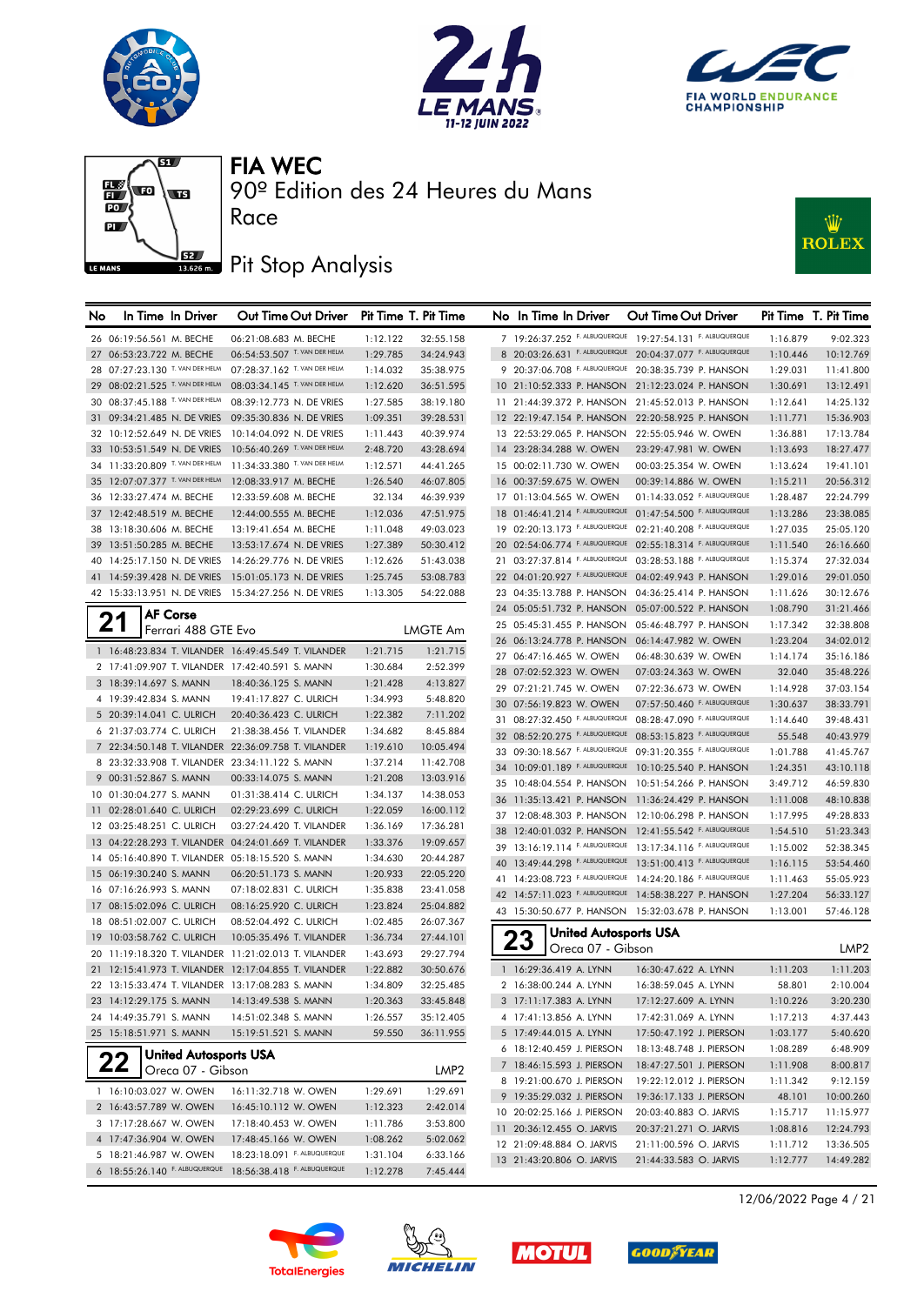







# **J**BZ Pit Stop Analysis

Race



| No | In Time In Driver          | Out Time Out Driver     |          | Pit Time T. Pit Time |    | No In Time In Driver       |                 | Out Time Out Driver     |          | Pit Time T. Pit Time |
|----|----------------------------|-------------------------|----------|----------------------|----|----------------------------|-----------------|-------------------------|----------|----------------------|
|    | 14 21:48:11.804 O. JARVIS  | 21:49:19.522 O. JARVIS  | 1:07.718 | 15:57.000            |    | 15 00:27:20.686 B. HANLEY  |                 | 00:28:46.015 M. BELL    | 1:25.329 | 20:22.230            |
|    | 15 22:23:22.028 O. JARVIS  | 22:24:46.241 A. LYNN    | 1:24.213 | 17:21.213            |    | 16 01:02:51.468 M. BELL    |                 | 01:04:04.354 M. BELL    | 1:12.886 | 21:35.116            |
|    | 16 22:50:07.422 A. LYNN    | 22:50:45.887 A. LYNN    | 38.465   | 17:59.678            |    | 17 01:25:51.633 M. BELL    |                 | 01:26:59.437 M. BELL    | 1:07.804 | 22:42.920            |
|    | 17 22:57:54.007 A. LYNN    | 22:59:05.703 A. LYNN    | 1:11.696 | 19:11.374            |    | 18 01:38:03.137 M. BELL    |                 | 01:39:39.584 M. BELL    | 1:36.447 | 24:19.367            |
|    | 18 23:13:27.277 A. LYNN    | 23:14:21.022 A. LYNN    | 53.745   | 20:05.119            |    | 19 02:12:08.770 M. BELL    |                 | 02:13:34.282 M. BELL    | 1:25.512 | 25:44.879            |
|    | 19 23:46:53.024 A. LYNN    | 23:48:04.360 A. LYNN    | 1:11.336 | 21:16.455            |    | 20 02:46:13.027 M. BELL    |                 | 02:47:35.155 B. HANLEY  | 1:22.128 | 27:07.007            |
|    | 20 00:20:24.630 A. LYNN    | 00:21:49.781 O. JARVIS  | 1:25.151 | 22:41.606            |    | 21 03:20:05.802 B. HANLEY  |                 | 03:21:19.452 B. HANLEY  | 1:13.650 | 28:20.657            |
|    | 21 00:53:42.646 O. JARVIS  | 00:54:49.196 O. JARVIS  | 1:06.550 | 23:48.156            |    | 22 03:53:55.522 B. HANLEY  |                 | 03:55:25.884 B. HANLEY  | 1:30.362 | 29:51.019            |
|    | 22 01:27:03.309 O. JARVIS  | 01:28:15.191 O. JARVIS  | 1:11.882 | 25:00.038            |    | 23 04:27:48.781 B. HANLEY  |                 | 04:29:01.158 B. HANLEY  | 1:12.377 | 31:03.396            |
|    | 23 01:57:10.689 O. JARVIS  | 01:58:18.062 O. JARVIS  | 1:07.373 | 26:07.411            |    | 24 05:01:39.110 B. HANLEY  |                 | 05:02:51.337 B. HANLEY  | 1:12.227 | 32:15.623            |
|    | 24 02:30:52.826 O. JARVIS  | 02:32:20.910 A. LYNN    | 1:28.084 | 27:35.495            |    | 25 05:37:20.412 B. HANLEY  |                 | 05:38:28.657 M. BELL    | 1:08.245 | 33:23.868            |
|    | 25 03:01:01.726 A. LYNN    | 03:02:10.898 A. LYNN    | 1:09.172 | 28:44.667            |    | 26 06:14:30.645 M. BELL    |                 | 06:15:44.019 M. BELL    | 1:13.374 | 34:37.242            |
|    | 26 03:34:35.881 A. LYNN    | 03:35:46.902 A. LYNN    | 1:11.021 | 29:55.688            |    | 27 06:48:28.479 M. BELL    |                 | 06:51:17.143 M. BELL    | 2:48.664 | 37:25.906            |
|    | 27 04:08:17.678 A. LYNN    | 04:09:35.466 A. LYNN    | 1:17.788 | 31:13.476            |    | 28 06:54:52.981 M. BELL    |                 | 06:56:26.943 M. BELL    | 1:33.962 | 38:59.868            |
|    | 28 04:38:30.326 A. LYNN    | 04:39:53.472 J. PIERSON | 1:23.146 | 32:36.622            |    | 29 07:03:41.677 M. BELL    |                 | 07:05:09.820 M. BELL    | 1:28.143 | 40:28.011            |
|    | 29 05:05:48.116 J. PIERSON | 05:06:54.229 J. PIERSON | 1:06.113 | 33:42.735            |    | 30 07:37:33.014 M. BELL    |                 | 07:38:59.092 R. SALES   | 1:26.078 | 41:54.089            |
|    | 30 05:41:21.698 J. PIERSON | 05:42:30.575 J. PIERSON | 1:08.877 | 34:51.612            |    | 31 08:13:45.770 R. SALES   |                 | 08:14:59.030 R. SALES   | 1:13.260 | 43:07.349            |
|    | 31 06:08:58.857 J. PIERSON | 06:10:04.326 J. PIERSON | 1:05.469 | 35:57.081            |    | 32 08:52:01.302 R. SALES   |                 | 08:53:38.433 R. SALES   | 1:37.131 | 44:44.480            |
|    | 32 06:39:49.636 J. PIERSON | 06:41:21.544 O. JARVIS  | 1:31.908 | 37:28.989            |    | 33 09:16:11.065 R. SALES   |                 | 09:17:10.445 R. SALES   | 59.380   | 45:43.860            |
|    | 33 07:13:34.998 O. JARVIS  | 07:14:49.260 O. JARVIS  | 1:14.262 | 38:43.251            |    | 34 09:52:06.584 R. SALES   |                 | 09:53:14.790 B. HANLEY  | 1:08.206 | 46:52.066            |
|    | 34 07:39:56.808 O. JARVIS  | 07:41:01.653 O. JARVIS  | 1:04.845 | 39:48.096            |    | 35 10:26:08.880 B. HANLEY  |                 | 10:27:12.575 B. HANLEY  | 1:03.695 | 47:55.761            |
|    | 35 08:14:14.264 O. JARVIS  | 08:15:26.416 O. JARVIS  | 1:12.152 | 41:00.248            |    | 36 11:05:17.797 B. HANLEY  |                 | 11:06:23.080 B. HANLEY  | 1:05.283 | 49:01.044            |
|    | 36 08:51:13.395 O. JARVIS  | 08:52:35.653 J. PIERSON | 1:22.258 | 42:22.506            |    | 37 11:39:39.838 B. HANLEY  |                 | 11:40:52.484 B. HANLEY  | 1:12.646 | 50:13.690            |
|    | 37 09:20:01.935 J. PIERSON | 09:20:57.751 J. PIERSON | 55.816   | 43:18.322            | 38 | 12:13:17.128 B. HANLEY     |                 | 12:15:16.722 M. BELL    | 1:59.594 | 52:13.284            |
|    | 38 09:46:35.136 J. PIERSON | 09:47:07.268 J. PIERSON | 32.132   | 43:50.454            |    | 39 12:48:48.225 M. BELL    |                 | 12:50:05.070 M. BELL    | 1:16.845 | 53:30.129            |
|    | 39 10:00:06.686 J. PIERSON | 10:01:17.654 J. PIERSON | 1:10.968 | 45:01.422            | 40 | 13:24:47.832 M. BELL       |                 | 13:25:58.485 M. BELL    | 1:10.653 | 54:40.782            |
|    | 40 10:40:26.377 J. PIERSON | 10:41:36.460 J. PIERSON | 1:10.083 | 46:11.505            |    | 41 13:58:31.960 M. BELL    |                 | 14:00:01.222 M. BELL    | 1:29.262 | 56:10.044            |
|    | 41 11:28:17.263 J. PIERSON | 11:29:43.706 A. LYNN    | 1:26.443 | 47:37.948            |    | 42 14:32:27.902 M. BELL    |                 | 14:33:56.333 B. HANLEY  | 1:28.431 | 57:38.475            |
|    | 42 12:01:45.435 A. LYNN    | 12:03:02.630 A. LYNN    | 1:17.195 | 48:55.143            |    | 43 15:07:14.951 B. HANLEY  |                 | 15:08:32.531 B. HANLEY  | 1:17.580 | 58:56.055            |
|    | 43 12:35:12.472 A. LYNN    | 12:36:30.622 A. LYNN    | 1:18.150 | 50:13.293            |    | 44 15:37:33.558 B. HANLEY  |                 | 15:38:41.970 B. HANLEY  |          | 1:08.412 1:00:04.467 |
|    | 44 13:12:21.899 A. LYNN    | 13:13:48.048 O. JARVIS  | 1:26.149 | 51:39.442            |    |                            |                 |                         |          |                      |
|    | 45 13:46:01.795 O. JARVIS  | 13:47:12.704 O. JARVIS  | 1:10.909 | 52:50.351            |    | 27                         | <b>CD Sport</b> |                         |          |                      |
|    | 46 14:19:20.357 O. JARVIS  | 14:20:49.063 A. LYNN    | 1:28.706 | 54:19.057            |    |                            |                 | Ligier JSP217 - Gibson  |          | LMP2 P/A             |
|    | 47 14:49:27.048 A. LYNN    | 14:50:34.682 O. JARVIS  | 1:07.634 | 55:26.691            |    | 1 16:30:52.976 S. PALETTE  |                 | 16:32:04.212 S. PALETTE | 1:11.236 | 1:11.236             |
|    | 48 15:22:58.435 O. JARVIS  | 15:24:08.209 O. JARVIS  | 1:09.774 | 56:36.465            |    | 2 17:05:38.047 S. PALETTE  |                 | 17:06:50.018 S. PALETTE | 1:11.971 | 2:23.207             |
|    | 49 15:52:58.572 O. JARVIS  | 15:53:49.720 O. JARVIS  | 51.148   | 57:27.613            |    | 3 17:36:22.008 S. PALETTE  |                 | 17:38:00.153 M. JENSEN  | 1:38.145 | 4:01.352             |
|    |                            |                         |          |                      |    | 4 18:13:15.283 M. JENSEN   |                 | 18:14:25.910 M. JENSEN  | 1:10.627 | 5:11.979             |
|    | Nielsen Racing             |                         |          |                      |    | 5 18:49:14.949 M. JENSEN   |                 | 18:50:28.458 M. JENSEN  | 1:13.509 | 6:25.488             |
|    | Oreca 07 - Gibson          |                         |          | LMP2 P/A             |    | 6 19:26:15.761 M. JENSEN   |                 | 19:27:57.746 C. CRESP   | 1:41.985 | 8:07.473             |
|    | 1 16:29:52.533 B. HANLEY   | 16:31:07.244 B. HANLEY  | 1:14.711 | 1:14.711             |    | 7 20:06:08.039 C. CRESP    |                 | 20:07:20.258 C. CRESP   | 1:12.219 | 9:19.692             |
|    | 2 17:03:36.226 B. HANLEY   | 17:05:05.037 R. SALES   | 1:28.811 | 2:43.522             |    | 8 20:41:57.823 C. CRESP    |                 | 20:43:10.797 C. CRESP   | 1:12.974 | 10:32.666            |
|    | 3 17:38:45.747 R. SALES    | 17:40:03.689 R. SALES   | 1:17.942 | 4:01.464             |    | 9 20:55:46.291 C. CRESP    |                 | 21:05:18.846 S. PALETTE | 9:32.555 | 20:05.221            |
|    | 4 18:14:39.767 R. SALES    | 18:16:07.703 R. SALES   | 1:27.936 | 5:29.400             |    | 10 21:38:40.294 S. PALETTE |                 | 21:39:53.262 S. PALETTE | 1:12.968 | 21:18.189            |
|    | 5 18:49:52.750 R. SALES    | 18:51:05.285 R. SALES   | 1:12.535 | 6:41.935             |    | 11 22:10:31.788 S. PALETTE |                 | 22:11:40.516 S. PALETTE | 1:08.728 | 22:26.917            |
|    | 6 19:25:59.776 R. SALES    | 19:27:27.433 M. BELL    | 1:27.657 | 8:09.592             |    | 12 22:45:00.311 S. PALETTE |                 | 22:47:12.137 M. JENSEN  | 2:11.826 | 24:38.743            |
|    | 7 20:03:11.855 M. BELL     | 20:04:22.006 M. BELL    | 1:10.151 | 9:19.743             |    | 13 23:23:28.631 M. JENSEN  |                 | 23:24:41.619 M. JENSEN  | 1:12.988 | 25:51.731            |
|    | 8 20:36:53.881 M. BELL     | 20:38:08.816 R. SALES   | 1:14.935 | 10:34.678            |    | 14 23:59:14.806 M. JENSEN  |                 | 00:00:57.900 C. CRESP   | 1:43.094 | 27:34.825            |
|    | 9 21:12:31.930 R. SALES    | 21:14:27.810 R. SALES   | 1:55.880 | 12:30.558            |    | 15 00:38:11.178 C. CRESP   |                 | 00:39:42.731 C. CRESP   | 1:31.553 | 29:06.378            |
|    | 10 21:48:22.852 R. SALES   | 21:49:36.327 R. SALES   | 1:13.475 | 13:44.033            |    | 16 01:15:24.543 C. CRESP   |                 | 01:16:51.532 C. CRESP   | 1:26.989 | 30:33.367            |
|    | 11 22:21:03.772 R. SALES   | 22:22:18.594 B. HANLEY  | 1:14.822 | 14:58.855            |    | 17 01:51:29.705 C. CRESP   |                 | 01:53:10.613 S. PALETTE | 1:40.908 | 32:14.275            |
|    | 12 22:55:04.473 B. HANLEY  | 22:56:17.890 B. HANLEY  | 1:13.417 | 16:12.272            |    | 18 02:22:55.782 S. PALETTE |                 | 02:24:18.462 S. PALETTE | 1:22.680 | 33:36.955            |
|    | 13 23:30:04.656 B. HANLEY  | 23:31:36.933 B. HANLEY  | 1:32.277 | 17:44.549            |    | 19 02:57:46.416 S. PALETTE |                 | 02:59:05.654 S. PALETTE | 1:19.238 | 34:56.193            |
|    | 14 00:04:03.375 B. HANLEY  | 00:05:15.727 B. HANLEY  | 1:12.352 | 18:56.901            |    | 20 03:28:33.858 S. PALETTE |                 | 03:29:43.385 S. PALETTE | 1:09.527 | 36:05.720            |
|    |                            |                         |          |                      |    |                            |                 |                         |          |                      |









12/06/2022 Page 5 / 21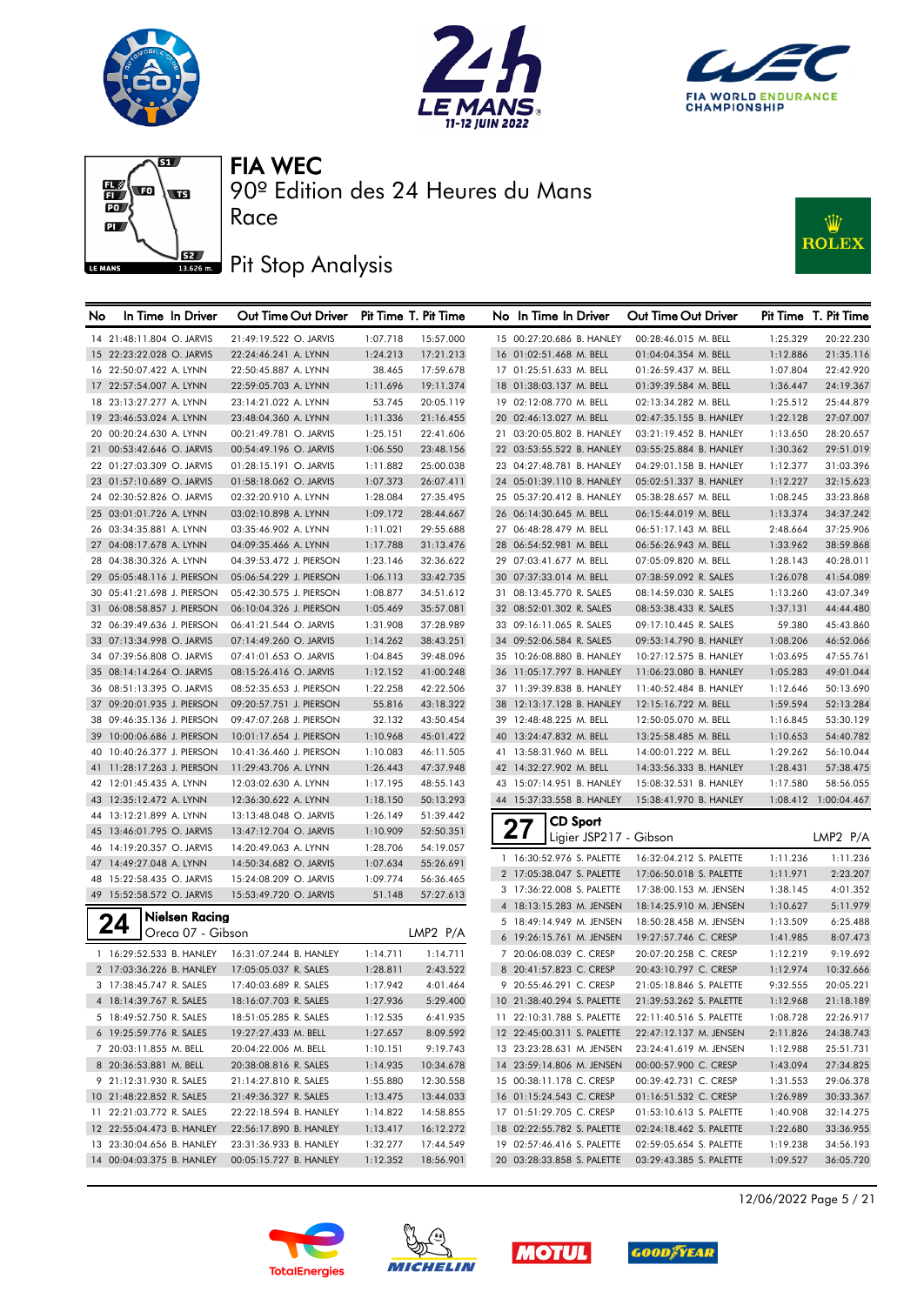







90º Edition des 24 Heures du Mans

# **J**BZ Pit Stop Analysis

Race



| No | In Time In Driver                                   | Out Time Out Driver                                  |                      | Pit Time T. Pit Time  |    | No In Time In Driver                                     |                                    | Out Time Out Driver                                   |           | Pit Time T. Pit Time                |
|----|-----------------------------------------------------|------------------------------------------------------|----------------------|-----------------------|----|----------------------------------------------------------|------------------------------------|-------------------------------------------------------|-----------|-------------------------------------|
|    | 21 04:03:14.743 S. PALETTE                          | 04:18:56.145 M. JENSEN                               | 15:41.402            | 51:47.122             |    | 30 08:46:14.409 E. JONES                                 |                                    | 08:47:25.121 E. JONES                                 | 1:10.712  | 37:03.515                           |
|    | 22 04:53:50.015 M. JENSEN                           | 05:33:15.883 M. JENSEN                               |                      | 39:25.868 1:31:12.990 |    | 31 09:39:34.045 E. JONES                                 |                                    | 09:40:56.074 O. RASMUSSEN                             | 1:22.029  | 38:25.544                           |
|    | 23 06:06:35.168 M. JENSEN                           | 06:09:12.662 M. JENSEN                               |                      | 2:37.494 1:33:50.484  |    | 32 10:19:55.993 O. RASMUSSEN                             |                                    | 10:21:04.503 O. RASMUSSEN                             | 1:08.510  | 39:34.054                           |
|    | 24 06:44:47.082 M. JENSEN                           | 06:46:45.504 C. CRESP                                |                      | 1:58.422 1:35:48.906  |    | 33 11:07:53.276 <sup>O. RASMUSSEN</sup>                  |                                    | 11:09:02.445 O. RASMUSSEN                             | 1:09.169  | 40:43.223                           |
|    | 25 07:21:11.086 C. CRESP                            | 07:22:30.900 C. CRESP                                |                      | 1:19.814 1:37:08.720  |    | 34 11:41:14.841 O. RASMUSSEN                             |                                    | 11:42:33.690 O. RASMUSSEN                             | 1:18.849  | 42:02.072                           |
|    | 26 07:58:17.258 C. CRESP                            | 07:59:39.959 C. CRESP                                |                      | 1:22.701 1:38:31.421  |    | 35 12:14:46.731 O. RASMUSSEN                             |                                    | 12:16:11.066 J. ABERDEIN                              | 1:24.335  | 43:26.407                           |
|    | 27 08:27:27.591 C. CRESP                            | 08:29:42.763 S. PALETTE                              |                      | 2:15.172 1:40:46.593  |    |                                                          |                                    | 36 12:50:05.719 J. ABERDEIN 12:51:16.675 J. ABERDEIN  | 1:10.956  | 44:37.363                           |
|    | 28 08:54:12.171 S. PALETTE                          | 08:55:12.574 S. PALETTE                              |                      | 1:00.403 1:41:46.996  |    |                                                          |                                    | 37 13:26:01.516 J. ABERDEIN 13:27:11.329 J. ABERDEIN  | 1:09.813  | 45:47.176                           |
|    | 29 09:01:28.482 S. PALETTE                          | 09:02:11.099 S. PALETTE                              |                      | 42.617 1:42:29.613    | 38 | 13:38:02.738 J. ABERDEIN                                 |                                    | 13:39:07.395 J. ABERDEIN                              | 1:04.657  | 46:51.833                           |
|    | 30 09:27:51.423 S. PALETTE                          | 09:28:49.317 S. PALETTE                              |                      | 57.894 1:43:27.507    |    |                                                          |                                    | 39 14:11:36.620 J. ABERDEIN 14:12:47.607 J. ABERDEIN  | 1:10.987  | 48:02.820                           |
|    | 31 09:58:53.529 S. PALETTE                          | 10:01:09.994 M. JENSEN                               |                      | 2:16.465 1:45:43.972  |    |                                                          |                                    | 40 14:45:17.141 J. ABERDEIN 14:46:40.524 O. RASMUSSEN | 1:23.383  | 49:26.203                           |
|    | 32 10:25:57.238 M. JENSEN                           | 10:26:54.671 M. JENSEN                               |                      | 57.433 1:46:41.405    |    | 41 15:19:54.198 O. RASMUSSEN                             |                                    | 15:21:19.536 O. RASMUSSEN                             | 1:25.338  | 50:51.541                           |
|    | 33 11:15:26.424 M. JENSEN                           | 11:16:46.083 M. JENSEN                               |                      | 1:19.659 1:48:01.064  |    | 42 15:50:13.289 O. RASMUSSEN                             |                                    | 15:51:04.859 O. RASMUSSEN                             | 51.570    | 51:43.111                           |
|    | 34 11:31:53.808 M. JENSEN                           | 11:33:45.847 C. CRESP                                |                      | 1:52.039 1:49:53.103  |    |                                                          |                                    |                                                       |           |                                     |
|    | 35 12:07:55.397 C. CRESP                            | 12:09:17.551 C. CRESP                                |                      | 1:22.154 1:51:15.257  |    | 30                                                       | Duqueine Team<br>Oreca 07 - Gibson |                                                       |           | LMP <sub>2</sub>                    |
|    | 36 12:44:38.738 C. CRESP                            | 12:46:31.619 C. CRESP                                |                      | 1:52.881 1:53:08.138  |    |                                                          |                                    |                                                       |           |                                     |
|    | 37 13:23:01.741 C. CRESP                            | 13:24:44.785 S. PALETTE                              |                      | 1:43.044 1:54:51.182  |    |                                                          |                                    | 1 16:29:54.345 R. BRADLEY 16:31:06.767 R. BRADLEY     | 1:12.422  | 1:12.422                            |
|    | 38 13:57:32.910 S. PALETTE                          | 13:58:52.703 S. PALETTE                              |                      | 1:19.793 1:56:10.975  |    | 2 17:03:45.951 R. BRADLEY                                |                                    | 17:04:56.746 R. BRADLEY                               | 1:10.795  | 2:23.217                            |
|    | 39 14:31:45.474 S. PALETTE                          | 14:33:04.932 S. PALETTE                              |                      | 1:19.458 1:57:30.433  |    | 3 17:37:40.222 R. BRADLEY                                |                                    | 17:39:05.376 R. DE GERUS                              | 1:25.154  | 3:48.371                            |
|    | 40 15:07:12.762 S. PALETTE                          | 15:08:42.028 S. PALETTE                              |                      | 1:29.266 1:58:59.699  |    | 4 18:12:18.967 R. DE GERUS                               |                                    | 18:13:29.356 R. DE GERUS                              | 1:10.389  | 4:58.760                            |
|    | 41 15:37:54.297 S. PALETTE                          | 15:39:50.837 C. CRESP                                |                      | 1:56.540 2:00:56.239  |    | 5 18:42:21.992 R. DE GERUS                               |                                    | 18:43:28.000 R. DE GERUS                              | 1:06.008  | 6:04.768                            |
|    | <b>JOTA</b>                                         |                                                      |                      |                       |    | 6 19:13:29.533 R. DE GERUS                               |                                    | 19:15:23.026 R. DE GERUS                              | 1:53.493  | 7:58.261                            |
|    | 28<br>Oreca 07 - Gibson                             |                                                      |                      | LMP2                  |    | 7 19:26:16.609 R. DE GERUS                               |                                    | 19:28:03.073 R. DE GERUS                              | 1:46.464  | 9:44.725                            |
|    |                                                     |                                                      |                      |                       |    | 8 19:41:14.393 R. DE GERUS                               |                                    | 20:45:25.476 G. ROJAS                                 |           | 1:04:11.083 1:13:55.808             |
|    | 1 16:26:08.032 J. ABERDEIN 16:27:13.768 J. ABERDEIN |                                                      | 1:05.736             | 1:05.736              |    | 9 21:18:09.609 G. ROJAS                                  |                                    | 21:19:20.969 G. ROJAS                                 | 1:11.360  | 1:15:07.168                         |
|    | 2 16:59:30.050 J. ABERDEIN 17:00:40.287 J. ABERDEIN |                                                      | 1:10.237             | 2:15.973              |    | 10 21:52:20.829 G. ROJAS                                 |                                    | 21:53:32.209 G. ROJAS                                 |           | 1:11.380 1:16:18.548                |
|    | 3 17:33:05.477 J. ABERDEIN 17:34:15.708 J. ABERDEIN |                                                      | 1:10.231             | 3:26.204              |    | 11 22:27:13.890 G. ROJAS                                 |                                    | 22:28:24.411 G. ROJAS                                 | 1:10.521  | 1:17:29.069                         |
|    | 4 17:52:56.724 J. ABERDEIN 17:54:06.648 E. JONES    |                                                      | 1:09.924             | 4:36.128              |    | 12 22:43:09.353 G. ROJAS                                 |                                    | 22:49:45.197 R. BRADLEY                               |           | 6:35.844 1:24:04.913                |
|    | 5 18:26:34.845 E. JONES                             | 18:27:45.721 E. JONES                                | 1:10.876             | 5:47.004              |    | 13 23:16:05.875 R. BRADLEY                               |                                    | 23:17:08.914 R. BRADLEY                               |           | 1:03.039 1:25:07.952                |
|    | 6 19:00:14.610 E. JONES                             | 19:01:25.382 E. JONES                                | 1:10.772             | 6:57.776              |    | 14 23:49:43.564 R. BRADLEY                               |                                    | 23:51:00.020 R. BRADLEY                               |           | 1:16.456 1:26:24.408                |
|    | 7 19:37:56.275 E. JONES<br>8 20:13:01.172 E. JONES  | 19:39:04.836 E. JONES<br>20:14:24.941 O. RASMUSSEN   | 1:08.561<br>1:23.769 | 8:06.337<br>9:30.106  |    | 15 00:20:02.419 R. BRADLEY<br>16 00:57:50.430 R. BRADLEY |                                    | 00:21:28.506 R. BRADLEY<br>00:59:00.094 R. BRADLEY    | 1:09.664  | 1:26.087 1:27:50.495<br>1:29:00.159 |
|    | 9 20:46:48.137 O. RASMUSSEN                         | 20:48:00.455 O. RASMUSSEN                            | 1:12.318             | 10:42.424             |    | 17 01:31:32.214 R. BRADLEY                               |                                    | 01:32:43.233 R. BRADLEY                               |           | 1:11.019 1:30:11.178                |
|    | 10 21:20:20.719 O. RASMUSSEN                        | 21:21:30.877 O. RASMUSSEN                            | 1:10.158             | 11:52.582             |    | 18 02:02:35.291 R. BRADLEY                               |                                    | 02:04:17.622 R. DE GERUS                              |           | 1:42.331 1:31:53.509                |
|    | 11 21:55:11.744 O. RASMUSSEN                        | 21:56:22.574 O. RASMUSSEN                            | 1:10.830             | 13:03.412             |    | 19 02:36:57.095 R. DE GERUS                              |                                    | 02:38:08.865 R. DE GERUS                              |           | 1:11.770 1:33:05.279                |
|    | 12 22:28:53.738 O. RASMUSSEN                        | 22:30:17.461 J. ABERDEIN                             | 1:23.723             | 14:27.135             |    | 20 02:59:51.145 R. DE GERUS                              |                                    | 03:01:27.088 R. DE GERUS                              |           | 1:35.943 1:34:41.222                |
|    | 13 23:02:54.146 J. ABERDEIN                         | 23:04:04.865 J. ABERDEIN                             | 1:10.719             | 15:37.854             |    | 21 03:27:14.509 R. DE GERUS                              |                                    | 03:37:07.456 R. DE GERUS                              |           | 9:52.947 1:44:34.169                |
|    | 14 23:37:40.394 J. ABERDEIN                         | 23:38:51.192 J. ABERDEIN                             | 1:10.798             | 16:48.652             |    | 22 03:44:31.263 R. DE GERUS                              |                                    | 03:45:22.903 R. DE GERUS                              |           | 51.640 1:45:25.809                  |
|    | 15 00:11:08.354 J. ABERDEIN                         | 00:12:29.705 J. ABERDEIN                             | 1:21.351             | 18:10.003             |    | 23 03:59:59.914 R. DE GERUS                              |                                    | 04:12:20.303 G. ROJAS                                 | 12:20.389 | 1:57:46.198                         |
|    | 16 00:47:05.405 J. ABERDEIN                         | 00:48:30.490 E. JONES                                | 1:25.085             | 19:35.088             |    | 24 04:30:47.563 G. ROJAS                                 |                                    | 05:32:53.490 R. BRADLEY 1:02:05.927 2:59:52.125       |           |                                     |
|    | 17 01:23:02.961 E. JONES                            | 01:24:16.860 E. JONES                                | 1:13.899             | 20:48.987             |    | 25 06:08:00.985 R. BRADLEY                               |                                    | 06:10:13.672 G. ROJAS                                 |           | 2:12.687 3:02:04.812                |
|    | 18 01:56:45.733 E. JONES                            | 01:57:58.007 E. JONES                                | 1:12.274             | 22:01.261             |    | 26 06:43:49.585 G. ROJAS                                 |                                    | 06:45:02.128 G. ROJAS                                 |           | 1:12.543 3:03:17.355                |
|    | 19 02:30:32.312 E. JONES                            | 02:31:57.354 O. RASMUSSEN                            | 1:25.042             | 23:26.303             |    | 27 07:18:01.849 G. ROJAS                                 |                                    | 07:19:15.029 R. DE GERUS                              |           | 1:13.180 3:04:30.535                |
|    | 20 03:04:05.331 O. RASMUSSEN                        | 03:05:26.059 O. RASMUSSEN                            | 1:20.728             | 24:47.031             |    | 28 07:52:46.900 R. DE GERUS                              |                                    | 07:54:06.675 R. DE GERUS                              |           | 1:19.775 3:05:50.310                |
|    | 21 03:34:09.225 O. RASMUSSEN                        | 03:35:16.105 O. RASMUSSEN                            | 1:06.880             | 25:53.911             |    | 29 08:27:44.507 R. DE GERUS                              |                                    | 08:29:30.021 G. ROJAS                                 |           | 1:45.514 3:07:35.824                |
|    | 22 04:07:33.267 O. RASMUSSEN                        | 04:08:44.781 O. RASMUSSEN                            | 1:11.514             | 27:05.425             |    | 30 09:15:17.860 G. ROJAS                                 |                                    | 09:16:28.182 G. ROJAS                                 |           | 1:10.322 3:08:46.146                |
|    | 23 04:41:08.902 O. RASMUSSEN                        | 04:42:34.849 J. ABERDEIN                             | 1:25.947             | 28:31.372             |    | 31 09:55:26.135 G. ROJAS                                 |                                    | 09:56:35.875 G. ROJAS                                 |           | 1:09.740 3:09:55.886                |
|    |                                                     | 24 05:13:08.151 J. ABERDEIN 05:14:15.843 J. ABERDEIN | 1:07.692             | 29:39.064             |    | 32 10:36:41.115 G. ROJAS                                 |                                    | 10:38:06.013 R. DE GERUS                              |           | 1:24.898 3:11:20.784                |
|    |                                                     | 25 05:51:55.468 J. ABERDEIN 05:53:06.788 J. ABERDEIN | 1:11.320             | 30:50.384             |    | 33 11:25:19.598 R. DE GERUS                              |                                    | 11:26:38.976 R. DE GERUS                              |           | 1:19.378 3:12:40.162                |
|    |                                                     | 26 06:27:04.199 J. ABERDEIN 06:28:15.569 J. ABERDEIN | 1:11.370             | 32:01.754             |    | 34 11:58:57.940 R. DE GERUS                              |                                    | 12:00:40.356 R. DE GERUS                              |           | 1:42.416 3:14:22.578                |
|    | 27 07:00:30.599 J. ABERDEIN 07:01:57.488 E. JONES   |                                                      | 1:26.889             | 33:28.643             |    | 35 12:33:00.697 R. DE GERUS                              |                                    | 12:34:13.228 R. DE GERUS                              |           | 1:12.531 3:15:35.109                |
|    | 28 07:34:18.950 E. JONES                            | 07:35:31.510 E. JONES                                | 1:12.560             | 34:41.203             |    | 36 13:10:27.604 R. DE GERUS                              |                                    | 13:11:53.241 R. BRADLEY                               |           | 1:25.637 3:17:00.746                |
|    | 29 08:09:04.305 E. JONES                            | 08:10:15.905 E. JONES                                | 1:11.600             | 35:52.803             |    | 37 13:44:05.468 R. BRADLEY                               |                                    | 13:45:17.519 R. BRADLEY                               |           | 1:12.051 3:18:12.797                |









12/06/2022 Page 6 / 21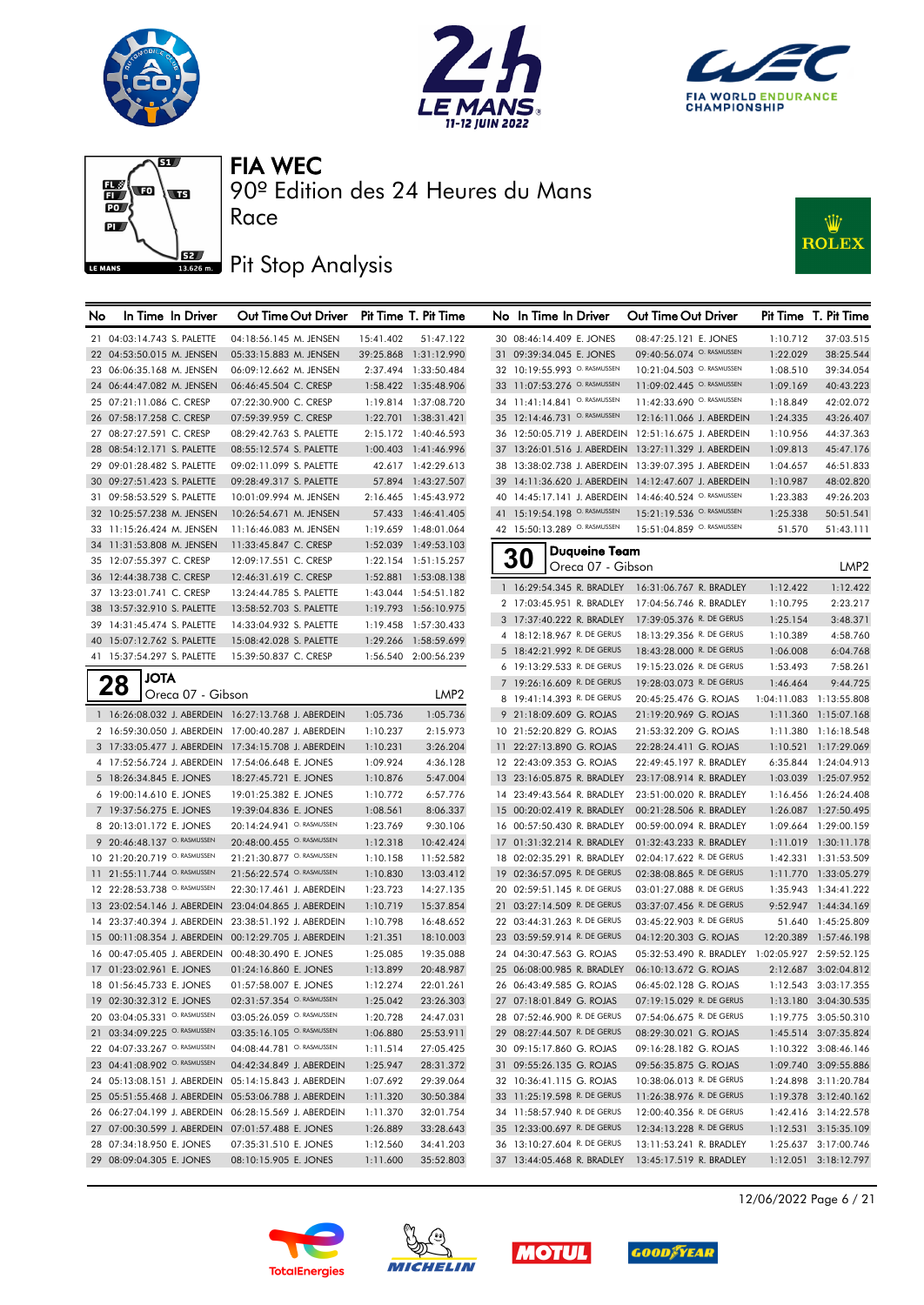







## Pit Stop Analysis

Race



| No | In Time In Driver                                      | Out Time Out Driver                                 |                      | Pit Time T. Pit Time | No In Time In Driver                                       |                               | Out Time Out Driver                                                              |                      | Pit Time T. Pit Time   |
|----|--------------------------------------------------------|-----------------------------------------------------|----------------------|----------------------|------------------------------------------------------------|-------------------------------|----------------------------------------------------------------------------------|----------------------|------------------------|
|    | 38 14:17:35.335 R. BRADLEY                             | 14:18:54.788 R. BRADLEY                             |                      | 1:19.453 3:19:32.250 |                                                            |                               | 10 21:36:08.882 R. INEICHEN 21:37:21.923 R. INEICHEN                             | 1:13.041             | 12:44.704              |
|    | 39 14:51:58.802 R. BRADLEY                             | 14:53:24.892 G. ROJAS                               |                      | 1:26.090 3:20:58.340 |                                                            |                               | 11 22:11:39.309 R. INEICHEN 22:12:51.798 R. INEICHEN                             | 1:12.489             | 13:57.193              |
|    | 40 15:25:54.192 G. ROJAS                               | 15:27:14.747 G. ROJAS                               |                      | 1:20.555 3:22:18.895 |                                                            |                               | 12 22:46:57.098 R. INEICHEN 22:48:31.981 M. BORTOLOTTI                           | 1:34.883             | 15:32.076              |
|    | 41 15:41:42.912 G. ROJAS                               | 15:42:32.124 G. ROJAS                               |                      | 49.212 3:23:08.107   |                                                            | 13 23:21:55.090 M. BORTOLOTTI | 23:23:57.636 M. BORTOLOTTI                                                       | 2:02.546             | 17:34.622              |
|    | <b>WRT</b>                                             |                                                     |                      |                      |                                                            | 14 23:56:04.675 M. BORTOLOTTI | 23:57:19.793 M. BORTOLOTTI                                                       | 1:15.118             | 18:49.740              |
|    | 31<br>Oreca 07 - Gibson                                |                                                     |                      | LMP <sub>2</sub>     |                                                            | 15 00:31:28.585 M. BORTOLOTTI | 00:32:41.379 M. BORTOLOTTI                                                       | 1:12.794             | 20:02.534              |
|    | 1 16:25:56.706 R. RAST                                 |                                                     |                      |                      |                                                            | 16 01:06:10.565 M. BORTOLOTTI | 01:07:47.646 D. VANTHOOR                                                         | 1:37.081             | 21:39.615              |
|    | 2 16:34:10.979 R. RAST                                 | 16:27:04.323 R. RAST<br>16:35:48.048 R. RAST        | 1:07.617<br>1:37.069 | 1:07.617<br>2:44.686 | 17 01:39:55.333 D. VANTHOOR                                |                               | 01:41:08.099 D. VANTHOOR                                                         | 1:12.766             | 22:52.381              |
|    | 3 17:00:51.639 R. RAST                                 | 17:02:03.703 R. RAST                                | 1:12.064             | 3:56.750             | 18 02:13:13.537 D. VANTHOOR                                |                               | 02:14:34.510 D. VANTHOOR                                                         | 1:20.973             | 24:13.354              |
|    | 4 17:34:32.055 R. RAST                                 | 17:35:43.512 R. RAST                                | 1:11.457             | 5:08.207             | 19 02:46:55.584 D. VANTHOOR                                |                               | 02:48:08.820 D. VANTHOOR                                                         | 1:13.236             | 25:26.590              |
|    | 5 18:09:14.717 R. RAST                                 | 18:10:39.278 R. FRIJNS                              | 1:24.561             | 6:32.768             | 20 03:20:25.616 D. VANTHOOR                                |                               | 03:22:04.682 R. INEICHEN                                                         | 1:39.066             | 27:05.656              |
|    | 6 18:42:42.044 R. FRIJNS                               | 18:43:54.599 R. FRIJNS                              | 1:12.555             | 7:45.323             |                                                            |                               | 21 03:55:00.529 R. INEICHEN 03:56:19.867 R. INEICHEN                             | 1:19.338             | 28:24.994              |
|    | 7 19:09:02.029 R. FRIJNS                               | 19:10:06.162 R. FRIJNS                              | 1:04.133             | 8:49.456             |                                                            |                               | 22 04:29:11.936 R. INEICHEN 04:30:25.592 R. INEICHEN                             | 1:13.656             | 29:38.650              |
|    | 8 19:34:57.889 R. FRIJNS                               | 19:36:19.586 S. GELAEL                              | 1:21.697             | 10:11.153            |                                                            |                               | 23 05:03:20.936 R. INEICHEN 05:04:36.294 R. INEICHEN                             | 1:15.358             | 30:54.008              |
|    | 9 20:09:39.116 S. GELAEL                               | 20:10:51.209 S. GELAEL                              | 1:12.093             | 11:23.246            |                                                            |                               | 24 05:42:50.003 R. INEICHEN 05:44:18.872 M. BORTOLOTTI                           | 1:28.869             | 32:22.877              |
|    | 10 20:43:27.360 S. GELAEL                              | 20:44:38.967 S. GELAEL                              | 1:11.607             | 12:34.853            |                                                            | 25 06:11:03.332 M. BORTOLOTTI | 06:12:11.992 M. BORTOLOTTI                                                       | 1:08.660             | 33:31.537              |
|    | 11 21:17:14.797 S. GELAEL                              | 21:18:33.693 S. GELAEL                              | 1:18.896             | 13:53.749            |                                                            | 26 06:45:00.740 M. BORTOLOTTI | 06:46:14.540 M. BORTOLOTTI                                                       | 1:13.800             | 34:45.337              |
|    | 12 21:51:21.627 S. GELAEL                              | 21:52:50.334 R. RAST                                | 1:28.707             | 15:22.456            |                                                            | 27 07:18:30.978 М. ВОКТОLОТТІ | 07:19:44.060 M. BORTOLOTTI                                                       | 1:13.082             | 35:58.419              |
|    | 13 22:26:14.358 R. RAST                                | 22:27:31.651 R. RAST                                | 1:17.293             | 16:39.749            | 28 07:42:14.833 M. BORTOLOTTI                              |                               | 07:43:47.176 D. VANTHOOR                                                         | 1:32.343             | 37:30.762              |
|    | 14 22:59:51.420 R. RAST                                | 23:01:03.734 R. RAST                                | 1:12.314             | 17:52.063            | 29 08:08:47.359 D. VANTHOOR<br>30 08:51:14.375 D. VANTHOOR |                               | 08:11:57.887 D. VANTHOOR                                                         | 3:10.528             | 40:41.290              |
|    | 15 23:34:29.226 R. RAST                                | 23:35:40.555 R. RAST                                | 1:11.329             | 19:03.392            |                                                            |                               | 08:52:34.624 D. VANTHOOR                                                         | 1:20.249             | 42:01.539              |
|    | 16 00:07:58.325 R. RAST                                | 00:09:25.172 R. FRIJNS                              | 1:26.847             | 20:30.239            | 31 09:38:38.705 D. VANTHOOR                                |                               | 09:40:08.899 R. INEICHEN<br>32 10:19:25.106 R. INEICHEN 10:20:36.534 R. INEICHEN | 1:30.194             | 43:31.733              |
|    | 17 00:27:50.618 R. FRIJNS                              | 00:28:50.995 R. FRIJNS                              | 1:00.377             | 21:30.616            |                                                            |                               | 33 11:03:04.635 R. INEICHEN 11:04:44.048 R. INEICHEN                             | 1:11.428<br>1:39.413 | 44:43.161<br>46:22.574 |
|    | 18 00:50:44.278 R. FRIJNS                              | 00:51:44.620 R. FRIJNS                              | 1:00.342             | 22:30.958            |                                                            |                               | 34 11:38:27.403 R. INEICHEN 11:39:55.845 M. BORTOLOTTI                           | 1:28.442             | 47:51.016              |
|    | 19 01:24:58.286 R. FRIJNS                              | 01:26:10.491 R. FRIJNS                              | 1:12.205             | 23:43.163            |                                                            | 35 11:43:29.643 M. BORTOLOTTI | 11:44:01.937 M. BORTOLOTTI                                                       | 32.294               | 48:23.310              |
|    | 20 01:58:32.368 R. FRIJNS                              | 01:59:58.235 S. GELAEL                              | 1:25.867             | 25:09.030            |                                                            | 36 12:12:26.581 М. ВОКТОLОТТІ | 12:13:40.586 M. BORTOLOTTI                                                       | 1:14.005             | 49:37.315              |
|    | 21 02:32:33.448 S. GELAEL                              | 02:34:00.231 S. GELAEL                              | 1:26.783             | 26:35.813            |                                                            | 37 12:46:56.458 M. BORTOLOTTI | 12:48:09.300 М. ВОКТОLОТТІ                                                       | 1:12.842             | 50:50.157              |
|    | 22 03:06:37.017 S. GELAEL                              | 03:07:59.008 S. GELAEL                              | 1:21.991             | 27:57.804            | 38 13:23:03.387 M. BORTOLOTTI                              |                               | 13:24:36.743 D. VANTHOOR                                                         | 1:33.356             | 52:23.513              |
|    | 23 03:40:44.881 S. GELAEL                              | 03:42:12.688 S. GELAEL                              | 1:27.807             | 29:25.611            | 39 13:56:42.811 D. VANTHOOR                                |                               | 13:57:57.706 D. VANTHOOR                                                         | 1:14.895             | 53:38.408              |
|    | 24 04:14:49.532 S. GELAEL                              | 04:16:47.072 R. RAST                                | 1:57.540             | 31:23.151            | 40 14:24:09.258 D. VANTHOOR                                |                               | 14:25:26.782 D. VANTHOOR                                                         | 1:17.524             | 54:55.932              |
|    | 25 04:48:52.517 R. RAST                                | 04:50:04.958 R. RAST                                | 1:12.441             | 32:35.592            | 41 14:58:51.110 D. VANTHOOR                                |                               | 15:00:20.354 R. INEICHEN                                                         | 1:29.244             | 56:25.176              |
|    | 26 05:22:05.408 R. RAST                                | 05:23:13.644 R. RAST                                | 1:08.236             | 33:43.828            |                                                            |                               | 42 15:25:43.358 R. INEICHEN 15:27:09.738 R. INEICHEN                             | 1:26.380             | 57:51.556              |
|    | 27 05:59:25.171 R. RAST                                | 06:00:36.919 R. RAST                                | 1:11.748             | 34:55.576            |                                                            |                               | 43 15:45:23.204 R. INEICHEN 15:46:14.853 R. INEICHEN                             | 51.649               | 58:43.205              |
|    | 28 06:34:18.558 R. RAST                                | 06:35:45.552 S. GELAEL                              | 1:26.994             | 36:22.570            |                                                            | <b>TF Sport</b>               |                                                                                  |                      |                        |
|    | 29 07:08:10.185 S. GELAEL                              | 07:09:57.812 S. GELAEL                              | 1:47.627             | 38:10.197            | 33                                                         |                               | Aston Martin VANTAGE AMR                                                         |                      | <b>LMGTE Am</b>        |
|    | 30 07:13:31.726 S. GELAEL                              | 07:14:04.020 S. GELAEL                              | 32.294               | 38:42.491            |                                                            |                               |                                                                                  |                      |                        |
|    | 31 07:44:10.828 S. GELAEL                              | 07:45:22.864 S. GELAEL                              | 1:12.036             | 39:54.527            | 1 16:52:13.414 M. SØRENSEN                                 |                               | 16:53:36.754 M. SØRENSEN                                                         | 1:23.340             | 1:23.340               |
|    | 32 08:18:28.244 S. GELAEL                              | 08:19:55.167 R. FRIJNS                              | 1:26.923             | 41:21.450            | 2 17:40:55.822 M. SØRENSEN                                 |                               | 17:42:46.436 M. SØRENSEN                                                         | 1:50.614             | 3:13.954               |
|    | 33 08:51:42.812 R. FRIJNS                              | 08:53:00.244 R. FRIJNS                              | 1:17.432             | 42:38.882            | 3 18:34:28.267 M. SØRENSEN                                 | 4 19:29:05.825 H. CHAVES      | 18:35:45.792 H. CHAVES                                                           | 1:17.525             | 4:31.479               |
|    | 34 09:30:01.259 R. FRIJNS<br>35 10:08:50.948 R. FRIJNS | 09:31:01.480 R. FRIJNS                              | 1:00.221             | 43:39.103            |                                                            | 5 20:27:23.525 H. CHAVES      | 19:30:41.091 H. CHAVES<br>20:28:58.337 B. KEATING                                | 1:35.266             | 6:06.745               |
|    |                                                        | 10:10:01.283 R. FRIJNS                              | 1:10.335             | 44:49.438            |                                                            | 6 21:24:28.892 B. KEATING     | 21:25:49.385 M. SØRENSEN                                                         | 1:34.812<br>1:20.493 | 7:41.557<br>9:02.050   |
|    | <b>Team WRT</b><br>32                                  |                                                     |                      |                      | 7 22:22:02.064 M. SØRENSEN                                 |                               | 22:23:34.651 M. SØRENSEN                                                         | 1:32.587             | 10:34.637              |
|    | Oreca 07 - Gibson                                      |                                                     |                      | LMP2                 | 8 23:19:30.019 M. SØRENSEN                                 |                               | 23:20:50.654 H. CHAVES                                                           | 1:20.635             | 11:55.272              |
|    | 1 16:29:38.306 М. ВОКТОLОТТІ                           | 16:30:51.186 M. BORTOLOTTI                          | 1:12.880             | 1:12.880             |                                                            | 9 00:15:44.339 H. CHAVES      | 00:17:17.010 H. CHAVES                                                           | 1:32.671             | 13:27.943              |
|    | 2 17:03:05.244 M. BORTOLOTTI                           | 17:04:17.421 M. BORTOLOTTI                          | 1:12.177             | 2:25.057             |                                                            | 10 01:15:03.449 H. CHAVES     | 01:16:23.723 M. SØRENSEN                                                         | 1:20.274             | 14:48.217              |
|    | 3 17:36:37.394 M. BORTOLOTTI                           | 17:37:50.887 M. BORTOLOTTI                          | 1:13.493             | 3:38.550             | 11 02:11:14.227 M. SØRENSEN                                |                               | 02:12:57.205 M. SØRENSEN                                                         | 1:42.978             | 16:31.195              |
|    | 4 18:10:48.697 M. BORTOLOTTI                           | 18:12:15.193 D. VANTHOOR                            | 1:26.496             | 5:05.046             | 12 03:07:47.156 M. SØRENSEN                                |                               | 03:09:08.324 H. CHAVES                                                           | 1:21.168             | 17:52.363              |
|    | 5 18:44:37.767 D. VANTHOOR                             | 18:46:00.286 D. VANTHOOR                            | 1:22.519             | 6:27.565             |                                                            | 13 04:04:03.473 H. CHAVES     | 04:05:47.730 H. CHAVES                                                           | 1:44.257             | 19:36.620              |
|    | 6 19:19:26.555 D. VANTHOOR                             | 19:20:41.911 D. VANTHOOR                            | 1:15.356             | 7:42.921             |                                                            | 14 05:00:38.670 H. CHAVES     | 05:01:59.441 M. SØRENSEN                                                         | 1:20.771             | 20:57.391              |
|    | 7 19:56:01.848 D. VANTHOOR                             | 19:57:13.513 D. VANTHOOR                            | 1:11.665             | 8:54.586             | 15 06:03:38.487 M. SØRENSEN                                |                               | 06:05:15.174 B. KEATING                                                          | 1:36.687             | 22:34.078              |
|    | 8 20:27:24.721 D. VANTHOOR                             | 20:28:49.030 R. INEICHEN                            | 1:24.309             | 10:18.895            |                                                            |                               | 16 07:01:40.258 B. KEATING 07:03:09.083 B. KEATING                               | 1:28.825             | 24:02.903              |
|    |                                                        | 9 21:01:48.888 R. INEICHEN 21:03:01.656 R. INEICHEN | 1:12.768             | 11:31.663            |                                                            |                               |                                                                                  |                      |                        |









12/06/2022 Page 7 / 21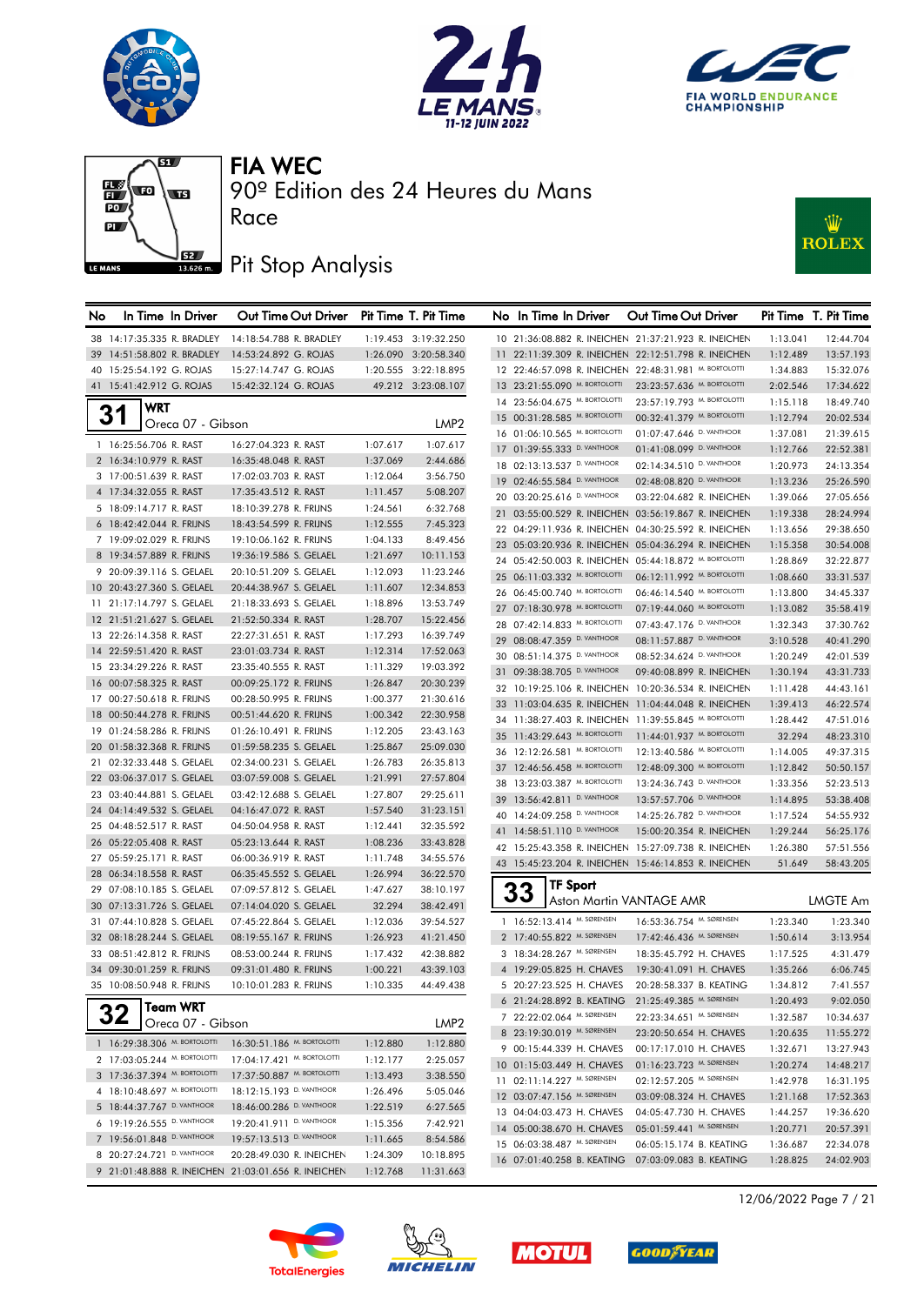







90º Edition des 24 Heures du Mans

## Pit Stop Analysis

Race



| No | In Time In Driver                                              | Out Time Out Driver Pit Time T. Pit Time               |                      |                        | No In Time In Driver                                   | Out Time Out Driver                                   |                      | Pit Time T. Pit Time   |
|----|----------------------------------------------------------------|--------------------------------------------------------|----------------------|------------------------|--------------------------------------------------------|-------------------------------------------------------|----------------------|------------------------|
|    | 17 07:59:45.799 B. KEATING                                     | 08:01:20.603 B. KEATING                                | 1:34.804             | 25:37.707              | Ultimate                                               |                                                       |                      |                        |
|    | 18 09:13:58.528 B. KEATING                                     | 09:15:22.106 H. CHAVES                                 | 1:23.578             | 27:01.285              | 35<br>Oreca 07 - Gibson                                |                                                       |                      | LMP2 P/A               |
|    | 19 10:26:43.768 H. CHAVES                                      | 10:28:20.727 H. CHAVES                                 | 1:36.959             | 28:38.244              |                                                        |                                                       |                      |                        |
|    | 20 11:35:29.536 H. CHAVES                                      | 11:37:18.531 B. KEATING                                | 1:48.995             | 30:27.239              | 1 16:30:48.921 M. LAHAYE                               | 16:32:02.610 M. LAHAYE                                | 1:13.689             | 1:13.689               |
|    | 21 12:32:44.568 B. KEATING                                     | 12:34:04.768 B. KEATING                                | 1:20.200             | 31:47.439              | 2 16:53:57.853 M. LAHAYE                               | 16:54:29.985 M. LAHAYE                                | 32.132               | 1:45.821               |
|    | 22 13:32:49.520 B. KEATING                                     | 13:34:23.450 B. KEATING                                | 1:33.930             | 33:21.369              | 3 17:05:27.910 M. LAHAYE                               | 17:06:48.231 M. LAHAYE                                | 1:20.321             | 3:06.142               |
|    | 23 14:21:38.216 B. KEATING                                     | 14:22:52.875 M. SØRENSEN                               | 1:14.659             | 34:36.028              | 4 17:39:43.677 M. LAHAYE                               | 17:41:08.032 J. LAHAYE                                | 1:24.355             | 4:30.497               |
|    | 24 15:14:46.028 M. SØRENSEN                                    | 15:16:17.294 M. SØRENSEN                               | 1:31.266             | 36:07.294              | 5 18:17:20.571 J. LAHAYE                               | 18:18:32.509 J. LAHAYE                                | 1:11.938             | 5:42.435               |
|    | <b>Inter Europol Competition</b>                               |                                                        |                      |                        | 6 18:51:29.229 J. LAHAYE                               | 18:52:41.143 J. LAHAYE                                | 1:11.914             | 6:54.349               |
|    | 34<br>Oreca 07 - Gibson                                        |                                                        |                      | LMP2                   | 7 19:26:56.697 J. LAHAYE                               | 19:28:22.146 F. HERIAU                                | 1:25.449             | 8:19.798               |
|    |                                                                |                                                        |                      |                        | 8 20:00:22.305 F. HERIAU                               | 20:01:30.160 F. HERIAU                                | 1:07.855             | 9:27.653               |
|    |                                                                | 1 16:29:44.328 A. BRUNDLE 16:30:57.593 A. BRUNDLE      | 1:13.265             | 1:13.265               | 9 20:35:28.084 F. HERIAU                               | 20:36:40.621 F. HERIAU                                | 1:12.537             | 10:40.190              |
|    |                                                                | 2 17:03:25.948 A. BRUNDLE 17:04:55.435 A. BRUNDLE      | 1:29.487             | 2:42.752               | 10 21:09:58.894 F. HERIAU                              | 21:11:25.445 M. LAHAYE                                | 1:26.551             | 12:06.741              |
|    |                                                                | 3 17:37:25.125 A. BRUNDLE 17:38:37.819 A. BRUNDLE      | 1:12.694             | 3:55.446               | 11 21:44:20.655 M. LAHAYE                              | 21:45:33.654 M. LAHAYE                                | 1:12.999             | 13:19.740              |
|    |                                                                | 4 18:11:32.815 A. BRUNDLE 18:12:44.580 A. BRUNDLE      | 1:11.765             | 5:07.211               | 12 22:20:02.327 M. LAHAYE                              | 22:21:22.701 M. LAHAYE                                | 1:20.374             | 14:40.114              |
|    |                                                                | 5 18:45:25.674 A. BRUNDLE 18:46:39.643 A. BRUNDLE      | 1:13.969             | 6:21.180               | 13 22:54:21.959 M. LAHAYE                              | 22:55:39.248 M. LAHAYE                                | 1:17.289             | 15:57.403              |
|    | 6 19:13:09.228 A. BRUNDLE 19:14:33.776 E. GUTIERREZ            |                                                        | 1:24.548             | 7:45.728               | 14 23:29:14.431 M. LAHAYE                              | 23:30:40.785 J. LAHAYE                                | 1:26.354             | 17:23.757              |
|    | 7 19:49:31.180 E. GUTIERREZ                                    | 19:50:44.623 E. GUTIERREZ                              | 1:13.443             | 8:59.171               | 15 00:03:52.804 J. LAHAYE                              | 00:05:05.756 J. LAHAYE                                | 1:12.952             | 18:36.709              |
|    | 8 20:24:18.124 E. GUTIERREZ<br>9 20:58:00.046 E. GUTIERREZ     | 20:25:32.158 E. GUTIERREZ<br>20:59:12.669 E. GUTIERREZ | 1:14.034             | 10:13.205              | 16 00:27:42.961 J. LAHAYE                              | 00:28:49.702 J. LAHAYE                                | 1:06.741             | 19:43.450              |
|    |                                                                | 21:33:14.382 J. SMIECHOWSKI                            | 1:12.623             | 11:25.828              | 17 01:03:23.169 J. LAHAYE                              | 01:04:51.070 F. HERIAU                                | 1:27.901             | 21:11.351              |
|    | 10 21:31:47.862 E. GUTIERREZ<br>11 22:07:40.147 J. SMIECHOWSKI | 22:08:52.326 J. SMIECHOWSKI                            | 1:26.520             | 12:52.348              | 18 01:38:16.954 F. HERIAU                              | 01:39:30.348 F. HERIAU                                | 1:13.394             | 22:24.745              |
|    | 12 22:41:59.284 J. SMIECHOWSKI                                 | 22:43:10.855 J. SMIECHOWSKI                            | 1:12.179             | 14:04.527              | 19 02:12:49.309 F. HERIAU<br>20 02:47:19.668 F. HERIAU | 02:14:03.064 F. HERIAU                                | 1:13.755             | 23:38.500              |
|    | 13 23:12:29.497 J. SMIECHOWSKI                                 | 23:13:53.471 A. BRUNDLE                                | 1:11.571             | 15:16.098              |                                                        | 02:48:57.944 M. LAHAYE                                | 1:38.276             | 25:16.776<br>26:32.786 |
|    |                                                                | 14 23:47:12.446 A. BRUNDLE 23:48:24.603 A. BRUNDLE     | 1:23.974             | 16:40.072<br>17:52.229 | 21 03:21:51.670 M. LAHAYE                              | 03:23:07.680 M. LAHAYE                                | 1:16.010             |                        |
|    |                                                                | 15 00:20:58.181 A. BRUNDLE 00:22:09.736 A. BRUNDLE     | 1:12.157<br>1:11.555 | 19:03.784              | 22 03:55:56.885 M. LAHAYE<br>23 04:30:07.336 M. LAHAYE | 03:57:14.150 M. LAHAYE<br>04:31:35.657 J. LAHAYE      | 1:17.265             | 27:50.051<br>29:18.372 |
|    |                                                                | 16 00:54:24.603 A. BRUNDLE 00:55:32.732 A. BRUNDLE     | 1:08.129             | 20:11.913              | 24 04:58:38.187 J. LAHAYE                              | 05:08:21.712 J. LAHAYE                                | 1:28.321<br>9:43.525 | 39:01.897              |
|    | 17 01:28:17.775 A. BRUNDLE 01:29:46.810 E. GUTIERREZ           |                                                        | 1:29.035             | 21:40.948              | 25 05:46:41.007 J. LAHAYE                              | 05:47:54.890 J. LAHAYE                                | 1:13.883             | 40:15.780              |
|    | 18 02:02:16.280 E. GUTIERREZ                                   | 02:03:29.282 E. GUTIERREZ                              | 1:13.002             | 22:53.950              | 26 06:11:17.806 J. LAHAYE                              | 06:12:40.399 F. HERIAU                                | 1:22.593             | 41:38.373              |
|    | 19 02:35:55.603 E. GUTIERREZ                                   | 02:37:09.519 E. GUTIERREZ                              | 1:13.916             | 24:07.866              | 27 06:46:43.880 F. HERIAU                              | 06:48:02.368 F. HERIAU                                | 1:18.488             | 42:56.861              |
|    | 20 03:05:57.306 E. GUTIERREZ                                   | 03:07:06.597 E. GUTIERREZ                              | 1:09.291             | 25:17.157              | 28 07:00:39.345 F. HERIAU                              | 07:01:44.800 F. HERIAU                                | 1:05.455             | 44:02.316              |
|    | 21 03:39:34.678 E. GUTIERREZ                                   | 03:41:06.934 J. SMIECHOWSKI                            | 1:32.256             | 26:49.413              | 29 07:34:43.875 F. HERIAU                              | 07:35:58.389 F. HERIAU                                | 1:14.514             | 45:16.830              |
|    | 22 04:14:14.598 J. SMIECHOWSKI                                 | 04:15:25.388 J. SMIECHOWSKI                            | 1:10.790             | 28:00.203              | 30 08:10:00.260 F. HERIAU                              | 08:11:28.428 M. LAHAYE                                | 1:28.168             | 46:44.998              |
|    | 23 04:48:22.698 J. SMIECHOWSKI                                 | 04:49:38.865 J. SMIECHOWSKI                            | 1:16.167             | 29:16.370              | 31 08:38:43.893 M. LAHAYE                              | 08:39:49.870 M. LAHAYE                                | 1:05.977             | 47:50.975              |
|    | 24 05:27:00.890 J. SMIECHOWSKI                                 | 05:28:11.857 J. SMIECHOWSKI                            | 1:10.967             | 30:27.337              | 32 09:30:17.011 M. LAHAYE                              | 09:31:24.745 M. LAHAYE                                | 1:07.734             | 48:58.709              |
|    | 25 06:04:18.533 J. SMIECHOWSKI                                 | 06:05:45.810 A. BRUNDLE                                | 1:27.277             | 31:54.614              | 33 09:50:38.947 M. LAHAYE                              | 09:51:52.537 J. LAHAYE                                | 1:13.590             | 50:12.299              |
|    |                                                                | 26 06:39:44.371 A. BRUNDLE 06:40:56.253 A. BRUNDLE     | 1:11.882             | 33:06.496              | 34 10:36:37.630 J. LAHAYE                              | 10:37:51.588 J. LAHAYE                                | 1:13.958             | 51:26.257              |
|    |                                                                | 27 07:09:48.551 A. BRUNDLE 07:11:01.123 A. BRUNDLE     | 1:12.572             | 34:19.068              | 35 11:24:46.368 J. LAHAYE                              | 11:26:10.015 J. LAHAYE                                | 1:23.647             | 52:49.904              |
|    |                                                                | 28 07:39:55.201 A. BRUNDLE 07:41:13.444 A. BRUNDLE     | 1:18.243             | 35:37.311              | 36 11:55:26.458 J. LAHAYE                              | 11:56:50.694 F. HERIAU                                | 1:24.236             | 54:14.140              |
|    | 29 08:14:34.601 A. BRUNDLE 08:16:03.629 E. GUTIERREZ           |                                                        | 1:29.028             | 37:06.339              | 37 12:29:45.537 F. HERIAU                              | 12:30:59.295 F. HERIAU                                | 1:13.758             | 55:27.898              |
|    | 30 08:45:01.948 E. GUTIERREZ                                   | 08:49:22.464 E. GUTIERREZ                              | 4:20.516             | 41:26.855              | 38 13:06:40.208 F. HERIAU                              | 13:08:00.493 M. LAHAYE                                | 1:20.285             | 56:48.183              |
|    | 31 09:40:53.265 E. GUTIERREZ                                   | 09:42:04.764 E. GUTIERREZ                              | 1:11.499             | 42:38.354              | 39 13:41:11.087 M. LAHAYE                              | 13:42:28.429 M. LAHAYE                                | 1:17.342             | 58:05.525              |
|    | 32 10:21:01.057 E. GUTIERREZ                                   | 10:22:11.147 E. GUTIERREZ                              | 1:10.090             | 43:48.444              | 40 14:08:17.505 M. LAHAYE                              | 15:36:38.457 F. HERIAU  1:28:20.952  2:26:26.477      |                      |                        |
|    | 33 10:44:55.960 E. GUTIERREZ                                   | 10:46:39.434 J. SMIECHOWSKI                            | 1:43.474             | 45:31.918              |                                                        |                                                       |                      |                        |
|    | 34 11:32:55.819 J. SMIECHOWSKI                                 | 11:34:06.552 J. SMIECHOWSKI                            | 1:10.733             | 46:42.651              | Alpine ELF Team<br>36                                  |                                                       |                      |                        |
|    | 35 12:07:02.869 J. SMIECHOWSKI                                 | 12:08:15.212 J. SMIECHOWSKI                            | 1:12.343             | 47:54.994              | Alpine A480 - Gibson                                   |                                                       |                      | <b>HYPERCAR</b>        |
|    | 36 12:42:52.748 J. SMIECHOWSKI                                 | 12:47:34.448 J. SMIECHOWSKI                            | 4:41.700             | 52:36.694              |                                                        | 1 16:39:53.351 N. LAPIERRE  16:41:03.897 N. LAPIERRE  | 1:10.546             | 1:10.546               |
|    | 37 13:23:02.756 J. SMIECHOWSKI                                 | 13:24:30.442 E. GUTIERREZ                              | 1:27.686             | 54:04.380              |                                                        | 2 17:20:07.427 N. LAPIERRE  17:21:18.566 N. LAPIERRE  | 1:11.139             | 2:21.685               |
|    | 38 13:56:59.991 E. GUTIERREZ                                   | 13:58:12.303 E. GUTIERREZ                              | 1:12.312             | 55:16.692              |                                                        | 3 18:01:14.064 N. LAPIERRE  18:02:38.442 M. VAXIVIERE | 1:24.378             | 3:46.063               |
|    | 39 14:30:24.008 E. GUTIERREZ                                   | 14:31:35.704 E. GUTIERREZ                              | 1:11.696             | 56:28.388              | 4 18:41:45.540 M. VAXIVIERE                            | 18:42:56.401 M. VAXIVIERE                             | 1:10.861             | 4:56.924               |
|    | 40 15:04:41.386 E. GUTIERREZ                                   | 15:06:12.343 A. BRUNDLE                                | 1:30.957             | 57:59.345              | 5 19:04:10.469 M. VAXIVIERE                            | 19:04:42.773 M. VAXIVIERE                             | 32.304               | 5:29.228               |
|    |                                                                | 41 15:38:33.810 A. BRUNDLE 15:39:53.054 A. BRUNDLE     | 1:19.244             | 59:18.589              | 6 19:20:07.703 M. VAXIVIERE                            | 19:21:20.000 M. VAXIVIERE                             | 1:12.297             | 6:41.525               |
|    |                                                                |                                                        |                      |                        | 7 19:52:25.265 M. VAXIVIERE                            | 20:05:59.089 A. NEGRAO                                | 13:33.824            | 20:15.349              |









20:38:16.675 A. NEGRÃO 20:49:01.280 A. NEGRÃO 10:44.605 30:59.954

12/06/2022 Page 8 / 21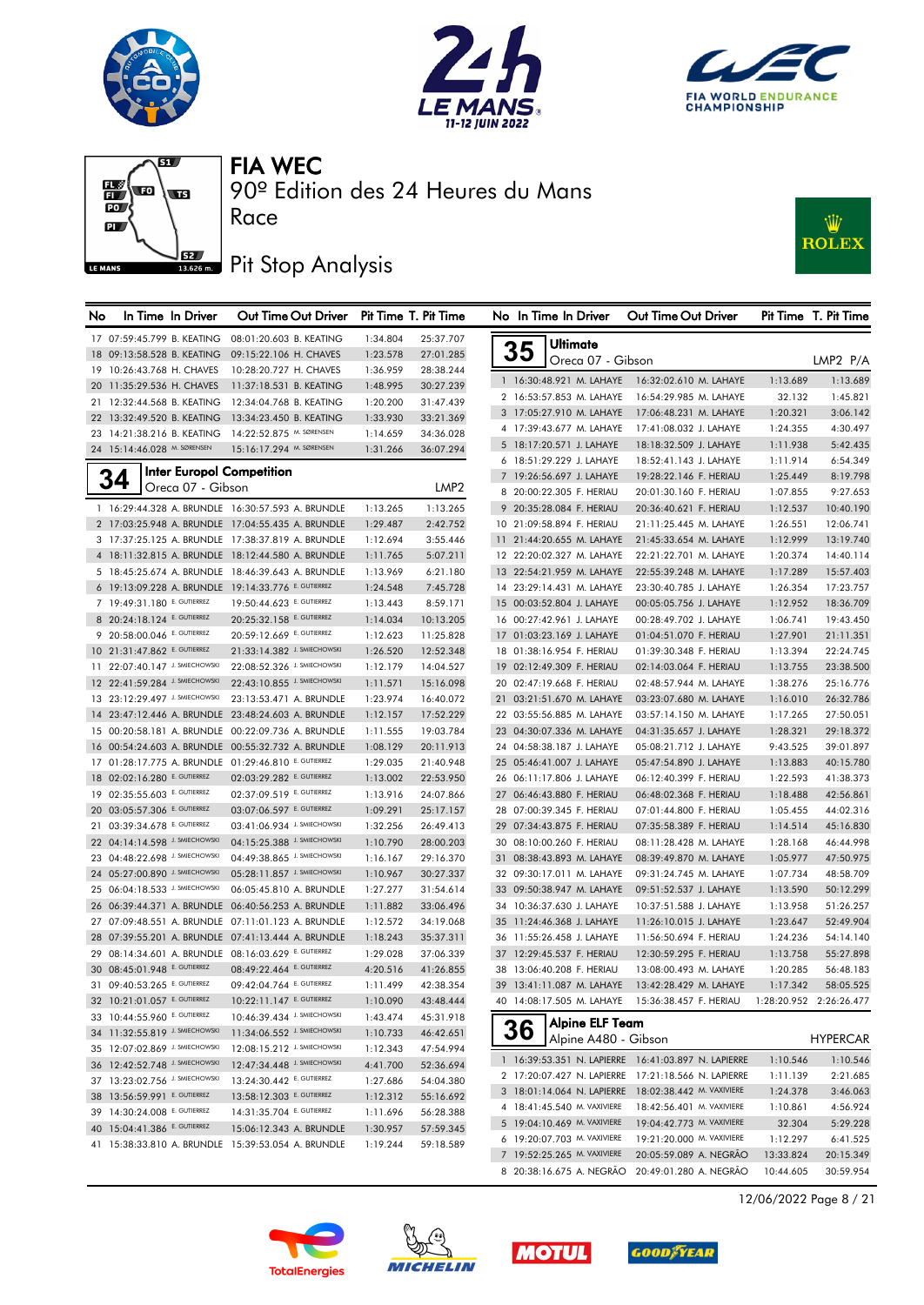







90º Edition des 24 Heures du Mans

# **J**BZ Pit Stop Analysis

Race



| No | In Time In Driver                                     | Out Time Out Driver                                  |          | Pit Time T. Pit Time  | No In Time In Driver        |                   | Out Time Out Driver                                  |          | Pit Time T. Pit Time |
|----|-------------------------------------------------------|------------------------------------------------------|----------|-----------------------|-----------------------------|-------------------|------------------------------------------------------|----------|----------------------|
|    |                                                       | 9 21:28:36.611 A. NEGRÃO 21:30:01.412 A. NEGRÃO      | 1:24.801 | 32:24.755             | 25 05:13:31.225 Y. YE       |                   | 05:14:38.220 Y. YE                                   | 1:06.995 | 31:16.469            |
|    | 10 22:14:17.574 A. NEGRÃO                             | 22:15:39.199 A. NEGRÃO                               | 1:21.625 | 33:46.380             | 26 05:52:13.931 Y. YE       |                   | 05:53:26.035 Y. YE                                   | 1:12.104 | 32:28.573            |
|    | 11 22:58:44.268 A. NEGRÃO                             | 23:00:08.882 N. LAPIERRE                             | 1:24.614 | 35:10.994             | 27 06:27:16.267 Y. YE       |                   | 06:28:49.120 N. KRUETTEN                             | 1:32.853 | 34:01.426            |
|    |                                                       | 12 23:40:47.370 N. LAPIERRE 23:41:57.836 N. LAPIERRE | 1:10.466 | 36:21.460             | 28 07:01:11.612 N. KRUETTEN |                   | 07:02:25.619 N. KRUETTEN                             | 1:14.007 | 35:15.433            |
|    |                                                       | 13 00:21:08.154 N. LAPIERRE 00:22:19.592 N. LAPIERRE | 1:11.438 | 37:32.898             | 29 07:34:40.636 N. KRUETTEN |                   | 07:35:53.393 R. TAYLOR                               | 1:12.757 | 36:28.190            |
|    | 14 01:08:50.672 N. LAPIERRE                           | 01:10:19.194 M. VAXIVIERE                            | 1:28.522 | 39:01.420             | 30 08:09:23.324 R. TAYLOR   |                   | 08:10:53.381 R. TAYLOR                               | 1:30.057 | 37:58.247            |
|    | 15 01:49:53.558 M. VAXIVIERE                          | 01:51:04.786 M. VAXIVIERE                            | 1:11.228 | 40:12.648             | 31 08:50:19.072 R. TAYLOR   |                   | 08:51:29.100 R. TAYLOR                               | 1:10.028 | 39:08.275            |
|    | 16 02:30:52.014 M. VAXIVIERE                          | 02:32:03.506 M. VAXIVIERE                            | 1:11.492 | 41:24.140             | 32 09:41:28.260 R. TAYLOR   |                   | 09:42:40.126 R. TAYLOR                               | 1:11.866 | 40:20.141            |
|    | 17 03:11:20.485 M. VAXIVIERE                          | 03:12:44.106 A. NEGRAO                               | 1:23.621 | 42:47.761             | 33 10:13:04.457 R. TAYLOR   |                   | 10:14:31.651 Y. YE                                   | 1:27.194 | 41:47.335            |
|    | 18 03:52:09.500 A. NEGRÃO                             | 03:53:25.998 A. NEGRAO                               | 1:16.498 | 44:04.259             | 34 11:02:52.510 Y. YE       |                   | 11:04:01.071 Y. YE                                   | 1:08.561 | 42:55.896            |
|    | 19 04:32:42.197 A. NEGRÃO                             | 04:33:55.118 A. NEGRAO                               | 1:12.921 | 45:17.180             | 35 11:37:10.786 Y. YE       |                   | 11:38:42.275 N. KRUETTEN                             | 1:31.489 | 44:27.385            |
|    | 20 05:16:03.358 A. NEGRÃO                             | 05:17:40.720 N. LAPIERRE                             | 1:37.362 | 46:54.542             | 36 11:49:35.452 N. KRUETTEN |                   | 11:51:53.821 N. KRUETTEN                             | 2:18.369 | 46:45.754            |
|    |                                                       | 21 06:05:28.485 N. LAPIERRE 06:06:41.604 N. LAPIERRE | 1:13.119 | 48:07.661             | 37 12:24:01.267 N. KRUETTEN |                   | 12:25:12.819 N. KRUETTEN                             | 1:11.552 | 47:57.306            |
|    | 22 06:47:36.685 N. LAPIERRE                           | 06:48:47.278 N. LAPIERRE                             | 1:10.593 | 49:18.254             | 38 12:44:20.522 N. KRUETTEN |                   | 12:46:16.368 R. TAYLOR                               | 1:55.846 | 49:53.152            |
|    | 23 07:28:16.132 N. LAPIERRE 07:29:40.737 M. VAXIVIERE |                                                      | 1:24.605 | 50:42.859             | 39 13:20:49.659 R. TAYLOR   |                   | 13:22:00.029 R. TAYLOR                               | 1:10.370 | 51:03.522            |
|    | 24 08:10:12.931 M. VAXIVIERE                          | 08:11:25.354 M. VAXIVIERE                            | 1:12.423 | 51:55.282             | 40 13:54:07.060 R. TAYLOR   |                   | 13:55:18.236 R. TAYLOR                               | 1:11.176 | 52:14.698            |
|    | 25 08:51:17.084 M. VAXIVIERE                          | 08:52:40.259 M. VAXIVIERE                            | 1:23.175 | 53:18.457             | 41 14:27:42.654 R. TAYLOR   |                   | 14:29:13.086 Y. YE                                   | 1:30.432 | 53:45.130            |
|    | 26 09:20:47.531 M. VAXIVIERE                          | 09:41:16.644 A. NEGRAO                               |          | 20:29.113 1:13:47.570 | 42 15:02:28.657 Y. YE       |                   | 15:04:24.459 Y. YE                                   | 1:55.802 | 55:40.932            |
|    | 27 10:33:06.045 A. NEGRAO                             | 10:34:16.980 A. NEGRÃO                               |          | 1:10.935 1:14:58.505  | 43 15:22:22.487 Y. YE       |                   | 15:24:14.256 Y. YE                                   | 1:51.769 | 57:32.701            |
|    | 28 11:31:35.335 A. NEGRÃO                             | 11:32:47.581 A. NEGRÃO                               |          | 1:12.246 1:16:10.751  | 44 15:42:13.157 Y. YE       |                   | 15:43:11.328 Y. YE                                   | 58.171   | 58:30.872            |
|    |                                                       | 29 12:11:48.990 A. NEGRAO 12:13:22.043 N. LAPIERRE   |          | 1:33.053 1:17:43.804  |                             |                   |                                                      |          |                      |
|    |                                                       | 30 12:53:45.757 N. LAPIERRE 12:55:15.604 N. LAPIERRE |          | 1:29.847 1:19:13.651  | <b>JOTA</b><br>38           |                   |                                                      |          |                      |
|    | 31 13:40:23.260 N. LAPIERRE                           | 13:41:59.853 N. LAPIERRE                             |          | 1:36.593 1:20:50.244  |                             | Oreca 07 - Gibson |                                                      |          | LMP2                 |
|    | 32 14:20:54.992 N. LAPIERRE 14:22:17.309 M. VAXIVIERE |                                                      |          | 1:22.317 1:22:12.561  |                             |                   | 1 16:29:32.044 A. DA COSTA 16:30:41.367 A. DA COSTA  | 1:09.323 | 1:09.323             |
|    | 33 14:51:00.846 M. VAXIVIERE                          | 14:52:08.591 M. VAXIVIERE                            |          | 1:07.745 1:23:20.306  | 2 17:02:48.612 A. DA COSTA  |                   | 17:03:59.559 A. DA COSTA                             | 1:10.947 | 2:20.270             |
|    | 34 15:31:12.776 M. VAXIVIERE                          | 15:32:23.881 M. VAXIVIERE                            |          | 1:11.105 1:24:31.411  | 3 17:36:18.462 A. DA COSTA  |                   | 17:37:28.678 A. DA COSTA                             | 1:10.216 | 3:30.486             |
|    |                                                       |                                                      |          |                       | 4 18:10:24.708 A. DA COSTA  |                   | 18:11:46.746 W. STEVENS                              | 1:22.038 | 4:52.524             |
|    | <b>COOL Racing</b><br>37                              |                                                      |          | LMP <sub>2</sub>      |                             |                   | 5 18:43:55.975 W. STEVENS 18:45:06.160 W. STEVENS    | 1:10.185 | 6:02.709             |
|    | Oreca 07 - Gibson                                     |                                                      |          |                       |                             |                   | 6 19:18:38.061 W. STEVENS 19:19:47.914 W. STEVENS    | 1:09.853 | 7:12.562             |
|    | 1 16:29:44.910 R. TAYLOR                              | 16:30:54.291 R. TAYLOR                               | 1:09.381 | 1:09.381              |                             |                   | 7 19:54:30.059 W. STEVENS 19:55:40.806 W. STEVENS    | 1:10.747 | 8:23.309             |
|    | 2 17:03:15.031 R. TAYLOR                              | 17:04:25.616 R. TAYLOR                               | 1:10.585 | 2:19.966              |                             |                   | 8 20:28:52.696 W. STEVENS 20:30:17.940 R. GONZALEZ   | 1:25.244 | 9:48.553             |
|    | 3 17:36:49.686 R. TAYLOR                              | 17:38:15.735 Y. YE                                   | 1:26.049 | 3:46.015              |                             |                   | 9 21:02:59.149 R. GONZALEZ 21:04:10.525 R. GONZALEZ  | 1:11.376 | 10:59.929            |
|    | 4 18:11:02.743 Y. YE                                  | 18:12:13.592 Y. YE                                   | 1:10.849 | 4:56.864              |                             |                   | 10 21:36:47.719 R. GONZALEZ 21:37:59.507 R. GONZALEZ | 1:11.788 | 12:11.717            |
|    | 5 18:44:33.082 Y. YE                                  | 18:45:48.149 Y. YE                                   | 1:15.067 | 6:11.931              |                             |                   | 11 22:12:33.889 R. GONZALEZ 22:13:45.652 R. GONZALEZ | 1:11.763 | 13:23.480            |
|    | 6 19:12:14.283 Y. YE                                  | 19:13:32.200 N. KRUETTEN                             | 1:17.917 | 7:29.848              |                             |                   | 12 22:46:35.699 R. GONZALEZ 22:48:00.914 A. DA COSTA | 1:25.215 | 14:48.695            |
|    | 7 19:48:58.964 N. KRUETTEN                            | 19:50:08.807 N. KRUETTEN                             | 1:09.843 | 8:39.691              |                             |                   | 13 23:21:19.343 A. DA COSTA 23:22:29.500 A. DA COSTA | 1:10.157 | 15:58.852            |
|    | 8 20:24:01.329 N. KRUETTEN                            | 20:25:12.136 N. KRUETTEN                             | 1:10.807 | 9:50.498              | 14 23:54:27.670 A. DA COSTA |                   | 23:55:39.134 A. DA COSTA                             | 1:11.464 | 17:10.316            |
|    | 9 20:57:50.863 N. KRUETTEN                            | 20:59:17.552 R. TAYLOR                               | 1:26.689 | 11:17.187             | 15 00:28:19.301 A. DA COSTA |                   | 00:29:29.832 A. DA COSTA                             | 1:10.531 | 18:20.847            |
|    | 10 21:31:43.911 R. TAYLOR                             | 21:32:54.970 R. TAYLOR                               | 1:11.059 | 12:28.246             | 16 01:03:25.508 A. DA COSTA |                   | 01:04:49.882 W. STEVENS                              | 1:24.374 | 19:45.221            |
|    | 11 22:06:31.642 R. TAYLOR                             | 22:07:42.316 R. TAYLOR                               | 1:10.674 | 13:38.920             |                             |                   | 17 01:37:11.876 W. STEVENS 01:38:23.366 W. STEVENS   | 1:11.490 | 20:56.711            |
|    | 12 22:25:46.127 R. TAYLOR                             | 22:26:53.980 R. TAYLOR                               | 1:07.853 | 14:46.773             |                             |                   | 18 02:10:42.714 W. STEVENS 02:11:58.481 W. STEVENS   | 1:15.767 | 22:12.478            |
|    | 13 22:30:35.269 R. TAYLOR                             | 22:31:46.013 Y. YE                                   | 1:10.744 | 15:57.517             |                             |                   | 19 02:44:18.494 W. STEVENS 02:45:30.178 W. STEVENS   | 1:11.684 | 23:24.162            |
|    | 14 23:03:55.907 Y. YE                                 | 23:05:06.880 Y. YE                                   | 1:10.973 | 17:08.490             |                             |                   | 20 03:17:50.147 W. STEVENS 03:19:14.856 A. DA COSTA  | 1:24.709 | 24:48.871            |
|    | 15 23:38:35.165 Y. YE                                 | 23:39:46.155 Y. YE                                   | 1:10.990 | 18:19.480             |                             |                   | 21 03:51:20.079 A. DA COSTA 03:52:31.451 A. DA COSTA | 1:11.372 | 26:00.243            |
|    | 16 00:11:56.745 Y. YE                                 | 00:13:23.920 N. KRUETTEN                             | 1:27.175 | 19:46.655             | 22 04:24:40.710 A. DA COSTA |                   | 04:25:51.729 A. DA COSTA                             | 1:11.019 | 27:11.262            |
|    | 17 00:47:06.870 N. KRUETTEN                           | 00:48:18.961 N. KRUETTEN                             | 1:12.091 | 20:58.746             |                             |                   | 23 04:58:09.768 A. DA COSTA 04:59:22.030 A. DA COSTA | 1:12.262 | 28:23.524            |
|    | 18 01:22:40.898 N. KRUETTEN                           | 01:23:52.499 N. KRUETTEN                             | 1:11.601 | 22:10.347             |                             |                   | 24 05:37:05.664 A. DA COSTA 05:38:31.382 R. GONZALEZ | 1:25.718 | 29:49.242            |
|    | 19 01:56:17.936 N. KRUETTEN                           | 01:57:29.936 N. KRUETTEN                             | 1:12.000 | 23:22.347             |                             |                   | 25 06:14:24.889 R. GONZALEZ 06:15:36.338 R. GONZALEZ | 1:11.449 | 31:00.691            |
|    | 20 02:29:58.352 N. KRUETTEN                           | 02:31:26.286 R. TAYLOR                               | 1:27.934 | 24:50.281             |                             |                   | 26 06:48:06.473 R. GONZALEZ 06:49:18.720 R. GONZALEZ | 1:12.247 | 32:12.938            |
|    | 21 03:03:57.044 R. TAYLOR                             | 03:05:24.421 R. TAYLOR                               | 1:27.377 | 26:17.658             |                             |                   | 27 07:21:54.625 R. GONZALEZ 07:23:06.637 R. GONZALEZ | 1:12.012 | 33:24.950            |
|    | 22 03:37:45.044 R. TAYLOR                             | 03:38:57.327 R. TAYLOR                               | 1:12.283 | 27:29.941             |                             |                   | 28 07:56:40.817 R. GONZALEZ 07:58:07.214 W. STEVENS  | 1:26.397 | 34:51.347            |
|    | 23 04:11:14.476 R. TAYLOR                             | 04:12:26.715 R. TAYLOR                               | 1:12.239 | 28:42.180             |                             |                   | 29 08:31:39.514 W. STEVENS 08:32:50.444 W. STEVENS   | 1:10.930 | 36:02.277            |
|    | 24 04:44:48.426 R. TAYLOR                             | 04:46:15.720 Y. YE                                   | 1:27.294 | 30:09.474             |                             |                   | 30 09:25:02.498 W. STEVENS 09:26:11.889 W. STEVENS   | 1:09.391 | 37:11.668            |









12/06/2022 Page 9 / 21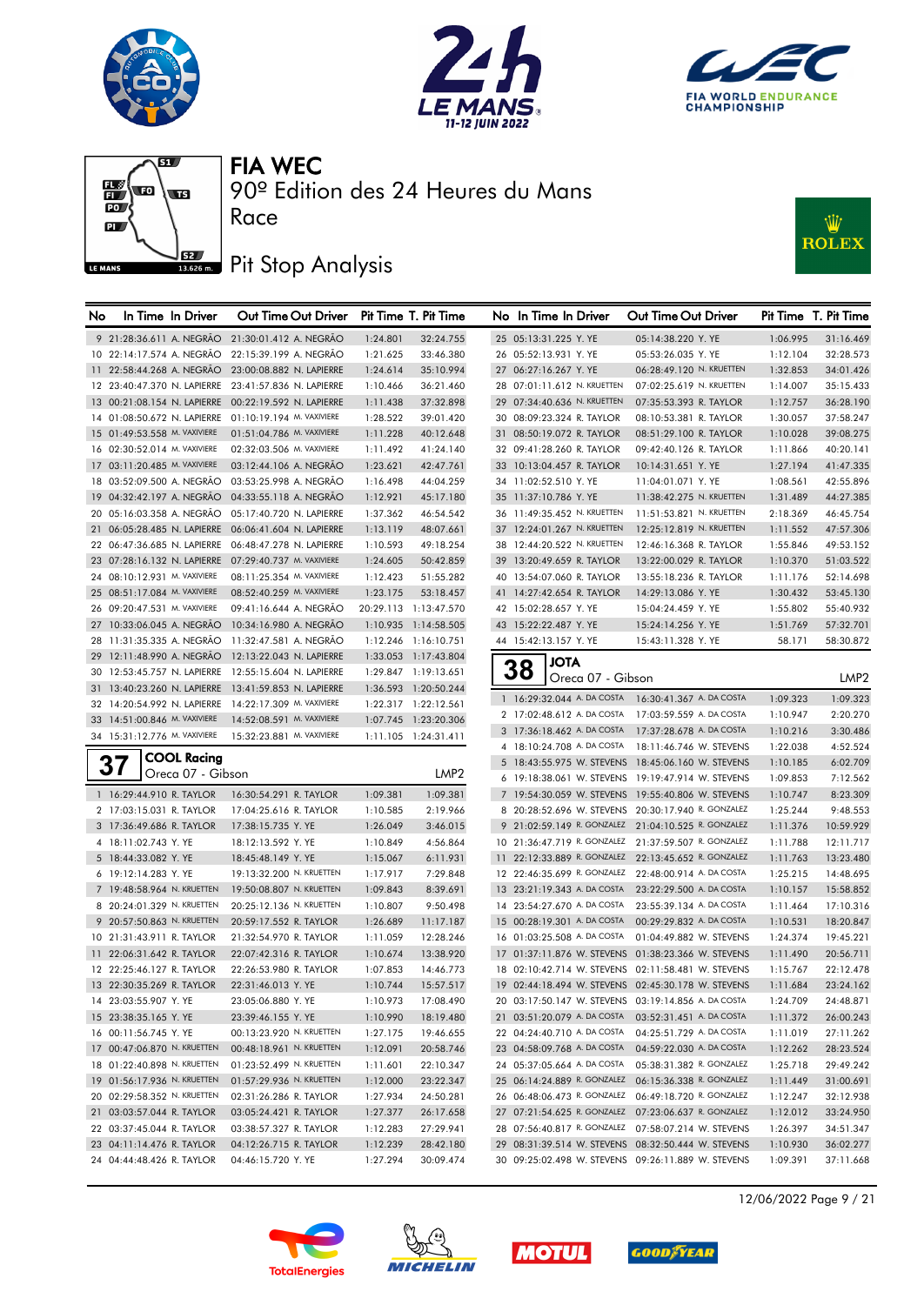







## **J**<br>13686ma Pit Stop Analysis



| No | In Time In Driver                                    | Out Time Out Driver                                 |                      | Pit Time T. Pit Time   | No In Time In Driver                                       | Out Time Out Driver                                                                                      |                      | Pit Time T. Pit Time   |
|----|------------------------------------------------------|-----------------------------------------------------|----------------------|------------------------|------------------------------------------------------------|----------------------------------------------------------------------------------------------------------|----------------------|------------------------|
|    |                                                      | 31 10:08:57.875 W. STEVENS 10:10:09.982 W. STEVENS  | 1:12.107             | 38:23.775              | 40 15:52:57.869 D. DROUX                                   | 15:53:49.148 D. DROUX                                                                                    |                      | 51.279 1:51:48.922     |
|    | 32 10:48:03.029 W. STEVENS 10:51:55.961 A. DA COSTA  |                                                     | 3:52.932             | 42:16.707              | <b>Realteam by WRT</b>                                     |                                                                                                          |                      |                        |
|    | 33 11:34:58.498 A. DA COSTA                          | 11:36:14.220 A. DA COSTA                            | 1:15.722             | 43:32.429              | 41<br>Oreca 07 - Gibson                                    |                                                                                                          |                      | LMP2                   |
|    | 34 12:08:15.538 A. DA COSTA                          | 12:09:26.279 A. DA COSTA                            | 1:10.741             | 44:43.170              |                                                            |                                                                                                          |                      |                        |
|    | 35 12:23:46.040 A. DA COSTA                          | 12:24:55.251 R. GONZALEZ                            | 1:09.211             | 45:52.381              | 1 16:08:23.357 F. HABSBURG                                 | 16:09:38.068 F. HABSBURG                                                                                 | 1:14.711             | 1:14.711               |
|    | 36 12:59:05.243 R. GONZALEZ 13:00:15.548 R. GONZALEZ |                                                     | 1:10.305             | 47:02.686              | 2 16:42:07.408 F. HABSBURG                                 | 16:43:18.496 F. HABSBURG                                                                                 | 1:11.088             | 2:25.799               |
|    | 37 13:34:02.281 R. GONZALEZ 13:35:13.108 R. GONZALEZ |                                                     | 1:10.827             | 48:13.513              | 3 17:15:46.882 F. HABSBURG                                 | 17:16:57.253 F. HABSBURG                                                                                 | 1:10.371             | 3:36.170               |
|    |                                                      | 38 14:04:15.748 R. GONZALEZ 14:05:37.198 W. STEVENS | 1:21.450             | 49:34.963              | 4 17:49:23.621 F. HABSBURG                                 | 17:51:02.877 N. NATO                                                                                     | 1:39.256             | 5:15.426               |
|    |                                                      | 39 14:38:00.923 W. STEVENS 14:39:25.459 W. STEVENS  | 1:24.536             | 50:59.499              | 5 18:23:33.054 N. NATO                                     | 18:24:43.719 N. NATO                                                                                     | 1:10.665             | 6:26.091               |
|    |                                                      | 40 15:12:53.570 W. STEVENS 15:14:22.202 W. STEVENS  | 1:28.632             | 52:28.131              | 6 18:57:00.065 N. NATO<br>7 19:33:56.426 N. NATO           | 18:58:11.026 N. NATO                                                                                     | 1:10.961             | 7:37.052               |
|    |                                                      | 41 15:46:42.444 W. STEVENS 15:47:43.996 W. STEVENS  | 1:01.552             | 53:29.683              | 8 20:01:05.981 F. HABSBURG                                 | 19:35:17.938 F. HABSBURG<br>20:02:08.838 F. HABSBURG                                                     | 1:21.512             | 8:58.564               |
|    | <b>Graff Racing</b>                                  |                                                     |                      |                        | 9 20:34:38.758 F. HABSBURG                                 | 20:35:57.195 F. HABSBURG                                                                                 | 1:02.857             | 10:01.421              |
|    | <b>39</b><br>Oreca 07 - Gibson                       |                                                     |                      | LMP2 P/A               | 10 21:08:24.330 F. HABSBURG                                | 21:09:35.519 F. HABSBURG                                                                                 | 1:18.437             | 11:19.858<br>12:31.047 |
|    | 1 16:30:43.977 E. TROUILLET                          | 16:31:59.062 E. TROUILLET                           | 1:15.085             | 1:15.085               | 11 21:42:00.811 F. HABSBURG                                | 21:43:24.718 R. ANDRADE                                                                                  | 1:11.189<br>1:23.907 | 13:54.954              |
|    | 2 17:05:24.486 E. TROUILLET                          | 17:06:37.742 E. TROUILLET                           |                      | 2:28.341               |                                                            | 12 22:17:14.015 R. ANDRADE 22:18:25.073 R. ANDRADE                                                       |                      |                        |
|    | 3 17:39:57.106 E. TROUILLET                          | 17:41:10.974 E. TROUILLET                           | 1:13.256<br>1:13.868 | 3:42.209               |                                                            | 13 22:51:27.316 R. ANDRADE 22:52:39.412 R. ANDRADE                                                       | 1:11.058<br>1:12.096 | 15:06.012<br>16:18.108 |
|    | 4 18:15:07.983 E. TROUILLET                          | 18:16:39.346 D. DROUX                               | 1:31.363             | 5:13.572               |                                                            | 14 23:26:40.670 R. ANDRADE 23:27:52.525 R. ANDRADE                                                       | 1:11.855             | 17:29.963              |
|    |                                                      |                                                     |                      | 6:37.053               |                                                            |                                                                                                          |                      |                        |
|    | 5 18:49:03.254 D. DROUX<br>6 19:24:07.907 D. DROUX   | 18:50:26.735 D. DROUX                               | 1:23.481             | 7:51.136               | 16 00:42:46.490 N. NATO                                    | 15 00:00:48.231 R. ANDRADE 00:02:19.631 N. NATO<br>00:44:04.944 N. NATO                                  | 1:31.400<br>1:18.454 | 19:01.363<br>20:19.817 |
|    |                                                      | 19:25:21.990 D. DROUX                               | 1:14.083             |                        |                                                            | 01:18:36.419 N. NATO                                                                                     | 1:12.294             |                        |
|    | 7 20:00:52.202 D. DROUX                              | 20:02:09.421 D. DROUX                               | 1:17.219<br>1:31.033 | 9:08.355               | 17 01:17:24.125 N. NATO<br>18 01:50:54.889 N. NATO         | 01:52:25.882 F. HABSBURG                                                                                 |                      | 21:32.111<br>23:03.104 |
|    | 8 20:35:08.574 D. DROUX                              | 20:36:39.607 S. PAGE                                |                      | 10:39.388<br>11:54.410 |                                                            | 02:26:03.879 F. HABSBURG                                                                                 | 1:30.993             |                        |
|    | 9 21:10:39.389 S. PAGE                               | 21:11:54.411 S. PAGE                                | 1:15.022             |                        | 19 02:24:52.112 F. HABSBURG<br>20 02:54:47.784 F. HABSBURG | 02:55:58.204 F. HABSBURG                                                                                 | 1:11.767<br>1:10.420 | 24:14.871              |
|    | 10 21:45:45.967 S. PAGE                              | 21:47:07.944 S. PAGE<br>22:23:42.980 S. PAGE        | 1:21.977             | 13:16.387              | 21 03:28:13.503 F. HABSBURG                                | 03:29:33.914 F. HABSBURG                                                                                 |                      | 25:25.291              |
|    | 11 22:22:24.494 S. PAGE<br>12 22:54:37.291 S. PAGE   | 22:56:11.637 D. DROUX                               | 1:18.486             | 14:34.873<br>16:09.219 | 22 03:51:17.943 F. HABSBURG                                | 03:52:42.037 R. ANDRADE                                                                                  | 1:20.411<br>1:24.094 | 26:45.702<br>28:09.796 |
|    |                                                      | 23:31:23.961 D. DROUX                               | 1:34.346             |                        |                                                            | 23 04:25:25.736 R. ANDRADE 04:26:38.954 R. ANDRADE                                                       |                      |                        |
|    | 13 23:30:10.004 D. DROUX                             | 00:05:16.559 D. DROUX                               | 1:13.957             | 17:23.176              |                                                            |                                                                                                          | 1:13.218             | 29:23.014              |
|    | 14 00:04:02.419 D. DROUX<br>15 00:39:54.140 D. DROUX | 00:41:27.748 D. DROUX                               | 1:14.140<br>1:33.608 | 18:37.316<br>20:10.924 |                                                            | 24 04:59:20.983 R. ANDRADE 05:00:33.708 R. ANDRADE<br>25 05:38:59.204 R. ANDRADE 05:40:11.436 R. ANDRADE | 1:12.725<br>1:12.232 | 30:35.739<br>31:47.971 |
|    | 16 01:15:59.699 D. DROUX                             | 01:17:14.774 D. DROUX                               | 1:15.075             | 21:25.999              |                                                            | 26 06:11:33.719 R. ANDRADE 06:13:05.097 N. NATO                                                          | 1:31.378             | 33:19.349              |
|    | 17 01:49:57.949 D. DROUX                             | 01:51:12.727 D. DROUX                               | 1:14.778             | 22:40.777              | 27 06:45:57.805 N. NATO                                    | 06:47:10.101 N. NATO                                                                                     | 1:12.296             | 34:31.645              |
|    | 18 02:24:08.378 D. DROUX                             | 02:25:55.516 E. TROUILLET                           | 1:47.138             | 24:27.915              | 28 07:19:19.184 N. NATO                                    | 07:22:59.951 N. NATO                                                                                     | 3:40.767             | 38:12.412              |
|    | 19 02:59:43.155 E. TROUILLET                         | 03:01:01.869 E. TROUILLET                           | 1:18.714             | 25:46.629              | 29 07:56:52.227 N. NATO                                    | 07:58:06.706 N. NATO                                                                                     | 1:14.479             | 39:26.891              |
|    | 20 03:34:41.403 E. TROUILLET                         | 03:35:57.247 E. TROUILLET                           | 1:15.844             | 27:02.473              | 30 08:19:47.034 N. NATO                                    | 08:21:52.111 F. HABSBURG                                                                                 | 2:05.077             | 41:31.968              |
|    | 21 04:09:30.484 E. TROUILLET                         | 04:10:49.747 E. TROUILLET                           | 1:19.263             | 28:21.736              | 31 08:51:17.719 F. HABSBURG                                | 08:52:28.390 F. HABSBURG                                                                                 | 1:10.671             | 42:42.639              |
|    | 22 04:40:27.399 E. TROUILLET                         | 04:42:04.710 D. DROUX                               | 1:37.311             | 29:59.047              | 32 09:42:12.069 F. HABSBURG                                | 09:43:24.978 F. HABSBURG                                                                                 | 1:12.909             | 43:55.548              |
|    | 23 05:13:05.204 D. DROUX                             | 05:14:18.606 D. DROUX                               | 1:13.402             | 31:12.449              | 33 10:23:12.951 F. HABSBURG                                | 10:24:38.127 R. ANDRADE                                                                                  | 1:25.176             | 45:20.724              |
|    | 24 05:52:02.544 D. DROUX                             | 05:53:17.005 D. DROUX                               | 1:14.461             | 32:26.910              |                                                            | 34 11:07:50.784 R. ANDRADE 11:08:57.542 R. ANDRADE                                                       | 1:06.758             | 46:27.482              |
|    | 25 06:27:35.906 D. DROUX                             | 06:28:50.943 D. DROUX                               | 1:15.037             | 33:41.947              |                                                            | 35 11:41:17.053 R. ANDRADE 11:42:31.378 R. ANDRADE                                                       | 1:14.325             | 47:41.807              |
|    | 26 06:57:56.026 D. DROUX                             | 06:59:34.386 S. PAGE                                | 1:38.360             | 35:20.307              |                                                            | 36 12:15:02.230 R. ANDRADE 12:16:28.492 N. NATO                                                          | 1:26.262             | 49:08.069              |
|    | 27 07:33:15.969 S. PAGE                              | 07:34:37.911 S. PAGE                                | 1:21.942             | 36:42.249              | 37 12:50:00.700 N. NATO                                    | 12:51:12.211 N. NATO                                                                                     | 1:11.511             | 50:19.580              |
|    | 28 08:09:19.559 S. PAGE                              | 08:10:37.732 S. PAGE                                | 1:18.173             | 38:00.422              | 38 13:25:32.596 N. NATO                                    | 13:26:47.053 N. NATO                                                                                     | 1:14.457             | 51:34.037              |
|    | 29 08:51:55.922 S. PAGE                              | 08:53:49.070 S. PAGE                                | 1:53.148             | 39:53.570              |                                                            | 39 13:33:58.039 N. NATO 13:42:54.174 F. HABSBURG                                                         |                      | 8:56.135 1:00:30.172   |
|    | 30 09:44:07.294 S. PAGE                              | 09:45:35.863 E. TROUILLET                           | 1:28.569             | 41:22.139              |                                                            | 40 14:14:53.209 F. HABSBURG  14:16:04.357 F. HABSBURG                                                    |                      | 1:11.148 1:01:41.320   |
|    | 31 10:31:23.491 E. TROUILLET                         | 10:32:40.542 E. TROUILLET                           | 1:17.051             | 42:39.190              |                                                            | 41 14:48:02.133 F. HABSBURG  14:49:13.581 F. HABSBURG                                                    |                      | 1:11.448 1:02:52.768   |
|    | 32 11:08:05.708 E. TROUILLET                         | 11:09:34.657 E. TROUILLET                           | 1:28.949             | 44:08.139              |                                                            | 42 15:18:39.179 F. HABSBURG 15:20:10.841 R. ANDRADE                                                      |                      | 1:31.662 1:04:24.430   |
|    | 33 11:43:08.040 E. TROUILLET                         | 11:44:30.658 S. PAGE                                | 1:22.618             | 45:30.757              |                                                            | 43 15:52:39.466 R. ANDRADE 15:53:38.534 R. ANDRADE                                                       |                      | 59.068 1:05:23.498     |
|    | 34 12:00:11.979 S. PAGE                              | 12:59:12.198 S. PAGE                                |                      | 59:00.219 1:44:30.976  |                                                            |                                                                                                          |                      |                        |
|    | 35 13:34:57.701 S. PAGE                              | 13:36:12.347 S. PAGE                                |                      | 1:14.646 1:45:45.622   | 43                                                         | <b>Inter Europol Competition</b>                                                                         |                      |                        |
|    | 36 13:59:02.020 S. PAGE                              | 14:00:16.208 D. DROUX                               |                      | 1:14.188 1:46:59.810   | Oreca 07 - Gibson                                          |                                                                                                          |                      | LMP <sub>2</sub>       |
|    | 37 14:28:53.736 D. DROUX                             | 14:30:06.981 D. DROUX                               |                      | 1:13.245 1:48:13.055   |                                                            | 1 16:33:27.227 F. SCHERER 16:34:37.594 F. SCHERER                                                        | 1:10.367             | 1:10.367               |
|    | 38 14:59:55.422 D. DROUX                             | 15:01:29.066 D. DROUX                               |                      | 1:33.644 1:49:46.699   |                                                            |                                                                                                          | 1:08.267             | 2:18.634               |
|    | 39 15:30:11.509 D. DROUX                             | 15:31:22.453 D. DROUX                               |                      | 1:10.944 1:50:57.643   |                                                            | 3 17:40:42.018 F. SCHERER  17:41:51.394 F. SCHERER                                                       | 1:09.376             | 3:28.010               |
|    |                                                      |                                                     |                      |                        |                                                            | 4 18:14:55.923 F. SCHERER 18:16:52.860 P.                                                                | 1:56.937             | 5:24.947               |









12/06/2022 Page 10 / 21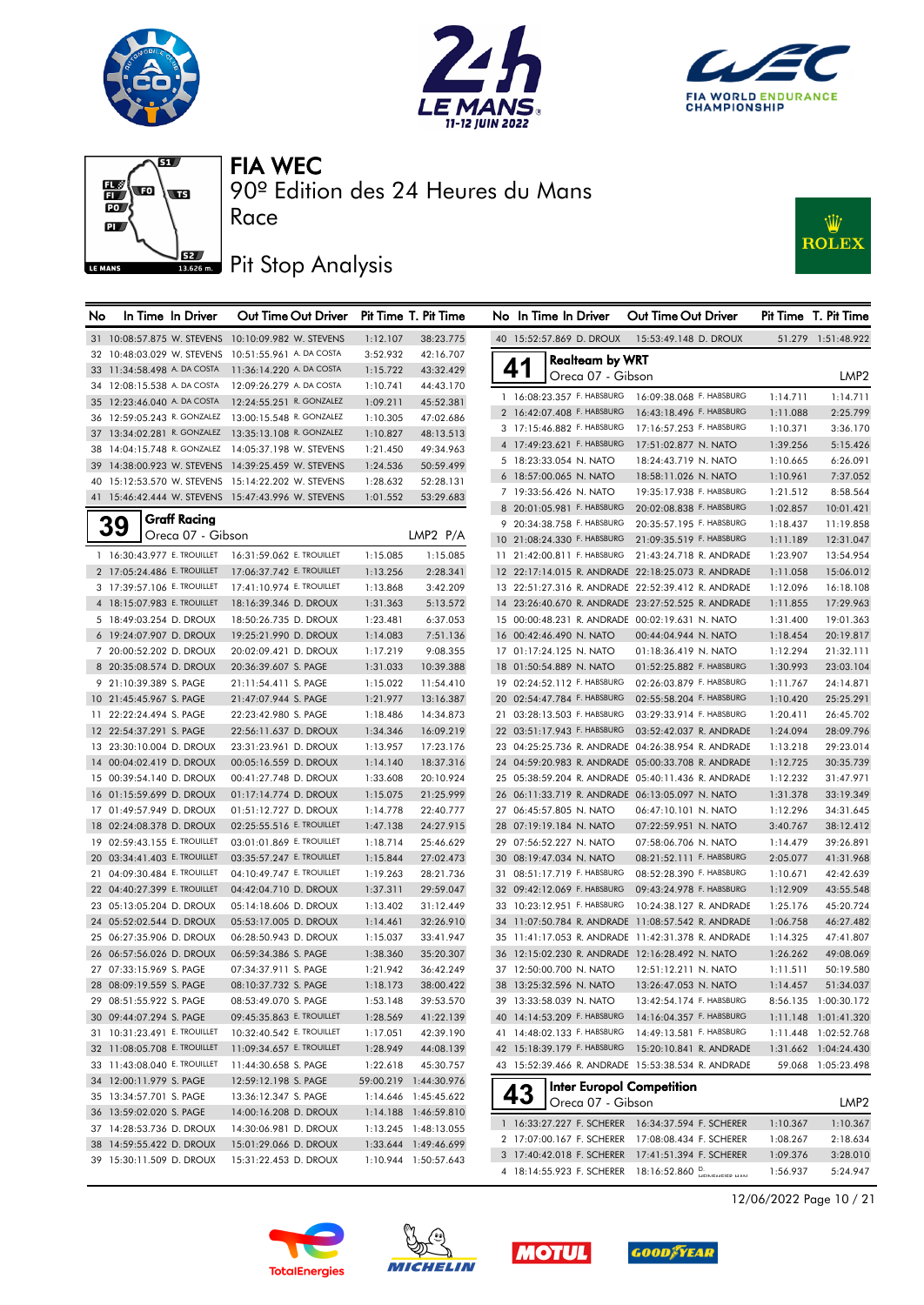







#### Pit Stop Analysis

Race



| 5 18:49:38.485 D.<br>18:50:47.881 D.<br>1:09.396<br>6:34.343<br>22:37:47.055 B. VISCAAL<br>12 22:36:15.065 T. VAUTIER<br>1:31.990<br>15:31.520<br>6 19:24:39.395 P.<br>19:25:48.577 D.<br>1:09.182<br>7:43.525<br>13 23:10:15.238 B. VISCAAL<br>23:11:25.685 B. VISCAAL<br>1:10.447<br>16:41.967<br>7 20:01:59.153 D.<br>20:03:32.787 P. FITTIPALDI<br>9:17.159<br>14 23:45:07.543 B. VISCAAL<br>1:33.634<br>23:46:17.920 B. VISCAAL<br>1:10.377<br>17:52.344<br>8 20:36:11.123 P. FITTIPALDI<br>20:37:19.819 P. FITTIPALDI<br>10:25.855<br>15 00:18:42.085 B. VISCAAL<br>00:20:11.806 T. VAUTIER<br>1:29.721<br>19:22.065<br>1:08.696<br>9 21:09:54.955 P. FITTIPALDI<br>21:11:04.141 P. FITTIPALDI<br>16 00:27:57.531 T. VAUTIER<br>1:09.186<br>11:35.041<br>00:28:45.318 T. VAUTIER<br>47.787<br>20:09.852<br>10 21:43:31.846 P. FITTIPALDI<br>21:44:40.699 P. FITTIPALDI<br>12:43.894<br>17 00:55:29.654 T. VAUTIER<br>00:56:32.647 T. VAUTIER<br>1:02.993<br>21:12.845<br>1:08.853<br>11 22:18:25.719 P. FITTIPALDI<br>22:19:53.389 F. SCHERER<br>18 01:28:52.721 T. VAUTIER<br>01:30:05.730 T. VAUTIER<br>1:27.670<br>14:11.564<br>1:13.009<br>22:25.854<br>12 22:52:17.729 F. SCHERER<br>22:53:26.820 F. SCHERER<br>19 02:02:39.008 T. VAUTIER<br>02:04:43.126 B. VISCAAL<br>24:29.972<br>1:09.091<br>15:20.655<br>2:04.118<br>13 23:27:06.531 F. SCHERER<br>23:28:15.328 F. SCHERER<br>16:29.452<br>20 02:37:03.926 B. VISCAAL<br>02:38:15.766 B. VISCAAL<br>1:08.797<br>1:11.840<br>25:41.812<br>14 00:00:44.023 F. SCHERER<br>00:01:53.227 F. SCHERER<br>17:38.656<br>21 03:10:29.987 B. VISCAAL<br>03:11:42.463 B. VISCAAL<br>26:54.288<br>1:09.204<br>1:12.476<br>15 00:27:42.010 F. SCHERER<br>00:29:21.306 F. SCHERER<br>1:39.296<br>19:17.952<br>22 03:44:01.342 B. VISCAAL<br>03:45:12.044 B. VISCAAL<br>28:04.990<br>1:10.702<br>00:52:57.214 P.<br>16 00:51:07.484 F. SCHERER<br>1:49.730<br>21:07.682<br>23 04:17:39.265 B. VISCAAL<br>04:19:08.415 T. VAUTIER<br>29:34.140<br>1:29.150<br>17 01:26:54.886 P.<br>01:28:04.383 P.<br>24 04:51:16.559 T. VAUTIER<br>1:09.497<br>22:17.179<br>04:52:29.284 T. VAUTIER<br>1:12.725<br>30:46.865<br>18 02:00:47.069 D.<br>02:02:18.965 P. FITTIPALDI<br>1:31.896<br>23:49.075<br>25 05:03:35.937 T. VAUTIER<br>05:04:34.787 T. VAUTIER<br>58.850<br>31:45.715<br>19 02:35:05.311 P. FITTIPALDI<br>02:36:13.931 P. FITTIPALDI<br>26 05:42:17.797 T. VAUTIER<br>05:43:29.807 T. VAUTIER<br>1:08.620<br>24:57.695<br>1:12.010<br>32:57.725<br>03:09:50.680 P. FITTIPALDI<br>06:24:58.976 M. KONOPKA<br>20 03:08:41.589 P. FITTIPALDI<br>26:06.786<br>27 06:10:34.078 T. VAUTIER<br>1:09.091<br>14:24.898<br>28 06:59:06.899 М. КОНОРКА<br>21 03:42:10.465 P. FITTIPALDI<br>03:43:19.790 P. FITTIPALDI<br>27:16.111<br>07:00:21.681 M. KONOPKA<br>1:09.325<br>1:14.782<br>48:37.405<br>22 04:15:42.291 P. FITTIPALDI<br>29 07:34:12.282 M. KONOPKA<br>07:35:25.049 M. KONOPKA<br>49:50.172<br>04:17:13.604 F. SCHERER<br>1:31.313<br>28:47.424<br>1:12.767<br>30 08:10:12.078 М. КОМОРКА<br>23 04:49:40.267 F. SCHERER<br>08:11:23.930 M. KONOPKA<br>51:02.024<br>04:50:49.919 F. SCHERER<br>1:09.652<br>29:57.076<br>1:11.852<br>31 08:59:17.424 M. KONOPKA<br>24 05:23:27.162 F. SCHERER<br>05:24:34.506 F. SCHERER<br>1:07.344<br>31:04.420<br>09:00:50.401 B. VISCAAL<br>52:35.001<br>1:32.977<br>25 06:00:25.902 F. SCHERER<br>06:01:35.814 F. SCHERER<br>1:09.912<br>32:14.332<br>32 09:26:30.715 B. VISCAAL<br>09:27:02.967 B. VISCAAL<br>32.252<br>53:07.253<br>06:37:21.956 P.<br>33 09:47:06.789 B. VISCAAL<br>26 06:35:42.004 F. SCHERER<br>1:39.952<br>33:54.284<br>09:48:17.210 B. VISCAAL<br>1:10.421<br>54:17.674<br>07:05:58.677 D.<br>27 07:03:30.663 D.<br>2:28.014<br>36:22.298<br>34 10:25:06.911 B. VISCAAL<br>10:26:11.515 B. VISCAAL<br>55:22.278<br>1:04.604<br>28 07:09:43.003 D.<br>07:18:27.468 D.<br>58:49.979<br>8:44.465<br>45:06.763<br>35 10:56:07.087 B. VISCAAL<br>10:59:34.788 T. VAUTIER<br>3:27.701<br>29 07:40:17.777 D.<br>07:41:37.248 P.<br>46:26.234<br>36 11:35:31.725 T. VAUTIER<br>11:37:06.029 T. VAUTIER<br>1:34.304 1:00:24.283<br>1:19.471<br>30 08:11:05.899 D.<br>08:12:28.896 P. FITTIPALDI<br>47:49.231<br>37 12:09:22.497 T. VAUTIER<br>12:10:34.040 T. VAUTIER<br>1:22.997<br>31 08:45:01.402 P. FITTIPALDI<br>08:46:05.833 P. FITTIPALDI<br>48:53.662<br>38 12:40:28.975 T. VAUTIER<br>12:42:32.522 M. KONOPKA<br>2:03.547 1:03:39.373<br>1:04.431<br>32 09:25:15.450 P. FITTIPALDI<br>09:26:12.428 P. FITTIPALDI<br>49:50.640<br>39 13:19:07.817 M. KONOPKA 13:21:01.569 M. KONOPKA<br>1:53.752 1:05:33.125<br>56.978<br>33 10:08:59.824 P. FITTIPALDI<br>10:10:11.380 P. FITTIPALDI<br>40 13:55:00.226 M. KONOPKA<br>1:30.216 1:07:03.341<br>51:02.196<br>13:56:30.442 B. VISCAAL<br>1:11.556<br>34 10:55:53.913 P. FITTIPALDI<br>41 14:28:35.930 B. VISCAAL<br>1:10.875 1:08:14.216<br>10:59:32.402 F. SCHERER<br>3:38.489<br>54:40.685<br>14:29:46.805 B. VISCAAL<br>35 11:35:32.570 F. SCHERER<br>11:36:41.269 F. SCHERER<br>55:49.384<br>42 14:47:34.759 B. VISCAAL<br>14:48:55.502 T. VAUTIER<br>1:20.743 1:09:34.959<br>1:08.699<br>36 12:08:55.819 F. SCHERER<br>1:13.162 1:10:48.121<br>12:10:05.950 F. SCHERER<br>1:10.131<br>56:59.515<br>43 15:21:31.311 T. VAUTIER<br>15:22:44.473 T. VAUTIER<br>$12:41:35.103$ D.<br>37 12:40:10.442 F. SCHERER<br>58:24.176<br>1:24.661<br>44 15:37:02.205 T. VAUTIER<br>15:37:59.842 T. VAUTIER<br>57.637 1:11:45.758<br>38 13:16:29.042 P.<br>59:31.949<br>1:07.773<br><b>Algarve Pro Racing</b><br>45<br>39 13:49:56.941 D.<br>13:51:05.920 D.<br>1:08.979 1:00:40.928<br>LMP2 P/A<br>Oreca 07 - Gibson<br>40 14:23:31.106 D.<br>14:24:43.031 P.<br>1:11.925 1:01:52.853<br>1 16:30:06.439 J. ALLEN<br>1:27.899<br>16:31:34.338 J. ALLEN<br>1:27.899<br>41 14:39:20.918 P.<br>14:40:30.745 P. FITTIPALDI<br>1:09.827 1:03:02.680<br>2 17:03:49.085 J. ALLEN<br>17:05:45.627 S. THOMAS<br>1:56.542<br>42 15:13:52.061 P. FITTIPALDI<br>15:15:02.732 P. FITTIPALDI<br>1:10.671 1:04:13.351<br>3 17:39:20.014 S. THOMAS 17:40:38.310 S. THOMAS<br>4:42.737<br>1:18.296<br>43 15:36:45.745 P. FITTIPALDI<br>15:38:10.823 P. FITTIPALDI<br>1:25.078 1:05:38.429<br>4 18:14:46.379 S. THOMAS 18:16:00.266 S. THOMAS<br>5:56.624<br>1:13.887 | No | In Time In Driver | Out Time Out Driver Pit Time T. Pit Time |  | No In Time In Driver | Out Time Out Driver | Pit Time T. Pit Time |
|------------------------------------------------------------------------------------------------------------------------------------------------------------------------------------------------------------------------------------------------------------------------------------------------------------------------------------------------------------------------------------------------------------------------------------------------------------------------------------------------------------------------------------------------------------------------------------------------------------------------------------------------------------------------------------------------------------------------------------------------------------------------------------------------------------------------------------------------------------------------------------------------------------------------------------------------------------------------------------------------------------------------------------------------------------------------------------------------------------------------------------------------------------------------------------------------------------------------------------------------------------------------------------------------------------------------------------------------------------------------------------------------------------------------------------------------------------------------------------------------------------------------------------------------------------------------------------------------------------------------------------------------------------------------------------------------------------------------------------------------------------------------------------------------------------------------------------------------------------------------------------------------------------------------------------------------------------------------------------------------------------------------------------------------------------------------------------------------------------------------------------------------------------------------------------------------------------------------------------------------------------------------------------------------------------------------------------------------------------------------------------------------------------------------------------------------------------------------------------------------------------------------------------------------------------------------------------------------------------------------------------------------------------------------------------------------------------------------------------------------------------------------------------------------------------------------------------------------------------------------------------------------------------------------------------------------------------------------------------------------------------------------------------------------------------------------------------------------------------------------------------------------------------------------------------------------------------------------------------------------------------------------------------------------------------------------------------------------------------------------------------------------------------------------------------------------------------------------------------------------------------------------------------------------------------------------------------------------------------------------------------------------------------------------------------------------------------------------------------------------------------------------------------------------------------------------------------------------------------------------------------------------------------------------------------------------------------------------------------------------------------------------------------------------------------------------------------------------------------------------------------------------------------------------------------------------------------------------------------------------------------------------------------------------------------------------------------------------------------------------------------------------------------------------------------------------------------------------------------------------------------------------------------------------------------------------------------------------------------------------------------------------------------------------------------------------------------------------------------------------------------------------------------------------------------------------------------------------------------------------------------------------------------------------------------------------------------------------------------------------------------------------------------------------------------------------------------------------------------------------------------------------------------------------------------------------------------------------------------------------------------------------------------------------------------------------------------------------------------------------------------------------------------------------------------------------------------------------------------------------------------------------------------------------------------------------------------------------------------------------------------------------------------------------------------------------------------------------------------------------------------------------------------------------------------------------------------------------------------------------------------------------------------------------------------------------------------------------------------------------------------------------------------------------------------------------------------------------------------------------------------------------------------------------------------------------------------------------------------------------------------------------------------------------------------|----|-------------------|------------------------------------------|--|----------------------|---------------------|----------------------|
|                                                                                                                                                                                                                                                                                                                                                                                                                                                                                                                                                                                                                                                                                                                                                                                                                                                                                                                                                                                                                                                                                                                                                                                                                                                                                                                                                                                                                                                                                                                                                                                                                                                                                                                                                                                                                                                                                                                                                                                                                                                                                                                                                                                                                                                                                                                                                                                                                                                                                                                                                                                                                                                                                                                                                                                                                                                                                                                                                                                                                                                                                                                                                                                                                                                                                                                                                                                                                                                                                                                                                                                                                                                                                                                                                                                                                                                                                                                                                                                                                                                                                                                                                                                                                                                                                                                                                                                                                                                                                                                                                                                                                                                                                                                                                                                                                                                                                                                                                                                                                                                                                                                                                                                                                                                                                                                                                                                                                                                                                                                                                                                                                                                                                                                                                                                                                                                                                                                                                                                                                                                                                                                                                                                                                                                                                                            |    |                   |                                          |  |                      |                     |                      |
|                                                                                                                                                                                                                                                                                                                                                                                                                                                                                                                                                                                                                                                                                                                                                                                                                                                                                                                                                                                                                                                                                                                                                                                                                                                                                                                                                                                                                                                                                                                                                                                                                                                                                                                                                                                                                                                                                                                                                                                                                                                                                                                                                                                                                                                                                                                                                                                                                                                                                                                                                                                                                                                                                                                                                                                                                                                                                                                                                                                                                                                                                                                                                                                                                                                                                                                                                                                                                                                                                                                                                                                                                                                                                                                                                                                                                                                                                                                                                                                                                                                                                                                                                                                                                                                                                                                                                                                                                                                                                                                                                                                                                                                                                                                                                                                                                                                                                                                                                                                                                                                                                                                                                                                                                                                                                                                                                                                                                                                                                                                                                                                                                                                                                                                                                                                                                                                                                                                                                                                                                                                                                                                                                                                                                                                                                                            |    |                   |                                          |  |                      |                     |                      |
| 47:22.623<br>1:11.543 1:01:35.826<br>3:24.441                                                                                                                                                                                                                                                                                                                                                                                                                                                                                                                                                                                                                                                                                                                                                                                                                                                                                                                                                                                                                                                                                                                                                                                                                                                                                                                                                                                                                                                                                                                                                                                                                                                                                                                                                                                                                                                                                                                                                                                                                                                                                                                                                                                                                                                                                                                                                                                                                                                                                                                                                                                                                                                                                                                                                                                                                                                                                                                                                                                                                                                                                                                                                                                                                                                                                                                                                                                                                                                                                                                                                                                                                                                                                                                                                                                                                                                                                                                                                                                                                                                                                                                                                                                                                                                                                                                                                                                                                                                                                                                                                                                                                                                                                                                                                                                                                                                                                                                                                                                                                                                                                                                                                                                                                                                                                                                                                                                                                                                                                                                                                                                                                                                                                                                                                                                                                                                                                                                                                                                                                                                                                                                                                                                                                                                              |    |                   |                                          |  |                      |                     |                      |
|                                                                                                                                                                                                                                                                                                                                                                                                                                                                                                                                                                                                                                                                                                                                                                                                                                                                                                                                                                                                                                                                                                                                                                                                                                                                                                                                                                                                                                                                                                                                                                                                                                                                                                                                                                                                                                                                                                                                                                                                                                                                                                                                                                                                                                                                                                                                                                                                                                                                                                                                                                                                                                                                                                                                                                                                                                                                                                                                                                                                                                                                                                                                                                                                                                                                                                                                                                                                                                                                                                                                                                                                                                                                                                                                                                                                                                                                                                                                                                                                                                                                                                                                                                                                                                                                                                                                                                                                                                                                                                                                                                                                                                                                                                                                                                                                                                                                                                                                                                                                                                                                                                                                                                                                                                                                                                                                                                                                                                                                                                                                                                                                                                                                                                                                                                                                                                                                                                                                                                                                                                                                                                                                                                                                                                                                                                            |    |                   |                                          |  |                      |                     |                      |
|                                                                                                                                                                                                                                                                                                                                                                                                                                                                                                                                                                                                                                                                                                                                                                                                                                                                                                                                                                                                                                                                                                                                                                                                                                                                                                                                                                                                                                                                                                                                                                                                                                                                                                                                                                                                                                                                                                                                                                                                                                                                                                                                                                                                                                                                                                                                                                                                                                                                                                                                                                                                                                                                                                                                                                                                                                                                                                                                                                                                                                                                                                                                                                                                                                                                                                                                                                                                                                                                                                                                                                                                                                                                                                                                                                                                                                                                                                                                                                                                                                                                                                                                                                                                                                                                                                                                                                                                                                                                                                                                                                                                                                                                                                                                                                                                                                                                                                                                                                                                                                                                                                                                                                                                                                                                                                                                                                                                                                                                                                                                                                                                                                                                                                                                                                                                                                                                                                                                                                                                                                                                                                                                                                                                                                                                                                            |    |                   |                                          |  |                      |                     |                      |
|                                                                                                                                                                                                                                                                                                                                                                                                                                                                                                                                                                                                                                                                                                                                                                                                                                                                                                                                                                                                                                                                                                                                                                                                                                                                                                                                                                                                                                                                                                                                                                                                                                                                                                                                                                                                                                                                                                                                                                                                                                                                                                                                                                                                                                                                                                                                                                                                                                                                                                                                                                                                                                                                                                                                                                                                                                                                                                                                                                                                                                                                                                                                                                                                                                                                                                                                                                                                                                                                                                                                                                                                                                                                                                                                                                                                                                                                                                                                                                                                                                                                                                                                                                                                                                                                                                                                                                                                                                                                                                                                                                                                                                                                                                                                                                                                                                                                                                                                                                                                                                                                                                                                                                                                                                                                                                                                                                                                                                                                                                                                                                                                                                                                                                                                                                                                                                                                                                                                                                                                                                                                                                                                                                                                                                                                                                            |    |                   |                                          |  |                      |                     |                      |
|                                                                                                                                                                                                                                                                                                                                                                                                                                                                                                                                                                                                                                                                                                                                                                                                                                                                                                                                                                                                                                                                                                                                                                                                                                                                                                                                                                                                                                                                                                                                                                                                                                                                                                                                                                                                                                                                                                                                                                                                                                                                                                                                                                                                                                                                                                                                                                                                                                                                                                                                                                                                                                                                                                                                                                                                                                                                                                                                                                                                                                                                                                                                                                                                                                                                                                                                                                                                                                                                                                                                                                                                                                                                                                                                                                                                                                                                                                                                                                                                                                                                                                                                                                                                                                                                                                                                                                                                                                                                                                                                                                                                                                                                                                                                                                                                                                                                                                                                                                                                                                                                                                                                                                                                                                                                                                                                                                                                                                                                                                                                                                                                                                                                                                                                                                                                                                                                                                                                                                                                                                                                                                                                                                                                                                                                                                            |    |                   |                                          |  |                      |                     |                      |
|                                                                                                                                                                                                                                                                                                                                                                                                                                                                                                                                                                                                                                                                                                                                                                                                                                                                                                                                                                                                                                                                                                                                                                                                                                                                                                                                                                                                                                                                                                                                                                                                                                                                                                                                                                                                                                                                                                                                                                                                                                                                                                                                                                                                                                                                                                                                                                                                                                                                                                                                                                                                                                                                                                                                                                                                                                                                                                                                                                                                                                                                                                                                                                                                                                                                                                                                                                                                                                                                                                                                                                                                                                                                                                                                                                                                                                                                                                                                                                                                                                                                                                                                                                                                                                                                                                                                                                                                                                                                                                                                                                                                                                                                                                                                                                                                                                                                                                                                                                                                                                                                                                                                                                                                                                                                                                                                                                                                                                                                                                                                                                                                                                                                                                                                                                                                                                                                                                                                                                                                                                                                                                                                                                                                                                                                                                            |    |                   |                                          |  |                      |                     |                      |
|                                                                                                                                                                                                                                                                                                                                                                                                                                                                                                                                                                                                                                                                                                                                                                                                                                                                                                                                                                                                                                                                                                                                                                                                                                                                                                                                                                                                                                                                                                                                                                                                                                                                                                                                                                                                                                                                                                                                                                                                                                                                                                                                                                                                                                                                                                                                                                                                                                                                                                                                                                                                                                                                                                                                                                                                                                                                                                                                                                                                                                                                                                                                                                                                                                                                                                                                                                                                                                                                                                                                                                                                                                                                                                                                                                                                                                                                                                                                                                                                                                                                                                                                                                                                                                                                                                                                                                                                                                                                                                                                                                                                                                                                                                                                                                                                                                                                                                                                                                                                                                                                                                                                                                                                                                                                                                                                                                                                                                                                                                                                                                                                                                                                                                                                                                                                                                                                                                                                                                                                                                                                                                                                                                                                                                                                                                            |    |                   |                                          |  |                      |                     |                      |
|                                                                                                                                                                                                                                                                                                                                                                                                                                                                                                                                                                                                                                                                                                                                                                                                                                                                                                                                                                                                                                                                                                                                                                                                                                                                                                                                                                                                                                                                                                                                                                                                                                                                                                                                                                                                                                                                                                                                                                                                                                                                                                                                                                                                                                                                                                                                                                                                                                                                                                                                                                                                                                                                                                                                                                                                                                                                                                                                                                                                                                                                                                                                                                                                                                                                                                                                                                                                                                                                                                                                                                                                                                                                                                                                                                                                                                                                                                                                                                                                                                                                                                                                                                                                                                                                                                                                                                                                                                                                                                                                                                                                                                                                                                                                                                                                                                                                                                                                                                                                                                                                                                                                                                                                                                                                                                                                                                                                                                                                                                                                                                                                                                                                                                                                                                                                                                                                                                                                                                                                                                                                                                                                                                                                                                                                                                            |    |                   |                                          |  |                      |                     |                      |
|                                                                                                                                                                                                                                                                                                                                                                                                                                                                                                                                                                                                                                                                                                                                                                                                                                                                                                                                                                                                                                                                                                                                                                                                                                                                                                                                                                                                                                                                                                                                                                                                                                                                                                                                                                                                                                                                                                                                                                                                                                                                                                                                                                                                                                                                                                                                                                                                                                                                                                                                                                                                                                                                                                                                                                                                                                                                                                                                                                                                                                                                                                                                                                                                                                                                                                                                                                                                                                                                                                                                                                                                                                                                                                                                                                                                                                                                                                                                                                                                                                                                                                                                                                                                                                                                                                                                                                                                                                                                                                                                                                                                                                                                                                                                                                                                                                                                                                                                                                                                                                                                                                                                                                                                                                                                                                                                                                                                                                                                                                                                                                                                                                                                                                                                                                                                                                                                                                                                                                                                                                                                                                                                                                                                                                                                                                            |    |                   |                                          |  |                      |                     |                      |
|                                                                                                                                                                                                                                                                                                                                                                                                                                                                                                                                                                                                                                                                                                                                                                                                                                                                                                                                                                                                                                                                                                                                                                                                                                                                                                                                                                                                                                                                                                                                                                                                                                                                                                                                                                                                                                                                                                                                                                                                                                                                                                                                                                                                                                                                                                                                                                                                                                                                                                                                                                                                                                                                                                                                                                                                                                                                                                                                                                                                                                                                                                                                                                                                                                                                                                                                                                                                                                                                                                                                                                                                                                                                                                                                                                                                                                                                                                                                                                                                                                                                                                                                                                                                                                                                                                                                                                                                                                                                                                                                                                                                                                                                                                                                                                                                                                                                                                                                                                                                                                                                                                                                                                                                                                                                                                                                                                                                                                                                                                                                                                                                                                                                                                                                                                                                                                                                                                                                                                                                                                                                                                                                                                                                                                                                                                            |    |                   |                                          |  |                      |                     |                      |
|                                                                                                                                                                                                                                                                                                                                                                                                                                                                                                                                                                                                                                                                                                                                                                                                                                                                                                                                                                                                                                                                                                                                                                                                                                                                                                                                                                                                                                                                                                                                                                                                                                                                                                                                                                                                                                                                                                                                                                                                                                                                                                                                                                                                                                                                                                                                                                                                                                                                                                                                                                                                                                                                                                                                                                                                                                                                                                                                                                                                                                                                                                                                                                                                                                                                                                                                                                                                                                                                                                                                                                                                                                                                                                                                                                                                                                                                                                                                                                                                                                                                                                                                                                                                                                                                                                                                                                                                                                                                                                                                                                                                                                                                                                                                                                                                                                                                                                                                                                                                                                                                                                                                                                                                                                                                                                                                                                                                                                                                                                                                                                                                                                                                                                                                                                                                                                                                                                                                                                                                                                                                                                                                                                                                                                                                                                            |    |                   |                                          |  |                      |                     |                      |
|                                                                                                                                                                                                                                                                                                                                                                                                                                                                                                                                                                                                                                                                                                                                                                                                                                                                                                                                                                                                                                                                                                                                                                                                                                                                                                                                                                                                                                                                                                                                                                                                                                                                                                                                                                                                                                                                                                                                                                                                                                                                                                                                                                                                                                                                                                                                                                                                                                                                                                                                                                                                                                                                                                                                                                                                                                                                                                                                                                                                                                                                                                                                                                                                                                                                                                                                                                                                                                                                                                                                                                                                                                                                                                                                                                                                                                                                                                                                                                                                                                                                                                                                                                                                                                                                                                                                                                                                                                                                                                                                                                                                                                                                                                                                                                                                                                                                                                                                                                                                                                                                                                                                                                                                                                                                                                                                                                                                                                                                                                                                                                                                                                                                                                                                                                                                                                                                                                                                                                                                                                                                                                                                                                                                                                                                                                            |    |                   |                                          |  |                      |                     |                      |
|                                                                                                                                                                                                                                                                                                                                                                                                                                                                                                                                                                                                                                                                                                                                                                                                                                                                                                                                                                                                                                                                                                                                                                                                                                                                                                                                                                                                                                                                                                                                                                                                                                                                                                                                                                                                                                                                                                                                                                                                                                                                                                                                                                                                                                                                                                                                                                                                                                                                                                                                                                                                                                                                                                                                                                                                                                                                                                                                                                                                                                                                                                                                                                                                                                                                                                                                                                                                                                                                                                                                                                                                                                                                                                                                                                                                                                                                                                                                                                                                                                                                                                                                                                                                                                                                                                                                                                                                                                                                                                                                                                                                                                                                                                                                                                                                                                                                                                                                                                                                                                                                                                                                                                                                                                                                                                                                                                                                                                                                                                                                                                                                                                                                                                                                                                                                                                                                                                                                                                                                                                                                                                                                                                                                                                                                                                            |    |                   |                                          |  |                      |                     |                      |
|                                                                                                                                                                                                                                                                                                                                                                                                                                                                                                                                                                                                                                                                                                                                                                                                                                                                                                                                                                                                                                                                                                                                                                                                                                                                                                                                                                                                                                                                                                                                                                                                                                                                                                                                                                                                                                                                                                                                                                                                                                                                                                                                                                                                                                                                                                                                                                                                                                                                                                                                                                                                                                                                                                                                                                                                                                                                                                                                                                                                                                                                                                                                                                                                                                                                                                                                                                                                                                                                                                                                                                                                                                                                                                                                                                                                                                                                                                                                                                                                                                                                                                                                                                                                                                                                                                                                                                                                                                                                                                                                                                                                                                                                                                                                                                                                                                                                                                                                                                                                                                                                                                                                                                                                                                                                                                                                                                                                                                                                                                                                                                                                                                                                                                                                                                                                                                                                                                                                                                                                                                                                                                                                                                                                                                                                                                            |    |                   |                                          |  |                      |                     |                      |
|                                                                                                                                                                                                                                                                                                                                                                                                                                                                                                                                                                                                                                                                                                                                                                                                                                                                                                                                                                                                                                                                                                                                                                                                                                                                                                                                                                                                                                                                                                                                                                                                                                                                                                                                                                                                                                                                                                                                                                                                                                                                                                                                                                                                                                                                                                                                                                                                                                                                                                                                                                                                                                                                                                                                                                                                                                                                                                                                                                                                                                                                                                                                                                                                                                                                                                                                                                                                                                                                                                                                                                                                                                                                                                                                                                                                                                                                                                                                                                                                                                                                                                                                                                                                                                                                                                                                                                                                                                                                                                                                                                                                                                                                                                                                                                                                                                                                                                                                                                                                                                                                                                                                                                                                                                                                                                                                                                                                                                                                                                                                                                                                                                                                                                                                                                                                                                                                                                                                                                                                                                                                                                                                                                                                                                                                                                            |    |                   |                                          |  |                      |                     |                      |
|                                                                                                                                                                                                                                                                                                                                                                                                                                                                                                                                                                                                                                                                                                                                                                                                                                                                                                                                                                                                                                                                                                                                                                                                                                                                                                                                                                                                                                                                                                                                                                                                                                                                                                                                                                                                                                                                                                                                                                                                                                                                                                                                                                                                                                                                                                                                                                                                                                                                                                                                                                                                                                                                                                                                                                                                                                                                                                                                                                                                                                                                                                                                                                                                                                                                                                                                                                                                                                                                                                                                                                                                                                                                                                                                                                                                                                                                                                                                                                                                                                                                                                                                                                                                                                                                                                                                                                                                                                                                                                                                                                                                                                                                                                                                                                                                                                                                                                                                                                                                                                                                                                                                                                                                                                                                                                                                                                                                                                                                                                                                                                                                                                                                                                                                                                                                                                                                                                                                                                                                                                                                                                                                                                                                                                                                                                            |    |                   |                                          |  |                      |                     |                      |
|                                                                                                                                                                                                                                                                                                                                                                                                                                                                                                                                                                                                                                                                                                                                                                                                                                                                                                                                                                                                                                                                                                                                                                                                                                                                                                                                                                                                                                                                                                                                                                                                                                                                                                                                                                                                                                                                                                                                                                                                                                                                                                                                                                                                                                                                                                                                                                                                                                                                                                                                                                                                                                                                                                                                                                                                                                                                                                                                                                                                                                                                                                                                                                                                                                                                                                                                                                                                                                                                                                                                                                                                                                                                                                                                                                                                                                                                                                                                                                                                                                                                                                                                                                                                                                                                                                                                                                                                                                                                                                                                                                                                                                                                                                                                                                                                                                                                                                                                                                                                                                                                                                                                                                                                                                                                                                                                                                                                                                                                                                                                                                                                                                                                                                                                                                                                                                                                                                                                                                                                                                                                                                                                                                                                                                                                                                            |    |                   |                                          |  |                      |                     |                      |
|                                                                                                                                                                                                                                                                                                                                                                                                                                                                                                                                                                                                                                                                                                                                                                                                                                                                                                                                                                                                                                                                                                                                                                                                                                                                                                                                                                                                                                                                                                                                                                                                                                                                                                                                                                                                                                                                                                                                                                                                                                                                                                                                                                                                                                                                                                                                                                                                                                                                                                                                                                                                                                                                                                                                                                                                                                                                                                                                                                                                                                                                                                                                                                                                                                                                                                                                                                                                                                                                                                                                                                                                                                                                                                                                                                                                                                                                                                                                                                                                                                                                                                                                                                                                                                                                                                                                                                                                                                                                                                                                                                                                                                                                                                                                                                                                                                                                                                                                                                                                                                                                                                                                                                                                                                                                                                                                                                                                                                                                                                                                                                                                                                                                                                                                                                                                                                                                                                                                                                                                                                                                                                                                                                                                                                                                                                            |    |                   |                                          |  |                      |                     |                      |
|                                                                                                                                                                                                                                                                                                                                                                                                                                                                                                                                                                                                                                                                                                                                                                                                                                                                                                                                                                                                                                                                                                                                                                                                                                                                                                                                                                                                                                                                                                                                                                                                                                                                                                                                                                                                                                                                                                                                                                                                                                                                                                                                                                                                                                                                                                                                                                                                                                                                                                                                                                                                                                                                                                                                                                                                                                                                                                                                                                                                                                                                                                                                                                                                                                                                                                                                                                                                                                                                                                                                                                                                                                                                                                                                                                                                                                                                                                                                                                                                                                                                                                                                                                                                                                                                                                                                                                                                                                                                                                                                                                                                                                                                                                                                                                                                                                                                                                                                                                                                                                                                                                                                                                                                                                                                                                                                                                                                                                                                                                                                                                                                                                                                                                                                                                                                                                                                                                                                                                                                                                                                                                                                                                                                                                                                                                            |    |                   |                                          |  |                      |                     |                      |
|                                                                                                                                                                                                                                                                                                                                                                                                                                                                                                                                                                                                                                                                                                                                                                                                                                                                                                                                                                                                                                                                                                                                                                                                                                                                                                                                                                                                                                                                                                                                                                                                                                                                                                                                                                                                                                                                                                                                                                                                                                                                                                                                                                                                                                                                                                                                                                                                                                                                                                                                                                                                                                                                                                                                                                                                                                                                                                                                                                                                                                                                                                                                                                                                                                                                                                                                                                                                                                                                                                                                                                                                                                                                                                                                                                                                                                                                                                                                                                                                                                                                                                                                                                                                                                                                                                                                                                                                                                                                                                                                                                                                                                                                                                                                                                                                                                                                                                                                                                                                                                                                                                                                                                                                                                                                                                                                                                                                                                                                                                                                                                                                                                                                                                                                                                                                                                                                                                                                                                                                                                                                                                                                                                                                                                                                                                            |    |                   |                                          |  |                      |                     |                      |
|                                                                                                                                                                                                                                                                                                                                                                                                                                                                                                                                                                                                                                                                                                                                                                                                                                                                                                                                                                                                                                                                                                                                                                                                                                                                                                                                                                                                                                                                                                                                                                                                                                                                                                                                                                                                                                                                                                                                                                                                                                                                                                                                                                                                                                                                                                                                                                                                                                                                                                                                                                                                                                                                                                                                                                                                                                                                                                                                                                                                                                                                                                                                                                                                                                                                                                                                                                                                                                                                                                                                                                                                                                                                                                                                                                                                                                                                                                                                                                                                                                                                                                                                                                                                                                                                                                                                                                                                                                                                                                                                                                                                                                                                                                                                                                                                                                                                                                                                                                                                                                                                                                                                                                                                                                                                                                                                                                                                                                                                                                                                                                                                                                                                                                                                                                                                                                                                                                                                                                                                                                                                                                                                                                                                                                                                                                            |    |                   |                                          |  |                      |                     |                      |
|                                                                                                                                                                                                                                                                                                                                                                                                                                                                                                                                                                                                                                                                                                                                                                                                                                                                                                                                                                                                                                                                                                                                                                                                                                                                                                                                                                                                                                                                                                                                                                                                                                                                                                                                                                                                                                                                                                                                                                                                                                                                                                                                                                                                                                                                                                                                                                                                                                                                                                                                                                                                                                                                                                                                                                                                                                                                                                                                                                                                                                                                                                                                                                                                                                                                                                                                                                                                                                                                                                                                                                                                                                                                                                                                                                                                                                                                                                                                                                                                                                                                                                                                                                                                                                                                                                                                                                                                                                                                                                                                                                                                                                                                                                                                                                                                                                                                                                                                                                                                                                                                                                                                                                                                                                                                                                                                                                                                                                                                                                                                                                                                                                                                                                                                                                                                                                                                                                                                                                                                                                                                                                                                                                                                                                                                                                            |    |                   |                                          |  |                      |                     |                      |
|                                                                                                                                                                                                                                                                                                                                                                                                                                                                                                                                                                                                                                                                                                                                                                                                                                                                                                                                                                                                                                                                                                                                                                                                                                                                                                                                                                                                                                                                                                                                                                                                                                                                                                                                                                                                                                                                                                                                                                                                                                                                                                                                                                                                                                                                                                                                                                                                                                                                                                                                                                                                                                                                                                                                                                                                                                                                                                                                                                                                                                                                                                                                                                                                                                                                                                                                                                                                                                                                                                                                                                                                                                                                                                                                                                                                                                                                                                                                                                                                                                                                                                                                                                                                                                                                                                                                                                                                                                                                                                                                                                                                                                                                                                                                                                                                                                                                                                                                                                                                                                                                                                                                                                                                                                                                                                                                                                                                                                                                                                                                                                                                                                                                                                                                                                                                                                                                                                                                                                                                                                                                                                                                                                                                                                                                                                            |    |                   |                                          |  |                      |                     |                      |
|                                                                                                                                                                                                                                                                                                                                                                                                                                                                                                                                                                                                                                                                                                                                                                                                                                                                                                                                                                                                                                                                                                                                                                                                                                                                                                                                                                                                                                                                                                                                                                                                                                                                                                                                                                                                                                                                                                                                                                                                                                                                                                                                                                                                                                                                                                                                                                                                                                                                                                                                                                                                                                                                                                                                                                                                                                                                                                                                                                                                                                                                                                                                                                                                                                                                                                                                                                                                                                                                                                                                                                                                                                                                                                                                                                                                                                                                                                                                                                                                                                                                                                                                                                                                                                                                                                                                                                                                                                                                                                                                                                                                                                                                                                                                                                                                                                                                                                                                                                                                                                                                                                                                                                                                                                                                                                                                                                                                                                                                                                                                                                                                                                                                                                                                                                                                                                                                                                                                                                                                                                                                                                                                                                                                                                                                                                            |    |                   |                                          |  |                      |                     |                      |
|                                                                                                                                                                                                                                                                                                                                                                                                                                                                                                                                                                                                                                                                                                                                                                                                                                                                                                                                                                                                                                                                                                                                                                                                                                                                                                                                                                                                                                                                                                                                                                                                                                                                                                                                                                                                                                                                                                                                                                                                                                                                                                                                                                                                                                                                                                                                                                                                                                                                                                                                                                                                                                                                                                                                                                                                                                                                                                                                                                                                                                                                                                                                                                                                                                                                                                                                                                                                                                                                                                                                                                                                                                                                                                                                                                                                                                                                                                                                                                                                                                                                                                                                                                                                                                                                                                                                                                                                                                                                                                                                                                                                                                                                                                                                                                                                                                                                                                                                                                                                                                                                                                                                                                                                                                                                                                                                                                                                                                                                                                                                                                                                                                                                                                                                                                                                                                                                                                                                                                                                                                                                                                                                                                                                                                                                                                            |    |                   |                                          |  |                      |                     |                      |
|                                                                                                                                                                                                                                                                                                                                                                                                                                                                                                                                                                                                                                                                                                                                                                                                                                                                                                                                                                                                                                                                                                                                                                                                                                                                                                                                                                                                                                                                                                                                                                                                                                                                                                                                                                                                                                                                                                                                                                                                                                                                                                                                                                                                                                                                                                                                                                                                                                                                                                                                                                                                                                                                                                                                                                                                                                                                                                                                                                                                                                                                                                                                                                                                                                                                                                                                                                                                                                                                                                                                                                                                                                                                                                                                                                                                                                                                                                                                                                                                                                                                                                                                                                                                                                                                                                                                                                                                                                                                                                                                                                                                                                                                                                                                                                                                                                                                                                                                                                                                                                                                                                                                                                                                                                                                                                                                                                                                                                                                                                                                                                                                                                                                                                                                                                                                                                                                                                                                                                                                                                                                                                                                                                                                                                                                                                            |    |                   |                                          |  |                      |                     |                      |
|                                                                                                                                                                                                                                                                                                                                                                                                                                                                                                                                                                                                                                                                                                                                                                                                                                                                                                                                                                                                                                                                                                                                                                                                                                                                                                                                                                                                                                                                                                                                                                                                                                                                                                                                                                                                                                                                                                                                                                                                                                                                                                                                                                                                                                                                                                                                                                                                                                                                                                                                                                                                                                                                                                                                                                                                                                                                                                                                                                                                                                                                                                                                                                                                                                                                                                                                                                                                                                                                                                                                                                                                                                                                                                                                                                                                                                                                                                                                                                                                                                                                                                                                                                                                                                                                                                                                                                                                                                                                                                                                                                                                                                                                                                                                                                                                                                                                                                                                                                                                                                                                                                                                                                                                                                                                                                                                                                                                                                                                                                                                                                                                                                                                                                                                                                                                                                                                                                                                                                                                                                                                                                                                                                                                                                                                                                            |    |                   |                                          |  |                      |                     |                      |
|                                                                                                                                                                                                                                                                                                                                                                                                                                                                                                                                                                                                                                                                                                                                                                                                                                                                                                                                                                                                                                                                                                                                                                                                                                                                                                                                                                                                                                                                                                                                                                                                                                                                                                                                                                                                                                                                                                                                                                                                                                                                                                                                                                                                                                                                                                                                                                                                                                                                                                                                                                                                                                                                                                                                                                                                                                                                                                                                                                                                                                                                                                                                                                                                                                                                                                                                                                                                                                                                                                                                                                                                                                                                                                                                                                                                                                                                                                                                                                                                                                                                                                                                                                                                                                                                                                                                                                                                                                                                                                                                                                                                                                                                                                                                                                                                                                                                                                                                                                                                                                                                                                                                                                                                                                                                                                                                                                                                                                                                                                                                                                                                                                                                                                                                                                                                                                                                                                                                                                                                                                                                                                                                                                                                                                                                                                            |    |                   |                                          |  |                      |                     |                      |
|                                                                                                                                                                                                                                                                                                                                                                                                                                                                                                                                                                                                                                                                                                                                                                                                                                                                                                                                                                                                                                                                                                                                                                                                                                                                                                                                                                                                                                                                                                                                                                                                                                                                                                                                                                                                                                                                                                                                                                                                                                                                                                                                                                                                                                                                                                                                                                                                                                                                                                                                                                                                                                                                                                                                                                                                                                                                                                                                                                                                                                                                                                                                                                                                                                                                                                                                                                                                                                                                                                                                                                                                                                                                                                                                                                                                                                                                                                                                                                                                                                                                                                                                                                                                                                                                                                                                                                                                                                                                                                                                                                                                                                                                                                                                                                                                                                                                                                                                                                                                                                                                                                                                                                                                                                                                                                                                                                                                                                                                                                                                                                                                                                                                                                                                                                                                                                                                                                                                                                                                                                                                                                                                                                                                                                                                                                            |    |                   |                                          |  |                      |                     |                      |
|                                                                                                                                                                                                                                                                                                                                                                                                                                                                                                                                                                                                                                                                                                                                                                                                                                                                                                                                                                                                                                                                                                                                                                                                                                                                                                                                                                                                                                                                                                                                                                                                                                                                                                                                                                                                                                                                                                                                                                                                                                                                                                                                                                                                                                                                                                                                                                                                                                                                                                                                                                                                                                                                                                                                                                                                                                                                                                                                                                                                                                                                                                                                                                                                                                                                                                                                                                                                                                                                                                                                                                                                                                                                                                                                                                                                                                                                                                                                                                                                                                                                                                                                                                                                                                                                                                                                                                                                                                                                                                                                                                                                                                                                                                                                                                                                                                                                                                                                                                                                                                                                                                                                                                                                                                                                                                                                                                                                                                                                                                                                                                                                                                                                                                                                                                                                                                                                                                                                                                                                                                                                                                                                                                                                                                                                                                            |    |                   |                                          |  |                      |                     |                      |
|                                                                                                                                                                                                                                                                                                                                                                                                                                                                                                                                                                                                                                                                                                                                                                                                                                                                                                                                                                                                                                                                                                                                                                                                                                                                                                                                                                                                                                                                                                                                                                                                                                                                                                                                                                                                                                                                                                                                                                                                                                                                                                                                                                                                                                                                                                                                                                                                                                                                                                                                                                                                                                                                                                                                                                                                                                                                                                                                                                                                                                                                                                                                                                                                                                                                                                                                                                                                                                                                                                                                                                                                                                                                                                                                                                                                                                                                                                                                                                                                                                                                                                                                                                                                                                                                                                                                                                                                                                                                                                                                                                                                                                                                                                                                                                                                                                                                                                                                                                                                                                                                                                                                                                                                                                                                                                                                                                                                                                                                                                                                                                                                                                                                                                                                                                                                                                                                                                                                                                                                                                                                                                                                                                                                                                                                                                            |    |                   |                                          |  |                      |                     |                      |
|                                                                                                                                                                                                                                                                                                                                                                                                                                                                                                                                                                                                                                                                                                                                                                                                                                                                                                                                                                                                                                                                                                                                                                                                                                                                                                                                                                                                                                                                                                                                                                                                                                                                                                                                                                                                                                                                                                                                                                                                                                                                                                                                                                                                                                                                                                                                                                                                                                                                                                                                                                                                                                                                                                                                                                                                                                                                                                                                                                                                                                                                                                                                                                                                                                                                                                                                                                                                                                                                                                                                                                                                                                                                                                                                                                                                                                                                                                                                                                                                                                                                                                                                                                                                                                                                                                                                                                                                                                                                                                                                                                                                                                                                                                                                                                                                                                                                                                                                                                                                                                                                                                                                                                                                                                                                                                                                                                                                                                                                                                                                                                                                                                                                                                                                                                                                                                                                                                                                                                                                                                                                                                                                                                                                                                                                                                            |    |                   |                                          |  |                      |                     |                      |
|                                                                                                                                                                                                                                                                                                                                                                                                                                                                                                                                                                                                                                                                                                                                                                                                                                                                                                                                                                                                                                                                                                                                                                                                                                                                                                                                                                                                                                                                                                                                                                                                                                                                                                                                                                                                                                                                                                                                                                                                                                                                                                                                                                                                                                                                                                                                                                                                                                                                                                                                                                                                                                                                                                                                                                                                                                                                                                                                                                                                                                                                                                                                                                                                                                                                                                                                                                                                                                                                                                                                                                                                                                                                                                                                                                                                                                                                                                                                                                                                                                                                                                                                                                                                                                                                                                                                                                                                                                                                                                                                                                                                                                                                                                                                                                                                                                                                                                                                                                                                                                                                                                                                                                                                                                                                                                                                                                                                                                                                                                                                                                                                                                                                                                                                                                                                                                                                                                                                                                                                                                                                                                                                                                                                                                                                                                            |    |                   |                                          |  |                      |                     |                      |
|                                                                                                                                                                                                                                                                                                                                                                                                                                                                                                                                                                                                                                                                                                                                                                                                                                                                                                                                                                                                                                                                                                                                                                                                                                                                                                                                                                                                                                                                                                                                                                                                                                                                                                                                                                                                                                                                                                                                                                                                                                                                                                                                                                                                                                                                                                                                                                                                                                                                                                                                                                                                                                                                                                                                                                                                                                                                                                                                                                                                                                                                                                                                                                                                                                                                                                                                                                                                                                                                                                                                                                                                                                                                                                                                                                                                                                                                                                                                                                                                                                                                                                                                                                                                                                                                                                                                                                                                                                                                                                                                                                                                                                                                                                                                                                                                                                                                                                                                                                                                                                                                                                                                                                                                                                                                                                                                                                                                                                                                                                                                                                                                                                                                                                                                                                                                                                                                                                                                                                                                                                                                                                                                                                                                                                                                                                            |    |                   |                                          |  |                      |                     |                      |
|                                                                                                                                                                                                                                                                                                                                                                                                                                                                                                                                                                                                                                                                                                                                                                                                                                                                                                                                                                                                                                                                                                                                                                                                                                                                                                                                                                                                                                                                                                                                                                                                                                                                                                                                                                                                                                                                                                                                                                                                                                                                                                                                                                                                                                                                                                                                                                                                                                                                                                                                                                                                                                                                                                                                                                                                                                                                                                                                                                                                                                                                                                                                                                                                                                                                                                                                                                                                                                                                                                                                                                                                                                                                                                                                                                                                                                                                                                                                                                                                                                                                                                                                                                                                                                                                                                                                                                                                                                                                                                                                                                                                                                                                                                                                                                                                                                                                                                                                                                                                                                                                                                                                                                                                                                                                                                                                                                                                                                                                                                                                                                                                                                                                                                                                                                                                                                                                                                                                                                                                                                                                                                                                                                                                                                                                                                            |    |                   |                                          |  |                      |                     |                      |
|                                                                                                                                                                                                                                                                                                                                                                                                                                                                                                                                                                                                                                                                                                                                                                                                                                                                                                                                                                                                                                                                                                                                                                                                                                                                                                                                                                                                                                                                                                                                                                                                                                                                                                                                                                                                                                                                                                                                                                                                                                                                                                                                                                                                                                                                                                                                                                                                                                                                                                                                                                                                                                                                                                                                                                                                                                                                                                                                                                                                                                                                                                                                                                                                                                                                                                                                                                                                                                                                                                                                                                                                                                                                                                                                                                                                                                                                                                                                                                                                                                                                                                                                                                                                                                                                                                                                                                                                                                                                                                                                                                                                                                                                                                                                                                                                                                                                                                                                                                                                                                                                                                                                                                                                                                                                                                                                                                                                                                                                                                                                                                                                                                                                                                                                                                                                                                                                                                                                                                                                                                                                                                                                                                                                                                                                                                            |    |                   |                                          |  |                      |                     |                      |
|                                                                                                                                                                                                                                                                                                                                                                                                                                                                                                                                                                                                                                                                                                                                                                                                                                                                                                                                                                                                                                                                                                                                                                                                                                                                                                                                                                                                                                                                                                                                                                                                                                                                                                                                                                                                                                                                                                                                                                                                                                                                                                                                                                                                                                                                                                                                                                                                                                                                                                                                                                                                                                                                                                                                                                                                                                                                                                                                                                                                                                                                                                                                                                                                                                                                                                                                                                                                                                                                                                                                                                                                                                                                                                                                                                                                                                                                                                                                                                                                                                                                                                                                                                                                                                                                                                                                                                                                                                                                                                                                                                                                                                                                                                                                                                                                                                                                                                                                                                                                                                                                                                                                                                                                                                                                                                                                                                                                                                                                                                                                                                                                                                                                                                                                                                                                                                                                                                                                                                                                                                                                                                                                                                                                                                                                                                            |    |                   |                                          |  |                      |                     |                      |

|                 |              | <b>ARC Bratislava</b>   |                         |                   |          |           |           |
|-----------------|--------------|-------------------------|-------------------------|-------------------|----------|-----------|-----------|
|                 |              | Oreca 07 - Gibson       |                         |                   |          | LMP2 P/A  |           |
|                 |              | 16:29:51.197 B. VISCAAL | 16:31:05.870 B. VISCAAL |                   | 1:14.673 |           | 1:14.673  |
| 2               |              | 16:59:49.778 B. VISCAAL | 17:00:56.499 B. VISCAAL |                   | 1:06.721 |           | 2:21.394  |
| 3               |              | 17:33:22.850 B. VISCAAL | 17:34:32.781            | <b>B. VISCAAL</b> | 1:09.931 |           | 3:31.325  |
| 4               |              | 17:48:57.231 B. VISCAAL | 17:50:43.700 M. KONOPKA |                   | 1:46.469 |           | 5:17.794  |
| 5.              |              | 18:25:18.887 M. KONOPKA | 18:26:29.568 M. KONOPKA |                   | 1:10.681 |           | 6:28.475  |
| 6               | 19:00:49.201 | M. KONOPKA              | 19:01:59.356 M. KONOPKA |                   | 1:10.155 |           | 7:38.630  |
|                 |              | 19:43:27.230 M. KONOPKA | 19:44:39.476 M. KONOPKA |                   | 1:12.246 |           | 8:50.876  |
| 8               |              | 20:19:29.332 M. KONOPKA | 20:20:59.541 T. VAUTIER |                   | 1:30.209 |           | 10:21.085 |
| 9               |              | 20:53:33.320 T. VAUTIER | 20:54:51.205 T. VAUTIER |                   | 1:17.885 | 11:38.970 |           |
| 10 <sup>2</sup> |              | 21:27:22.908 T. VAUTIER | 21:28:33.259 T. VAUTIER |                   | 1:10.351 | 12:49.321 |           |
| 11              |              | 22:02:17.206 T. VAUTIER | 22:03:27.415 T. VAUTIER |                   | 1:10.209 |           | 13:59.530 |











 18:49:47.839 S. THOMAS 18:51:18.566 R. BINDER 1:30.727 7:27.351 19:24:58.548 R. BINDER 19:26:09.971 R. BINDER 1:11.423 8:38.774 20:02:00.531 R. BINDER 20:03:10.554 R. BINDER 1:10.023 9:48.797 20:24:57.538 R. BINDER 20:26:22.828 S. THOMAS 1:25.290 11:14.087 20:59:54.916 S. THOMAS 21:01:08.393 S. THOMAS 1:13.477 12:27.564 21:30:58.486 S. THOMAS 21:32:11.516 J. ALLEN 1:13.030 13:40.594 22:05:48.168 J. ALLEN 22:07:16.981 J. ALLEN 1:28.813 15:09.407 22:39:41.304 J. ALLEN 22:40:53.550 J. ALLEN 1:12.246 16:21.653 23:13:23.972 J. ALLEN 23:14:35.695 J. ALLEN 1:11.723 17:33.376 23:47:08.513 J. ALLEN 23:48:38.399 R. BINDER 1:29.886 19:03.262 00:21:13.276 R. BINDER 00:22:26.377 R. BINDER 1:13.101 20:16.363 00:54:06.204 R. BINDER 00:55:11.456 R. BINDER 1:05.252 21:21.615 01:27:51.894 R. BINDER 01:29:25.233 S. THOMAS 1:33.339 22:54.954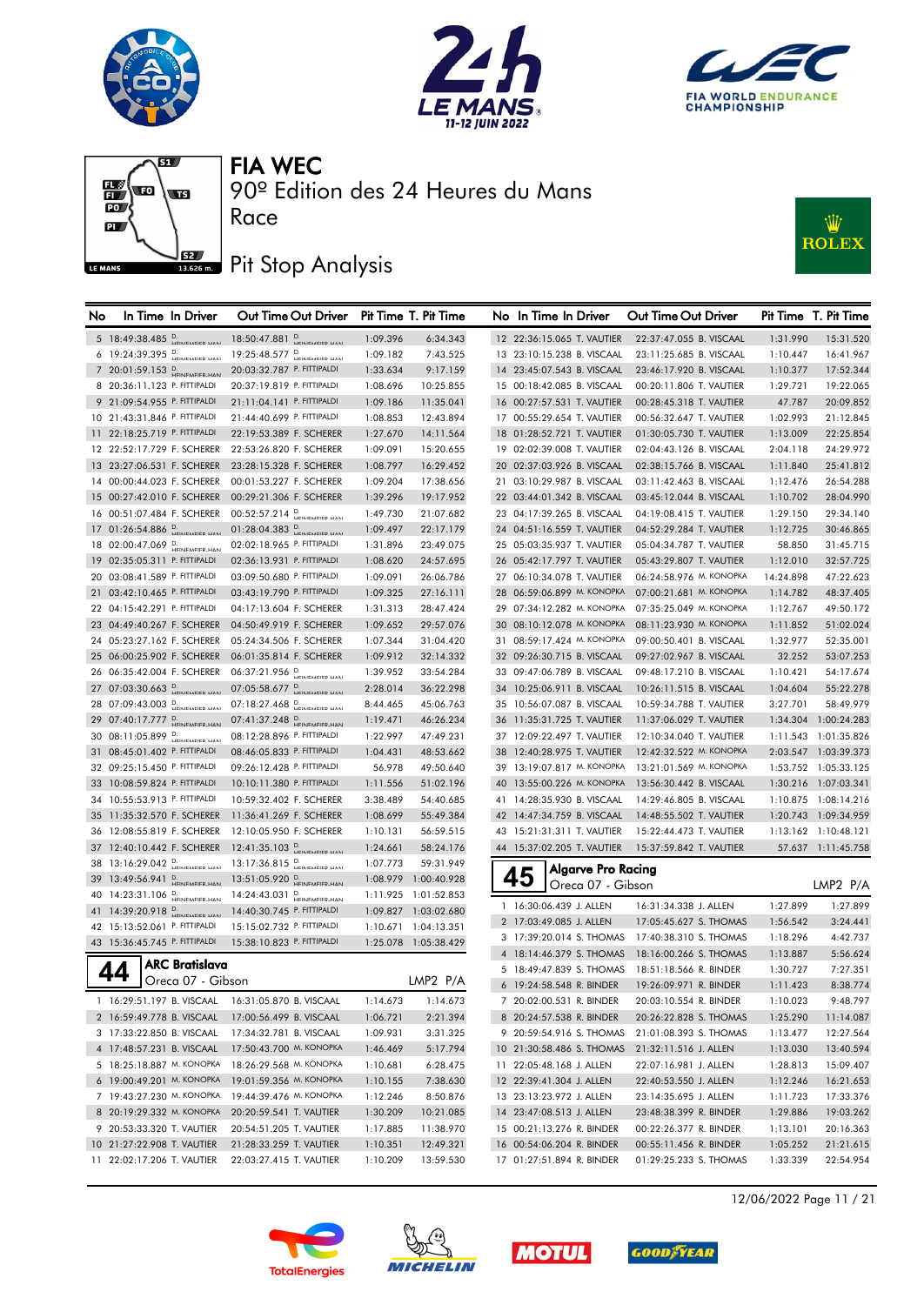







90º Edition des 24 Heures du Mans

# **J**BZ Pit Stop Analysis

Race



| No | In Time In Driver           | Out Time Out Driver                               |           | Pit Time T. Pit Time | No In Time In Driver                                 | Out Time Out Driver                               |                      | Pit Time T. Pit Time   |
|----|-----------------------------|---------------------------------------------------|-----------|----------------------|------------------------------------------------------|---------------------------------------------------|----------------------|------------------------|
|    | 18 02:03:24.264 S. THOMAS   | 02:04:59.118 S. THOMAS                            | 1:34.854  | 24:29.808            | 15 00:11:07.539 J. AITKEN                            | 00:12:20.490 J. AITKEN                            | 1:12.951             | 29:13.817              |
|    | 19 02:38:23.671 S. THOMAS   | 02:39:36.833 R. BINDER                            | 1:13.162  | 25:42.970            | 16 00:46:59.469 J. AITKEN                            | 00:48:11.661 J. AITKEN                            | 1:12.192             | 30:26.009              |
|    | 20 03:12:15.308 R. BINDER   | 03:13:29.422 R. BINDER                            | 1:14.114  | 26:57.084            | 17 01:22:09.636 J. AITKEN                            | 01:23:39.593 J. FALB                              | 1:29.957             | 31:55.966              |
|    | 21 03:46:02.685 R. BINDER   | 03:47:34.281 R. BINDER                            | 1:31.596  | 28:28.680            | 18 01:57:01.616 J. FALB                              | 01:58:14.294 J. FALB                              | 1:12.678             | 33:08.644              |
|    | 22 04:20:07.508 R. BINDER   | 04:21:20.913 R. BINDER                            | 1:13.405  | 29:42.085            | 19 02:31:35.383 J. FALB                              | 02:32:48.767 J. FALB                              | 1:13.384             | 34:22.028              |
|    | 23 04:54:00.521 R. BINDER   | 04:55:14.079 J. ALLEN                             | 1:13.558  | 30:55.643            | 20 03:06:13.310 J. FALB                              | 03:07:26.596 J. FALB                              | 1:13.286             | 35:35.314              |
|    | 24 05:32:47.857 J. ALLEN    | 05:34:17.476 J. ALLEN                             | 1:29.619  | 32:25.262            | 21 03:40:52.999 J. FALB                              | 03:42:24.754 S. FLOERSCH                          | 1:31.755             | 37:07.069              |
|    | 25 06:08:55.503 J. ALLEN    | 06:10:07.804 J. ALLEN                             | 1:12.301  | 33:37.563            | 22 04:14:58.077 S. FLOERSCH                          | 04:16:12.643 S. FLOERSCH                          | 1:14.566             | 38:21.635              |
|    | 26 06:43:17.911 J. ALLEN    | 06:44:47.603 S. THOMAS                            | 1:29.692  | 35:07.255            | 23 04:48:51.778 S. FLOERSCH                          | 04:50:05.726 S. FLOERSCH                          | 1:13.948             | 39:35.583              |
|    | 27 07:18:13.677 S. THOMAS   | 07:19:29.582 S. THOMAS                            | 1:15.905  | 36:23.160            | 24 05:27:25.789 S. FLOERSCH                          | 05:28:38.338 S. FLOERSCH                          | 1:12.549             | 40:48.132              |
|    | 28 07:43:00.449 S. THOMAS   | 07:44:07.303 J. ALLEN                             | 1:06.854  | 37:30.014            | 25 05:45:30.713 S. FLOERSCH                          | 05:46:45.475 J. AITKEN                            | 1:14.762             | 42:02.894              |
|    | 29 08:16:19.975 J. ALLEN    | 08:17:33.051 J. ALLEN                             | 1:13.076  | 38:43.090            | 26 06:21:13.250 J. AITKEN                            | 06:22:35.003 J. AITKEN                            | 1:21.753             | 43:24.647              |
|    | 30 08:46:15.394 J. ALLEN    | 08:47:40.281 S. THOMAS                            | 1:24.887  | 40:07.977            | 27 06:54:43.322 J. AITKEN                            | 06:55:58.548 J. AITKEN                            | 1:15.226             | 44:39.873              |
|    | 31 09:40:02.502 S. THOMAS   | 09:41:14.215 S. THOMAS                            | 1:11.713  | 41:19.690            | 28 07:28:15.605 J. AITKEN                            | 07:29:30.341 J. AITKEN                            | 1:14.736             | 45:54.609              |
|    | 32 10:21:14.550 S. THOMAS   | 10:22:25.830 R. BINDER                            | 1:11.280  | 42:30.970            | 29 08:03:02.503 J. AITKEN                            | 08:04:34.608 J. FALB                              | 1:32.105             | 47:26.714              |
|    | 33 11:05:23.985 R. BINDER   | 11:07:14.779 R. BINDER                            | 1:50.794  | 44:21.764            | 30 08:39:03.085 J. FALB                              | 08:40:17.460 J. FALB                              | 1:14.375             | 48:41.089              |
|    | 34 11:40:07.414 R. BINDER   | 11:41:19.933 J. ALLEN                             | 1:12.519  | 45:34.283            | 31 09:35:49.937 J. FALB                              | 09:37:07.062 J. FALB                              | 1:17.125             | 49:58.214              |
|    | 35 11:45:48.298 J. ALLEN    | 11:47:22.047 J. ALLEN                             | 1:33.749  | 47:08.032            | 32 10:15:42.104 J. FALB                              | 10:17:09.539 S. FLOERSCH                          | 1:27.435             | 51:25.649              |
|    | 36 12:19:28.385 J. ALLEN    | 12:20:40.637 J. ALLEN                             | 1:12.252  | 48:20.284            | 33 11:03:09.241 S. FLOERSCH                          | 11:04:28.637 S. FLOERSCH                          | 1:19.396             | 52:45.045              |
|    | 37 12:54:10.818 J. ALLEN    | 12:55:43.361 R. BINDER                            | 1:32.543  | 49:52.827            | 34 11:37:49.137 S. FLOERSCH                          | 11:39:01.143 S. FLOERSCH                          | 1:12.006             | 53:57.051              |
|    | 38 13:30:16.508 R. BINDER   | 13:31:27.532 R. BINDER                            | 1:11.024  | 51:03.851            | 35 12:01:06.140 S. FLOERSCH                          | 12:02:25.008 J. AITKEN                            | 1:18.868             | 55:15.919              |
|    | 39 14:03:56.238 R. BINDER   | 14:05:08.778 J. ALLEN                             | 1:12.540  | 52:16.391            | 36 12:34:23.426 J. AITKEN                            | 12:35:35.280 J. AITKEN                            | 1:11.854             | 56:27.773              |
|    | 40 14:37:30.103 J. ALLEN    | 14:39:00.332 J. ALLEN                             | 1:30.229  | 53:46.620            | 37 12:47:30.913 J. AITKEN                            | 12:48:39.761 J. AITKEN                            | 1:08.848             | 57:36.621              |
|    | 41 15:12:17.560 J. ALLEN    | 15:13:58.851 R. BINDER                            | 1:41.291  | 55:27.911            | 38 13:23:05.703 J. AITKEN                            | 13:24:17.967 S. FLOERSCH                          | 1:12.264             | 58:48.885              |
|    | 42 15:46:29.908 R. BINDER   | 15:47:42.557 R. BINDER                            | 1:12.649  | 56:40.560            | 39 13:56:52.420 S. FLOERSCH                          | 13:58:24.055 S. FLOERSCH                          |                      | 1:31.635 1:00:20.520   |
|    |                             |                                                   |           |                      | 40 14:30:45.705 S. FLOERSCH                          | 14:31:58.863 J. AITKEN                            |                      | 1:13.158 1:01:33.678   |
|    | Team Project 1<br>46        |                                                   |           |                      | 41 15:05:03.167 J. AITKEN                            | 15:06:15.677 J. AITKEN                            |                      | 1:12.510 1:02:46.188   |
|    | Porsche 911 RSR - 19        |                                                   |           | <b>LMGTE Am</b>      | 42 15:38:24.044 J. AITKEN                            | 15:39:39.191 J. AITKEN                            |                      | 1:15.147 1:04:01.335   |
|    |                             | 1 16:51:40.118 M. CAIROLI 16:53:04.194 M. CAIROLI | 1:24.076  | 1:24.076             | <b>IDEC Sport</b>                                    |                                                   |                      |                        |
|    | 2 17:47:44.200 M. CAIROLI   | 17:49:20.786 N. LEUTWILER                         | 1:36.586  | 3:00.662             | 48<br>Oreca 07 - Gibson                              |                                                   |                      | LMP <sub>2</sub>       |
|    | 3 18:45:42.394 N. LEUTWILER | 18:47:10.227 N. LEUTWILER                         | 1:27.833  | 4:28.495             |                                                      |                                                   |                      |                        |
|    | 4 18:59:22.703 N. LEUTWILER | 19:00:36.386 N. LEUTWILER                         | 1:13.683  | 5:42.178             | 1 16:29:42.987 P. CHATIN                             | 16:30:52.199 P. CHATIN                            | 1:09.212             | 1:09.212               |
|    | 5 19:17:20.537 N. LEUTWILER | 19:23:49.398 M. PEDERSEN                          | 6:28.861  | 12:11.039            | 2 17:03:47.432 P. CHATIN                             | 17:09:36.450 P. PILET                             | 5:49.018             | 6:58.230               |
|    | 6 20:21:59.829 M. PEDERSEN  | 20:23:20.903 M. PEDERSEN                          | 1:21.074  | 13:32.113            | 3 17:24:06.212 P. PILET                              | 17:25:16.823 P. PILET                             | 1:10.611             | 8:08.841               |
|    | 7 21:18:23.226 M. PEDERSEN  | 21:19:58.219 M. CAIROLI                           | 1:34.993  | 15:07.106            | 4 17:50:56.916 P. PILET                              | 17:52:00.896 P. PILET                             | 1:03.980             | 9:12.821               |
|    | 8 21:24:27.954 M. CAIROLI   | 21:35:43.927 M. CAIROLI                           | 11:15.973 | 26:23.079            | 5 18:24:21.018 P. PILET                              | 18:25:56.758 P. PILET                             | 1:35.740             | 10:48.561              |
|    | 9 21:40:35.811 M. CAIROLI   | 21:50:20.881 M. CAIROLI                           | 9:45.070  | 36:08.149            | 6 18:58:19.024 P. PILET                              | 18:59:31.446 P. PILET                             | 1:12.422             | 12:00.983              |
|    | <b>Algarve Pro Racing</b>   |                                                   |           |                      | 7 19:30:39.242 P. PILET                              | 19:32:13.136 P. LAFARGUE                          | 1:33.894             | 13:34.877              |
|    | 47<br>Oreca 07 - Gibson     |                                                   |           | LMP2 P/A             | 8 20:06:54.370 P. LAFARGUE                           | 20:08:03.751 P. LAFARGUE                          | 1:09.381             | 14:44.258              |
|    | 1 16:11:27.026 S. FLOERSCH  | 16:22:14.346 S. FLOERSCH                          | 10:47.320 | 10:47.320            | 9 20:41:01.926 P. LAFARGUE                           | 20:42:13.268 P. LAFARGUE                          | 1:11.342             | 15:55.600              |
|    | 2 16:54:57.429 S. FLOERSCH  | 16:56:08.690 S. FLOERSCH                          | 1:11.261  | 11:58.581            | 10 21:04:10.511 P. LAFARGUE                          | 21:05:23.089 P. CHATIN                            | 1:12.578             | 17:08.178              |
|    | 3 17:28:50.618 S. FLOERSCH  | 17:30:02.330 S. FLOERSCH                          | 1:11.712  | 13:10.293            | 11 21:37:40.061 P. CHATIN                            | 21:38:50.593 P. CHATIN                            | 1:10.532             | 18:18.710              |
|    | 4 17:48:12.163 S. FLOERSCH  | 17:50:09.620 J. AITKEN                            | 1:57.457  | 15:07.750            | 12 22:12:36.627 P. CHATIN                            | 22:13:46.282 P. CHATIN                            | 1:09.655             | 19:28.365              |
|    | 5 18:22:41.289 J. AITKEN    | 18:23:52.963 J. AITKEN                            | 1:11.674  | 16:19.424            | 13 22:46:10.239 P. CHATIN                            | 22:47:21.415 P. CHATIN                            | 1:11.176             | 20:39.541              |
|    | 6 18:56:16.538 J. AITKEN    | 18:57:29.241 J. AITKEN                            | 1:12.703  | 17:32.127            | 14 23:21:00.386 P. CHATIN                            | 23:22:25.707 P. PILET                             | 1:25.321             | 22:04.862              |
|    | 7 19:33:06.264 J. AITKEN    | 19:34:35.649 J. FALB                              | 1:29.385  | 19:01.512            | 15 23:50:53.131 P. PILET                             | 23:52:01.550 P. PILET                             | 1:08.419             | 23:13.281              |
|    | 8 20:09:28.392 J. FALB      | 20:10:39.754 J. FALB                              | 1:11.362  | 20:12.874            | 16 00:24:12.876 P. PILET                             | 00:25:25.047 P. PILET                             | 1:12.171             | 24:25.452              |
|    | 9 20:44:05.652 J. FALB      | 20:45:18.421 J. FALB                              | 1:12.769  | 21:25.643            | 17 01:01:26.750 P. PILET<br>18 01:34:55.557 P. PILET | 01:02:37.896 P. PILET<br>01:36:36.768 P. LAFARGUE | 1:11.146<br>1:41.211 | 25:36.598<br>27:17.809 |
|    | 10 21:18:30.570 J. FALB     | 21:19:59.345 S. FLOERSCH                          | 1:28.775  | 22:54.418            | 19 02:05:57.487 P. LAFARGUE                          | 02:07:07.031 P. LAFARGUE                          | 1:09.544             | 28:27.353              |
|    | 11 21:53:57.037 S. FLOERSCH | 21:55:08.857 S. FLOERSCH                          | 1:11.820  | 24:06.238            | 20 02:40:06.697 P. LAFARGUE                          | 02:41:33.504 P. LAFARGUE                          | 1:26.807             | 29:54.160              |
|    | 12 22:27:59.749 S. FLOERSCH | 22:29:12.716 S. FLOERSCH                          | 1:12.967  | 25:19.205            | 21 03:10:44.143 P. LAFARGUE                          | 03:12:06.964 P. CHATIN                            | 1:22.821             | 31:16.981              |
|    | 13 23:02:13.569 S. FLOERSCH | 23:03:42.898 J. AITKEN                            | 1:29.329  | 26:48.534            | 22 03:40:48.371 P. CHATIN                            | 03:43:42.743 P. CHATIN                            | 2:54.372             | 34:11.353              |
|    | 14 23:37:29.422 J. AITKEN   | 23:38:41.754 J. AITKEN                            | 1:12.332  | 28:00.866            |                                                      |                                                   |                      |                        |









12/06/2022 Page 12 / 21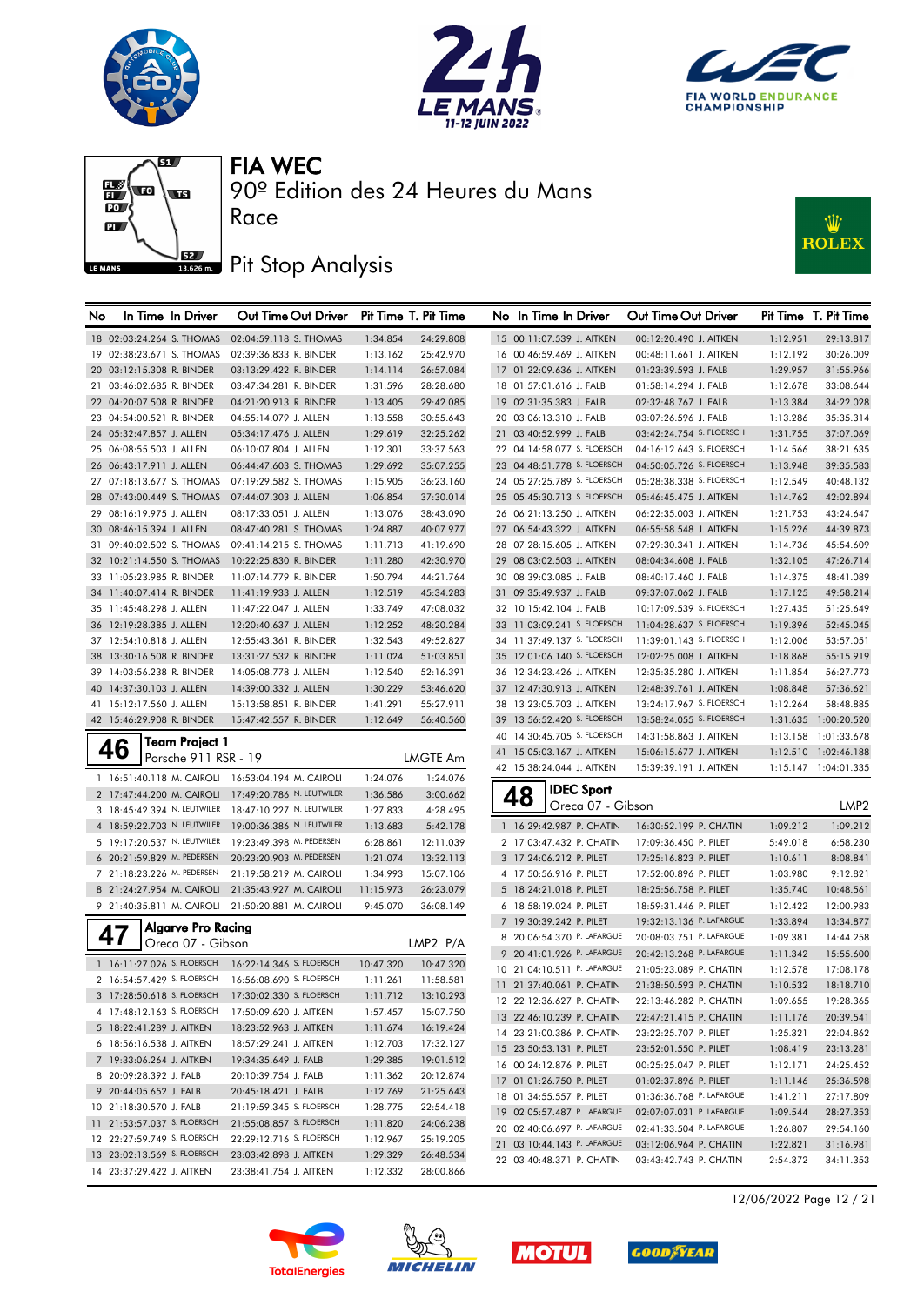







# **J**BZ Pit Stop Analysis

Race



| No | In Time In Driver             | Out Time Out Driver                            |          | Pit Time T. Pit Time | No In Time In Driver           | Out Time Out Driver                                   |          | Pit Time T. Pit Time |
|----|-------------------------------|------------------------------------------------|----------|----------------------|--------------------------------|-------------------------------------------------------|----------|----------------------|
|    | 23 04:12:29.660 P. CHATIN     | 04:13:37.644 P. CHATIN                         | 1:07.984 | 35:19.337            | 2 17:47:11.752 A. FUOCO        | 17:48:26.204 A. FUOCO                                 | 1:14.452 | 2:42.521             |
|    | 24 04:46:01.231 P. CHATIN     | 04:47:16.033 P. CHATIN                         | 1:14.802 | 36:34.139            | 3 18:46:58.383 A. FUOCO        | 18:48:27.349 D. RIGON                                 | 1:28.966 | 4:11.487             |
|    | 25 05:19:14.633 P. CHATIN     | 05:20:37.574 P. PILET                          | 1:22.941 | 37:57.080            | 4 19:49:59.206 D. RIGON        | 19:51:13.255 D. RIGON                                 | 1:14.049 | 5:25.536             |
|    | 26 05:56:53.636 P. PILET      | 05:58:06.853 P. PILET                          | 1:13.217 | 39:10.297            | 5 20:50:21.209 D. RIGON        | 20:51:47.145 M. MOLINA                                | 1:25.936 | 6:51.472             |
|    | 27 06:28:10.357 P. PILET      | 06:29:20.843 P. PILET                          | 1:10.486 | 40:20.783            |                                | 6 21:49:46.431 M. MOLINA 21:51:00.919 M. MOLINA       | 1:14.488 | 8:05.960             |
|    | 28 06:57:50.120 P. PILET      | 06:59:17.697 P. LAFARGUE                       | 1:27.577 | 41:48.360            | 7 22:40:56.143 M. MOLINA       | 22:42:22.838 A. FUOCO                                 | 1:26.695 | 9:32.655             |
|    | 29 07:28:17.163 P. LAFARGUE   | 07:29:26.588 P. LAFARGUE                       | 1:09.425 | 42:57.785            | 8 23:37:28.816 A. FUOCO        | 23:38:44.053 A. FUOCO                                 | 1:15.237 | 10:47.892            |
|    | 30 08:03:17.545 P. LAFARGUE   | 08:04:29.454 P. LAFARGUE                       | 1:11.909 | 44:09.694            | 9 00:30:51.014 A. FUOCO        | 00:32:12.907 D. RIGON                                 | 1:21.893 | 12:09.785            |
|    | 31 08:38:51.465 P. LAFARGUE   | 08:40:18.125 P. CHATIN                         | 1:26.660 | 45:36.354            | 10 01:27:45.998 D. RIGON       | 01:28:58.153 D. RIGON                                 | 1:12.155 | 13:21.940            |
|    | 32 09:25:04.512 P. CHATIN     | 09:26:07.474 P. CHATIN                         | 1:02.962 | 46:39.316            | 11 02:23:08.566 D. RIGON       | 02:24:36.052 M. MOLINA                                | 1:27.486 | 14:49.426            |
|    | 33 10:04:11.400 P. CHATIN     | 10:05:21.133 P. CHATIN                         | 1:09.733 | 47:49.049            | 12 03:18:34.204 M. MOLINA      | 03:19:52.706 M. MOLINA                                | 1:18.502 | 16:07.928            |
|    | 34 10:42:47.834 P. CHATIN     | 10:44:19.595 P. PILET                          | 1:31.761 | 49:20.810            | 13 04:14:04.023 M. MOLINA      | 04:15:27.256 A. FUOCO                                 | 1:23.233 | 17:31.161            |
|    | 35 11:29:49.005 P. PILET      | 11:31:01.069 P. PILET                          | 1:12.064 | 50:32.874            | 14 05:10:48.967 A. FUOCO       | 05:12:00.696 A. FUOCO                                 | 1:11.729 | 18:42.890            |
|    | 36 12:03:00.119 P. PILET      | 12:04:12.491 P. PILET                          | 1:12.372 | 51:45.246            | 15 06:11:44.909 A. FUOCO       | 06:13:08.686 D. RIGON                                 | 1:23.777 | 20:06.667            |
|    | 37 12:36:16.974 P. PILET      | 12:37:41.472 P. LAFARGUE                       | 1:24.498 | 53:09.744            | 16 07:07:50.363 D. RIGON       | 07:09:09.017 D. RIGON                                 | 1:18.654 | 21:25.321            |
|    | 38 13:13:42.041 P. LAFARGUE   | 13:14:51.999 P. LAFARGUE                       | 1:09.958 | 54:19.702            | 17 08:04:26.478 D. RIGON       | 08:05:49.792 M. MOLINA                                | 1:23.314 | 22:48.635            |
|    | 39 13:47:17.381 P. LAFARGUE   | 13:48:31.709 P. LAFARGUE                       | 1:14.328 | 55:34.030            | 18 08:50:41.022 M. MOLINA      | 08:52:37.599 M. MOLINA                                | 1:56.577 | 24:45.212            |
|    | 40 14:20:58.713 P. LAFARGUE   | 14:22:25.174 P. CHATIN                         | 1:26.461 | 57:00.491            |                                | 19 10:06:14.751 M. MOLINA 10:07:40.372 A. FUOCO       | 1:25.621 | 26:10.833            |
|    | 41 14:51:22.017 P. CHATIN     | 14:52:31.770 P. CHATIN                         | 1:09.753 | 58:10.244            | 20 11:23:16.712 A. FUOCO       | 11:24:33.512 A. FUOCO                                 | 1:16.800 | 27:27.633            |
|    | 42 15:24:46.473 P. CHATIN     | 15:25:58.387 P. CHATIN                         | 1:11.914 | 59:22.158            | 21 12:18:30.241 A. FUOCO       | 12:19:53.444 D. RIGON                                 | 1:23.203 | 28:50.836            |
|    | 43 15:54:29.536 P. CHATIN     | 15:55:18.928 P. CHATIN                         |          | 49.392 1:00:11.550   | 22 13:21:19.750 D. RIGON       | 13:22:34.285 D. RIGON                                 | 1:14.535 | 30:05.371            |
|    | <b>AF Corse</b>               |                                                |          |                      | 23 14:20:51.585 D. RIGON       | 14:22:17.852 M. MOLINA                                | 1:26.267 | 31:31.638            |
|    | 51<br>Ferrari 488 GTE Evo     |                                                |          | LMGTE Pro            |                                | 24 15:17:22.617 M. MOLINA 15:18:34.198 M. MOLINA      | 1:11.581 | 32:43.219            |
|    | 1 16:51:20.444 J. CALADO      | 16:52:46.106 A. PIER GUIDI                     | 1:25.662 | 1:25.662             | <b>AF Corse</b><br>54          |                                                       |          |                      |
|    | 2 17:51:25.335 A. PIER GUIDI  | 17:52:48.333 A. PIER GUIDI                     | 1:22.998 | 2:48.660             | Ferrari 488 GTE Evo            |                                                       |          | LMGTE Am             |
|    | 3 17:56:37.326 A. PIER GUIDI  | 17:57:09.480 A. PIER GUIDI                     | 32.154   | 3:20.814             |                                | 1 16:52:20.271 N. CASSIDY 16:53:55.618 N. CASSIDY     | 1:35.347 | 1:35.347             |
|    | 4 18:51:24.567 A. PIER GUIDI  | 18:52:51.408 D. SERRA                          | 1:26.841 | 4:47.655             |                                | 2 17:49:07.247 N. CASSIDY 17:50:27.765 N. CASSIDY     | 1:20.518 | 2:55.865             |
|    | 5 19:54:17.734 D. SERRA       | 19:55:41.604 D. SERRA                          | 1:23.870 | 6:11.525             |                                | 3 18:46:06.923 N. CASSIDY 18:47:40.161 F. CASTELLACCI | 1:33.238 | 4:29.103             |
|    | 6 20:54:40.835 D. SERRA       | 20:56:07.597 J. CALADO                         | 1:26.762 | 7:38.287             | 4 19:46:23.385 F. CASTELLACCI  | 19:47:55.662 F. CASTELLACCI                           | 1:32.277 | 6:01.380             |
|    | 7 21:55:07.695 J. CALADO      | 21:56:23.480 J. CALADO                         | 1:15.785 | 8:54.072             | 5 20:44:13.397 F. CASTELLACCI  | 20:45:51.650 T. FLOHR                                 | 1:38.253 | 7:39.633             |
|    | 8 22:43:03.102 J. CALADO      | 22:44:21.145 A. PIER GUIDI                     | 1:18.043 | 10:12.115            | 6 21:42:18.892 T. FLOHR        | 21:43:40.378 T. FLOHR                                 | 1:21.486 | 9:01.119             |
|    | 9 23:39:33.919 A. PIER GUIDI  | 23:40:45.631 A. PIER GUIDI                     | 1:11.712 | 11:23.827            | 7 22:37:45.556 T. FLOHR        | 22:39:16.821 N. CASSIDY                               | 1:31.265 | 10:32.384            |
|    | 10 00:27:32.732 A. PIER GUIDI | 00:28:56.213 D. SERRA                          | 1:23.481 | 12:47.308            | 8 23:35:29.758 N. CASSIDY      | 23:36:51.076 N. CASSIDY                               | 1:21.318 | 11:53.702            |
|    | 11 01:29:02.184 D. SERRA      | 01:30:19.491 D. SERRA                          | 1:17.307 | 14:04.615            | 9 00:28:16.482 N. CASSIDY      | 00:29:47.232 N. CASSIDY                               | 1:30.750 | 13:24.452            |
|    | 12 02:28:29.216 D. SERRA      | 02:29:57.011 J. CALADO                         | 1:27.795 | 15:32.410            | 10 01:26:01.288 N. CASSIDY     | 01:27:23.632 F. CASTELLACCI                           | 1:22.344 | 14:46.796            |
|    | 13 03:27:44.267 J. CALADO     | 03:28:59.283 J. CALADO                         | 1:15.016 | 16:47.426            | 11 02:19:01.489 F. CASTELLACCI | 02:20:35.183 F. CASTELLACCI                           | 1:33.694 | 16:20.490            |
|    | 14 04:26:50.126 J. CALADO     | 04:28:16.597 A. PIER GUIDI                     | 1:26.471 | 18:13.897            | 12 03:15:44.238 F. CASTELLACCI | 03:17:05.267 F. CASTELLACCI                           | 1:21.029 | 17:41.519            |
|    | 15 05:29:32.819 A. PIER GUIDI | 05:30:47.521 A. PIER GUIDI                     | 1:14.702 | 19:28.599            | 13 04:12:29.168 F. CASTELLACCI | 04:14:02.928 N. CASSIDY                               | 1:33.760 | 19:15.279            |
|    | 16 06:28:46.144 A. PIER GUIDI | 06:30:20.351 D. SERRA                          | 1:34.207 | 21:02.806            | 14 05:10:01.372 N. CASSIDY     | 05:11:21.800 N. CASSIDY                               | 1:20.428 | 20:35.707            |
|    | 17 07:24:14.741 D. SERRA      | 07:25:35.171 D. SERRA                          | 1:20.430 | 22:23.236            | 15 06:12:22.366 N. CASSIDY     | 06:14:01.099 T. FLOHR                                 | 1:38.733 | 22:14.440            |
|    | 18 08:20:23.114 D. SERRA      | 08:21:46.009 J. CALADO                         | 1:22.895 | 23:46.131            | 16 07:06:36.988 T. FLOHR       | 07:07:55.202 T. FLOHR                                 | 1:18.214 | 23:32.654            |
|    | 19 08:45:09.348 J. CALADO     | 08:47:20.623 J. CALADO                         | 2:11.275 | 25:57.406            | 17 08:01:24.563 T. FLOHR       | 08:02:55.908 F. CASTELLACCI                           | 1:31.345 | 25:03.999            |
|    | 20 10:06:41.496 J. CALADO     | 10:08:12.013 A. PIER GUIDI                     | 1:30.517 | 27:27.923            | 18 09:10:31.513 F. CASTELLACCI | 09:11:52.662 F. CASTELLACCI                           | 1:21.149 | 26:25.148            |
|    | 21 11:23:19.962 A. PIER GUIDI | 11:24:36.973 A. PIER GUIDI                     | 1:17.011 | 28:44.934            | 19 10:20:34.494 F. CASTELLACCI | 10:22:08.349 F. CASTELLACCI                           | 1:33.855 | 27:59.003            |
|    | 22 11:32:14.301 A. PIER GUIDI | 11:33:02.760 A. PIER GUIDI                     | 48.459   | 29:33.393            | 20 10:48:02.016 F. CASTELLACCI | 10:51:59.935 T. FLOHR                                 | 3:57.919 | 31:56.922            |
|    | 23 12:27:07.979 A. PIER GUIDI | 12:28:32.031 D. SERRA                          | 1:24.052 | 30:57.445            | 21 11:55:42.755 T. FLOHR       | 11:57:15.013 T. FLOHR                                 | 1:32.258 | 33:29.180            |
|    | 24 13:29:50.734 D. SERRA      | 13:31:06.215 D. SERRA                          | 1:15.481 | 32:12.926            | 22 12:55:38.144 T. FLOHR       | 12:57:10.614 T. FLOHR                                 | 1:32.470 | 35:01.650            |
|    | 25 14:29:17.840 D. SERRA      | 14:30:45.247 J. CALADO                         | 1:27.407 | 33:40.333            | 23 13:27:14.227 T. FLOHR       | 13:28:34.262 N. CASSIDY                               | 1:20.035 | 36:21.685            |
|    | 26 15:14:06.220 J. CALADO     | 15:15:18.801 J. CALADO                         | 1:12.581 | 34:52.914            | 24 14:19:15.325 N. CASSIDY     | 14:20:32.429 N. CASSIDY                               | 1:17.104 | 37:38.789            |
|    | <b>AF Corse</b>               |                                                |          |                      |                                | 25 15:16:30.099 N. CASSIDY 15:18:02.888 N. CASSIDY    | 1:32.789 | 39:11.578            |
|    | Ferrari 488 GTE Evo           |                                                |          | LMGTE Pro            | <b>Spirit of Race</b><br>55    |                                                       |          |                      |
|    |                               | 1 16:47:30.005 M. MOLINA 16:48:58.074 A. FUOCO | 1:28.069 | 1:28.069             | Ferrari 488 GTE Evo            |                                                       |          | LMGTE Am             |







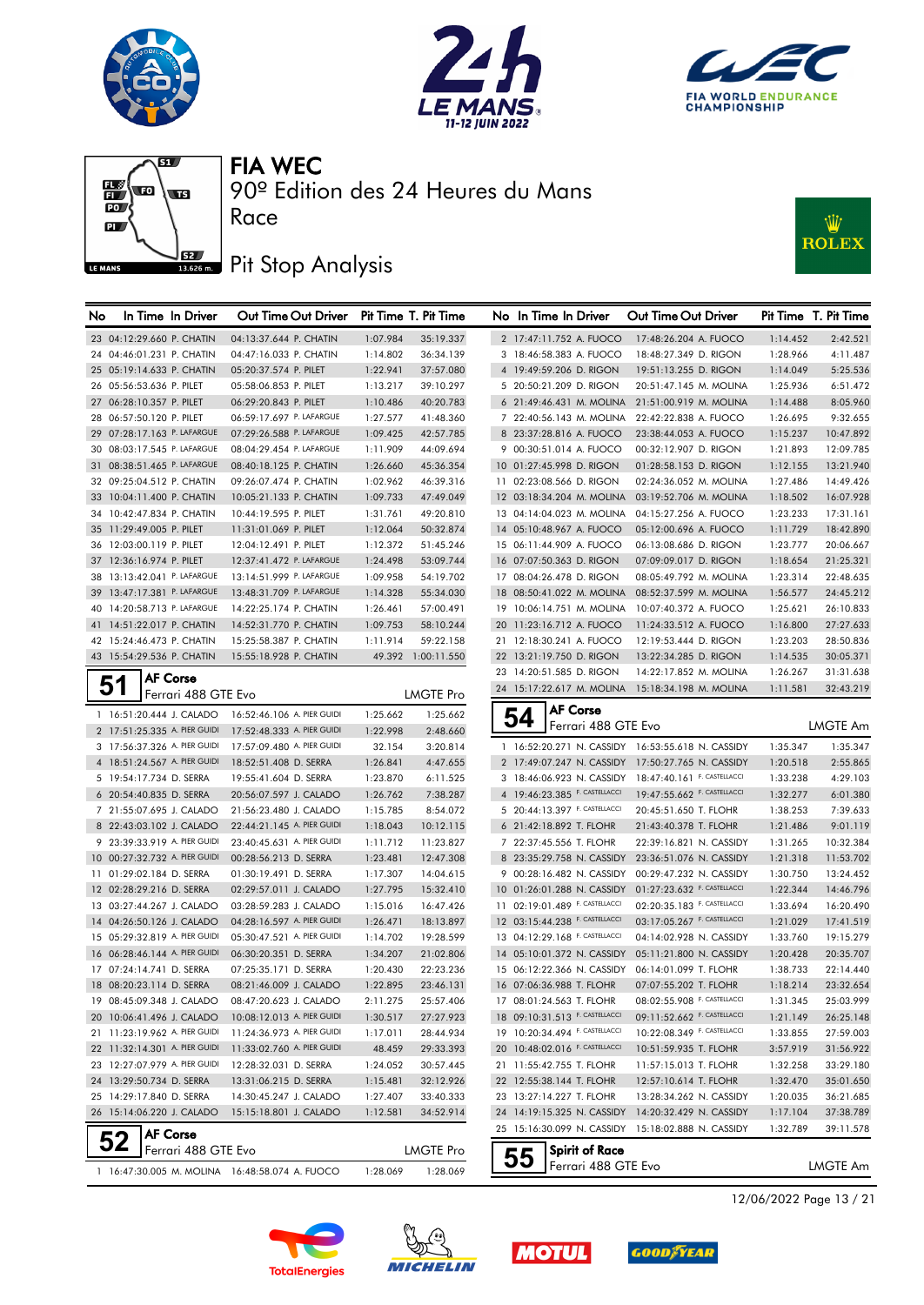







## Pit Stop Analysis

Race



| No | In Time In Driver                                      | Out Time Out Driver                                |                      | Pit Time T. Pit Time   | No In Time In Driver          |                         | Out Time Out Driver        |           | Pit Time T. Pit Time |
|----|--------------------------------------------------------|----------------------------------------------------|----------------------|------------------------|-------------------------------|-------------------------|----------------------------|-----------|----------------------|
|    | 1 16:44:29.411 M. GRIFFIN                              | 16:45:46.615 M. GRIFFIN                            | 1:17.204             | 1:17.204               | 6 21:11:28.143 T. KIMURA      |                         | 21:24:52.079 T. KIMURA     | 13:23.936 | 20:37.175            |
|    | 2 17:41:15.307 M. GRIFFIN                              | 17:42:53.114 D. CAMERON                            | 1:37.807             | 2:55.011               | 7 22:22:51.082 T. KIMURA      |                         | 22:24:27.467 M. JENSEN     | 1:36.385  | 22:13.560            |
|    | 3 18:39:53.398 D. CAMERON                              | 18:41:14.190 D. CAMERON                            | 1:20.792             | 4:15.803               | 8 23:16:39.979 M. JENSEN      |                         | 23:17:57.316 M. JENSEN     | 1:17.337  | 23:30.897            |
|    | 4 19:41:23.211 D. CAMERON                              | 19:42:57.544 D. PEREL                              | 1:34.333             | 5:50.136               | 9 00:13:07.259 M. JENSEN      |                         | 00:14:41.603 M. JENSEN     | 1:34.344  | 25:05.241            |
|    | 5 20:39:00.625 D. PEREL                                | 20:40:20.705 D. PEREL                              | 1:20.080             | 7:10.216               | 10 01:12:43.776 M. JENSEN     |                         | 01:14:03.270 F. SCHANDORFF | 1:19.494  | 26:24.735            |
|    | 6 21:35:55.060 D. PEREL                                | 21:37:28.356 M. GRIFFIN                            | 1:33.296             | 8:43.512               | 11 02:09:18.498 F. SCHANDORFF |                         | 02:10:54.816 F. SCHANDORFF | 1:36.318  | 28:01.053            |
|    | 7 22:34:07.310 M. GRIFFIN                              | 22:35:27.799 M. GRIFFIN                            | 1:20.489             | 10:04.001              | 12 02:58:02.357 F. SCHANDORFF |                         | 02:59:16.283 F. SCHANDORFF | 1:13.926  | 29:14.979            |
|    | 8 23:32:14.169 M. GRIFFIN                              | 23:33:47.433 D. CAMERON                            | 1:33.264             | 11:37.265              | 13 03:50:29.405 F. SCHANDORFF |                         | 03:51:59.547 M. JENSEN     | 1:30.142  | 30:45.121            |
|    | 9 00:27:59.696 D. CAMERON                              | 00:29:17.989 D. CAMERON                            | 1:18.293             | 12:55.558              | 14 04:42:54.907 M. JENSEN     |                         | 04:44:11.970 M. JENSEN     | 1:17.063  | 32:02.184            |
|    | 10 01:27:53.899 D. CAMERON                             | 01:29:28.441 D. PEREL                              | 1:34.542             | 14:30.100              | 15 05:45:47.261 M. JENSEN     |                         | 05:47:22.099 T. KIMURA     | 1:34.838  | 33:37.022            |
|    | 11 02:24:39.350 D. PEREL                               | 02:25:59.426 D. PEREL                              | 1:20.076             | 15:50.176              | 16 06:46:13.434 T. KIMURA     |                         | 06:47:45.324 T. KIMURA     | 1:31.890  | 35:08.912            |
|    | 12 02:41:41.441 D. PEREL                               | 02:44:47.646 D. PEREL                              | 3:06.205             | 18:56.381              | 17 07:45:29.784 T. KIMURA     |                         | 07:47:02.221 F. SCHANDORFF | 1:32.437  | 36:41.349            |
|    | 13 03:39:33.053 D. PEREL                               | 03:40:53.459 D. PEREL                              | 1:20.406             | 20:16.787              | 18 08:39:35.347 F. SCHANDORFF |                         | 08:40:53.737 F. SCHANDORFF | 1:18.390  | 37:59.739            |
|    | 14 04:36:02.169 D. PEREL                               | 04:37:35.407 M. GRIFFIN                            | 1:33.238             | 21:50.025              | 19 09:16:52.144 F. SCHANDORFF |                         | 09:17:48.592 F. SCHANDORFF | 56.448    | 38:56.187            |
|    | 15 05:38:13.400 M. GRIFFIN                             | 05:39:45.958 M. GRIFFIN                            | 1:32.558             | 23:22.583              | 20 10:00:08.820 F. SCHANDORFF |                         | 10:02:39.996 M. JENSEN     | 2:31.176  | 41:27.363            |
|    | 16 06:04:42.208 M. GRIFFIN                             | 06:05:46.285 M. GRIFFIN                            | 1:04.077             | 24:26.660              | 21 11:16:01.623 M. JENSEN     |                         | 11:17:29.876 M. JENSEN     | 1:28.253  | 42:55.616            |
|    | 17 07:02:26.828 M. GRIFFIN                             | 07:03:47.366 M. GRIFFIN                            | 1:20.538             | 25:47.198              | 22 12:12:18.445 M. JENSEN     |                         | 12:13:52.487 F. SCHANDORFF | 1:34.042  | 44:29.658            |
|    | 18 08:00:13.143 M. GRIFFIN                             | 08:01:47.868 D. CAMERON                            | 1:34.725             | 27:21.923              | 23 13:12:14.258 F. SCHANDORFF |                         | 13:13:35.323 F. SCHANDORFF | 1:21.065  | 45:50.723            |
|    | 19 08:45:54.614 D. CAMERON                             | 08:47:02.529 D. CAMERON                            | 1:07.915             | 28:29.838              | 24 14:00:51.161 F. SCHANDORFF |                         | 14:02:19.516 T. KIMURA     | 1:28.355  | 47:19.078            |
|    | 20 10:04:55.530 D. CAMERON                             | 10:06:35.030 D. PEREL                              | 1:39.500             | 30:09.338              | 25 15:00:07.989 T. KIMURA     |                         | 15:01:41.502 T. KIMURA     | 1:33.513  | 48:52.591            |
|    | 21 11:19:47.851 D. PEREL                               | 11:21:26.470 D. PEREL                              | 1:38.619             | 31:47.957              | 26 15:13:47.517 T. KIMURA     |                         | 15:14:34.026 T. KIMURA     | 46.509    | 49:39.100            |
|    | 22 12:16:23.577 D. PEREL                               | 12:18:04.315 M. GRIFFIN                            | 1:40.738             | 33:28.695              | 59                            | <b>Inception Racing</b> |                            |           |                      |
|    | 23 13:16:20.549 M. GRIFFIN                             | 13:17:47.202 M. GRIFFIN                            | 1:26.653             | 34:55.348              |                               | Ferrari 488 GTE Evo     |                            |           | <b>LMGTE Am</b>      |
|    | 24 14:09:00.121 M. GRIFFIN                             | 14:10:29.671 D. CAMERON                            | 1:29.550             | 36:24.898              | 1 16:44:25.128 C. LEDOGAR     |                         | 16:45:42.120 C. LEDOGAR    | 1:16.992  | 1:16.992             |
|    | 25 14:38:32.676 D. CAMERON<br>26 15:16:00.768 D. PEREL | 14:39:44.553 D. PEREL<br>15:17:05.807 D. PEREL     | 1:11.877<br>1:05.039 | 37:36.775<br>38:41.814 | 2 17:41:04.420 C. LEDOGAR     |                         | 17:42:44.995 M. KLEIN      | 1:40.575  | 2:57.567             |
|    |                                                        |                                                    |                      |                        | 3 18:38:43.033 M. KLEIN       |                         | 18:40:04.301 M. KLEIN      | 1:21.268  | 4:18.835             |
|    | <b>Team Project 1</b><br>56                            |                                                    |                      |                        | 4 19:29:59.185 M. KLEIN       |                         | 19:31:28.877 A. WEST       | 1:29.692  | 5:48.527             |
|    | Porsche 911 RSR - 19                                   |                                                    |                      | <b>LMGTE Am</b>        | 5 20:30:49.799 A. WEST        |                         | 20:32:15.250 A. WEST       | 1:25.451  | 7:13.978             |
|    | 1 16:47:56.450 B. BARNICOAT                            | 16:49:32.442 B. IRIBE                              | 1:35.992             | 1:35.992               | 6 21:29:05.282 A. WEST        |                         | 21:30:40.544 C. LEDOGAR    | 1:35.262  | 8:49.240             |
|    | 2 17:13:26.128 B. IRIBE                                | 17:14:28.242 B. IRIBE                              | 1:02.114             | 2:38.106               | 7 22:26:41.025 C. LEDOGAR     |                         | 22:28:01.437 C. LEDOGAR    | 1:20.412  | 10:09.652            |
|    | 3 17:50:31.688 B. IRIBE                                | 17:51:43.236 B. IRIBE                              | 1:11.548             | 3:49.654               | 8 23:24:31.425 C. LEDOGAR     |                         | 23:26:09.178 M. KLEIN      | 1:37.753  | 11:47.405            |
|    | 4 18:52:05.430 B. IRIBE                                | 18:53:42.450 B. BARNICOAT                          | 1:37.020             | 5:26.674               | 9 00:17:24.054 M. KLEIN       |                         | 00:18:42.548 M. KLEIN      | 1:18.494  | 13:05.899            |
|    | 5 19:55:20.239 B. BARNICOAT                            | 19:56:44.464 B. BARNICOAT                          | 1:24.225             | 6:50.899               | 10 01:17:10.300 M. KLEIN      |                         | 01:18:31.263 M. KLEIN      | 1:20.963  | 14:26.862            |
|    | 6 20:56:37.304 B. BARNICOAT                            | 20:58:13.364 B. IRIBE                              | 1:36.060             | 8:26.959               | 11 02:13:43.087 M. KLEIN      |                         | 02:15:16.381 C. LEDOGAR    | 1:33.294  | 16:00.156            |
|    | 7 21:55:11.225 B. IRIBE                                | 21:56:33.688 B. IRIBE                              | 1:22.463             | 9:49.422               | 12 03:10:12.577 C. LEDOGAR    |                         | 03:11:39.325 C. LEDOGAR    | 1:26.748  | 17:26.904            |
|    | 8 22:52:59.346 B. IRIBE                                | 22:54:34.968 O. MILLROY                            | 1:35.622             | 11:25.044              | 13 04:06:36.961 C. LEDOGAR    |                         | 04:07:57.502 C. LEDOGAR    | 1:20.541  | 18:47.445            |
|    |                                                        | 9 23:54:58.033 O. MILLROY 23:56:25.020 O. MILLROY  | 1:26.987             | 12:52.031              | 14 05:03:06.714 C. LEDOGAR    |                         | 05:04:45.738 A. WEST       | 1:39.024  | 20:26.469            |
|    |                                                        | 10 00:58:06.426 O. MILLROY 00:59:48.705 O. MILLROY | 1:42.279             | 14:34.310              | Iron Lynx                     |                         |                            |           |                      |
|    | 11 01:58:51.946 O. MILLROY 02:00:14.959 B. BARNICOAT   |                                                    | 1:23.013             | 15:57.323              | 60                            | Ferrari 488 GTE Evo     |                            |           | LMGTE Am             |
|    | 12 02:58:54.339 B. BARNICOAT                           | 03:00:31.769 B. BARNICOAT                          | 1:37.430             | 17:34.753              | 1 16:54:37.901 C. SCHIAVONI   |                         | 16:56:03.244 C. SCHIAVONI  | 1:25.343  | 1:25.343             |
|    | 13 03:58:48.390 B. BARNICOAT                           | 04:00:17.146 B. BARNICOAT                          | 1:28.756             | 19:03.509              | 2 17:44:36.708 C. SCHIAVONI   |                         | 17:46:13.573 R. GIAMMARIA  | 1:36.865  | 3:02.208             |
|    | 14 04:58:48.468 B. BARNICOAT                           | 05:00:27.740 O. MILLROY                            | 1:39.272             | 20:42.781              | 3 18:42:09.300 R. GIAMMARIA   |                         | 18:43:30.085 R. GIAMMARIA  | 1:20.785  | 4:22.993             |
|    |                                                        | 15 06:06:00.484 O. MILLROY 06:07:24.676 O. MILLROY | 1:24.192             | 22:06.973              | 4 19:29:27.355 R. GIAMMARIA   |                         | 19:31:05.092 C. SCHIAVONI  | 1:37.737  | 6:00.730             |
|    |                                                        | 16 07:03:52.824 O. MILLROY 07:05:26.517 O. MILLROY | 1:33.693             | 23:40.666              | 5 20:31:07.615 C. SCHIAVONI   |                         | 20:32:47.443 A. BALZAN     | 1:39.828  | 7:40.558             |
|    | 17 08:01:03.041 O. MILLROY 08:02:26.002 B. IRIBE       |                                                    | 1:22.961             | 25:03.627              | 6 21:28:20.169 A. BALZAN      |                         | 21:29:52.670 A. BALZAN     | 1:32.501  | 9:13.059             |
|    | <b>Kessel Racing</b><br>57                             |                                                    |                      |                        | 7 22:26:21.422 A. BALZAN      |                         | 22:28:04.422 R. GIAMMARIA  | 1:43.000  | 10:56.059            |
|    | Ferrari 488 GTE Evo                                    |                                                    |                      | LMGTE Am               | 8 23:16:30.462 R. GIAMMARIA   |                         | 23:17:50.945 R. GIAMMARIA  | 1:20.483  | 12:16.542            |
|    | 1 16:48:11.474 M. JENSEN                               | 16:49:33.502 M. JENSEN                             | 1:22.028             | 1:22.028               | 9 00:09:05.300 R. GIAMMARIA   |                         | 00:10:41.512 R. GIAMMARIA  | 1:36.212  | 13:52.754            |
|    | 2 17:44:54.521 M. JENSEN                               | 17:46:27.337 F. SCHANDORFF                         | 1:32.816             | 2:54.844               | 10 01:09:18.131 R. GIAMMARIA  |                         | 01:10:48.661 A. BALZAN     | 1:30.530  | 15:23.284            |
|    | 3 18:42:16.429 F. SCHANDORFF                           | 18:43:36.707 F. SCHANDORFF                         | 1:20.278             | 4:15.122               | 11 02:01:59.581 A. BALZAN     |                         | 02:03:32.824 A. BALZAN     | 1:33.243  | 16:56.527            |
|    | 4 19:42:25.513 F. SCHANDORFF                           | 19:43:58.579 T. KIMURA                             | 1:33.066             | 5:48.188               | 12 02:58:29.370 A. BALZAN     |                         | 03:00:00.852 A. BALZAN     | 1:31.482  | 18:28.009            |
|    | 5 20:41:37.782 T. KIMURA                               | 20:43:02.833 T. KIMURA                             | 1:25.051             | 7:13.239               | 13 03:55:18.671 A. BALZAN     |                         | 03:56:55.784 R. GIAMMARIA  | 1:37.113  | 20:05.122            |









12/06/2022 Page 14 / 21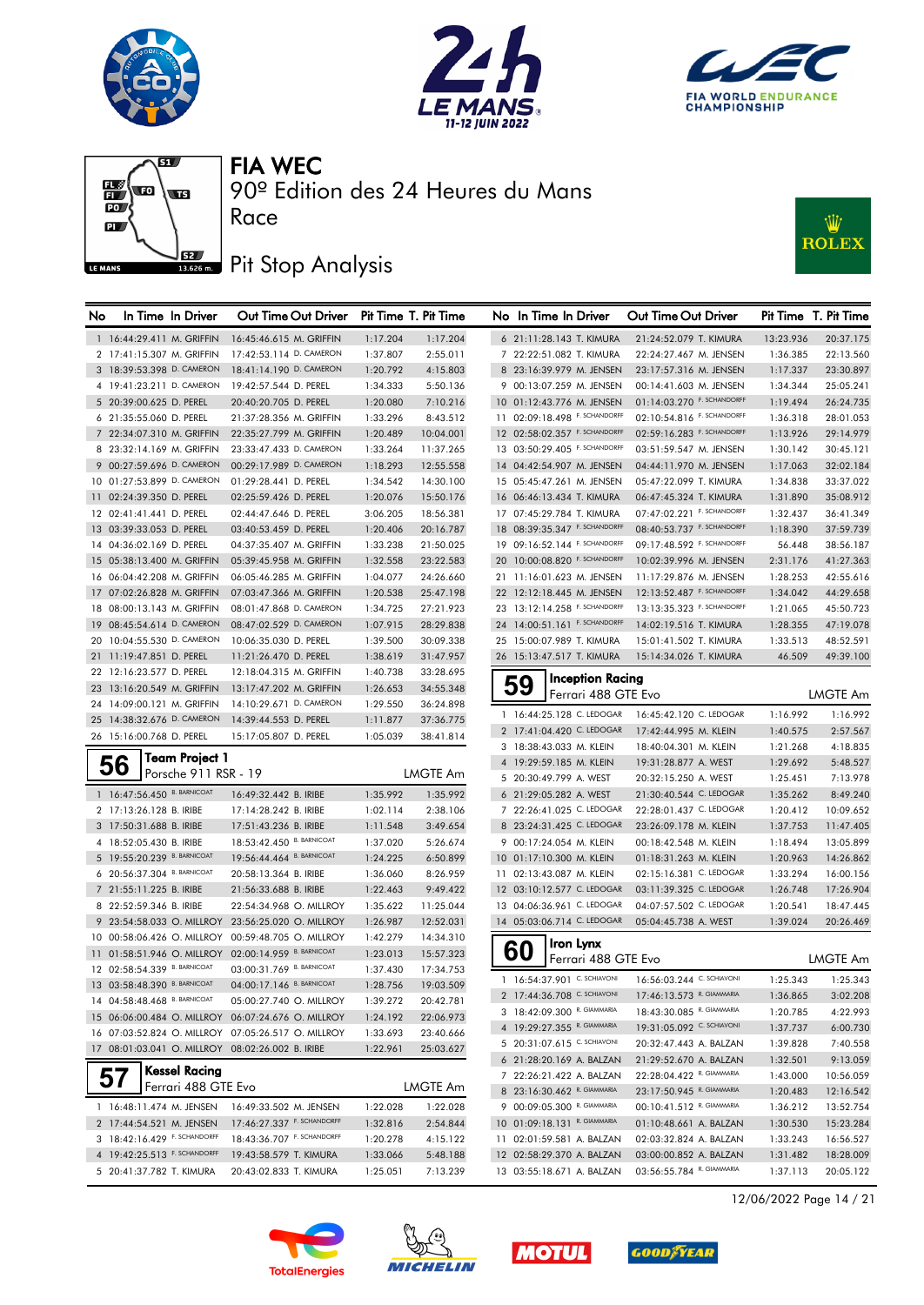







#### Pit Stop Analysis

Race



| No |                                                              | In Time In Driver       | Out Time Out Driver                            |                      | Pit Time T. Pit Time   | No In Time In Driver                                   | Out Time Out Driver                              |                      | Pit Time T. Pit Time |
|----|--------------------------------------------------------------|-------------------------|------------------------------------------------|----------------------|------------------------|--------------------------------------------------------|--------------------------------------------------|----------------------|----------------------|
|    | 14 04:47:48.023 R. GIAMMARIA                                 |                         | 04:49:05.805 R. GIAMMARIA                      | 1:17.782             | 21:22.904              | 12 04:05:47.461 N. CATSBURG                            | 04:07:12.533 A. GARCIA                           |                      | 1:25.072 1:38:37.012 |
|    | 15 05:51:35.424 R. GIAMMARIA                                 |                         | 05:53:22.817 C. SCHIAVONI                      | 1:47.393             | 23:10.297              | 13 05:01:31.983 A. GARCIA                              | 05:02:44.001 A. GARCIA                           |                      | 1:12.018 1:39:49.030 |
|    | 16 06:36:40.829 C. SCHIAVONI                                 |                         | 06:38:57.233 C. SCHIAVONI                      | 2:16.404             | 25:26.701              | 14 06:07:09.000 A. GARCIA                              | 06:08:46.977 J. TAYLOR                           |                      | 1:37.977 1:41:27.007 |
|    | 17 07:36:39.040 C. SCHIAVONI                                 |                         | 07:38:15.319 A. BALZAN                         | 1:36.279             | 27:02.980              | 15 07:08:14.517 J. TAYLOR                              | 07:09:29.087 J. TAYLOR                           |                      | 1:14.570 1:42:41.577 |
|    | 18 08:27:38.761 A. BALZAN                                    |                         | 08:30:09.433 A. BALZAN                         | 2:30.672             | 29:33.652              | <b>Corvette Racing</b>                                 |                                                  |                      |                      |
|    | 19 09:29:58.300 A. BALZAN                                    |                         | 09:31:32.260 R. GIAMMARIA                      | 1:33.960             | 31:07.612              | 64<br>Chevrolet Corvette C8.R                          |                                                  |                      | LMGTE Pro            |
|    | 20 10:34:56.463 R. GIAMMARIA                                 |                         | 10:36:26.595 R. GIAMMARIA                      | 1:30.132             | 32:37.744              |                                                        |                                                  |                      |                      |
|    | 21 11:43:36.650 R. GIAMMARIA                                 |                         | 11:45:18.987 C. SCHIAVONI                      | 1:42.337             | 34:20.081              | 1 16:50:57.652 N. TANDY                                | 16:52:12.957 N. TANDY                            | 1:15.305             | 1:15.305             |
|    | 22 12:44:17.158 C. SCHIAVONI                                 |                         | 12:45:38.171 C. SCHIAVONI                      | 1:21.013             | 35:41.094              | 2 17:51:02.483 N. TANDY<br>3 18:50:27.773 T. MILNER    | 17:52:31.157 T. MILNER<br>18:51:42.350 T. MILNER | 1:28.674<br>1:14.577 | 2:43.979<br>3:58.556 |
|    |                                                              | <b>AF Corse</b>         |                                                |                      |                        | 4 19:53:38.209 T. MILNER                               | 19:55:07.002 A. SIMS                             | 1:28.793             | 5:27.349             |
|    | 61                                                           | Ferrari 488 GTE Evo     |                                                |                      | LMGTE Am               | 5 20:53:34.578 A. SIMS                                 | 20:54:50.235 A. SIMS                             | 1:15.657             | 6:43.006             |
|    | 1 16:48:10.674 V. ABRIL                                      |                         | 16:49:30.738 V. ABRIL                          | 1:20.064             | 1:20.064               | 6 21:53:53.273 A. SIMS                                 | 21:55:29.210 N. TANDY                            | 1:35.937             | 8:18.943             |
|    | 2 17:44:43.097 V. ABRIL                                      |                         | 17:46:17.802 L. PRETTE                         | 1:34.705             | 2:54.769               | 7 22:22:45.352 N. TANDY                                | 22:25:05.190 N. TANDY                            | 2:19.838             | 10:38.781            |
|    | 3 18:38:06.191 L. PRETTE                                     |                         | 18:38:38.284 L. PRETTE                         | 32.093               | 3:26.862               | 8 23:16:23.496 N. TANDY                                | 23:17:53.747 T. MILNER                           | 1:30.251             | 12:09.032            |
|    | 4 18:42:31.276 L. PRETTE                                     |                         | 18:43:51.519 L. PRETTE                         | 1:20.243             | 4:47.105               | 9 00:15:42.691 T. MILNER                               | 00:16:57.271 T. MILNER                           | 1:14.580             | 13:23.612            |
|    | 5 19:42:41.389 L. PRETTE                                     |                         | 19:44:16.774 C. GRUNEWALD                      | 1:35.385             | 6:22.490               | 10 01:17:46.937 T. MILNER                              | 01:19:15.204 A. SIMS                             | 1:28.267             | 14:51.879            |
|    | 6 20:36:37.792 C. GRUNEWALD                                  |                         | 20:37:56.033 C. GRUNEWALD                      | 1:18.241             | 7:40.731               | 11 02:16:50.884 A. SIMS                                | 02:18:05.392 A. SIMS                             | 1:14.508             | 16:06.387            |
|    | 7 21:33:44.070 C. GRUNEWALD                                  |                         | 21:35:17.088 V. ABRIL                          |                      | 9:13.749               | 12 03:15:45.151 A. SIMS                                | 03:17:17.388 N. TANDY                            | 1:32.237             | 17:38.624            |
|    | 8 22:31:36.413 V. ABRIL                                      |                         | 22:32:56.021 V. ABRIL                          | 1:33.018             | 10:33.357              | 13 04:14:58.716 N. TANDY                               | 04:16:13.383 N. TANDY                            |                      | 18:53.291            |
|    |                                                              |                         |                                                | 1:19.608<br>7:05.801 |                        |                                                        |                                                  | 1:14.667             | 20:21.584            |
|    | 9 23:13:03.115 V. ABRIL                                      |                         | 23:20:08.916 L. PRETTE                         |                      | 17:39.158              | 14 05:16:14.993 N. TANDY                               | 05:17:43.286 T. MILNER                           | 1:28.293             |                      |
|    | 10 23:24:34.854 L. PRETTE<br>11 23:39:17.364 L. PRETTE       |                         | 23:27:20.528 L. PRETTE                         | 2:45.674             | 20:24.832<br>22:02.206 | 15 06:21:04.124 T. MILNER<br>16 07:20:01.695 T. MILNER | 06:22:18.436 T. MILNER<br>07:21:29.794 A. SIMS   | 1:14.312             | 21:35.896            |
|    |                                                              |                         | 23:40:54.738 L. PRETTE                         | 1:37.374             |                        |                                                        |                                                  | 1:28.099             | 23:03.995            |
|    | 12 00:20:44.107 L. PRETTE                                    |                         | 00:22:00.906 L. PRETTE                         | 1:16.799             | 23:19.005              | 17 08:19:52.485 A. SIMS                                | 08:21:19.859 A. SIMS                             | 1:27.374             | 24:31.369            |
|    | 13 01:20:40.287 L. PRETTE                                    |                         | 01:22:16.469 C. GRUNEWALD                      | 1:36.182             | 24:55.187              | 18 09:43:00.898 A. SIMS                                | 09:44:17.400 A. SIMS                             | 1:16.502             | 25:47.871            |
|    | 14 02:13:55.510 C. GRUNEWALD<br>15 03:06:49.935 C. GRUNEWALD |                         | 02:15:12.573 C. GRUNEWALD                      | 1:17.063             | 26:12.250              | <b>Panis Racing</b><br>65                              |                                                  |                      |                      |
|    | 16 03:59:42.304 V. ABRIL                                     |                         | 03:08:21.946 V. ABRIL<br>04:01:05.669 V. ABRIL | 1:32.011<br>1:23.365 | 27:44.261<br>29:07.626 | Oreca 07 - Gibson                                      |                                                  |                      | LMP2                 |
|    | 17 04:56:18.356 V. ABRIL                                     |                         | 04:57:54.706 L. PRETTE                         | 1:36.350             | 30:43.976              | 1 16:29:41.512 J. VAN UITERT                           | 16:30:53.698 J. VAN UITERT                       | 1:12.186             | 1:12.186             |
|    | 18 05:59:59.684 L. PRETTE                                    |                         | 06:01:21.945 L. PRETTE                         | 1:22.261             | 32:06.237              | 2 17:03:13.507 J. VAN UITERT                           | 17:04:24.617 J. VAN UITERT                       | 1:11.110             | 2:23.296             |
|    | 19 06:53:43.836 L. PRETTE                                    |                         | 06:55:16.498 C. GRUNEWALD                      | 1:32.662             | 33:38.899              | 3 17:36:48.966 J. VAN UITERT                           | 17:38:12.919 N. JAMIN                            | 1:23.953             | 3:47.249             |
|    | 20 07:43:45.159 C. GRUNEWALD                                 |                         | 07:44:59.207 C. GRUNEWALD                      | 1:14.048             | 34:52.947              | 4 18:11:02.346 N. JAMIN                                | 18:12:12.181 N. JAMIN                            | 1:09.835             | 4:57.084             |
|    | 21 08:43:59.602 C. GRUNEWALD                                 |                         | 08:45:48.544 V. ABRIL                          | 1:48.942             | 36:41.889              | 5 18:44:39.130 N. JAMIN                                | 18:45:48.586 N. JAMIN                            | 1:09.456             | 6:06.540             |
|    | 22 10:02:11.616 V. ABRIL                                     |                         | 10:03:35.686 V. ABRIL                          | 1:24.070             | 38:05.959              | 6 19:12:14.915 N. JAMIN                                | 19:13:30.036 J. CANAL                            | 1:15.121             | 7:21.661             |
|    | 23 11:16:08.495 V. ABRIL                                     |                         | 11:17:46.468 L. PRETTE                         | 1:37.973             | 39:43.932              | 7 19:48:57.893 J. CANAL                                | 19:50:04.658 J. CANAL                            | 1:06.765             | 8:28.426             |
|    | 24 12:12:42.816 L. PRETTE                                    |                         | 12:14:02.266 L. PRETTE                         | 1:19.450             | 41:03.382              | 8 20:24:00.515 J. CANAL                                | 20:25:09.950 J. CANAL                            | 1:09.435             | 9:37.861             |
|    | 25 12:59:15.286 L. PRETTE                                    |                         | 13:00:40.471 C. GRUNEWALD                      | 1:25.185             | 42:28.567              | 9 20:57:46.101 J. CANAL                                | 20:58:53.025 J. CANAL                            | 1:06.924             | 10:44.785            |
|    | 26 13:52:57.727 C. GRUNEWALD                                 |                         | 13:54:33.441 V. ABRIL                          | 1:35.714             | 44:04.281              | 10 21:28:05.235 J. CANAL                               | 21:29:35.377 J. VAN UITERT                       | 1:30.142             | 12:14.927            |
|    | 27 14:45:28.777 V. ABRIL                                     |                         | 14:46:45.220 V. ABRIL                          | 1:16.443             | 45:20.724              | 11 21:55:54.525 J. VAN UITERT                          | 21:56:57.898 J. VAN UITERT                       | 1:03.373             | 13:18.300            |
|    | 28 15:14:53.728 V. ABRIL                                     |                         | 15:16:09.402 V. ABRIL                          | 1:15.674             | 46:36.398              | 12 22:29:23.964 J. VAN UITERT                          | 22:30:35.425 J. VAN UITERT                       | 1:11.461             | 14:29.761            |
|    |                                                              |                         |                                                |                      |                        | 13 23:03:03.206 J. VAN UITERT                          | 23:04:14.847 J. VAN UITERT                       | 1:11.641             | 15:41.402            |
|    | 63                                                           | Corvette Racing         |                                                |                      |                        | 14 23:37:58.695 J. VAN UITERT                          | 23:39:28.528 N. JAMIN                            | 1:29.833             | 17:11.235            |
|    |                                                              | Chevrolet Corvette C8.R |                                                |                      | LMGTE Pro              | 15 00:11:52.766 N. JAMIN                               | 00:13:02.467 N. JAMIN                            | 1:09.701             | 18:20.936            |
|    | 1 16:47:09.359 A. GARCIA                                     |                         | 16:48:23.751 A. GARCIA                         | 1:14.392             | 1:14.392               | 16 00:28:00.453 N. JAMIN                               | 00:29:02.389 N. JAMIN                            | 1:01.936             | 19:22.872            |
|    | 2 17:46:26.999 A. GARCIA                                     |                         | 17:47:54.027 J. TAYLOR                         | 1:27.028             | 2:41.420               | 17 01:03:00.236 N. JAMIN                               | 01:04:12.338 N. JAMIN                            | 1:12.102             | 20:34.974            |
|    | 3 18:46:05.443 J. TAYLOR                                     |                         | 18:47:19.812 J. TAYLOR                         | 1:14.369             | 3:55.789               | 18 01:36:50.438 N. JAMIN                               | 01:38:15.599 J. CANAL                            | 1:25.161             | 22:00.135            |
|    | 4 19:48:53.572 J. TAYLOR                                     |                         | 19:50:21.779 N. CATSBURG                       | 1:28.207             | 5:23.996               | 19 02:10:54.381 J. CANAL                               | 02:12:04.952 J. CANAL                            | 1:10.571             | 23:10.706            |
|    | 5 20:48:56.980 N. CATSBURG                                   |                         | 20:50:11.378 N. CATSBURG                       | 1:14.398             | 6:38.394               | 20 02:44:45.865 J. CANAL                               | 02:45:56.566 J. CANAL                            | 1:10.701             | 24:21.407            |
|    | 6 21:48:13.636 N. CATSBURG                                   |                         | 21:49:46.194 A. GARCIA                         | 1:32.558             | 8:10.952               | 21 03:18:34.742 J. CANAL                               | 03:20:00.971 J. VAN UITERT                       | 1:26.229             | 25:47.636            |
|    | 7 22:48:48.412 A. GARCIA                                     |                         | 22:50:02.937 A. GARCIA                         | 1:14.525             | 9:25.477               | 22 03:52:17.592 J. VAN UITERT                          | 03:53:29.407 J. VAN UITERT                       | 1:11.815             | 26:59.451            |
|    | 8 23:05:26.621 A. GARCIA                                     |                         | 00:04:09.138 J. TAYLOR                         |                      | 58:42.517 1:08:07.994  | 23 04:25:48.598 J. VAN UITERT                          | 04:27:00.715 J. VAN UITERT                       | 1:12.117             | 28:11.568            |
|    | 9 01:05:45.020 J. TAYLOR                                     |                         | 01:12:56.646 J. TAYLOR                         |                      | 7:11.626 1:15:19.620   | 24 04:59:25.306 J. VAN UITERT                          | 05:01:05.298 N. JAMIN                            | 1:39.992             | 29:51.560            |
|    | 10 02:11:15.586 J. TAYLOR                                    |                         | 02:12:50.760 N. CATSBURG                       |                      | 1:35.174 1:16:54.794   | 25 05:39:35.774 N. JAMIN                               | 05:40:45.708 N. JAMIN                            | 1:09.934             | 31:01.494            |
|    | 11 02:51:28.395 N. CATSBURG                                  |                         | 03:11:45.541 N. CATSBURG                       |                      | 20:17.146 1:37:11.940  | 26 06:17:47.392 N. JAMIN                               | 06:19:32.709 N. JAMIN                            | 1:45.317             | 32:46.811            |
|    |                                                              |                         |                                                |                      |                        |                                                        |                                                  |                      |                      |









12/06/2022 Page 15 / 21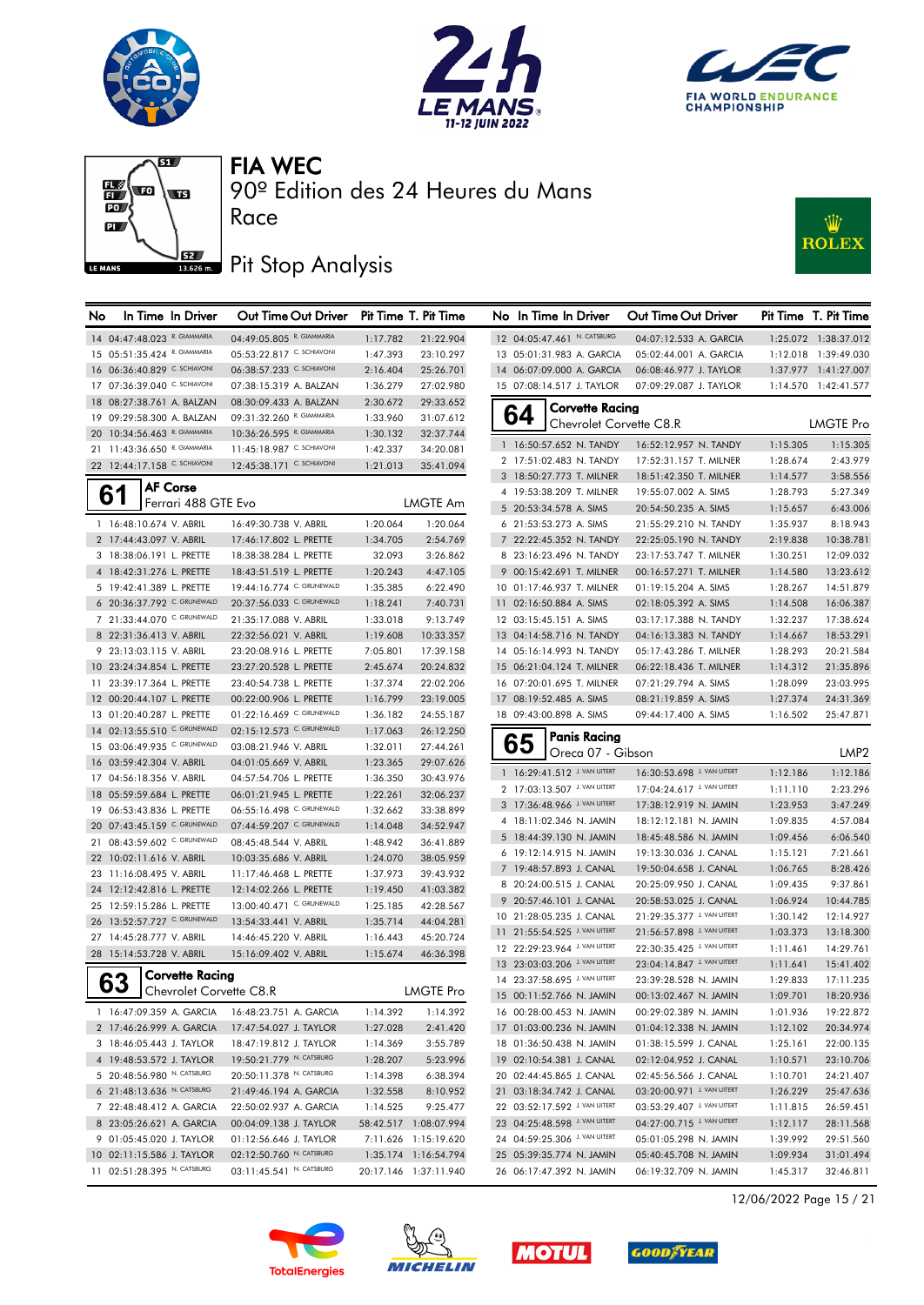







## **J**<br>13686ma Pit Stop Analysis

Race



| 7 22:18:45.602 F. DEZOTEUX<br>27 06:51:45.922 N. JAMIN<br>06:52:57.381 N. JAMIN<br>1:11.459<br>33:58.270<br>22:20:05.930 P. RAGUES<br>1:20.328<br>10:03.159<br>28 07:25:18.274 N. JAMIN<br>07:26:31.207 J. CANAL<br>1:12.933<br>35:11.203<br>8 23:16:41.605 P. RAGUES<br>23:18:15.811 P. RAGUES<br>1:34.206<br>11:37.365<br>9 00:13:32.004 P. RAGUES<br>29 08:00:03.296 J. CANAL<br>08:01:36.517 J. CANAL<br>1:33.221<br>36:44.424<br>00:14:51.858 P. RAGUES<br>1:19.854<br>12:57.219<br>30 08:35:25.045 J. CANAL<br>08:36:35.304 J. CANAL<br>1:10.259<br>37:54.683<br>10 00:44:50.002 P. RAGUES<br>01:45:34.792 G. AUBRY<br>1:00:44.790 1:13:42.009<br>31 09:20:24.134 J. CANAL<br>1:02.179<br>09:21:26.313 J. CANAL<br>38:56.862<br><b>Riley Motorsports</b><br>74<br>10:01:13.617 J. VAN UITERT<br>40:27.463<br>32 09:59:43.016 J. CANAL<br>1:30.601<br><b>LMGTE Pro</b><br>Ferrari 488 GTE Evo<br>33 10:39:46.864 J. VAN UITERT<br>10:40:55.842 J. VAN UITERT<br>1:08.978<br>41:36.441<br>1 16:51:41.202 F. FRAGA<br>16:52:55.652 F. FRAGA<br>1:14.450<br>1:14.450<br>34 11:25:44.834 J. VAN UITERT<br>11:27:01.042 J. VAN UITERT<br>42:52.649<br>1:16.208<br>2 17:44:02.606 F. FRAGA<br>17:45:42.856 S. BIRD<br>1:40.250<br>2:54.700<br>35 11:59:15.184 J. VAN UITERT<br>1:42.244<br>44:34.893<br>12:00:57.428 N. JAMIN<br>3 18:36:52.323 S. BIRD<br>4:09.091<br>18:38:06.714 S. BIRD<br>1:14.391<br>45:45.322<br>36 12:33:04.850 N. JAMIN<br>12:34:15.279 N. JAMIN<br>1:10.429<br>19:37:40.265 S. VAN<br>4 19:36:08.331 S. BIRD<br>1:31.934<br>5:41.025<br>37 13:10:18.082 N. JAMIN<br>13:11:46.466 N. JAMIN<br>1:28.384<br>47:13.706<br>5 20:33:23.588 S. VAN<br>20:34:37.009 S. VAN<br>1:13.421<br>6:54.446<br>48:49.634<br>38 13:15:19.177 N. JAMIN<br>13:16:55.105 N. JAMIN<br>1:35.928<br>6 21:29:17.514 S. VAN<br>21:30:50.923 F. FRAGA<br>1:33.409<br>8:27.855<br>50:04.741<br>39 13:45:36.600 N. JAMIN<br>13:46:51.707 N. JAMIN<br>1:15.107<br>7 22:26:13.841 F. FRAGA<br>22:27:28.491 F. FRAGA<br>9:42.505<br>1:14.650<br>14:20:44.872 J. VAN UITERT<br>51:29.936<br>40 14:19:19.677 N. JAMIN<br>1:25.195<br>8 23:23:04.554 F. FRAGA<br>23:24:34.202 S. BIRD<br>1:29.648<br>11:12.153<br>41 14:49:25.463 J. VAN UITERT<br>14:51:08.194 J. VAN UITERT<br>1:42.731<br>53:12.667<br>12:22.956<br>9 00:14:50.514 S. BIRD<br>00:16:01.317 S. BIRD<br>1:10.803<br>42 15:27:15.870 J. VAN UITERT<br>15:28:34.052 J. VAN UITERT<br>1:18.182<br>54:30.849<br>$01:14:59.760$ S. VAN<br>10 01:13:27.975 S. BIRD<br>1:31.785<br>13:54.741<br>43 15:53:46.786 J. VAN UITERT<br>15:54:32.695 J. VAN UITERT<br>45.909<br>55:16.758<br>02:10:31.132 S. VAN<br>11 02:09:17.270 S. VAN<br>15:08.603<br>1:13.862<br><b>JMW Motorsport</b><br>66<br>12 03:04:48.806 S. VAN<br>03:06:20.792 F. FRAGA<br>1:31.986<br>16:40.589<br>Ferrari 488 GTE Evo<br><b>LMGTE Am</b><br>17:58.901<br>13 04:00:24.891 F. FRAGA<br>04:01:43.203 F. FRAGA<br>1:18.312<br>1 16:54:31.054 M. KVAMME 16:55:50.169 R. VAN DER<br>1:19.115<br>19:29.091<br>1:19.115<br>14 04:55:46.028 F. FRAGA<br>04:57:16.218 S. BIRD<br>1:30.190<br>2 17:47:29.983 R. VAN DER<br>17:49:26.041 R. VAN DER<br>3:15.173<br>15 05:57:56.220 S. BIRD<br>20:42.782<br>1:56.058<br>05:59:09.911 S. BIRD<br>1:13.691<br>18:46:23.107 R. VAN DER<br>06:56:17.808 S. VAN<br>3 18:44:55.156 R. VAN DER<br>22:12.302<br>1:27.951<br>4:43.124<br>16 06:54:48.288 S. BIRD<br>1:29.520<br>4 19:45:22.232 R. VAN DER<br>07:35:33.937 S. VAN<br>17 07:35:01.843 S.VAN<br>6:19.368<br>19:46:58.476 J. HART<br>1:36.244<br>32.094<br>22:44.396<br>18 07:52:07.986 S. VAN<br>07:53:37.351 S. VAN<br>7:39.980<br>5 20:43:48.643 J. HART<br>20:45:09.255 J. HART<br>1:20.612<br>1:29.365<br>24:13.761<br>19 08:50:16.657 S. VAN<br>6 21:41:30.790 J. HART<br>21:43:08.782 M. KVAMME<br>1:37.992<br>9:17.972<br>08:51:51.884 F. FRAGA<br>25:48.988<br>1:35.227<br>27:06.250<br>7 22:04:57.085 M. KVAMME<br>22:22:50.319 M. KVAMME<br>17:53.234<br>27:11.206<br>20 10:05:58.726 F. FRAGA<br>10:07:15.988 F. FRAGA<br>1:17.262<br>8 23:17:15.355 M. KVAMME 23:18:45.727 R. VAN DER<br>1:30.372<br>28:41.578<br>21 11:19:25.319 F. FRAGA<br>11:21:02.811 S. BIRD<br>1:37.492<br>28:43.742<br>9 00:10:13.033 R. VAN DER<br>00:12:18.222 R. VAN DER<br>22 12:15:06.493 S. BIRD<br>2:05.189<br>30:46.767<br>12:16:20.027 S. BIRD<br>1:13.534<br>29:57.276<br>01:11:32.945 R. VAN DER<br>10 01:09:59.694 R. VAN DER<br>13:02:32.235 S. VAN<br>32:20.018<br>23 13:01:09.997 S. BIRD<br>31:19.514<br>1:33.251<br>1:22.238<br>01:39:43.069 R. VAN DER<br>11 01:39:10.988 R. VAN DER<br>24 13:58:10.563 S. VAN<br>13:59:43.837 S. VAN<br>32.081<br>32:52.099<br>1:33.274<br>32:52.788<br>12 02:07:15.394 R. VAN DER<br>02:08:35.333 R. VAN DER<br>25 14:50:42.691 S. VAN<br>1:19.939<br>34:12.038<br>14:52:12.082 F. FRAGA<br>1:29.391<br>34:22.179<br>13 03:03:57.677 R. VAN DER<br>03:05:47.161 J. HART<br>1:49.484<br>36:01.522<br>26 15:19:53.352 F. FRAGA<br>15:20:49.900 F. FRAGA<br>56.548<br>35:18.727<br>14 03:57:46.828 J. HART<br>03:59:04.956 J. HART<br>1:18.128<br>37:19.650<br>Iron Lynx<br>75<br>15 04:51:06.612 J. HART<br>04:52:41.081 M. KVAMME<br>1:34.469<br>38:54.119<br>LMGTE Am<br>Ferrari 488 GTE Evo<br>16 05:56:39.411 M. KVAMME 05:58:00.758 M. KVAMME<br>1:21.347<br>40:15.466<br>1 16:44:37.035 N. VARRONE<br>16:45:54.772 N. VARRONE<br>1:17.737<br>1:17.737<br>06:58:27.356 R. VAN DER<br>17 06:56:50.817 M. KVAMME<br>1:36.539<br>41:52.005<br>2 17:41:31.776 N. VARRONE<br>17:43:08.272 P. EHRET<br>1:36.496<br>2:54.233<br>18 07:43:02.552 R. VAN DER<br>07:45:26.296 R. VAN DER<br>2:23.744<br>44:15.749<br>4:15.548<br>3 17:52:55.902 P. EHRET<br>17:54:17.217 P. EHRET<br>1:21.315<br>19 08:37:53.827 R. VAN DER<br>08:39:29.566 J. HART<br>1:35.739<br>45:51.488<br>4 17:59:07.243 P. EHRET<br>18:00:08.920 P. EHRET<br>1:01.677<br>5:17.225<br>20 09:58:48.592 J. HART<br>10:00:17.902 J. HART<br>1:29.310<br>47:20.798<br>5 18:08:24.822 P. EHRET<br>18:10:34.659 P. EHRET<br>2:09.837<br>7:27.062<br>49:11.036<br>21 11:19:22.357 J. HART<br>11:21:12.595 M. KVAMME<br>1:50.238<br>6 18:15:58.097 P. EHRET<br>18:26:41.448 P. EHRET<br>10:43.351<br>18:10.413<br>22 12:18:00.922 M. KVAMME 12:19:45.194 M. KVAMME<br>1:44.272<br>50:55.308<br>7 19:13:12.169 P. EHRET<br>19:49.300<br>19:14:51.056 C. HOOK<br>1:38.887<br>23 13:22:32.080 M. KVAMME 13:24:07.964 R. VAN DER<br>52:31.192<br>1:35.884<br>8 20:15:24.477 C. HOOK<br>20:17:08.370 C. HOOK<br>1:43.893<br>21:33.193<br>24 14:19:16.354 R. VAN DER<br>14:20:36.572 R. VAN DER<br>1:20.218<br>53:51.410<br>9 21:14:03.476 C. HOOK<br>21:15:42.288 N. VARRONE<br>1:38.812<br>23:12.005<br>25 15:12:56.150 R. VAN DER<br>55:31.947<br>15:14:36.687 J. HART<br>1:40.537<br>10 22:12:01.931 N. VARRONE<br>22:13:21.752 N. VARRONE<br>24:31.826<br>1:19.821<br><b>Spirit of Race</b><br>26:03.424<br>11 23:04:41.790 N. VARRONE<br>23:06:13.388 N. VARRONE<br>1:31.598<br>Ferrari 488 GTE Evo<br><b>LMGTE Am</b><br>12 00:02:05.326 N. VARRONE<br>27:49.691<br>00:03:51.593 P. EHRET<br>1:46.267<br>1:23.690<br>1 16:48:29.603 P. RAGUES<br>16:49:53.293 F. DEZOTEUX<br>1:22.441<br>29:12.132<br>1:23.690<br>13 01:04:17.060 P. EHRET<br>01:05:39.501 P. EHRET<br>2 17:47:03.879 F. DEZOTEUX<br>2:57.246<br>30:20.849<br>17:48:37.435 G. AUBRY<br>1:33.556<br>14 01:26:49.204 P. EHRET<br>1:08.717<br>01:27:57.921 P. EHRET<br>3 18:44:01.472 G. AUBRY<br>18:45:34.725 G. AUBRY<br>4:30.499<br>15 02:21:01.344 P. EHRET<br>32:06.128<br>1:33.253<br>02:22:46.623 C. HOOK<br>1:45.279<br>4 19:26:05.434 G. AUBRY<br>1:09.149<br>5:39.648<br>16 03:20:09.531 C. HOOK<br>03:21:32.456 C. HOOK<br>33:29.053<br>19:27:14.583 G. AUBRY<br>1:22.925<br>5 20:21:51.153 G. AUBRY<br>17 04:18:48.396 C. HOOK<br>04:20:22.800 N. VARRONE<br>35:03.457<br>20:23:21.517 P. RAGUES<br>1:30.364<br>7:10.012<br>1:34.404<br>18 05:17:35.321 N. VARRONE<br>05:18:55.678 N. VARRONE<br>6 21:18:44.906 P. RAGUES | No | In Time In Driver | Out Time Out Driver      |          | Pit Time T. Pit Time | No In Time In Driver | Out Time Out Driver |          | Pit Time T. Pit Time |
|--------------------------------------------------------------------------------------------------------------------------------------------------------------------------------------------------------------------------------------------------------------------------------------------------------------------------------------------------------------------------------------------------------------------------------------------------------------------------------------------------------------------------------------------------------------------------------------------------------------------------------------------------------------------------------------------------------------------------------------------------------------------------------------------------------------------------------------------------------------------------------------------------------------------------------------------------------------------------------------------------------------------------------------------------------------------------------------------------------------------------------------------------------------------------------------------------------------------------------------------------------------------------------------------------------------------------------------------------------------------------------------------------------------------------------------------------------------------------------------------------------------------------------------------------------------------------------------------------------------------------------------------------------------------------------------------------------------------------------------------------------------------------------------------------------------------------------------------------------------------------------------------------------------------------------------------------------------------------------------------------------------------------------------------------------------------------------------------------------------------------------------------------------------------------------------------------------------------------------------------------------------------------------------------------------------------------------------------------------------------------------------------------------------------------------------------------------------------------------------------------------------------------------------------------------------------------------------------------------------------------------------------------------------------------------------------------------------------------------------------------------------------------------------------------------------------------------------------------------------------------------------------------------------------------------------------------------------------------------------------------------------------------------------------------------------------------------------------------------------------------------------------------------------------------------------------------------------------------------------------------------------------------------------------------------------------------------------------------------------------------------------------------------------------------------------------------------------------------------------------------------------------------------------------------------------------------------------------------------------------------------------------------------------------------------------------------------------------------------------------------------------------------------------------------------------------------------------------------------------------------------------------------------------------------------------------------------------------------------------------------------------------------------------------------------------------------------------------------------------------------------------------------------------------------------------------------------------------------------------------------------------------------------------------------------------------------------------------------------------------------------------------------------------------------------------------------------------------------------------------------------------------------------------------------------------------------------------------------------------------------------------------------------------------------------------------------------------------------------------------------------------------------------------------------------------------------------------------------------------------------------------------------------------------------------------------------------------------------------------------------------------------------------------------------------------------------------------------------------------------------------------------------------------------------------------------------------------------------------------------------------------------------------------------------------------------------------------------------------------------------------------------------------------------------------------------------------------------------------------------------------------------------------------------------------------------------------------------------------------------------------------------------------------------------------------------------------------------------------------------------------------------------------------------------------------------------------------------------------------------------------------------------------------------------------------------------------------------------------------------------------------------------------------------------------------------------------------------------------------------------------------------------------------------------------------------------------------------------------------------------------------------------------------------------------------------------------------------------------------------------------------------------------------------------------------------------------------------------------------------------------------------------------------------------------------------------------------------------------------------------------------------------------------------------------------------------------------------------------------------------------------------------------------------------------------------------------------------------------------------------------------------------------------------------------------------------------------------------------------------------------------------------------------------------------------------------------------------------------------------------------------------------------------------------------------------------------------------------------------------------------------------------------------------------------------------------------------------------------------------------------------------------------------------------------------------------------------------------------------------------------------------------------------------------------------------------------------------------------------------------------------------------------------------------------------------------------------------------------------------------------------------------------------------------------------------------------------------------------------------------------------------------------------------------------------------------------------------------------------------------------------------|----|-------------------|--------------------------|----------|----------------------|----------------------|---------------------|----------|----------------------|
|                                                                                                                                                                                                                                                                                                                                                                                                                                                                                                                                                                                                                                                                                                                                                                                                                                                                                                                                                                                                                                                                                                                                                                                                                                                                                                                                                                                                                                                                                                                                                                                                                                                                                                                                                                                                                                                                                                                                                                                                                                                                                                                                                                                                                                                                                                                                                                                                                                                                                                                                                                                                                                                                                                                                                                                                                                                                                                                                                                                                                                                                                                                                                                                                                                                                                                                                                                                                                                                                                                                                                                                                                                                                                                                                                                                                                                                                                                                                                                                                                                                                                                                                                                                                                                                                                                                                                                                                                                                                                                                                                                                                                                                                                                                                                                                                                                                                                                                                                                                                                                                                                                                                                                                                                                                                                                                                                                                                                                                                                                                                                                                                                                                                                                                                                                                                                                                                                                                                                                                                                                                                                                                                                                                                                                                                                                                                                                                                                                                                                                                                                                                                                                                                                                                                                                                                                                                                                                                                                                                                                                                                                                                                                                                                                                                                                                                                                                                                                                                                                                                                                                                                                                                                                                                                                                                                                                                                                                                                                                                                                    |    |                   |                          |          |                      |                      |                     |          |                      |
|                                                                                                                                                                                                                                                                                                                                                                                                                                                                                                                                                                                                                                                                                                                                                                                                                                                                                                                                                                                                                                                                                                                                                                                                                                                                                                                                                                                                                                                                                                                                                                                                                                                                                                                                                                                                                                                                                                                                                                                                                                                                                                                                                                                                                                                                                                                                                                                                                                                                                                                                                                                                                                                                                                                                                                                                                                                                                                                                                                                                                                                                                                                                                                                                                                                                                                                                                                                                                                                                                                                                                                                                                                                                                                                                                                                                                                                                                                                                                                                                                                                                                                                                                                                                                                                                                                                                                                                                                                                                                                                                                                                                                                                                                                                                                                                                                                                                                                                                                                                                                                                                                                                                                                                                                                                                                                                                                                                                                                                                                                                                                                                                                                                                                                                                                                                                                                                                                                                                                                                                                                                                                                                                                                                                                                                                                                                                                                                                                                                                                                                                                                                                                                                                                                                                                                                                                                                                                                                                                                                                                                                                                                                                                                                                                                                                                                                                                                                                                                                                                                                                                                                                                                                                                                                                                                                                                                                                                                                                                                                                                    |    |                   |                          |          |                      |                      |                     |          |                      |
|                                                                                                                                                                                                                                                                                                                                                                                                                                                                                                                                                                                                                                                                                                                                                                                                                                                                                                                                                                                                                                                                                                                                                                                                                                                                                                                                                                                                                                                                                                                                                                                                                                                                                                                                                                                                                                                                                                                                                                                                                                                                                                                                                                                                                                                                                                                                                                                                                                                                                                                                                                                                                                                                                                                                                                                                                                                                                                                                                                                                                                                                                                                                                                                                                                                                                                                                                                                                                                                                                                                                                                                                                                                                                                                                                                                                                                                                                                                                                                                                                                                                                                                                                                                                                                                                                                                                                                                                                                                                                                                                                                                                                                                                                                                                                                                                                                                                                                                                                                                                                                                                                                                                                                                                                                                                                                                                                                                                                                                                                                                                                                                                                                                                                                                                                                                                                                                                                                                                                                                                                                                                                                                                                                                                                                                                                                                                                                                                                                                                                                                                                                                                                                                                                                                                                                                                                                                                                                                                                                                                                                                                                                                                                                                                                                                                                                                                                                                                                                                                                                                                                                                                                                                                                                                                                                                                                                                                                                                                                                                                                    |    |                   |                          |          |                      |                      |                     |          |                      |
|                                                                                                                                                                                                                                                                                                                                                                                                                                                                                                                                                                                                                                                                                                                                                                                                                                                                                                                                                                                                                                                                                                                                                                                                                                                                                                                                                                                                                                                                                                                                                                                                                                                                                                                                                                                                                                                                                                                                                                                                                                                                                                                                                                                                                                                                                                                                                                                                                                                                                                                                                                                                                                                                                                                                                                                                                                                                                                                                                                                                                                                                                                                                                                                                                                                                                                                                                                                                                                                                                                                                                                                                                                                                                                                                                                                                                                                                                                                                                                                                                                                                                                                                                                                                                                                                                                                                                                                                                                                                                                                                                                                                                                                                                                                                                                                                                                                                                                                                                                                                                                                                                                                                                                                                                                                                                                                                                                                                                                                                                                                                                                                                                                                                                                                                                                                                                                                                                                                                                                                                                                                                                                                                                                                                                                                                                                                                                                                                                                                                                                                                                                                                                                                                                                                                                                                                                                                                                                                                                                                                                                                                                                                                                                                                                                                                                                                                                                                                                                                                                                                                                                                                                                                                                                                                                                                                                                                                                                                                                                                                                    |    |                   |                          |          |                      |                      |                     |          |                      |
|                                                                                                                                                                                                                                                                                                                                                                                                                                                                                                                                                                                                                                                                                                                                                                                                                                                                                                                                                                                                                                                                                                                                                                                                                                                                                                                                                                                                                                                                                                                                                                                                                                                                                                                                                                                                                                                                                                                                                                                                                                                                                                                                                                                                                                                                                                                                                                                                                                                                                                                                                                                                                                                                                                                                                                                                                                                                                                                                                                                                                                                                                                                                                                                                                                                                                                                                                                                                                                                                                                                                                                                                                                                                                                                                                                                                                                                                                                                                                                                                                                                                                                                                                                                                                                                                                                                                                                                                                                                                                                                                                                                                                                                                                                                                                                                                                                                                                                                                                                                                                                                                                                                                                                                                                                                                                                                                                                                                                                                                                                                                                                                                                                                                                                                                                                                                                                                                                                                                                                                                                                                                                                                                                                                                                                                                                                                                                                                                                                                                                                                                                                                                                                                                                                                                                                                                                                                                                                                                                                                                                                                                                                                                                                                                                                                                                                                                                                                                                                                                                                                                                                                                                                                                                                                                                                                                                                                                                                                                                                                                                    |    |                   |                          |          |                      |                      |                     |          |                      |
|                                                                                                                                                                                                                                                                                                                                                                                                                                                                                                                                                                                                                                                                                                                                                                                                                                                                                                                                                                                                                                                                                                                                                                                                                                                                                                                                                                                                                                                                                                                                                                                                                                                                                                                                                                                                                                                                                                                                                                                                                                                                                                                                                                                                                                                                                                                                                                                                                                                                                                                                                                                                                                                                                                                                                                                                                                                                                                                                                                                                                                                                                                                                                                                                                                                                                                                                                                                                                                                                                                                                                                                                                                                                                                                                                                                                                                                                                                                                                                                                                                                                                                                                                                                                                                                                                                                                                                                                                                                                                                                                                                                                                                                                                                                                                                                                                                                                                                                                                                                                                                                                                                                                                                                                                                                                                                                                                                                                                                                                                                                                                                                                                                                                                                                                                                                                                                                                                                                                                                                                                                                                                                                                                                                                                                                                                                                                                                                                                                                                                                                                                                                                                                                                                                                                                                                                                                                                                                                                                                                                                                                                                                                                                                                                                                                                                                                                                                                                                                                                                                                                                                                                                                                                                                                                                                                                                                                                                                                                                                                                                    |    |                   |                          |          |                      |                      |                     |          |                      |
|                                                                                                                                                                                                                                                                                                                                                                                                                                                                                                                                                                                                                                                                                                                                                                                                                                                                                                                                                                                                                                                                                                                                                                                                                                                                                                                                                                                                                                                                                                                                                                                                                                                                                                                                                                                                                                                                                                                                                                                                                                                                                                                                                                                                                                                                                                                                                                                                                                                                                                                                                                                                                                                                                                                                                                                                                                                                                                                                                                                                                                                                                                                                                                                                                                                                                                                                                                                                                                                                                                                                                                                                                                                                                                                                                                                                                                                                                                                                                                                                                                                                                                                                                                                                                                                                                                                                                                                                                                                                                                                                                                                                                                                                                                                                                                                                                                                                                                                                                                                                                                                                                                                                                                                                                                                                                                                                                                                                                                                                                                                                                                                                                                                                                                                                                                                                                                                                                                                                                                                                                                                                                                                                                                                                                                                                                                                                                                                                                                                                                                                                                                                                                                                                                                                                                                                                                                                                                                                                                                                                                                                                                                                                                                                                                                                                                                                                                                                                                                                                                                                                                                                                                                                                                                                                                                                                                                                                                                                                                                                                                    |    |                   |                          |          |                      |                      |                     |          |                      |
|                                                                                                                                                                                                                                                                                                                                                                                                                                                                                                                                                                                                                                                                                                                                                                                                                                                                                                                                                                                                                                                                                                                                                                                                                                                                                                                                                                                                                                                                                                                                                                                                                                                                                                                                                                                                                                                                                                                                                                                                                                                                                                                                                                                                                                                                                                                                                                                                                                                                                                                                                                                                                                                                                                                                                                                                                                                                                                                                                                                                                                                                                                                                                                                                                                                                                                                                                                                                                                                                                                                                                                                                                                                                                                                                                                                                                                                                                                                                                                                                                                                                                                                                                                                                                                                                                                                                                                                                                                                                                                                                                                                                                                                                                                                                                                                                                                                                                                                                                                                                                                                                                                                                                                                                                                                                                                                                                                                                                                                                                                                                                                                                                                                                                                                                                                                                                                                                                                                                                                                                                                                                                                                                                                                                                                                                                                                                                                                                                                                                                                                                                                                                                                                                                                                                                                                                                                                                                                                                                                                                                                                                                                                                                                                                                                                                                                                                                                                                                                                                                                                                                                                                                                                                                                                                                                                                                                                                                                                                                                                                                    |    |                   |                          |          |                      |                      |                     |          |                      |
|                                                                                                                                                                                                                                                                                                                                                                                                                                                                                                                                                                                                                                                                                                                                                                                                                                                                                                                                                                                                                                                                                                                                                                                                                                                                                                                                                                                                                                                                                                                                                                                                                                                                                                                                                                                                                                                                                                                                                                                                                                                                                                                                                                                                                                                                                                                                                                                                                                                                                                                                                                                                                                                                                                                                                                                                                                                                                                                                                                                                                                                                                                                                                                                                                                                                                                                                                                                                                                                                                                                                                                                                                                                                                                                                                                                                                                                                                                                                                                                                                                                                                                                                                                                                                                                                                                                                                                                                                                                                                                                                                                                                                                                                                                                                                                                                                                                                                                                                                                                                                                                                                                                                                                                                                                                                                                                                                                                                                                                                                                                                                                                                                                                                                                                                                                                                                                                                                                                                                                                                                                                                                                                                                                                                                                                                                                                                                                                                                                                                                                                                                                                                                                                                                                                                                                                                                                                                                                                                                                                                                                                                                                                                                                                                                                                                                                                                                                                                                                                                                                                                                                                                                                                                                                                                                                                                                                                                                                                                                                                                                    |    |                   |                          |          |                      |                      |                     |          |                      |
|                                                                                                                                                                                                                                                                                                                                                                                                                                                                                                                                                                                                                                                                                                                                                                                                                                                                                                                                                                                                                                                                                                                                                                                                                                                                                                                                                                                                                                                                                                                                                                                                                                                                                                                                                                                                                                                                                                                                                                                                                                                                                                                                                                                                                                                                                                                                                                                                                                                                                                                                                                                                                                                                                                                                                                                                                                                                                                                                                                                                                                                                                                                                                                                                                                                                                                                                                                                                                                                                                                                                                                                                                                                                                                                                                                                                                                                                                                                                                                                                                                                                                                                                                                                                                                                                                                                                                                                                                                                                                                                                                                                                                                                                                                                                                                                                                                                                                                                                                                                                                                                                                                                                                                                                                                                                                                                                                                                                                                                                                                                                                                                                                                                                                                                                                                                                                                                                                                                                                                                                                                                                                                                                                                                                                                                                                                                                                                                                                                                                                                                                                                                                                                                                                                                                                                                                                                                                                                                                                                                                                                                                                                                                                                                                                                                                                                                                                                                                                                                                                                                                                                                                                                                                                                                                                                                                                                                                                                                                                                                                                    |    |                   |                          |          |                      |                      |                     |          |                      |
|                                                                                                                                                                                                                                                                                                                                                                                                                                                                                                                                                                                                                                                                                                                                                                                                                                                                                                                                                                                                                                                                                                                                                                                                                                                                                                                                                                                                                                                                                                                                                                                                                                                                                                                                                                                                                                                                                                                                                                                                                                                                                                                                                                                                                                                                                                                                                                                                                                                                                                                                                                                                                                                                                                                                                                                                                                                                                                                                                                                                                                                                                                                                                                                                                                                                                                                                                                                                                                                                                                                                                                                                                                                                                                                                                                                                                                                                                                                                                                                                                                                                                                                                                                                                                                                                                                                                                                                                                                                                                                                                                                                                                                                                                                                                                                                                                                                                                                                                                                                                                                                                                                                                                                                                                                                                                                                                                                                                                                                                                                                                                                                                                                                                                                                                                                                                                                                                                                                                                                                                                                                                                                                                                                                                                                                                                                                                                                                                                                                                                                                                                                                                                                                                                                                                                                                                                                                                                                                                                                                                                                                                                                                                                                                                                                                                                                                                                                                                                                                                                                                                                                                                                                                                                                                                                                                                                                                                                                                                                                                                                    |    |                   |                          |          |                      |                      |                     |          |                      |
|                                                                                                                                                                                                                                                                                                                                                                                                                                                                                                                                                                                                                                                                                                                                                                                                                                                                                                                                                                                                                                                                                                                                                                                                                                                                                                                                                                                                                                                                                                                                                                                                                                                                                                                                                                                                                                                                                                                                                                                                                                                                                                                                                                                                                                                                                                                                                                                                                                                                                                                                                                                                                                                                                                                                                                                                                                                                                                                                                                                                                                                                                                                                                                                                                                                                                                                                                                                                                                                                                                                                                                                                                                                                                                                                                                                                                                                                                                                                                                                                                                                                                                                                                                                                                                                                                                                                                                                                                                                                                                                                                                                                                                                                                                                                                                                                                                                                                                                                                                                                                                                                                                                                                                                                                                                                                                                                                                                                                                                                                                                                                                                                                                                                                                                                                                                                                                                                                                                                                                                                                                                                                                                                                                                                                                                                                                                                                                                                                                                                                                                                                                                                                                                                                                                                                                                                                                                                                                                                                                                                                                                                                                                                                                                                                                                                                                                                                                                                                                                                                                                                                                                                                                                                                                                                                                                                                                                                                                                                                                                                                    |    |                   |                          |          |                      |                      |                     |          |                      |
|                                                                                                                                                                                                                                                                                                                                                                                                                                                                                                                                                                                                                                                                                                                                                                                                                                                                                                                                                                                                                                                                                                                                                                                                                                                                                                                                                                                                                                                                                                                                                                                                                                                                                                                                                                                                                                                                                                                                                                                                                                                                                                                                                                                                                                                                                                                                                                                                                                                                                                                                                                                                                                                                                                                                                                                                                                                                                                                                                                                                                                                                                                                                                                                                                                                                                                                                                                                                                                                                                                                                                                                                                                                                                                                                                                                                                                                                                                                                                                                                                                                                                                                                                                                                                                                                                                                                                                                                                                                                                                                                                                                                                                                                                                                                                                                                                                                                                                                                                                                                                                                                                                                                                                                                                                                                                                                                                                                                                                                                                                                                                                                                                                                                                                                                                                                                                                                                                                                                                                                                                                                                                                                                                                                                                                                                                                                                                                                                                                                                                                                                                                                                                                                                                                                                                                                                                                                                                                                                                                                                                                                                                                                                                                                                                                                                                                                                                                                                                                                                                                                                                                                                                                                                                                                                                                                                                                                                                                                                                                                                                    |    |                   |                          |          |                      |                      |                     |          |                      |
|                                                                                                                                                                                                                                                                                                                                                                                                                                                                                                                                                                                                                                                                                                                                                                                                                                                                                                                                                                                                                                                                                                                                                                                                                                                                                                                                                                                                                                                                                                                                                                                                                                                                                                                                                                                                                                                                                                                                                                                                                                                                                                                                                                                                                                                                                                                                                                                                                                                                                                                                                                                                                                                                                                                                                                                                                                                                                                                                                                                                                                                                                                                                                                                                                                                                                                                                                                                                                                                                                                                                                                                                                                                                                                                                                                                                                                                                                                                                                                                                                                                                                                                                                                                                                                                                                                                                                                                                                                                                                                                                                                                                                                                                                                                                                                                                                                                                                                                                                                                                                                                                                                                                                                                                                                                                                                                                                                                                                                                                                                                                                                                                                                                                                                                                                                                                                                                                                                                                                                                                                                                                                                                                                                                                                                                                                                                                                                                                                                                                                                                                                                                                                                                                                                                                                                                                                                                                                                                                                                                                                                                                                                                                                                                                                                                                                                                                                                                                                                                                                                                                                                                                                                                                                                                                                                                                                                                                                                                                                                                                                    |    |                   |                          |          |                      |                      |                     |          |                      |
|                                                                                                                                                                                                                                                                                                                                                                                                                                                                                                                                                                                                                                                                                                                                                                                                                                                                                                                                                                                                                                                                                                                                                                                                                                                                                                                                                                                                                                                                                                                                                                                                                                                                                                                                                                                                                                                                                                                                                                                                                                                                                                                                                                                                                                                                                                                                                                                                                                                                                                                                                                                                                                                                                                                                                                                                                                                                                                                                                                                                                                                                                                                                                                                                                                                                                                                                                                                                                                                                                                                                                                                                                                                                                                                                                                                                                                                                                                                                                                                                                                                                                                                                                                                                                                                                                                                                                                                                                                                                                                                                                                                                                                                                                                                                                                                                                                                                                                                                                                                                                                                                                                                                                                                                                                                                                                                                                                                                                                                                                                                                                                                                                                                                                                                                                                                                                                                                                                                                                                                                                                                                                                                                                                                                                                                                                                                                                                                                                                                                                                                                                                                                                                                                                                                                                                                                                                                                                                                                                                                                                                                                                                                                                                                                                                                                                                                                                                                                                                                                                                                                                                                                                                                                                                                                                                                                                                                                                                                                                                                                                    |    |                   |                          |          |                      |                      |                     |          |                      |
|                                                                                                                                                                                                                                                                                                                                                                                                                                                                                                                                                                                                                                                                                                                                                                                                                                                                                                                                                                                                                                                                                                                                                                                                                                                                                                                                                                                                                                                                                                                                                                                                                                                                                                                                                                                                                                                                                                                                                                                                                                                                                                                                                                                                                                                                                                                                                                                                                                                                                                                                                                                                                                                                                                                                                                                                                                                                                                                                                                                                                                                                                                                                                                                                                                                                                                                                                                                                                                                                                                                                                                                                                                                                                                                                                                                                                                                                                                                                                                                                                                                                                                                                                                                                                                                                                                                                                                                                                                                                                                                                                                                                                                                                                                                                                                                                                                                                                                                                                                                                                                                                                                                                                                                                                                                                                                                                                                                                                                                                                                                                                                                                                                                                                                                                                                                                                                                                                                                                                                                                                                                                                                                                                                                                                                                                                                                                                                                                                                                                                                                                                                                                                                                                                                                                                                                                                                                                                                                                                                                                                                                                                                                                                                                                                                                                                                                                                                                                                                                                                                                                                                                                                                                                                                                                                                                                                                                                                                                                                                                                                    |    |                   |                          |          |                      |                      |                     |          |                      |
|                                                                                                                                                                                                                                                                                                                                                                                                                                                                                                                                                                                                                                                                                                                                                                                                                                                                                                                                                                                                                                                                                                                                                                                                                                                                                                                                                                                                                                                                                                                                                                                                                                                                                                                                                                                                                                                                                                                                                                                                                                                                                                                                                                                                                                                                                                                                                                                                                                                                                                                                                                                                                                                                                                                                                                                                                                                                                                                                                                                                                                                                                                                                                                                                                                                                                                                                                                                                                                                                                                                                                                                                                                                                                                                                                                                                                                                                                                                                                                                                                                                                                                                                                                                                                                                                                                                                                                                                                                                                                                                                                                                                                                                                                                                                                                                                                                                                                                                                                                                                                                                                                                                                                                                                                                                                                                                                                                                                                                                                                                                                                                                                                                                                                                                                                                                                                                                                                                                                                                                                                                                                                                                                                                                                                                                                                                                                                                                                                                                                                                                                                                                                                                                                                                                                                                                                                                                                                                                                                                                                                                                                                                                                                                                                                                                                                                                                                                                                                                                                                                                                                                                                                                                                                                                                                                                                                                                                                                                                                                                                                    |    |                   |                          |          |                      |                      |                     |          |                      |
|                                                                                                                                                                                                                                                                                                                                                                                                                                                                                                                                                                                                                                                                                                                                                                                                                                                                                                                                                                                                                                                                                                                                                                                                                                                                                                                                                                                                                                                                                                                                                                                                                                                                                                                                                                                                                                                                                                                                                                                                                                                                                                                                                                                                                                                                                                                                                                                                                                                                                                                                                                                                                                                                                                                                                                                                                                                                                                                                                                                                                                                                                                                                                                                                                                                                                                                                                                                                                                                                                                                                                                                                                                                                                                                                                                                                                                                                                                                                                                                                                                                                                                                                                                                                                                                                                                                                                                                                                                                                                                                                                                                                                                                                                                                                                                                                                                                                                                                                                                                                                                                                                                                                                                                                                                                                                                                                                                                                                                                                                                                                                                                                                                                                                                                                                                                                                                                                                                                                                                                                                                                                                                                                                                                                                                                                                                                                                                                                                                                                                                                                                                                                                                                                                                                                                                                                                                                                                                                                                                                                                                                                                                                                                                                                                                                                                                                                                                                                                                                                                                                                                                                                                                                                                                                                                                                                                                                                                                                                                                                                                    |    |                   |                          |          |                      |                      |                     |          |                      |
|                                                                                                                                                                                                                                                                                                                                                                                                                                                                                                                                                                                                                                                                                                                                                                                                                                                                                                                                                                                                                                                                                                                                                                                                                                                                                                                                                                                                                                                                                                                                                                                                                                                                                                                                                                                                                                                                                                                                                                                                                                                                                                                                                                                                                                                                                                                                                                                                                                                                                                                                                                                                                                                                                                                                                                                                                                                                                                                                                                                                                                                                                                                                                                                                                                                                                                                                                                                                                                                                                                                                                                                                                                                                                                                                                                                                                                                                                                                                                                                                                                                                                                                                                                                                                                                                                                                                                                                                                                                                                                                                                                                                                                                                                                                                                                                                                                                                                                                                                                                                                                                                                                                                                                                                                                                                                                                                                                                                                                                                                                                                                                                                                                                                                                                                                                                                                                                                                                                                                                                                                                                                                                                                                                                                                                                                                                                                                                                                                                                                                                                                                                                                                                                                                                                                                                                                                                                                                                                                                                                                                                                                                                                                                                                                                                                                                                                                                                                                                                                                                                                                                                                                                                                                                                                                                                                                                                                                                                                                                                                                                    |    |                   |                          |          |                      |                      |                     |          |                      |
|                                                                                                                                                                                                                                                                                                                                                                                                                                                                                                                                                                                                                                                                                                                                                                                                                                                                                                                                                                                                                                                                                                                                                                                                                                                                                                                                                                                                                                                                                                                                                                                                                                                                                                                                                                                                                                                                                                                                                                                                                                                                                                                                                                                                                                                                                                                                                                                                                                                                                                                                                                                                                                                                                                                                                                                                                                                                                                                                                                                                                                                                                                                                                                                                                                                                                                                                                                                                                                                                                                                                                                                                                                                                                                                                                                                                                                                                                                                                                                                                                                                                                                                                                                                                                                                                                                                                                                                                                                                                                                                                                                                                                                                                                                                                                                                                                                                                                                                                                                                                                                                                                                                                                                                                                                                                                                                                                                                                                                                                                                                                                                                                                                                                                                                                                                                                                                                                                                                                                                                                                                                                                                                                                                                                                                                                                                                                                                                                                                                                                                                                                                                                                                                                                                                                                                                                                                                                                                                                                                                                                                                                                                                                                                                                                                                                                                                                                                                                                                                                                                                                                                                                                                                                                                                                                                                                                                                                                                                                                                                                                    |    |                   |                          |          |                      |                      |                     |          |                      |
|                                                                                                                                                                                                                                                                                                                                                                                                                                                                                                                                                                                                                                                                                                                                                                                                                                                                                                                                                                                                                                                                                                                                                                                                                                                                                                                                                                                                                                                                                                                                                                                                                                                                                                                                                                                                                                                                                                                                                                                                                                                                                                                                                                                                                                                                                                                                                                                                                                                                                                                                                                                                                                                                                                                                                                                                                                                                                                                                                                                                                                                                                                                                                                                                                                                                                                                                                                                                                                                                                                                                                                                                                                                                                                                                                                                                                                                                                                                                                                                                                                                                                                                                                                                                                                                                                                                                                                                                                                                                                                                                                                                                                                                                                                                                                                                                                                                                                                                                                                                                                                                                                                                                                                                                                                                                                                                                                                                                                                                                                                                                                                                                                                                                                                                                                                                                                                                                                                                                                                                                                                                                                                                                                                                                                                                                                                                                                                                                                                                                                                                                                                                                                                                                                                                                                                                                                                                                                                                                                                                                                                                                                                                                                                                                                                                                                                                                                                                                                                                                                                                                                                                                                                                                                                                                                                                                                                                                                                                                                                                                                    |    |                   |                          |          |                      |                      |                     |          |                      |
|                                                                                                                                                                                                                                                                                                                                                                                                                                                                                                                                                                                                                                                                                                                                                                                                                                                                                                                                                                                                                                                                                                                                                                                                                                                                                                                                                                                                                                                                                                                                                                                                                                                                                                                                                                                                                                                                                                                                                                                                                                                                                                                                                                                                                                                                                                                                                                                                                                                                                                                                                                                                                                                                                                                                                                                                                                                                                                                                                                                                                                                                                                                                                                                                                                                                                                                                                                                                                                                                                                                                                                                                                                                                                                                                                                                                                                                                                                                                                                                                                                                                                                                                                                                                                                                                                                                                                                                                                                                                                                                                                                                                                                                                                                                                                                                                                                                                                                                                                                                                                                                                                                                                                                                                                                                                                                                                                                                                                                                                                                                                                                                                                                                                                                                                                                                                                                                                                                                                                                                                                                                                                                                                                                                                                                                                                                                                                                                                                                                                                                                                                                                                                                                                                                                                                                                                                                                                                                                                                                                                                                                                                                                                                                                                                                                                                                                                                                                                                                                                                                                                                                                                                                                                                                                                                                                                                                                                                                                                                                                                                    |    |                   |                          |          |                      |                      |                     |          |                      |
|                                                                                                                                                                                                                                                                                                                                                                                                                                                                                                                                                                                                                                                                                                                                                                                                                                                                                                                                                                                                                                                                                                                                                                                                                                                                                                                                                                                                                                                                                                                                                                                                                                                                                                                                                                                                                                                                                                                                                                                                                                                                                                                                                                                                                                                                                                                                                                                                                                                                                                                                                                                                                                                                                                                                                                                                                                                                                                                                                                                                                                                                                                                                                                                                                                                                                                                                                                                                                                                                                                                                                                                                                                                                                                                                                                                                                                                                                                                                                                                                                                                                                                                                                                                                                                                                                                                                                                                                                                                                                                                                                                                                                                                                                                                                                                                                                                                                                                                                                                                                                                                                                                                                                                                                                                                                                                                                                                                                                                                                                                                                                                                                                                                                                                                                                                                                                                                                                                                                                                                                                                                                                                                                                                                                                                                                                                                                                                                                                                                                                                                                                                                                                                                                                                                                                                                                                                                                                                                                                                                                                                                                                                                                                                                                                                                                                                                                                                                                                                                                                                                                                                                                                                                                                                                                                                                                                                                                                                                                                                                                                    |    |                   |                          |          |                      |                      |                     |          |                      |
|                                                                                                                                                                                                                                                                                                                                                                                                                                                                                                                                                                                                                                                                                                                                                                                                                                                                                                                                                                                                                                                                                                                                                                                                                                                                                                                                                                                                                                                                                                                                                                                                                                                                                                                                                                                                                                                                                                                                                                                                                                                                                                                                                                                                                                                                                                                                                                                                                                                                                                                                                                                                                                                                                                                                                                                                                                                                                                                                                                                                                                                                                                                                                                                                                                                                                                                                                                                                                                                                                                                                                                                                                                                                                                                                                                                                                                                                                                                                                                                                                                                                                                                                                                                                                                                                                                                                                                                                                                                                                                                                                                                                                                                                                                                                                                                                                                                                                                                                                                                                                                                                                                                                                                                                                                                                                                                                                                                                                                                                                                                                                                                                                                                                                                                                                                                                                                                                                                                                                                                                                                                                                                                                                                                                                                                                                                                                                                                                                                                                                                                                                                                                                                                                                                                                                                                                                                                                                                                                                                                                                                                                                                                                                                                                                                                                                                                                                                                                                                                                                                                                                                                                                                                                                                                                                                                                                                                                                                                                                                                                                    |    |                   |                          |          |                      |                      |                     |          |                      |
|                                                                                                                                                                                                                                                                                                                                                                                                                                                                                                                                                                                                                                                                                                                                                                                                                                                                                                                                                                                                                                                                                                                                                                                                                                                                                                                                                                                                                                                                                                                                                                                                                                                                                                                                                                                                                                                                                                                                                                                                                                                                                                                                                                                                                                                                                                                                                                                                                                                                                                                                                                                                                                                                                                                                                                                                                                                                                                                                                                                                                                                                                                                                                                                                                                                                                                                                                                                                                                                                                                                                                                                                                                                                                                                                                                                                                                                                                                                                                                                                                                                                                                                                                                                                                                                                                                                                                                                                                                                                                                                                                                                                                                                                                                                                                                                                                                                                                                                                                                                                                                                                                                                                                                                                                                                                                                                                                                                                                                                                                                                                                                                                                                                                                                                                                                                                                                                                                                                                                                                                                                                                                                                                                                                                                                                                                                                                                                                                                                                                                                                                                                                                                                                                                                                                                                                                                                                                                                                                                                                                                                                                                                                                                                                                                                                                                                                                                                                                                                                                                                                                                                                                                                                                                                                                                                                                                                                                                                                                                                                                                    |    |                   |                          |          |                      |                      |                     |          |                      |
|                                                                                                                                                                                                                                                                                                                                                                                                                                                                                                                                                                                                                                                                                                                                                                                                                                                                                                                                                                                                                                                                                                                                                                                                                                                                                                                                                                                                                                                                                                                                                                                                                                                                                                                                                                                                                                                                                                                                                                                                                                                                                                                                                                                                                                                                                                                                                                                                                                                                                                                                                                                                                                                                                                                                                                                                                                                                                                                                                                                                                                                                                                                                                                                                                                                                                                                                                                                                                                                                                                                                                                                                                                                                                                                                                                                                                                                                                                                                                                                                                                                                                                                                                                                                                                                                                                                                                                                                                                                                                                                                                                                                                                                                                                                                                                                                                                                                                                                                                                                                                                                                                                                                                                                                                                                                                                                                                                                                                                                                                                                                                                                                                                                                                                                                                                                                                                                                                                                                                                                                                                                                                                                                                                                                                                                                                                                                                                                                                                                                                                                                                                                                                                                                                                                                                                                                                                                                                                                                                                                                                                                                                                                                                                                                                                                                                                                                                                                                                                                                                                                                                                                                                                                                                                                                                                                                                                                                                                                                                                                                                    |    |                   |                          |          |                      |                      |                     |          |                      |
|                                                                                                                                                                                                                                                                                                                                                                                                                                                                                                                                                                                                                                                                                                                                                                                                                                                                                                                                                                                                                                                                                                                                                                                                                                                                                                                                                                                                                                                                                                                                                                                                                                                                                                                                                                                                                                                                                                                                                                                                                                                                                                                                                                                                                                                                                                                                                                                                                                                                                                                                                                                                                                                                                                                                                                                                                                                                                                                                                                                                                                                                                                                                                                                                                                                                                                                                                                                                                                                                                                                                                                                                                                                                                                                                                                                                                                                                                                                                                                                                                                                                                                                                                                                                                                                                                                                                                                                                                                                                                                                                                                                                                                                                                                                                                                                                                                                                                                                                                                                                                                                                                                                                                                                                                                                                                                                                                                                                                                                                                                                                                                                                                                                                                                                                                                                                                                                                                                                                                                                                                                                                                                                                                                                                                                                                                                                                                                                                                                                                                                                                                                                                                                                                                                                                                                                                                                                                                                                                                                                                                                                                                                                                                                                                                                                                                                                                                                                                                                                                                                                                                                                                                                                                                                                                                                                                                                                                                                                                                                                                                    |    |                   |                          |          |                      |                      |                     |          |                      |
|                                                                                                                                                                                                                                                                                                                                                                                                                                                                                                                                                                                                                                                                                                                                                                                                                                                                                                                                                                                                                                                                                                                                                                                                                                                                                                                                                                                                                                                                                                                                                                                                                                                                                                                                                                                                                                                                                                                                                                                                                                                                                                                                                                                                                                                                                                                                                                                                                                                                                                                                                                                                                                                                                                                                                                                                                                                                                                                                                                                                                                                                                                                                                                                                                                                                                                                                                                                                                                                                                                                                                                                                                                                                                                                                                                                                                                                                                                                                                                                                                                                                                                                                                                                                                                                                                                                                                                                                                                                                                                                                                                                                                                                                                                                                                                                                                                                                                                                                                                                                                                                                                                                                                                                                                                                                                                                                                                                                                                                                                                                                                                                                                                                                                                                                                                                                                                                                                                                                                                                                                                                                                                                                                                                                                                                                                                                                                                                                                                                                                                                                                                                                                                                                                                                                                                                                                                                                                                                                                                                                                                                                                                                                                                                                                                                                                                                                                                                                                                                                                                                                                                                                                                                                                                                                                                                                                                                                                                                                                                                                                    |    |                   |                          |          |                      |                      |                     |          |                      |
|                                                                                                                                                                                                                                                                                                                                                                                                                                                                                                                                                                                                                                                                                                                                                                                                                                                                                                                                                                                                                                                                                                                                                                                                                                                                                                                                                                                                                                                                                                                                                                                                                                                                                                                                                                                                                                                                                                                                                                                                                                                                                                                                                                                                                                                                                                                                                                                                                                                                                                                                                                                                                                                                                                                                                                                                                                                                                                                                                                                                                                                                                                                                                                                                                                                                                                                                                                                                                                                                                                                                                                                                                                                                                                                                                                                                                                                                                                                                                                                                                                                                                                                                                                                                                                                                                                                                                                                                                                                                                                                                                                                                                                                                                                                                                                                                                                                                                                                                                                                                                                                                                                                                                                                                                                                                                                                                                                                                                                                                                                                                                                                                                                                                                                                                                                                                                                                                                                                                                                                                                                                                                                                                                                                                                                                                                                                                                                                                                                                                                                                                                                                                                                                                                                                                                                                                                                                                                                                                                                                                                                                                                                                                                                                                                                                                                                                                                                                                                                                                                                                                                                                                                                                                                                                                                                                                                                                                                                                                                                                                                    |    |                   |                          |          |                      |                      |                     |          |                      |
|                                                                                                                                                                                                                                                                                                                                                                                                                                                                                                                                                                                                                                                                                                                                                                                                                                                                                                                                                                                                                                                                                                                                                                                                                                                                                                                                                                                                                                                                                                                                                                                                                                                                                                                                                                                                                                                                                                                                                                                                                                                                                                                                                                                                                                                                                                                                                                                                                                                                                                                                                                                                                                                                                                                                                                                                                                                                                                                                                                                                                                                                                                                                                                                                                                                                                                                                                                                                                                                                                                                                                                                                                                                                                                                                                                                                                                                                                                                                                                                                                                                                                                                                                                                                                                                                                                                                                                                                                                                                                                                                                                                                                                                                                                                                                                                                                                                                                                                                                                                                                                                                                                                                                                                                                                                                                                                                                                                                                                                                                                                                                                                                                                                                                                                                                                                                                                                                                                                                                                                                                                                                                                                                                                                                                                                                                                                                                                                                                                                                                                                                                                                                                                                                                                                                                                                                                                                                                                                                                                                                                                                                                                                                                                                                                                                                                                                                                                                                                                                                                                                                                                                                                                                                                                                                                                                                                                                                                                                                                                                                                    |    |                   |                          |          |                      |                      |                     |          |                      |
|                                                                                                                                                                                                                                                                                                                                                                                                                                                                                                                                                                                                                                                                                                                                                                                                                                                                                                                                                                                                                                                                                                                                                                                                                                                                                                                                                                                                                                                                                                                                                                                                                                                                                                                                                                                                                                                                                                                                                                                                                                                                                                                                                                                                                                                                                                                                                                                                                                                                                                                                                                                                                                                                                                                                                                                                                                                                                                                                                                                                                                                                                                                                                                                                                                                                                                                                                                                                                                                                                                                                                                                                                                                                                                                                                                                                                                                                                                                                                                                                                                                                                                                                                                                                                                                                                                                                                                                                                                                                                                                                                                                                                                                                                                                                                                                                                                                                                                                                                                                                                                                                                                                                                                                                                                                                                                                                                                                                                                                                                                                                                                                                                                                                                                                                                                                                                                                                                                                                                                                                                                                                                                                                                                                                                                                                                                                                                                                                                                                                                                                                                                                                                                                                                                                                                                                                                                                                                                                                                                                                                                                                                                                                                                                                                                                                                                                                                                                                                                                                                                                                                                                                                                                                                                                                                                                                                                                                                                                                                                                                                    |    |                   |                          |          |                      |                      |                     |          |                      |
|                                                                                                                                                                                                                                                                                                                                                                                                                                                                                                                                                                                                                                                                                                                                                                                                                                                                                                                                                                                                                                                                                                                                                                                                                                                                                                                                                                                                                                                                                                                                                                                                                                                                                                                                                                                                                                                                                                                                                                                                                                                                                                                                                                                                                                                                                                                                                                                                                                                                                                                                                                                                                                                                                                                                                                                                                                                                                                                                                                                                                                                                                                                                                                                                                                                                                                                                                                                                                                                                                                                                                                                                                                                                                                                                                                                                                                                                                                                                                                                                                                                                                                                                                                                                                                                                                                                                                                                                                                                                                                                                                                                                                                                                                                                                                                                                                                                                                                                                                                                                                                                                                                                                                                                                                                                                                                                                                                                                                                                                                                                                                                                                                                                                                                                                                                                                                                                                                                                                                                                                                                                                                                                                                                                                                                                                                                                                                                                                                                                                                                                                                                                                                                                                                                                                                                                                                                                                                                                                                                                                                                                                                                                                                                                                                                                                                                                                                                                                                                                                                                                                                                                                                                                                                                                                                                                                                                                                                                                                                                                                                    |    |                   |                          |          |                      |                      |                     |          |                      |
|                                                                                                                                                                                                                                                                                                                                                                                                                                                                                                                                                                                                                                                                                                                                                                                                                                                                                                                                                                                                                                                                                                                                                                                                                                                                                                                                                                                                                                                                                                                                                                                                                                                                                                                                                                                                                                                                                                                                                                                                                                                                                                                                                                                                                                                                                                                                                                                                                                                                                                                                                                                                                                                                                                                                                                                                                                                                                                                                                                                                                                                                                                                                                                                                                                                                                                                                                                                                                                                                                                                                                                                                                                                                                                                                                                                                                                                                                                                                                                                                                                                                                                                                                                                                                                                                                                                                                                                                                                                                                                                                                                                                                                                                                                                                                                                                                                                                                                                                                                                                                                                                                                                                                                                                                                                                                                                                                                                                                                                                                                                                                                                                                                                                                                                                                                                                                                                                                                                                                                                                                                                                                                                                                                                                                                                                                                                                                                                                                                                                                                                                                                                                                                                                                                                                                                                                                                                                                                                                                                                                                                                                                                                                                                                                                                                                                                                                                                                                                                                                                                                                                                                                                                                                                                                                                                                                                                                                                                                                                                                                                    |    |                   |                          |          |                      |                      |                     |          |                      |
|                                                                                                                                                                                                                                                                                                                                                                                                                                                                                                                                                                                                                                                                                                                                                                                                                                                                                                                                                                                                                                                                                                                                                                                                                                                                                                                                                                                                                                                                                                                                                                                                                                                                                                                                                                                                                                                                                                                                                                                                                                                                                                                                                                                                                                                                                                                                                                                                                                                                                                                                                                                                                                                                                                                                                                                                                                                                                                                                                                                                                                                                                                                                                                                                                                                                                                                                                                                                                                                                                                                                                                                                                                                                                                                                                                                                                                                                                                                                                                                                                                                                                                                                                                                                                                                                                                                                                                                                                                                                                                                                                                                                                                                                                                                                                                                                                                                                                                                                                                                                                                                                                                                                                                                                                                                                                                                                                                                                                                                                                                                                                                                                                                                                                                                                                                                                                                                                                                                                                                                                                                                                                                                                                                                                                                                                                                                                                                                                                                                                                                                                                                                                                                                                                                                                                                                                                                                                                                                                                                                                                                                                                                                                                                                                                                                                                                                                                                                                                                                                                                                                                                                                                                                                                                                                                                                                                                                                                                                                                                                                                    |    |                   |                          |          |                      |                      |                     |          |                      |
|                                                                                                                                                                                                                                                                                                                                                                                                                                                                                                                                                                                                                                                                                                                                                                                                                                                                                                                                                                                                                                                                                                                                                                                                                                                                                                                                                                                                                                                                                                                                                                                                                                                                                                                                                                                                                                                                                                                                                                                                                                                                                                                                                                                                                                                                                                                                                                                                                                                                                                                                                                                                                                                                                                                                                                                                                                                                                                                                                                                                                                                                                                                                                                                                                                                                                                                                                                                                                                                                                                                                                                                                                                                                                                                                                                                                                                                                                                                                                                                                                                                                                                                                                                                                                                                                                                                                                                                                                                                                                                                                                                                                                                                                                                                                                                                                                                                                                                                                                                                                                                                                                                                                                                                                                                                                                                                                                                                                                                                                                                                                                                                                                                                                                                                                                                                                                                                                                                                                                                                                                                                                                                                                                                                                                                                                                                                                                                                                                                                                                                                                                                                                                                                                                                                                                                                                                                                                                                                                                                                                                                                                                                                                                                                                                                                                                                                                                                                                                                                                                                                                                                                                                                                                                                                                                                                                                                                                                                                                                                                                                    |    |                   |                          |          |                      |                      |                     |          |                      |
|                                                                                                                                                                                                                                                                                                                                                                                                                                                                                                                                                                                                                                                                                                                                                                                                                                                                                                                                                                                                                                                                                                                                                                                                                                                                                                                                                                                                                                                                                                                                                                                                                                                                                                                                                                                                                                                                                                                                                                                                                                                                                                                                                                                                                                                                                                                                                                                                                                                                                                                                                                                                                                                                                                                                                                                                                                                                                                                                                                                                                                                                                                                                                                                                                                                                                                                                                                                                                                                                                                                                                                                                                                                                                                                                                                                                                                                                                                                                                                                                                                                                                                                                                                                                                                                                                                                                                                                                                                                                                                                                                                                                                                                                                                                                                                                                                                                                                                                                                                                                                                                                                                                                                                                                                                                                                                                                                                                                                                                                                                                                                                                                                                                                                                                                                                                                                                                                                                                                                                                                                                                                                                                                                                                                                                                                                                                                                                                                                                                                                                                                                                                                                                                                                                                                                                                                                                                                                                                                                                                                                                                                                                                                                                                                                                                                                                                                                                                                                                                                                                                                                                                                                                                                                                                                                                                                                                                                                                                                                                                                                    |    |                   |                          |          |                      |                      |                     |          |                      |
|                                                                                                                                                                                                                                                                                                                                                                                                                                                                                                                                                                                                                                                                                                                                                                                                                                                                                                                                                                                                                                                                                                                                                                                                                                                                                                                                                                                                                                                                                                                                                                                                                                                                                                                                                                                                                                                                                                                                                                                                                                                                                                                                                                                                                                                                                                                                                                                                                                                                                                                                                                                                                                                                                                                                                                                                                                                                                                                                                                                                                                                                                                                                                                                                                                                                                                                                                                                                                                                                                                                                                                                                                                                                                                                                                                                                                                                                                                                                                                                                                                                                                                                                                                                                                                                                                                                                                                                                                                                                                                                                                                                                                                                                                                                                                                                                                                                                                                                                                                                                                                                                                                                                                                                                                                                                                                                                                                                                                                                                                                                                                                                                                                                                                                                                                                                                                                                                                                                                                                                                                                                                                                                                                                                                                                                                                                                                                                                                                                                                                                                                                                                                                                                                                                                                                                                                                                                                                                                                                                                                                                                                                                                                                                                                                                                                                                                                                                                                                                                                                                                                                                                                                                                                                                                                                                                                                                                                                                                                                                                                                    |    |                   |                          |          |                      |                      |                     |          |                      |
|                                                                                                                                                                                                                                                                                                                                                                                                                                                                                                                                                                                                                                                                                                                                                                                                                                                                                                                                                                                                                                                                                                                                                                                                                                                                                                                                                                                                                                                                                                                                                                                                                                                                                                                                                                                                                                                                                                                                                                                                                                                                                                                                                                                                                                                                                                                                                                                                                                                                                                                                                                                                                                                                                                                                                                                                                                                                                                                                                                                                                                                                                                                                                                                                                                                                                                                                                                                                                                                                                                                                                                                                                                                                                                                                                                                                                                                                                                                                                                                                                                                                                                                                                                                                                                                                                                                                                                                                                                                                                                                                                                                                                                                                                                                                                                                                                                                                                                                                                                                                                                                                                                                                                                                                                                                                                                                                                                                                                                                                                                                                                                                                                                                                                                                                                                                                                                                                                                                                                                                                                                                                                                                                                                                                                                                                                                                                                                                                                                                                                                                                                                                                                                                                                                                                                                                                                                                                                                                                                                                                                                                                                                                                                                                                                                                                                                                                                                                                                                                                                                                                                                                                                                                                                                                                                                                                                                                                                                                                                                                                                    |    |                   |                          |          |                      |                      |                     |          |                      |
|                                                                                                                                                                                                                                                                                                                                                                                                                                                                                                                                                                                                                                                                                                                                                                                                                                                                                                                                                                                                                                                                                                                                                                                                                                                                                                                                                                                                                                                                                                                                                                                                                                                                                                                                                                                                                                                                                                                                                                                                                                                                                                                                                                                                                                                                                                                                                                                                                                                                                                                                                                                                                                                                                                                                                                                                                                                                                                                                                                                                                                                                                                                                                                                                                                                                                                                                                                                                                                                                                                                                                                                                                                                                                                                                                                                                                                                                                                                                                                                                                                                                                                                                                                                                                                                                                                                                                                                                                                                                                                                                                                                                                                                                                                                                                                                                                                                                                                                                                                                                                                                                                                                                                                                                                                                                                                                                                                                                                                                                                                                                                                                                                                                                                                                                                                                                                                                                                                                                                                                                                                                                                                                                                                                                                                                                                                                                                                                                                                                                                                                                                                                                                                                                                                                                                                                                                                                                                                                                                                                                                                                                                                                                                                                                                                                                                                                                                                                                                                                                                                                                                                                                                                                                                                                                                                                                                                                                                                                                                                                                                    |    |                   |                          |          |                      |                      |                     |          |                      |
|                                                                                                                                                                                                                                                                                                                                                                                                                                                                                                                                                                                                                                                                                                                                                                                                                                                                                                                                                                                                                                                                                                                                                                                                                                                                                                                                                                                                                                                                                                                                                                                                                                                                                                                                                                                                                                                                                                                                                                                                                                                                                                                                                                                                                                                                                                                                                                                                                                                                                                                                                                                                                                                                                                                                                                                                                                                                                                                                                                                                                                                                                                                                                                                                                                                                                                                                                                                                                                                                                                                                                                                                                                                                                                                                                                                                                                                                                                                                                                                                                                                                                                                                                                                                                                                                                                                                                                                                                                                                                                                                                                                                                                                                                                                                                                                                                                                                                                                                                                                                                                                                                                                                                                                                                                                                                                                                                                                                                                                                                                                                                                                                                                                                                                                                                                                                                                                                                                                                                                                                                                                                                                                                                                                                                                                                                                                                                                                                                                                                                                                                                                                                                                                                                                                                                                                                                                                                                                                                                                                                                                                                                                                                                                                                                                                                                                                                                                                                                                                                                                                                                                                                                                                                                                                                                                                                                                                                                                                                                                                                                    |    |                   |                          |          |                      |                      |                     |          |                      |
|                                                                                                                                                                                                                                                                                                                                                                                                                                                                                                                                                                                                                                                                                                                                                                                                                                                                                                                                                                                                                                                                                                                                                                                                                                                                                                                                                                                                                                                                                                                                                                                                                                                                                                                                                                                                                                                                                                                                                                                                                                                                                                                                                                                                                                                                                                                                                                                                                                                                                                                                                                                                                                                                                                                                                                                                                                                                                                                                                                                                                                                                                                                                                                                                                                                                                                                                                                                                                                                                                                                                                                                                                                                                                                                                                                                                                                                                                                                                                                                                                                                                                                                                                                                                                                                                                                                                                                                                                                                                                                                                                                                                                                                                                                                                                                                                                                                                                                                                                                                                                                                                                                                                                                                                                                                                                                                                                                                                                                                                                                                                                                                                                                                                                                                                                                                                                                                                                                                                                                                                                                                                                                                                                                                                                                                                                                                                                                                                                                                                                                                                                                                                                                                                                                                                                                                                                                                                                                                                                                                                                                                                                                                                                                                                                                                                                                                                                                                                                                                                                                                                                                                                                                                                                                                                                                                                                                                                                                                                                                                                                    |    |                   |                          |          |                      |                      |                     |          |                      |
|                                                                                                                                                                                                                                                                                                                                                                                                                                                                                                                                                                                                                                                                                                                                                                                                                                                                                                                                                                                                                                                                                                                                                                                                                                                                                                                                                                                                                                                                                                                                                                                                                                                                                                                                                                                                                                                                                                                                                                                                                                                                                                                                                                                                                                                                                                                                                                                                                                                                                                                                                                                                                                                                                                                                                                                                                                                                                                                                                                                                                                                                                                                                                                                                                                                                                                                                                                                                                                                                                                                                                                                                                                                                                                                                                                                                                                                                                                                                                                                                                                                                                                                                                                                                                                                                                                                                                                                                                                                                                                                                                                                                                                                                                                                                                                                                                                                                                                                                                                                                                                                                                                                                                                                                                                                                                                                                                                                                                                                                                                                                                                                                                                                                                                                                                                                                                                                                                                                                                                                                                                                                                                                                                                                                                                                                                                                                                                                                                                                                                                                                                                                                                                                                                                                                                                                                                                                                                                                                                                                                                                                                                                                                                                                                                                                                                                                                                                                                                                                                                                                                                                                                                                                                                                                                                                                                                                                                                                                                                                                                                    |    |                   |                          |          |                      |                      |                     |          |                      |
|                                                                                                                                                                                                                                                                                                                                                                                                                                                                                                                                                                                                                                                                                                                                                                                                                                                                                                                                                                                                                                                                                                                                                                                                                                                                                                                                                                                                                                                                                                                                                                                                                                                                                                                                                                                                                                                                                                                                                                                                                                                                                                                                                                                                                                                                                                                                                                                                                                                                                                                                                                                                                                                                                                                                                                                                                                                                                                                                                                                                                                                                                                                                                                                                                                                                                                                                                                                                                                                                                                                                                                                                                                                                                                                                                                                                                                                                                                                                                                                                                                                                                                                                                                                                                                                                                                                                                                                                                                                                                                                                                                                                                                                                                                                                                                                                                                                                                                                                                                                                                                                                                                                                                                                                                                                                                                                                                                                                                                                                                                                                                                                                                                                                                                                                                                                                                                                                                                                                                                                                                                                                                                                                                                                                                                                                                                                                                                                                                                                                                                                                                                                                                                                                                                                                                                                                                                                                                                                                                                                                                                                                                                                                                                                                                                                                                                                                                                                                                                                                                                                                                                                                                                                                                                                                                                                                                                                                                                                                                                                                                    |    |                   |                          |          |                      |                      |                     |          |                      |
|                                                                                                                                                                                                                                                                                                                                                                                                                                                                                                                                                                                                                                                                                                                                                                                                                                                                                                                                                                                                                                                                                                                                                                                                                                                                                                                                                                                                                                                                                                                                                                                                                                                                                                                                                                                                                                                                                                                                                                                                                                                                                                                                                                                                                                                                                                                                                                                                                                                                                                                                                                                                                                                                                                                                                                                                                                                                                                                                                                                                                                                                                                                                                                                                                                                                                                                                                                                                                                                                                                                                                                                                                                                                                                                                                                                                                                                                                                                                                                                                                                                                                                                                                                                                                                                                                                                                                                                                                                                                                                                                                                                                                                                                                                                                                                                                                                                                                                                                                                                                                                                                                                                                                                                                                                                                                                                                                                                                                                                                                                                                                                                                                                                                                                                                                                                                                                                                                                                                                                                                                                                                                                                                                                                                                                                                                                                                                                                                                                                                                                                                                                                                                                                                                                                                                                                                                                                                                                                                                                                                                                                                                                                                                                                                                                                                                                                                                                                                                                                                                                                                                                                                                                                                                                                                                                                                                                                                                                                                                                                                                    |    |                   |                          |          |                      |                      |                     |          |                      |
|                                                                                                                                                                                                                                                                                                                                                                                                                                                                                                                                                                                                                                                                                                                                                                                                                                                                                                                                                                                                                                                                                                                                                                                                                                                                                                                                                                                                                                                                                                                                                                                                                                                                                                                                                                                                                                                                                                                                                                                                                                                                                                                                                                                                                                                                                                                                                                                                                                                                                                                                                                                                                                                                                                                                                                                                                                                                                                                                                                                                                                                                                                                                                                                                                                                                                                                                                                                                                                                                                                                                                                                                                                                                                                                                                                                                                                                                                                                                                                                                                                                                                                                                                                                                                                                                                                                                                                                                                                                                                                                                                                                                                                                                                                                                                                                                                                                                                                                                                                                                                                                                                                                                                                                                                                                                                                                                                                                                                                                                                                                                                                                                                                                                                                                                                                                                                                                                                                                                                                                                                                                                                                                                                                                                                                                                                                                                                                                                                                                                                                                                                                                                                                                                                                                                                                                                                                                                                                                                                                                                                                                                                                                                                                                                                                                                                                                                                                                                                                                                                                                                                                                                                                                                                                                                                                                                                                                                                                                                                                                                                    |    |                   |                          |          |                      |                      |                     |          |                      |
|                                                                                                                                                                                                                                                                                                                                                                                                                                                                                                                                                                                                                                                                                                                                                                                                                                                                                                                                                                                                                                                                                                                                                                                                                                                                                                                                                                                                                                                                                                                                                                                                                                                                                                                                                                                                                                                                                                                                                                                                                                                                                                                                                                                                                                                                                                                                                                                                                                                                                                                                                                                                                                                                                                                                                                                                                                                                                                                                                                                                                                                                                                                                                                                                                                                                                                                                                                                                                                                                                                                                                                                                                                                                                                                                                                                                                                                                                                                                                                                                                                                                                                                                                                                                                                                                                                                                                                                                                                                                                                                                                                                                                                                                                                                                                                                                                                                                                                                                                                                                                                                                                                                                                                                                                                                                                                                                                                                                                                                                                                                                                                                                                                                                                                                                                                                                                                                                                                                                                                                                                                                                                                                                                                                                                                                                                                                                                                                                                                                                                                                                                                                                                                                                                                                                                                                                                                                                                                                                                                                                                                                                                                                                                                                                                                                                                                                                                                                                                                                                                                                                                                                                                                                                                                                                                                                                                                                                                                                                                                                                                    |    |                   |                          |          |                      |                      |                     |          |                      |
|                                                                                                                                                                                                                                                                                                                                                                                                                                                                                                                                                                                                                                                                                                                                                                                                                                                                                                                                                                                                                                                                                                                                                                                                                                                                                                                                                                                                                                                                                                                                                                                                                                                                                                                                                                                                                                                                                                                                                                                                                                                                                                                                                                                                                                                                                                                                                                                                                                                                                                                                                                                                                                                                                                                                                                                                                                                                                                                                                                                                                                                                                                                                                                                                                                                                                                                                                                                                                                                                                                                                                                                                                                                                                                                                                                                                                                                                                                                                                                                                                                                                                                                                                                                                                                                                                                                                                                                                                                                                                                                                                                                                                                                                                                                                                                                                                                                                                                                                                                                                                                                                                                                                                                                                                                                                                                                                                                                                                                                                                                                                                                                                                                                                                                                                                                                                                                                                                                                                                                                                                                                                                                                                                                                                                                                                                                                                                                                                                                                                                                                                                                                                                                                                                                                                                                                                                                                                                                                                                                                                                                                                                                                                                                                                                                                                                                                                                                                                                                                                                                                                                                                                                                                                                                                                                                                                                                                                                                                                                                                                                    |    |                   |                          |          |                      |                      |                     |          |                      |
|                                                                                                                                                                                                                                                                                                                                                                                                                                                                                                                                                                                                                                                                                                                                                                                                                                                                                                                                                                                                                                                                                                                                                                                                                                                                                                                                                                                                                                                                                                                                                                                                                                                                                                                                                                                                                                                                                                                                                                                                                                                                                                                                                                                                                                                                                                                                                                                                                                                                                                                                                                                                                                                                                                                                                                                                                                                                                                                                                                                                                                                                                                                                                                                                                                                                                                                                                                                                                                                                                                                                                                                                                                                                                                                                                                                                                                                                                                                                                                                                                                                                                                                                                                                                                                                                                                                                                                                                                                                                                                                                                                                                                                                                                                                                                                                                                                                                                                                                                                                                                                                                                                                                                                                                                                                                                                                                                                                                                                                                                                                                                                                                                                                                                                                                                                                                                                                                                                                                                                                                                                                                                                                                                                                                                                                                                                                                                                                                                                                                                                                                                                                                                                                                                                                                                                                                                                                                                                                                                                                                                                                                                                                                                                                                                                                                                                                                                                                                                                                                                                                                                                                                                                                                                                                                                                                                                                                                                                                                                                                                                    |    |                   |                          |          |                      |                      |                     |          |                      |
|                                                                                                                                                                                                                                                                                                                                                                                                                                                                                                                                                                                                                                                                                                                                                                                                                                                                                                                                                                                                                                                                                                                                                                                                                                                                                                                                                                                                                                                                                                                                                                                                                                                                                                                                                                                                                                                                                                                                                                                                                                                                                                                                                                                                                                                                                                                                                                                                                                                                                                                                                                                                                                                                                                                                                                                                                                                                                                                                                                                                                                                                                                                                                                                                                                                                                                                                                                                                                                                                                                                                                                                                                                                                                                                                                                                                                                                                                                                                                                                                                                                                                                                                                                                                                                                                                                                                                                                                                                                                                                                                                                                                                                                                                                                                                                                                                                                                                                                                                                                                                                                                                                                                                                                                                                                                                                                                                                                                                                                                                                                                                                                                                                                                                                                                                                                                                                                                                                                                                                                                                                                                                                                                                                                                                                                                                                                                                                                                                                                                                                                                                                                                                                                                                                                                                                                                                                                                                                                                                                                                                                                                                                                                                                                                                                                                                                                                                                                                                                                                                                                                                                                                                                                                                                                                                                                                                                                                                                                                                                                                                    |    |                   |                          |          |                      |                      |                     |          |                      |
|                                                                                                                                                                                                                                                                                                                                                                                                                                                                                                                                                                                                                                                                                                                                                                                                                                                                                                                                                                                                                                                                                                                                                                                                                                                                                                                                                                                                                                                                                                                                                                                                                                                                                                                                                                                                                                                                                                                                                                                                                                                                                                                                                                                                                                                                                                                                                                                                                                                                                                                                                                                                                                                                                                                                                                                                                                                                                                                                                                                                                                                                                                                                                                                                                                                                                                                                                                                                                                                                                                                                                                                                                                                                                                                                                                                                                                                                                                                                                                                                                                                                                                                                                                                                                                                                                                                                                                                                                                                                                                                                                                                                                                                                                                                                                                                                                                                                                                                                                                                                                                                                                                                                                                                                                                                                                                                                                                                                                                                                                                                                                                                                                                                                                                                                                                                                                                                                                                                                                                                                                                                                                                                                                                                                                                                                                                                                                                                                                                                                                                                                                                                                                                                                                                                                                                                                                                                                                                                                                                                                                                                                                                                                                                                                                                                                                                                                                                                                                                                                                                                                                                                                                                                                                                                                                                                                                                                                                                                                                                                                                    |    |                   |                          |          |                      |                      |                     |          |                      |
|                                                                                                                                                                                                                                                                                                                                                                                                                                                                                                                                                                                                                                                                                                                                                                                                                                                                                                                                                                                                                                                                                                                                                                                                                                                                                                                                                                                                                                                                                                                                                                                                                                                                                                                                                                                                                                                                                                                                                                                                                                                                                                                                                                                                                                                                                                                                                                                                                                                                                                                                                                                                                                                                                                                                                                                                                                                                                                                                                                                                                                                                                                                                                                                                                                                                                                                                                                                                                                                                                                                                                                                                                                                                                                                                                                                                                                                                                                                                                                                                                                                                                                                                                                                                                                                                                                                                                                                                                                                                                                                                                                                                                                                                                                                                                                                                                                                                                                                                                                                                                                                                                                                                                                                                                                                                                                                                                                                                                                                                                                                                                                                                                                                                                                                                                                                                                                                                                                                                                                                                                                                                                                                                                                                                                                                                                                                                                                                                                                                                                                                                                                                                                                                                                                                                                                                                                                                                                                                                                                                                                                                                                                                                                                                                                                                                                                                                                                                                                                                                                                                                                                                                                                                                                                                                                                                                                                                                                                                                                                                                                    |    |                   |                          |          |                      |                      |                     |          |                      |
|                                                                                                                                                                                                                                                                                                                                                                                                                                                                                                                                                                                                                                                                                                                                                                                                                                                                                                                                                                                                                                                                                                                                                                                                                                                                                                                                                                                                                                                                                                                                                                                                                                                                                                                                                                                                                                                                                                                                                                                                                                                                                                                                                                                                                                                                                                                                                                                                                                                                                                                                                                                                                                                                                                                                                                                                                                                                                                                                                                                                                                                                                                                                                                                                                                                                                                                                                                                                                                                                                                                                                                                                                                                                                                                                                                                                                                                                                                                                                                                                                                                                                                                                                                                                                                                                                                                                                                                                                                                                                                                                                                                                                                                                                                                                                                                                                                                                                                                                                                                                                                                                                                                                                                                                                                                                                                                                                                                                                                                                                                                                                                                                                                                                                                                                                                                                                                                                                                                                                                                                                                                                                                                                                                                                                                                                                                                                                                                                                                                                                                                                                                                                                                                                                                                                                                                                                                                                                                                                                                                                                                                                                                                                                                                                                                                                                                                                                                                                                                                                                                                                                                                                                                                                                                                                                                                                                                                                                                                                                                                                                    |    |                   | 21:20:17.725 F. DEZOTEUX | 1:32.819 | 8:42.831             |                      |                     | 1:20.357 | 36:23.814            |









12/06/2022 Page 16 / 21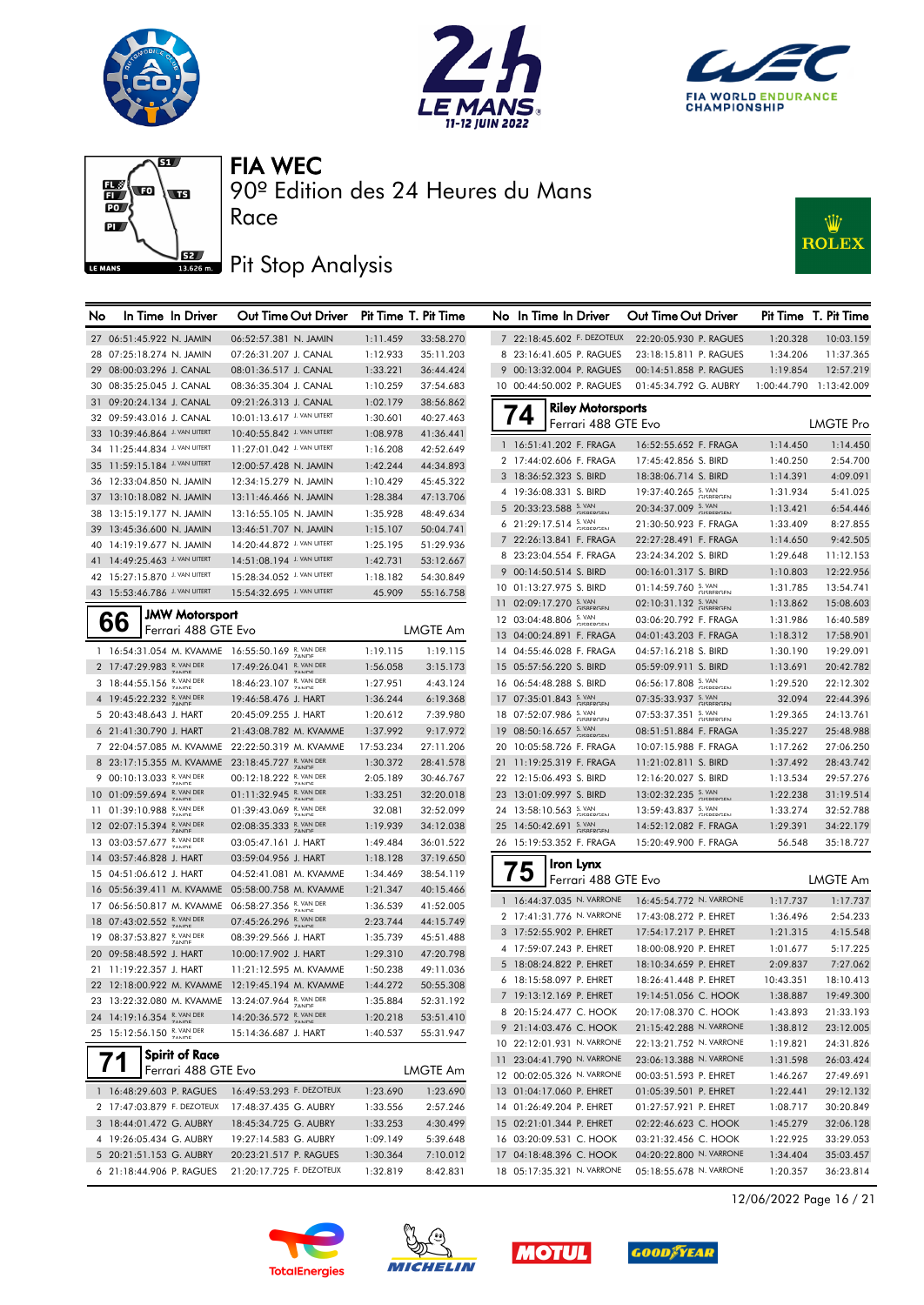







90º Edition des 24 Heures du Mans

### Pit Stop Analysis

Race



| No. | In Time In Driver                                     | Out Time Out Driver                                    |          | Pit Time T. Pit Time  | No In Time In Driver          |                     | Out Time Out Driver                                 |           | Pit Time T. Pit Time |
|-----|-------------------------------------------------------|--------------------------------------------------------|----------|-----------------------|-------------------------------|---------------------|-----------------------------------------------------|-----------|----------------------|
|     | 19 06:19:25.810 N. VARRONE                            | 06:20:58.943 N. VARRONE                                | 1:33.133 | 37:56.947             | 14 05:29:03.666 J. ANDLAUER   |                     | 05:30:23.155 J. ANDLAUER                            | 1:19.489  | 20:26.324            |
|     | 20 07:15:54.685 N. VARRONE                            | 07:17:32.296 P. EHRET                                  | 1:37.611 | 39:34.558             | 15 06:29:12.565 J. ANDLAUER   |                     | 06:30:46.688 T. MERRILL                             | 1:34.123  | 22:00.447            |
|     | 21 08:15:50.320 P. EHRET                              | 08:19:40.531 C. HOOK                                   | 3:50.211 | 43:24.769             | 16 07:25:27.700 T. MERRILL    |                     | 07:28:05.851 T. MERRILL                             | 2:38.151  | 24:38.598            |
|     | 22 08:28:32.247 C. HOOK                               | 08:54:14.419 C. HOOK                                   |          | 25:42.172 1:09:06.941 | 17 07:57:02.772 T. MERRILL    |                     | 07:58:18.855 C. MACNEIL                             | 1:16.083  | 25:54.681            |
|     | 23 10:00:55.779 C. HOOK                               | 10:02:42.745 P. EHRET                                  |          | 1:46.966 1:10:53.907  |                               |                     | 18 09:10:36.045 C. MACNEIL 09:12:06.273 C. MACNEIL  | 1:30.228  | 27:24.909            |
|     | 24 11:19:12.282 P. EHRET                              | 11:20:54.555 N. VARRONE                                |          | 1:42.273 1:12:36.180  |                               |                     | 19 10:10:50.302 C. MACNEIL 10:12:16.976 J. ANDLAUER | 1:26.674  | 28:51.583            |
|     | 25 12:15:54.665 N. VARRONE                            | 12:17:30.527 N. VARRONE                                |          | 1:35.862 1:14:12.042  | 20 11:23:18.149 J. ANDLAUER   |                     | 11:24:40.530 J. ANDLAUER                            | 1:22.381  | 30:13.964            |
|     | 26 13:15:46.634 N. VARRONE                            | 13:17:05.318 N. VARRONE                                |          | 1:18.684 1:15:30.726  | 21 12:18:42.480 J. ANDLAUER   |                     | 12:20:17.468 T. MERRILL                             | 1:34.988  | 31:48.952            |
|     | 27 14:12:20.728 N. VARRONE                            | 14:13:55.695 C. HOOK                                   |          | 1:34.967 1:17:05.693  | 22 13:22:00.376 T. MERRILL    |                     | 13:23:39.308 T. MERRILL                             | 1:38.932  | 33:27.884            |
|     | 28 15:12:20.606 C. HOOK                               | 15:14:30.526 P. EHRET                                  |          | 2:09.920 1:19:15.613  | 23 14:18:48.040 T. MERRILL    |                     | 14:20:26.425 J. ANDLAUER                            | 1:38.385  | 35:06.269            |
|     | Dempsey - Proton Racing                               |                                                        |          |                       | 24 15:15:59.053 J. ANDLAUER   |                     | 15:17:32.952 J. ANDLAUER                            | 1:33.899  | 36:40.168            |
|     | 77<br>Porsche 911 RSR - 19                            |                                                        |          | <b>LMGTE Am</b>       |                               | Iron Lynx           |                                                     |           |                      |
|     | 1 16:51:49.448 H. TINCKNELL 16:53:13.397 H. TINCKNELL |                                                        |          | 1:23.949              | 80                            | Ferrari 488 GTE Evo |                                                     |           | <b>LMGTE Am</b>      |
|     |                                                       |                                                        | 1:23.949 |                       | 1 16:48:31.540 G. FISICHELLA  |                     | 16:49:55.723 G. FISICHELLA                          |           |                      |
|     | 2 17:47:58.036 H. TINCKNELL 17:49:33.371 S. PRIAULX   |                                                        | 1:35.335 | 2:59.284              |                               |                     |                                                     | 1:24.183  | 1:24.183             |
|     | 3 18:48:26.553 S. PRIAULX                             | 18:49:58.107 S. PRIAULX                                | 1:31.554 | 4:30.838              | 2 17:45:37.002 G. FISICHELLA  |                     | 17:47:16.998 M. CRESSONI                            | 1:39.996  | 3:04.179             |
|     | 4 19:52:08.672 S. PRIAULX                             | 19:54:13.594 C. RIED                                   | 2:04.922 | 6:35.760              | 3 18:43:11.328 M. CRESSONI    |                     | 18:44:32.982 M. CRESSONI                            | 1:21.654  | 4:25.833             |
|     | 5 20:51:31.665 C. RIED                                | 20:53:05.435 H. TINCKNELL                              | 1:33.770 | 8:09.530              | 4 19:35:40.325 M. CRESSONI    |                     | 19:37:06.516 R. HEISTAND                            | 1:26.191  | 5:52.024             |
|     | 6 21:47:47.354 H. TINCKNELL 21:49:07.923 H. TINCKNELL |                                                        | 1:20.569 | 9:30.099              | 5 20:33:52.623 R. HEISTAND    |                     | 20:35:14.183 R. HEISTAND                            | 1:21.560  | 7:13.584             |
|     | 7 22:45:13.758 H. TINCKNELL                           | 22:46:48.559 S. PRIAULX                                | 1:34.801 | 11:04.900             | 6 21:30:59.160 R. HEISTAND    |                     | 21:32:34.151 G. FISICHELLA                          | 1:34.991  | 8:48.575             |
|     | 8 23:42:55.927 S. PRIAULX                             | 23:44:17.472 S. PRIAULX                                | 1:21.545 | 12:26.445             | 7 22:28:48.032 G. FISICHELLA  |                     | 22:30:08.291 G. FISICHELLA                          | 1:20.259  | 10:08.834            |
|     | 9 00:28:04.261 S. PRIAULX                             | 00:29:28.908 C. RIED                                   | 1:24.647 | 13:51.092             | 8 23:13:39.195 G. FISICHELLA  |                     | 23:15:08.954 M. CRESSONI                            | 1:29.759  | 11:38.593            |
|     | 10 01:27:37.596 C. RIED                               | 01:28:59.721 C. RIED                                   | 1:22.125 | 15:13.217             | 9 23:27:28.288 M. CRESSONI    |                     | 23:41:30.033 M. CRESSONI                            | 14:01.745 | 25:40.338            |
|     | 11 02:26:21.648 C. RIED                               | 02:27:56.665 H. TINCKNELL                              | 1:35.017 | 16:48.234             | 10 00:38:48.686 M. CRESSONI   |                     | 00:40:09.929 M. CRESSONI                            | 1:21.243  | 27:01.581            |
|     | 12 03:22:26.550 H. TINCKNELL                          | 03:23:47.244 H. TINCKNELL                              | 1:20.694 | 18:08.928             | 11 01:37:22.684 M. CRESSONI   |                     | 01:38:56.626 R. HEISTAND                            | 1:33.942  | 28:35.523            |
|     | 13 04:18:18.958 H. TINCKNELL                          | 04:19:52.113 H. TINCKNELL                              | 1:33.155 | 19:42.083             | 12 02:30:22.318 R. HEISTAND   |                     | 02:31:52.207 R. HEISTAND                            | 1:29.889  | 30:05.412            |
|     | 14 05:16:14.409 H. TINCKNELL                          | 05:18:13.517 S. PRIAULX                                | 1:59.108 | 21:41.191             | 13 03:28:07.368 R. HEISTAND   |                     | 03:29:41.212 G. FISICHELLA                          | 1:33.844  | 31:39.256            |
|     | 15 06:05:32.524 S. PRIAULX                            | 06:06:57.501 S. PRIAULX                                | 1:24.977 | 23:06.168             | 14 04:20:36.458 G. FISICHELLA |                     | 04:21:53.842 G. FISICHELLA                          | 1:17.384  | 32:56.640            |
|     | 16 07:02:54.908 S. PRIAULX                            | 07:05:07.001 S. PRIAULX                                | 2:12.093 | 25:18.261             | 15 05:15:26.359 G. FISICHELLA |                     | 05:16:58.397 M. CRESSONI                            | 1:32.038  | 34:28.678            |
|     | 17 08:00:53.379 S. PRIAULX                            | 08:02:29.065 C. RIED                                   | 1:35.686 | 26:53.947             | 16 06:08:16.077 M. CRESSONI   |                     | 06:09:29.808 M. CRESSONI                            | 1:13.731  | 35:42.409            |
|     | 18 09:16:27.718 C. RIED                               | 09:18:05.554 C. RIED                                   | 1:37.836 | 28:31.783             | 17 07:05:28.035 M. CRESSONI   |                     | 07:10:14.623 R. HEISTAND                            | 4:46.588  | 40:28.997            |
|     | 19 10:30:25.115 C. RIED                               | 10:31:48.781 C. RIED                                   | 1:23.666 | 29:55.449             | 18 07:59:35.855 R. HEISTAND   |                     | 08:00:07.918 R. HEISTAND                            | 32.063    | 41:01.060            |
|     | 20 11:20:21.570 C. RIED                               | 11:21:44.927 H. TINCKNELL                              | 1:23.357 | 31:18.806             | 19 08:08:01.863 R. HEISTAND   |                     | 08:09:49.439 R. HEISTAND                            | 1:47.576  | 42:48.636            |
|     |                                                       | 21 12:16:00.221 H. TINCKNELL 12:17:20.407 H. TINCKNELL | 1:20.186 | 32:38.992             | 20 09:26:40.746 R. HEISTAND   |                     | 09:28:24.018 G. FISICHELLA                          | 1:43.272  | 44:31.908            |
|     | 22 13:15:06.895 H. TINCKNELL 13:16:45.747 S. PRIAULX  |                                                        | 1:38.852 | 34:17.844             | 21 09:50:13.976 G. FISICHELLA |                     | 09:50:46.014 G. FISICHELLA                          | 32.038    | 45:03.946            |
|     | 23 13:36:49.420 S. PRIAULX                            | 14:04:34.908 S. PRIAULX                                |          | 27:45.488 1:02:03.332 | 22 10:33:34.861 G. FISICHELLA |                     | 10:35:01.801 G. FISICHELLA                          | 1:26.940  | 46:30.886            |
|     | 24 15:00:15.074 S. PRIAULX                            | 15:01:36.021 S. PRIAULX                                |          | 1:20.947 1:03:24.279  | 23 11:43:23.754 G. FISICHELLA |                     | 11:45:01.525 M. CRESSONI                            | 1:37.771  | 48:08.657            |
|     | 25 15:21:05.784 S. PRIAULX                            | 15:21:59.231 S. PRIAULX                                |          | 53.447 1:04:17.726    | 24 12:36:21.050 M. CRESSONI   |                     | 12:37:38.556 M. CRESSONI                            | 1:17.506  | 49:26.163            |
|     | WeatherTech Racing                                    |                                                        |          |                       | 25 13:36:05.685 M. CRESSONI   |                     | 13:37:38.206 G. FISICHELLA                          | 1:32.521  | 50:58.684            |
|     | 79<br>Porsche 911 RSR - 19                            |                                                        |          | LMGTE Am              | 26 14:32:41.149 G. FISICHELLA |                     | 14:34:14.497 R. HEISTAND                            | 1:33.348  | 52:32.032            |
|     | 1 16:51:41.704 J. ANDLAUER  16:53:16.256 J. ANDLAUER  |                                                        | 1:34.552 | 1:34.552              | 27 14:38:15.144 R. HEISTAND   |                     | 14:38:47.733 R. HEISTAND                            | 32.589    | 53:04.621            |
|     | 2 17:47:35.497 J. ANDLAUER                            | 17:48:55.248 J. ANDLAUER                               | 1:19.751 | 2:54.303              | 28 15:19:31.892 R. HEISTAND   |                     | 15:20:43.947 R. HEISTAND                            | 1:12.055  | 54:16.676            |
|     | 3 18:43:37.682 J. ANDLAUER                            | 18:45:12.397 T. MERRILL                                | 1:34.715 | 4:29.018              |                               | AF Corse            |                                                     |           |                      |
|     | 4 19:43:23.026 T. MERRILL                             | 19:44:44.491 T. MERRILL                                | 1:21.465 | 5:50.483              | 83                            | Oreca 07 - Gibson   |                                                     |           | LMP2 P/A             |
|     | 5 20:40:52.270 T. MERRILL                             | 20:42:26.879 C. MACNEIL                                | 1:34.609 | 7:25.092              |                               |                     | 1 16:29:55.445 N. NIELSEN 16:31:08.318 N. NIELSEN   | 1:12.873  | 1:12.873             |
|     |                                                       | 6 21:42:20.436 C. MACNEIL 21:43:43.848 C. MACNEIL      | 1:23.412 | 8:48.504              |                               |                     | 2 17:03:39.853 N. NIELSEN  17:05:11.655 F. PERRODC  | 1:31.802  | 2:44.675             |
|     | 7 22:44:59 280 C. MACNEIL 22:46:34 795 J. ANDLAUER    |                                                        | 1.35515  | 10.24019              |                               |                     | 3 17:38:46.603 E PERRODO 17:40:05.586 E PERRODO     | 1.18983   | 4.03655              |
|     |                                                       |                                                        |          |                       |                               |                     |                                                     |           |                      |

| No | In Time In Driver                            |                                         | Out Time Out Driver        | Pit Time  | T. Pit Time     |
|----|----------------------------------------------|-----------------------------------------|----------------------------|-----------|-----------------|
|    | 14 05:29:03.666 J. ANDLAUER                  |                                         | 05:30:23.155 J. ANDLAUER   | 1:19.489  | 20:26.324       |
|    | 15 06:29:12.565 J. ANDLAUER                  |                                         | 06:30:46.688 T. MERRILL    | 1:34.123  | 22:00.447       |
|    | 16 07:25:27.700 T. MERRILL                   |                                         | 07:28:05.851 T. MERRILL    | 2:38.151  | 24:38.598       |
|    | 17 07:57:02.772 T. MERRILL                   |                                         | 07:58:18.855 C. MACNEIL    | 1:16.083  | 25:54.681       |
|    | 18 09:10:36.045 C. MACNEIL                   |                                         | 09:12:06.273 C. MACNEIL    | 1:30.228  | 27:24.909       |
|    | 19 10:10:50.302 C. MACNEIL                   |                                         | 10:12:16.976 J. ANDLAUER   | 1:26.674  | 28:51.583       |
|    | 20 11:23:18.149 J. ANDLAUER                  |                                         | 11:24:40.530 J. ANDLAUER   | 1:22.381  | 30:13.964       |
| 21 | 12:18:42.480 J. ANDLAUER                     |                                         | 12:20:17.468 T. MERRILL    | 1:34.988  | 31:48.952       |
|    | 22 13:22:00.376 T. MERRILL                   |                                         | 13:23:39.308 T. MERRILL    | 1:38.932  | 33:27.884       |
| 23 | 14:18:48.040 T. MERRILL                      |                                         | 14:20:26.425 J. ANDLAUER   | 1:38.385  | 35:06.269       |
| 24 | 15:15:59.053 J. ANDLAUER                     |                                         | 15:17:32.952 J. ANDLAUER   | 1:33.899  | 36:40.168       |
|    |                                              |                                         |                            |           |                 |
|    | 80                                           | <b>Iron Lynx</b><br>Ferrari 488 GTE Evo |                            |           | <b>LMGTE Am</b> |
|    | 16:48:31.540 G. FISICHELLA<br>1              |                                         | 16:49:55.723 G. FISICHELLA | 1:24.183  | 1:24.183        |
|    | 17:45:37.002 G. FISICHELLA<br>$\overline{2}$ |                                         | 17:47:16.998 M. CRESSONI   | 1:39.996  | 3:04.179        |
|    | 18:43:11.328 M. CRESSONI<br>3                |                                         | 18:44:32.982 M. CRESSONI   | 1:21.654  | 4:25.833        |
|    | 4 19:35:40.325 M. CRESSONI                   |                                         | 19:37:06.516 R. HEISTAND   | 1:26.191  | 5:52.024        |
|    | 5 20:33:52.623 R. HEISTAND                   |                                         | 20:35:14.183 R. HEISTAND   | 1:21.560  | 7:13.584        |
|    | 6 21:30:59.160 R. HEISTAND                   |                                         | 21:32:34.151 G. FISICHELLA | 1:34.991  | 8:48.575        |
|    | 22:28:48.032 G. FISICHELLA<br>7              |                                         | 22:30:08.291 G. FISICHELLA | 1:20.259  | 10:08.834       |
|    | 8 23:13:39.195 G. FISICHELLA                 |                                         | 23:15:08.954 M. CRESSONI   | 1:29.759  | 11:38.593       |
|    | 9 23:27:28.288 M. CRESSONI                   |                                         | 23:41:30.033 M. CRESSONI   | 14:01.745 | 25:40.338       |
|    | 10 00:38:48.686 M. CRESSONI                  |                                         | 00:40:09.929 M. CRESSONI   | 1:21.243  | 27:01.581       |
|    | 11 01:37:22.684 M. CRESSONI                  |                                         | 01:38:56.626 R. HEISTAND   | 1:33.942  | 28:35.523       |
|    | 12 02:30:22.318 R. HEISTAND                  |                                         | 02:31:52.207 R. HEISTAND   | 1:29.889  | 30:05.412       |
|    | 13 03:28:07.368 R. HEISTAND                  |                                         | 03:29:41.212 G. FISICHELLA | 1:33.844  | 31:39.256       |
|    | 14 04:20:36.458 G. FISICHELLA                |                                         | 04:21:53.842 G. FISICHELLA | 1:17.384  | 32:56.640       |
|    | 15 05:15:26.359 G. FISICHELLA                |                                         | 05:16:58.397 M. CRESSONI   | 1:32.038  | 34:28.678       |
|    | 16 06:08:16.077 M. CRESSONI                  |                                         | 06:09:29.808 M. CRESSONI   | 1:13.731  | 35:42.409       |
|    | 17 07:05:28.035 M. CRESSONI                  |                                         | 07:10:14.623 R. HEISTAND   | 4:46.588  | 40:28.997       |
|    | 18 07:59:35.855 R. HEISTAND                  |                                         | 08:00:07.918 R. HEISTAND   | 32.063    | 41:01.060       |
|    | 19 08:08:01.863 R. HEISTAND                  |                                         | 08:09:49.439 R. HEISTAND   | 1:47.576  | 42:48.636       |
|    | 20 09:26:40.746 R. HEISTAND                  |                                         | 09:28:24.018 G. FISICHELLA | 1:43.272  | 44:31.908       |
|    | 21 09:50:13.976 G. FISICHELLA                |                                         | 09:50:46.014 G. FISICHELLA | 32.038    | 45:03.946       |
|    | 22 10:33:34.861 G. FISICHELLA                |                                         | 10:35:01.801 G. FISICHELLA | 1:26.940  | 46:30.886       |
| 23 | 11:43:23.754 G. FISICHELLA                   |                                         | 11:45:01.525 M. CRESSONI   | 1:37.771  | 48:08.657       |
| 24 | 12:36:21.050 M. CRESSONI                     |                                         | 12:37:38.556 M. CRESSONI   | 1:17.506  | 49:26.163       |
| 25 | 13:36:05.685 M. CRESSONI                     |                                         | 13:37:38.206 G. FISICHELLA | 1:32.521  | 50:58.684       |
|    | 26 14:32:41.149 G. FISICHELLA                |                                         | 14:34:14.497 R. HEISTAND   | 1:33.348  | 52:32.032       |
| 27 | 14:38:15.144 R. HEISTAND                     |                                         | 14:38:47.733 R. HEISTAND   | 32.589    | 53:04.621       |
| 28 | 15:19:31.892 R. HEISTAND                     |                                         | 15:20:43.947 R. HEISTAND   | 1:12.055  | 54:16.676       |
|    | AF Cors                                      |                                         |                            |           |                 |
|    | ბა                                           | Oreca 07 - Gibson                       |                            |           | LMP2 P/A        |
|    | 16:29:55.445 N. NIELSEN<br>1                 |                                         | 16:31:08.318 N. NIELSEN    | 1:12.873  | 1:12.873        |
|    | $\overline{2}$<br>17:03:39.853 N. NIELSEN    |                                         | 17:05:11.655 F. PERRODC    | 1:31.802  | 2:44.675        |
|    | 3 17:38:46.603 F. PERRODC                    |                                         | 17:40:05.586 F. PERRODC    | 1:18.983  | 4:03.658        |
|    | 4 18:14:10.424 F. PERRODC                    |                                         | 18:15:40.016 A. ROVERA     | 1:29.592  | 5:33.250        |
|    | 5 18:48:16.627 A. ROVERA                     |                                         | 18:49:50.810 A. ROVERA     | 1:34.183  | 7:07.433        |
|    | 6 19:23:21.645 A. ROVERA                     |                                         | 19:24:55.219 F. PERRODC    | 1:33.574  | 8:41.007        |
|    | 7 20:01:35.296 F. PERRODC                    |                                         | 20:02:45.049 F. PERRODC    | 1:09.753  | 9:50.760        |
|    | 8 20:36:03.997 F. PERRODC                    |                                         | 20:37:32.767 N. NIELSEN    | 1:28.770  | 11:19.530       |
|    | 9 21:10:07.015 N. NIELSEN                    |                                         | 21:11:41.731 N. NIELSEN    | 1:34.716  | 12:54.246       |



 23:41:40.765 J. ANDLAUER 23:42:59.859 J. ANDLAUER 1:19.094 11:43.113 00:39:19.270 J. ANDLAUER 00:40:52.661 T. MERRILL 1:33.391 13:16.504 01:37:23.269 T. MERRILL 01:38:42.985 T. MERRILL 1:19.716 14:36.220 02:33:47.045 T. MERRILL 02:35:22.457 C. MACNEIL 1:35.412 16:11.632 03:31:27.412 C. MACNEIL 03:32:48.167 C. MACNEIL 1:20.755 17:32.387 04:28:58.566 C. MACNEIL 04:30:33.014 J. ANDLAUER 1:34.448 19:06.835







12/06/2022 Page 17 / 21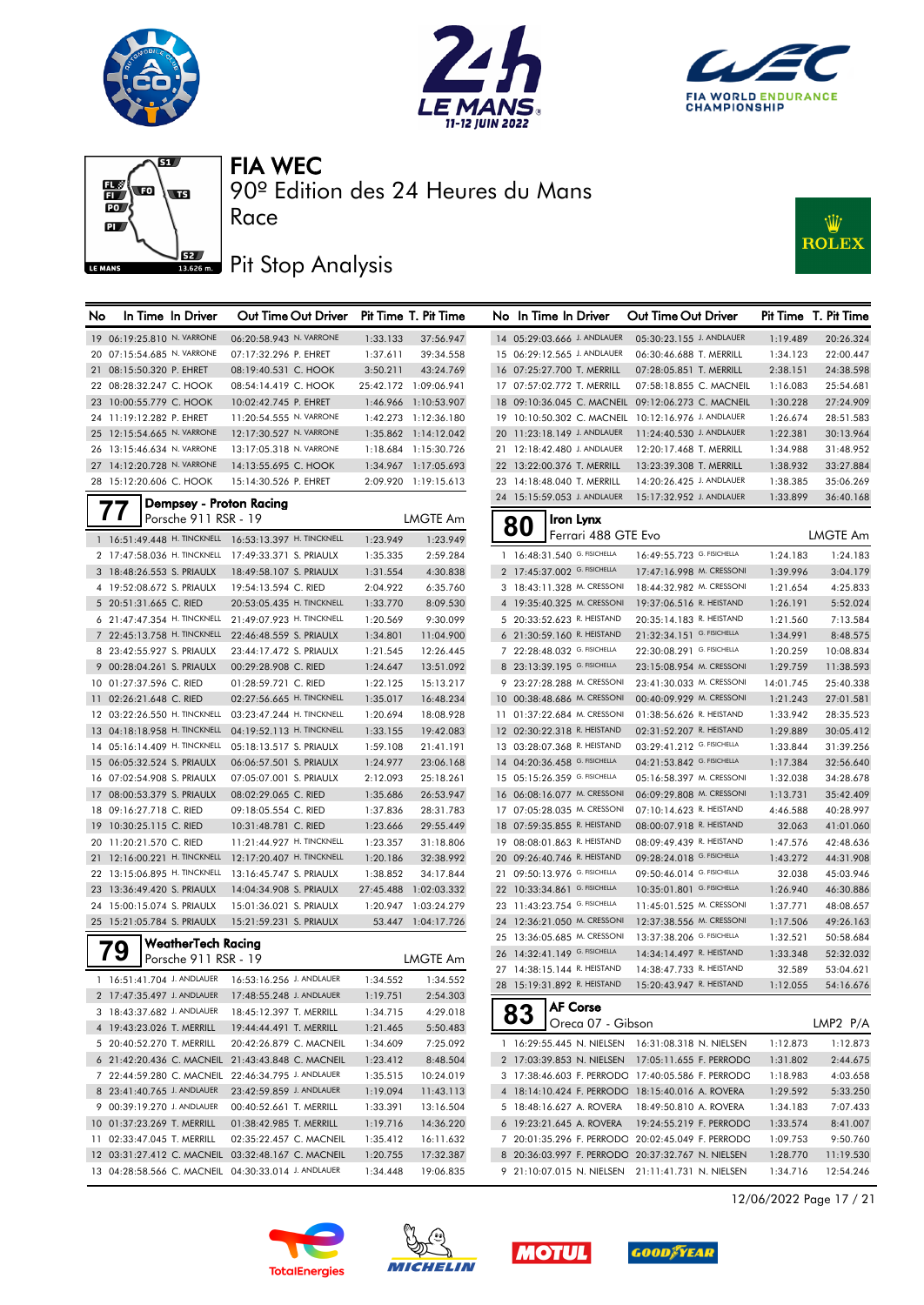







90º Edition des 24 Heures du Mans

### Pit Stop Analysis

Race



| No |                                                     | In Time In Driver   | Out Time Out Driver                                |                      | Pit Time T. Pit Time   | No In Time In Driver          |                      | Out Time Out Driver                              |          | Pit Time T. Pit Time |
|----|-----------------------------------------------------|---------------------|----------------------------------------------------|----------------------|------------------------|-------------------------------|----------------------|--------------------------------------------------|----------|----------------------|
|    |                                                     |                     | 10 21:44:10.895 N. NIELSEN 21:45:25.276 F. PERRODO | 1:14.381             | 14:08.627              | 17 05:34:14.078 R. FREY       |                      | 05:38:16.999 R. FREY                             | 4:02.921 | 25:40.036            |
|    |                                                     |                     | 11 22:20:30.838 F. PERRODO 22:25:12.629 F. PERRODO | 4:41.791             | 18:50.418              | 18 06:36:46.204 R. FREY       |                      | 06:38:35.022 S. BOVY                             | 1:48.818 | 27:28.854            |
|    |                                                     |                     | 12 22:48:15.040 F. PERRODO 22:49:34.261 A. ROVERA  | 1:19.221             | 20:09.639              | 19 07:30:10.645 S. BOVY       |                      | 07:31:27.716 S. BOVY                             | 1:17.071 | 28:45.925            |
|    | 13 23:23:03.804 A. ROVERA                           |                     | 23:24:16.325 A. ROVERA                             | 1:12.521             | 21:22.160              | 20 08:29:08.787 S. BOVY       |                      | 08:30:56.791 M. GATTING                          | 1:48.004 | 30:33.929            |
|    | 14 23:56:38.514 A. ROVERA                           |                     | 23:57:56.982 A. ROVERA                             | 1:18.468             | 22:40.628              | 21 08:45:02.828 M. GATTING    |                      | 08:46:48.314 M. GATTING                          | 1:45.486 | 32:19.415            |
|    | 15 00:32:33.211 A. ROVERA                           |                     | 00:36:04.921 A. ROVERA                             | 3:31.710             | 26:12.338              | 22 09:53:36.501 M. GATTING    |                      | 09:54:53.496 S. BOVY                             | 1:16.995 | 33:36.410            |
|    | 16 01:09:44.526 A. ROVERA                           |                     | 01:11:15.669 A. ROVERA                             | 1:31.143             | 27:43.481              | 23 11:10:39.929 S. BOVY       |                      | 11:12:18.436 R. FREY                             | 1:38.507 | 35:14.917            |
|    | 17 01:43:34.292 A. ROVERA                           |                     | 01:44:49.046 A. ROVERA                             | 1:14.754             | 28:58.235              | 24 12:07:09.033 R. FREY       |                      | 12:08:28.874 R. FREY                             | 1:19.841 | 36:34.758            |
|    | 18 02:17:09.482 A. ROVERA                           |                     | 02:18:28.013 N. NIELSEN                            | 1:18.531             | 30:16.766              | 25 12:57:16.980 R. FREY       |                      | 12:58:45.166 M. GATTING                          | 1:28.186 | 38:02.944            |
|    | 19 02:50:59.870 N. NIELSEN                          |                     | 02:52:13.226 N. NIELSEN                            | 1:13.356             | 31:30.122              | 26 13:51:23.032 M. GATTING    |                      | 13:52:53.366 M. GATTING                          | 1:30.334 | 39:33.278            |
|    | 20 03:24:40.746 N. NIELSEN                          |                     | 03:26:13.263 N. NIELSEN                            | 1:32.517             | 33:02.639              | 27 14:43:58.660 M. GATTING    |                      | 14:45:15.152 M. GATTING                          | 1:16.492 | 40:49.770            |
|    | 21 03:58:39.985 N. NIELSEN                          |                     | 03:59:53.654 N. NIELSEN                            | 1:13.669             | 34:16.308              | 28 15:13:23.331 M. GATTING    |                      | 15:14:40.178 M. GATTING                          | 1:16.847 | 42:06.617            |
|    | 22 04:32:15.877 N. NIELSEN                          |                     | 04:33:29.826 N. NIELSEN                            | 1:13.949             | 35:30.257              |                               | <b>GR Racing</b>     |                                                  |          |                      |
|    | 23 05:06:29.242 N. NIELSEN                          |                     | 05:08:41.922 N. NIELSEN                            | 2:12.680             | 37:42.937              | 86                            | Porsche 911 RSR - 19 |                                                  |          | LMGTE Am             |
|    | 24 05:46:41.642 N. NIELSEN                          |                     | 05:48:14.371 F. PERRODO                            | 1:32.729             | 39:15.666              |                               |                      |                                                  |          |                      |
|    |                                                     |                     | 25 06:23:31.402 F. PERRODO 06:24:46.120 F. PERRODO | 1:14.718             | 40:30.384              | 1 16:47:49.007 B. BARKER      |                      | 16:49:23.452 M. WAINWRIGHT                       | 1:34.445 | 1:34.445             |
|    |                                                     |                     | 26 06:57:49.250 F. PERRODO 06:59:08.171 F. PERRODO | 1:18.921             | 41:49.305              | 2 17:46:37.119 M. WAINWRIGHT  |                      | 17:48:04.835 M. WAINWRIGHT                       | 1:27.716 | 3:02.161             |
|    |                                                     |                     | 27 07:32:04.878 F. PERRODO 07:33:24.874 A. ROVERA  | 1:19.996             | 43:09.301              | 3 18:49:43.952 M. WAINWRIGHT  |                      | 18:51:23.492 R. PERA                             | 1:39.540 | 4:41.701             |
|    | 28 08:06:52.868 A. ROVERA                           |                     | 08:08:25.118 A. ROVERA                             | 1:32.250             | 44:41.551              | 4 19:49:34.580 R. PERA        |                      | 19:51:00.950 R. PERA                             | 1:26.370 | 6:08.071             |
|    | 29 08:44:40.608 A. ROVERA                           |                     | 08:46:07.914 F. PERRODO                            | 1:27.306             | 46:08.857              | 5 20:46:30.123 R. PERA        |                      | 20:48:03.912 M. WAINWRIGHT                       | 1:33.789 | 7:41.860             |
|    |                                                     |                     | 30 08:53:48.156 F. PERRODO 08:54:46.478 F. PERRODO | 58.322               | 47:07.179              | 6 21:45:25.485 M. WAINWRIGHT  |                      | 21:46:49.977 M. WAINWRIGHT                       | 1:24.492 | 9:06.352             |
|    |                                                     |                     | 31 09:43:32.101 F. PERRODO 09:44:31.927 F. PERRODO | 59.826               | 48:07.005              | 7 22:50:11.033 M. WAINWRIGHT  |                      | 22:51:49.292 B. BARKER                           | 1:38.259 | 10:44.611            |
|    |                                                     |                     | 32 09:53:20.010 F. PERRODO 09:57:49.455 N. NIELSEN | 4:29.445             | 52:36.450              | 8 23:47:16.960 B. BARKER      |                      | 23:48:37.483 B. BARKER                           | 1:20.523 | 12:05.134            |
|    |                                                     |                     | 33 10:21:19.494 N. NIELSEN 10:24:57.950 N. NIELSEN | 3:38.456             | 56:14.906              | 9 00:44:28.491 B. BARKER      |                      | 00:46:03.140 B. BARKER                           | 1:34.649 | 13:39.783            |
|    |                                                     |                     | 34 10:40:03.611 N. NIELSEN 10:41:24.016 N. NIELSEN | 1:20.405             | 57:35.311              | 10 01:41:34.123 B. BARKER     |                      | 01:42:54.804 R. PERA                             | 1:20.681 | 15:00.464            |
|    |                                                     |                     | 35 11:28:03.114 N. NIELSEN 11:29:16.833 N. NIELSEN | 1:13.719             | 58:49.030              | 11 01:47:00.019 R. PERA       |                      | 01:47:56.917 R. PERA                             | 56.898   | 15:57.362            |
|    | 36 12:01:35.876 N. NIELSEN                          |                     | 12:02:50.772 A. ROVERA                             |                      | 1:14.896 1:00:03.926   | 12 02:42:17.124 R. PERA       |                      | 02:43:37.430 R. PERA                             | 1:20.306 | 17:17.668            |
|    | 37 12:35:22.423 A. ROVERA                           |                     | 12:36:57.129 A. ROVERA                             |                      | 1:34.706 1:01:38.632   | 13 03:38:11.145 R. PERA       |                      | 03:39:54.723 R. PERA                             | 1:43.578 | 19:01.246            |
|    | 38 13:12:33.164 A. ROVERA                           |                     | 13:13:45.877 A. ROVERA                             |                      | 1:12.713 1:02:51.345   | 14 04:34:26.020 R. PERA       |                      | 04:35:49.207 B. BARKER                           | 1:23.187 | 20:24.433            |
|    | 39 13:46:01.286 A. ROVERA                           |                     | 13:47:20.857 N. NIELSEN                            |                      | 1:19.571 1:04:10.916   | 15 05:34:08.825 B. BARKER     |                      | 05:35:45.772 B. BARKER                           | 1:36.947 | 22:01.380            |
|    | 40 14:19:43.391 N. NIELSEN                          |                     | 14:21:13.214 N. NIELSEN                            |                      | 1:29.823 1:05:40.739   | 16 06:33:02.404 B. BARKER     |                      | 06:34:22.554 B. BARKER                           | 1:20.150 | 23:21.530            |
|    | 41 14:50:24.358 N. NIELSEN                          |                     | 14:51:57.445 A. ROVERA                             |                      | 1:33.087 1:07:13.826   | 17 07:29:01.894 B. BARKER     |                      | 07:30:39.416 R. PERA                             | 1:37.522 | 24:59.052            |
|    | 42 15:24:20.132 A. ROVERA                           |                     | 15:25:34.348 A. ROVERA                             |                      | 1:14.216 1:08:28.042   | 18 08:27:33.187 R. PERA       |                      | 08:32:45.201 R. PERA                             | 5:12.014 | 30:11.066            |
|    | 43 15:47:07.827 A. ROVERA                           |                     | 15:47:58.844 A. ROVERA                             |                      | 51.017 1:09:19.059     | 19 09:04:01.314 R. PERA       |                      | 09:09:36.323 M. WAINWRIGHT                       | 5:35.009 | 35:46.075            |
|    |                                                     | <b>Iron Dames</b>   |                                                    |                      |                        | 20 09:52:37.319 M. WAINWRIGHT |                      | 09:54:02.430 M. WAINWRIGHT                       | 1:25.111 | 37:11.186            |
|    | 85                                                  | Ferrari 488 GTE Evo |                                                    |                      | LMGTE Am               | 21 11:15:36.199 M. WAINWRIGHT |                      | 11:17:26.750 B. BARKER                           | 1:50.551 | 39:01.737            |
|    |                                                     |                     |                                                    |                      |                        | 22 12:11:27.453 B. BARKER     |                      | 12:13:06.881 B. BARKER                           | 1:39.428 | 40:41.165            |
|    | 1 16:13:53.044 M. GATTING                           |                     | 16:14:56.502 M. GATTING                            | 1:03.458             | 1:03.458               | 23 13:10:37.344 B. BARKER     |                      | 13:12:35.736 R. PERA                             | 1:58.392 | 42:39.557            |
|    | 2 17:06:34.290 M. GATTING                           |                     | 17:07:52.179 M. GATTING                            | 1:17.889             | 2:21.347               | 24 14:06:57.368 R. PERA       |                      | 14:08:18.692 R. PERA                             | 1:21.324 | 44:00.881            |
|    | 3 17:47:39.413 M. GATTING<br>4 18:44:42.809 R. FREY |                     | 17:49:06.705 R. FREY                               | 1:27.292             | 3:48.639               | 25 14:35:37.557 R. PERA       |                      | 14:37:03.321 B. BARKER<br>15:17:28.009 B. BARKER | 1:25.764 | 45:26.645            |
|    | 5 19:26:49.725 R. FREY                              |                     | 18:46:04.070 R. FREY                               | 1:21.261             | 5:09.900               | 26 15:16:15.326 B. BARKER     |                      |                                                  | 1:12.683 | 46:39.328            |
|    |                                                     |                     | 19:28:12.161 S. BOVY                               | 1:22.436<br>32.062   | 6:32.336<br>7:04.398   | QQ                            |                      | Dempsey - Proton Racing                          |          |                      |
|    | 6 19:41:55.348 S. BOVY                              |                     | 19:42:27.410 S. BOVY                               |                      |                        | υu                            | Porsche 911 RSR - 19 |                                                  |          | LMGTE Am             |
|    | 7 20:27:07.872 S. BOVY                              |                     | 20:28:28.482 S. BOVY<br>21:26:02.369 M. GATTING    | 1:20.610             | 8:25.008               | 1 16:44:11.711 J. HEYLEN      |                      | 16:45:32.263 J. HEYLEN                           | 1:20.552 | 1:20.552             |
|    | 8 21:24:26.040 S. BOVY<br>9 22:22:20.554 M. GATTING |                     | 22:23:43.878 M. GATTING                            | 1:36.329             | 10:01.337<br>11:24.661 | 2 17:40:35.500 J. HEYLEN      |                      | 17:42:10.684 F. POORDAD                          | 1:35.184 | 2:55.736             |
|    | 10 23:16:29.738 M. GATTING                          |                     | 23:18:16.834 R. FREY                               | 1:23.324<br>1:47.096 | 13:11.757              | 3 18:43:54.312 F. POORDAD     |                      | 18:45:23.579 F. POORDAD                          | 1:29.267 | 4:25.003             |
|    | 11 00:13:49.524 R. FREY                             |                     | 00:15:09.831 R. FREY                               | 1:20.307             | 14:32.064              | 4 19:49:14.024 F. POORDAD     |                      | 19:50:51.152 M. ROOT                             | 1:37.128 | 6:02.131             |
|    | 12 00:53:53.496 R. FREY                             |                     | 00:55:13.647 S. BOVY                               | 1:20.151             | 15:52.215              | 5 20:47:07.372 M. ROOT        |                      | 20:48:34.445 M. ROOT                             | 1:27.073 | 7:29.204             |
|    | 13 01:50:37.106 S. BOVY                             |                     | 01:51:57.858 S. BOVY                               | 1:20.752             | 17:12.967              | 6 21:43:59.093 M. ROOT        |                      | 21:45:37.553 J. HEYLEN                           | 1:38.460 | 9:07.664             |
|    | 14 02:47:28.387 S. BOVY                             |                     | 02:49:04.727 M. GATTING                            | 1:36.340             | 18:49.307              | 7 22:41:40.896 J. HEYLEN      |                      | 22:43:36.988 J. HEYLEN                           | 1:56.092 | 11:03.756            |



 03:40:15.616 M. GATTING 03:41:32.667 M. GATTING 1:17.051 20:06.358 04:32:56.139 M. GATTING 04:34:26.896 R. FREY 1:30.757 21:37.115







 23:39:50.356 J. HEYLEN 23:41:25.623 M. ROOT 1:35.267 12:39.023 9 00:42:31.609 M. ROOT 00:43:57.203 M. ROOT 1:25.594 14:04.617 01:40:58.621 M. ROOT 01:42:33.603 J. HEYLEN 1:34.982 15:39.599

12/06/2022 Page 18 / 21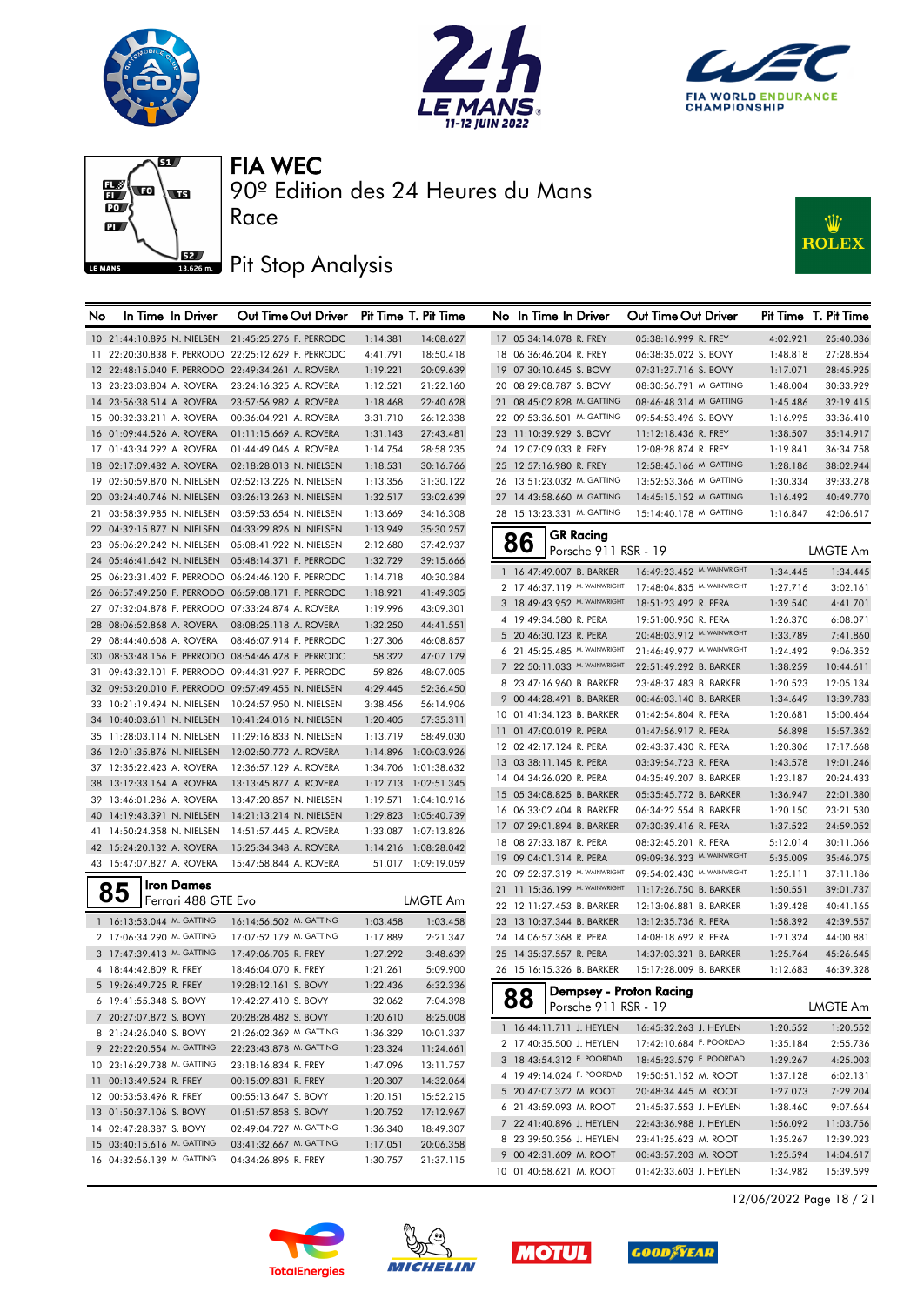







90º Edition des 24 Heures du Mans

## Pit Stop Analysis

Race



| No | In Time In Driver             | Out Time Out Driver         |          | Pit Time T. Pit Time |    | No In Time In Driver           |                           | Out Time Out Driver                                   |           | Pit Time T. Pit Time  |
|----|-------------------------------|-----------------------------|----------|----------------------|----|--------------------------------|---------------------------|-------------------------------------------------------|-----------|-----------------------|
|    | 11 02:37:29.102 J. HEYLEN     | 02:38:50.904 J. HEYLEN      | 1:21.802 | 17:01.401            |    | 10 01:54:36.484 M. CHRISTENSEN |                           | 01:56:02.150 L. VANTHOOR                              | 1:25.666  | 13:40.292             |
|    | 12 03:33:50.737 J. HEYLEN     | 03:35:27.235 M. ROOT        | 1:36.498 | 18:37.899            |    | 11 02:53:38.658 L. VANTHOOR    |                           | 02:54:53.277 L. VANTHOOR                              | 1:14.619  | 14:54.911             |
|    | 13 04:30:38.458 M. ROOT       | 04:32:00.279 M. ROOT        | 1:21.821 | 19:59.720            |    | 12 03:52:45.776 L. VANTHOOR    |                           | 03:54:11.908 K. ESTRE                                 | 1:26.132  | 16:21.043             |
|    | 14 05:32:01.616 M. ROOT       | 05:33:36.360 J. HEYLEN      | 1:34.744 | 21:34.464            |    | 13 04:51:41.846 K. ESTRE       |                           | 04:52:58.237 K. ESTRE                                 | 1:16.391  | 17:37.434             |
|    | 15 06:12:04.572 J. HEYLEN     | 06:13:11.825 J. HEYLEN      | 1:07.253 | 22:41.717            |    | 14 05:57:33.244 K. ESTRE       |                           | 06:00:23.259 M. CHRISTENSEN                           | 2:50.015  | 20:27.449             |
|    | 16 07:08:31.288 J. HEYLEN     | 07:10:07.052 F. POORDAD     | 1:35.764 | 24:17.481            |    | 15 06:59:39.350 M. CHRISTENSEN |                           | 07:01:05.427 M. CHRISTENSEN                           | 1:26.077  | 21:53.526             |
|    | 17 08:12:10.997 F. POORDAD    | 08:13:36.692 F. POORDAD     | 1:25.695 | 25:43.176            |    | 16 07:45:13.793 M. CHRISTENSEN |                           | 07:52:49.501 L. VANTHOOR                              | 7:35.708  | 29:29.234             |
|    | 18 09:27:23.850 F. POORDAD    | 09:29:01.399 M. ROOT        | 1:37.549 | 27:20.725            |    | 17 08:53:11.659 L VANTHOOR     |                           | 08:54:47.057 L. VANTHOOR                              | 1:35.398  | 31:04.632             |
|    | 19 09:56:14.896 M. ROOT       | 09:58:14.740 M. ROOT        | 1:59.844 | 29:20.569            |    | 18 10:02:09.282 L. VANTHOOR    |                           | 10:03:33.399 K. ESTRE                                 | 1:24.117  | 32:28.749             |
|    | 20 11:12:19.757 M. ROOT       | 11:13:56.507 M. ROOT        | 1:36.750 | 30:57.319            |    | 19 11:19:32.313 K. ESTRE       |                           | 11:20:49.326 K. ESTRE                                 | 1:17.013  | 33:45.762             |
|    | 21 12:04:43.414 M. ROOT       | 12:06:15.979 F. POORDAD     | 1:32.565 | 32:29.884            |    | 20 12:18:36.121 K. ESTRE       |                           | 12:20:01.035 M. CHRISTENSEN                           | 1:24.914  | 35:10.676             |
|    | 22 12:56:15.074 F. POORDAD    | 12:57:35.750 F. POORDAD     | 1:20.676 | 33:50.560            |    | 21 13:17:28.621 M. CHRISTENSEN |                           | 13:18:51.217 M. CHRISTENSEN                           | 1:22.596  | 36:33.272             |
|    | 23 13:47:24.997 F. POORDAD    | 13:48:52.220 J. HEYLEN      | 1:27.223 | 35:17.783            |    | 22 14:16:27.400 M. CHRISTENSEN |                           | 14:17:52.662 L. VANTHOOR                              | 1:25.262  | 37:58.534             |
|    | 24 14:43:21.980 J. HEYLEN     | 14:44:44.774 J. HEYLEN      | 1:22.794 | 36:40.577            |    | 23 15:12:13.909 L. VANTHOOR    |                           | 15:13:38.612 L. VANTHOOR                              | 1:24.703  | 39:23.237             |
|    | 25 15:16:24.212 J. HEYLEN     | 15:17:45.981 J. HEYLEN      | 1:21.769 | 38:02.346            |    |                                | <b>Proton Competition</b> |                                                       |           |                       |
|    | <b>Porsche GT Team</b>        |                             |          |                      |    | 93                             | Porsche 911 RSR - 19      |                                                       |           | <b>LMGTE Am</b>       |
|    | 91<br>Porsche 911 RSR - 19    |                             |          | <b>LMGTE Pro</b>     |    |                                |                           | 1 16:48:06.223 M. CAMPBELL 16:49:50.985 M. FASSBENDER | 1:44.762  | 1:44.762              |
|    | 1 16:51:12.079 F. MAKOWIECKI  | 16:52:41.069 G. BRUNI       | 1:28.990 | 1:28.990             |    | 2 17:52:03.031 M. FASSBENDER   |                           | 17:53:42.267 M. FASSBENDER                            | 1:39.236  | 3:23.998              |
|    | 2 17:51:07.976 G. BRUNI       | 17:52:25.547 G. BRUNI       | 1:17.571 | 2:46.561             |    | 3 18:51:45.339 M. FASSBENDER   |                           | 18:53:19.050 M. CAMPBELL                              | 1:33.711  | 4:57.709              |
|    | 3 18:46:45.347 G. BRUNI       | 18:48:10.555 R. LIETZ       | 1:25.208 | 4:11.769             |    | 4 19:51:07.009 M. CAMPBELL     |                           | 19:52:27.830 M. CAMPBELL                              | 1:20.821  | 6:18.530              |
|    | 4 19:49:40.503 R. LIETZ       | 19:50:55.617 R. LIETZ       | 1:15.114 | 5:26.883             |    | 5 20:48:10.139 M. CAMPBELL     |                           | 20:49:42.928 Z. ROBICHON                              | 1:32.789  | 7:51.319              |
|    | 5 20:49:49.137 R. LIETZ       | 20:51:16.129 F. MAKOWIECKI  | 1:26.992 | 6:53.875             |    | 6 21:44:30.841 Z. ROBICHON     |                           | 21:45:52.586 Z. ROBICHON                              | 1:21.745  | 9:13.064              |
|    | 6 21:49:20.089 F. MAKOWIECKI  | 21:50:35.613 F. MAKOWIECKI  | 1:15.524 | 8:09.399             |    | 7 22:41:57.025 Z. ROBICHON     |                           | 22:43:39.204 M. FASSBENDER                            | 1:42.179  | 10:55.243             |
|    | 7 21:55:32.172 F. MAKOWIECKI  | 21:56:04.448 F. MAKOWIECKI  | 32.276   | 8:41.675             |    | 8 23:19:31.139 M. FASSBENDER   |                           | 23:44:51.240 M. CAMPBELL                              | 25:20.101 | 36:15.344             |
|    | 8 22:50:21.093 F. MAKOWIECKI  | 22:51:47.629 G. BRUNI       | 1:26.536 | 10:08.211            |    | 9 23:48:49.625 M. CAMPBELL     |                           | 23:50:31.124 M. FASSBENDER                            | 1:41.499  | 37:56.843             |
|    | 9 23:51:03.103 G. BRUNI       | 23:52:17.796 G. BRUNI       | 1:14.693 | 11:22.904            |    | 10 00:55:04.281 M. FASSBENDER  |                           | 00:56:40.591 M. FASSBENDER                            | 1:36.310  | 39:33.153             |
|    | 10 00:53:20.748 G. BRUNI      | 00:54:46.776 R. LIETZ       | 1:26.028 | 12:48.932            |    | 11 01:17:46.334 M. FASSBENDER  |                           | 01:18:52.425 M. CAMPBELL                              | 1:06.091  | 40:39.244             |
|    | 11 01:52:41.788 R. LIETZ      | 01:53:56.456 R. LIETZ       | 1:14.668 | 14:03.600            |    | 12 02:14:07.681 M. CAMPBELL    |                           | 02:15:36.654 M. CAMPBELL                              | 1:28.973  | 42:08.217             |
|    | 12 02:52:05.365 R. LIETZ      | 02:53:33.843 F. MAKOWIECKI  | 1:28.478 | 15:32.078            |    | 13 03:10:28.201 M. CAMPBELL    |                           | 03:12:03.279 M. CAMPBELL                              | 1:35.078  | 43:43.295             |
|    | 13 03:51:25.043 F. MAKOWIECKI | 03:52:40.216 F. MAKOWIECKI  | 1:15.173 | 16:47.251            |    | 14 04:06:55.795 M. CAMPBELL    |                           | 04:08:17.200 Z. ROBICHON                              | 1:21.405  | 45:04.700             |
|    | 14 04:50:46.971 F. MAKOWIECKI | 04:52:14.683 G. BRUNI       | 1:27.712 | 18:14.963            |    | 15 05:03:08.766 Z. ROBICHON    |                           | 05:04:42.844 Z. ROBICHON                              | 1:34.078  | 46:38.778             |
|    | 15 05:53:10.836 G. BRUNI      | 05:54:23.415 G. BRUNI       | 1:12.579 | 19:27.542            |    | 16 06:05:47.873 Z. ROBICHON    |                           | 06:07:08.898 Z. ROBICHON                              | 1:21.025  | 47:59.803             |
|    | 16 06:54:10.223 G. BRUNI      | 06:55:37.525 R. LIETZ       | 1:27.302 | 20:54.844            |    | 17 07:03:23.189 Z. ROBICHON    |                           | 07:04:57.191 M. CAMPBELL                              | 1:34.002  | 49:33.805             |
|    | 17 07:54:44.247 R. LIETZ      | 07:56:36.934 R. LIETZ       | 1:52.687 | 22:47.531            | 18 | 08:00:43.092 M. CAMPBELL       |                           | 08:02:03.757 M. CAMPBELL                              | 1:20.665  | 50:54.470             |
|    | 18 08:46:28.804 R. LIETZ      | 08:47:48.299 F. MAKOWIECKI  | 1:19.495 | 24:07.026            |    | 19 09:04:23.830 M. CAMPBELL    |                           | 09:17:19.722 M. FASSBENDER                            |           | 12:55.892 1:03:50.362 |
|    | 19 10:07:00.714 F. MAKOWIECKI | 10:08:30.074 F. MAKOWIECKI  | 1:29.360 | 25:36.386            |    | 20 10:26:49.433 M. FASSBENDER  |                           | 10:28:24.907 M. FASSBENDER                            |           | 1:35.474 1:05:25.836  |
|    | 20 11:23:20.368 F. MAKOWIECKI | 11:24:50.263 G. BRUNI       | 1:29.895 | 27:06.281            |    | 21 11:19:05.983 M. FASSBENDER  |                           | 11:20:27.879 Z. ROBICHON                              |           | 1:21.896 1:06:47.732  |
|    | 21 12:22:29.144 G. BRUNI      | 12:23:43.684 G. BRUNI       | 1:14.540 | 28:20.821            |    | 22 12:15:01.461 Z. ROBICHON    |                           | 12:16:22.215 Z. ROBICHON                              |           | 1:20.754 1:08:08.486  |
|    | 22 13:21:25.113 G. BRUNI      | 13:22:50.217 R. LIETZ       | 1:25.104 | 29:45.925            |    | 23 12:44:53.273 Z. ROBICHON    |                           | 12:45:25.474 Z. ROBICHON                              |           | 32.201 1:08:40.687    |
|    | 23 14:20:38.106 R. LIETZ      | 14:22:05.065 F. MAKOWIECKI  | 1:26.959 | 31:12.884            |    | 24 13:01:55.345 Z. ROBICHON    |                           | 13:03:07.616 Z. ROBICHON                              |           | 1:12.271 1:09:52.958  |
|    | 24 15:20:34.918 F. MAKOWIECKI | 15:22:06.422 F. MAKOWIECKI  | 1:31.504 | 32:44.388            |    | 25 13:23:46.172 Z. ROBICHON    |                           | 13:24:52.945 Z. ROBICHON                              |           | 1:06.773 1:10:59.731  |
|    | Porsche GT Team               |                             |          |                      |    | 26 14:19:13.829 Z. ROBICHON    |                           | 14:20:45.836 M. CAMPBELL                              |           | 1:32.007 1:12:31.738  |
|    | Porsche 911 RSR - 19          |                             |          | <b>LMGTE Pro</b>     |    |                                |                           | 27 15:12:35.590 M. CAMPBELL 15:14:05.925 M. CAMPBELL  |           | 1:30.335 1:14:02.073  |
|    | 1 16:54:56.092 K. ESTRE       | 16:56:12.678 K. ESTRE       | 1:16.586 | 1:16.586             |    |                                | Northwest AMR             |                                                       |           |                       |
|    | 2 17:51:06.171 K. ESTRE       | 17:52:47.613 M. CHRISTENSEN | 1:41.442 | 2:58.028             |    | 98                             |                           | Aston Martin VANTAGE AMR                              |           | LMGTE Am              |
|    | 3 18:50:32.840 M. CHRISTENSEN | 18:51:47.501 M. CHRISTENSEN | 1:14.661 | 4:12.689             |    | 1 16:51:59.671 N. THIIM        |                           | 16:53:23.474 N. THIIM                                 | 1:23.803  | 1:23.803              |
|    | 4 19:53:35.092 M. CHRISTENSEN | 19:55:01.681 L. VANTHOOR    | 1:26.589 | 5:39.278             |    | 2 17:48:19.321 N. THIIM        |                           | 17:50:00.235 D. PITTARD                               | 1:40.914  | 3:04.717              |
|    | 5 20:53:33.897 L VANTHOOR     | 20:54:48.432 L. VANTHOOR    | 1:14.535 | 6:53.813             |    | 3 18:45:08.380 D. PITTARD      |                           | 18:46:28.967 D. PITTARD                               | 1:20.587  | 4:25.304              |
|    | 6 21:53:56.031 L. VANTHOOR    | 21:55:21.705 K. ESTRE       | 1:25.674 | 8:19.487             |    | 4 19:44:43.274 D. PITTARD      |                           | 19:46:17.006 P. DALLA LANA                            | 1:33.732  | 5:59.036              |
|    | 7 22:52:59.895 K. ESTRE       | 22:54:14.413 K. ESTRE       | 1:14.518 | 9:34.005             |    | 5 20:43:03.114 P. DALLA LANA   |                           | 20:44:39.772 N. THIIM                                 | 1:36.658  | 7:35.694              |
|    | 8 23:52:57.310 K. ESTRE       | 23:54:23.608 M. CHRISTENSEN | 1:26.298 | 11:00.303            |    | 6 21:39:26.167 N. THIIM        |                           | 21:40:46.214 N. THIIM                                 | 1:20.047  | 8:55.741              |
|    | 9 00:55:11.040 M. CHRISTENSEN | 00:56:25.363 M. CHRISTENSEN | 1:14.323 | 12:14.626            |    | 7 22:37:16.826 N. THIIM        |                           | 22:38:50.787 D. PITTARD                               | 1:33.961  | 10:29.702             |
|    |                               |                             |          |                      |    |                                |                           |                                                       |           |                       |









12/06/2022 Page 19 / 21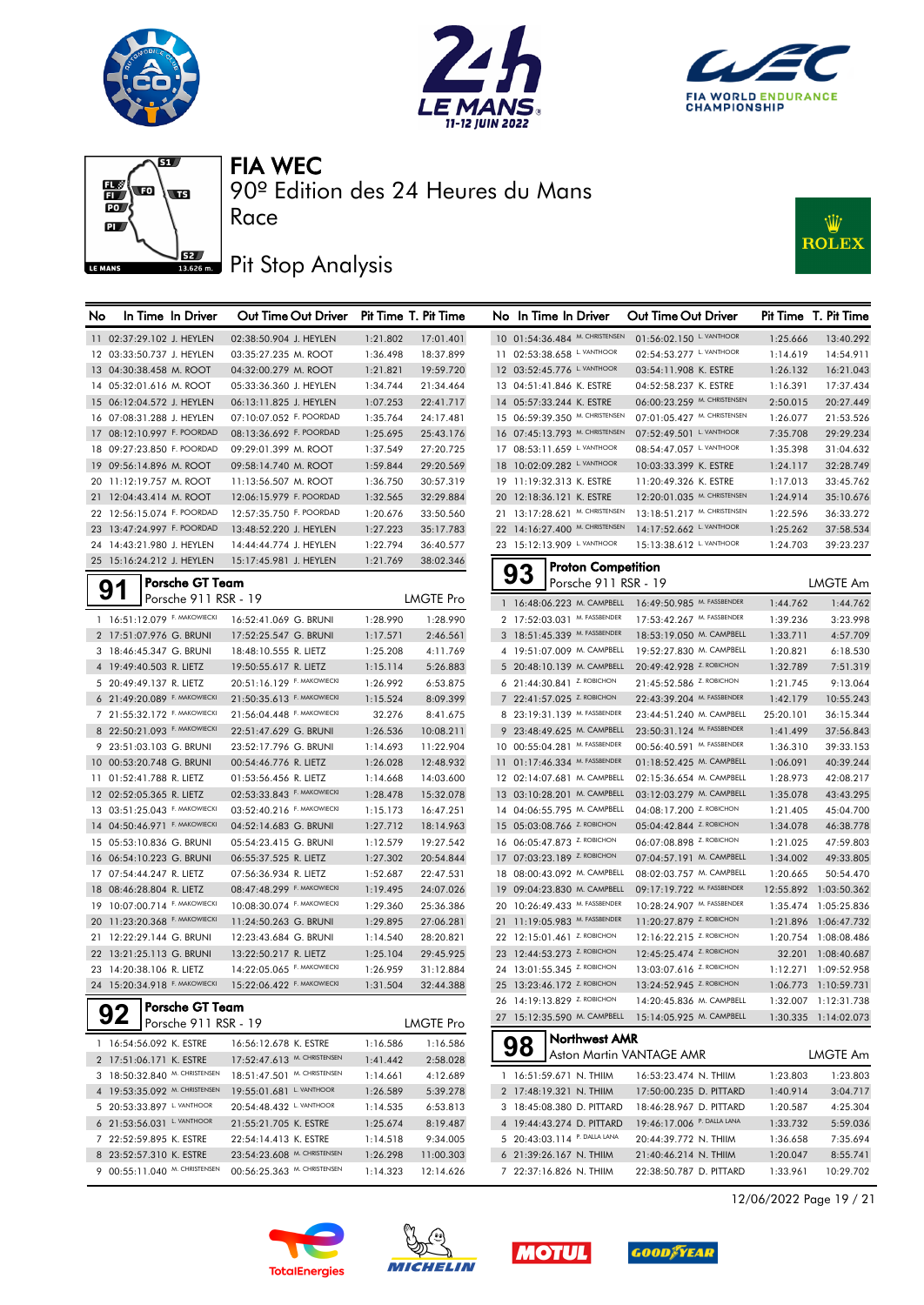







90º Edition des 24 Heures du Mans

# **J**BZ Pit Stop Analysis

Race



| No | In Time In Driver                                      | Out Time Out Driver                                  |          | Pit Time T. Pit Time | No In Time In Driver         |                    | Out Time Out Driver                                   |          | Pit Time T. Pit Time |
|----|--------------------------------------------------------|------------------------------------------------------|----------|----------------------|------------------------------|--------------------|-------------------------------------------------------|----------|----------------------|
|    | 8 23:35:11.724 D. PITTARD                              | 23:36:49.032 D. PITTARD                              | 1:37.308 | 12:07.010            | 7 21:03:54.720 L. DERANI     |                    | 21:05:07.577 L. DERANI                                | 1:12.857 | 8:56.982             |
|    | 9 00:32:49.970 D. PITTARD                              | 00:34:10.061 D. PITTARD                              | 1:20.091 | 13:27.101            | 8 21:47:36.165 L. DERANI     |                    | 21:48:47.943 L. DERANI                                | 1:11.778 | 10:08.760            |
|    | 10 01:30:32.385 D. PITTARD                             | 01:32:06.989 P. DALLA LANA                           | 1:34.604 | 15:01.705            | 9 22:33:14.773 L. DERANI     |                    | 22:34:41.893 O. PLA                                   | 1:27.120 | 11:35.880            |
|    | 11 02:28:41.117 P. DALLA LANA                          | 02:30:15.488 N. THIIM                                | 1:34.371 | 16:36.076            | 10 23:14:50.663 O. PLA       |                    | 23:16:01.146 O. PLA                                   | 1:10.483 | 12:46.363            |
|    | 12 03:25:00.113 N. THIIM                               | 03:26:21.242 N. THIIM                                | 1:21.129 | 17:57.205            | 11 23:25:28.981 O. PLA       |                    | 23:34:51.589 O. PLA                                   | 9:22.608 | 22:08.971            |
|    | 13 04:21:09.505 N. THIIM                               | 04:22:43.150 D. PITTARD                              | 1:33.645 | 19:30.850            | 12 00:17:32.325 O. PLA       |                    | 00:18:46.601 O. PLA                                   | 1:14.276 | 23:23.247            |
|    | 14 05:20:34.346 D. PITTARD                             | 05:21:54.467 D. PITTARD                              | 1:20.121 | 20:50.971            | 13 00:38:36.943 O. PLA       |                    | 00:39:57.566 O. PLA                                   | 1:20.623 | 24:43.870            |
|    | 15 06:21:40.484 D. PITTARD                             | 06:23:19.631 P. DALLA LANA                           | 1:39.147 | 22:30.118            | 14 01:24:32.647 O. PLA       |                    | 01:26:02.172 R. DUMAS                                 | 1:29.525 | 26:13.395            |
|    | 16 07:18:57.362 P. DALLA LANA                          | 07:20:26.597 P. DALLA LANA                           | 1:29.235 | 23:59.353            | 15 02:09:02.269 R. DUMAS     |                    | 02:10:13.956 R. DUMAS                                 | 1:11.687 | 27:25.082            |
|    | 17 08:13:27.386 P. DALLA LANA                          | 08:13:59.527 P. DALLA LANA                           | 32.141   | 24:31.494            | 16 02:53:08.472 R. DUMAS     |                    | 02:54:20.216 R. DUMAS                                 | 1:11.744 | 28:36.826            |
|    | 18 08:17:55.439 P. DALLA LANA                          | 08:19:29.026 N. THIIM                                | 1:33.587 | 26:05.081            | 17 03:37:11.890 R. DUMAS     |                    | 03:38:47.164 L. DERANI                                | 1:35.274 | 30:12.100            |
|    | 19 09:36:50.490 N. THIIM                               | 09:38:14.767 N. THIIM                                | 1:24.277 | 27:29.358            | 18 04:21:36.709 L. DERANI    |                    | 04:22:49.116 L. DERANI                                | 1:12.407 | 31:24.507            |
|    | 20 10:41:12.431 N. THIIM                               | 10:42:45.653 P. DALLA LANA                           | 1:33.222 | 29:02.580            | 19 05:06:07.919 L. DERANI    |                    | 05:07:19.983 L. DERANI                                | 1:12.064 | 32:36.571            |
|    | 21 11:52:31.590 P. DALLA LANA                          | 11:53:56.038 P. DALLA LANA                           | 1:24.448 | 30:27.028            | 20 06:00:42.244 L. DERANI    |                    | 06:02:21.439 O. PLA                                   | 1:39.195 | 34:15.766            |
|    | 22 12:51:10.558 P. DALLA LANA                          | 12:52:48.092 P. DALLA LANA                           | 1:37.534 | 32:04.562            | 21 06:47:09.677 O. PLA       |                    | 06:48:24.731 O. PLA                                   | 1:15.054 | 35:30.820            |
|    | 23 13:18:55.047 P. DALLA LANA                          | 13:20:05.736 D. PITTARD                              | 1:10.689 | 33:15.251            | 22 06:55:37.167 O. PLA       |                    | 06:56:51.173 O. PLA                                   | 1:14.006 | 36:44.826            |
|    | 24 14:14:42.990 D. PITTARD                             | 14:16:17.951 N. THIIM                                | 1:34.961 | 34:50.212            | 23 07:15:25.427 O. PLA       |                    | 07:16:59.956 O. PLA                                   | 1:34.529 | 38:19.355            |
|    | 25 15:11:59.823 N. THIIM                               | 15:13:20.368 N. THIIM                                | 1:20.545 | 36:10.757            | 24 08:01:20.762 O. PLA       |                    | 08:02:32.069 O. PLA                                   | 1:11.307 | 39:30.662            |
|    |                                                        |                                                      |          |                      | 25 08:45:36.690 O. PLA       |                    | 08:46:45.600 O. PLA                                   | 1:08.910 | 40:39.572            |
|    | <b>Hardpoint Motorsport</b><br>99                      |                                                      |          |                      | 26 09:50:18.291 O. PLA       |                    | 09:51:44.708 R. DUMAS                                 | 1:26.417 | 42:05.989            |
|    | Porsche 911 RSR - 19                                   |                                                      |          | <b>LMGTE Am</b>      | 27 10:48:17.211 R. DUMAS     |                    | 10:52:01.329 R. DUMAS                                 | 3:44.118 | 45:50.107            |
|    | 1 16:47:47.957 A. PICARIELLO                           | 16:49:07.537 A. PICARIELLO                           | 1:19.580 | 1:19.580             | 28 11:45:49.118 R. DUMAS     |                    | 11:47:00.682 R. DUMAS                                 | 1:11.564 | 47:01.671            |
|    | 2 17:43:46.269 A. PICARIELLO                           | 17:45:19.090 A. HARYANTO                             | 1:32.821 | 2:52.401             | 29 12:29:32.191 R. DUMAS     |                    | 12:31:03.520 L. DERANI                                | 1:31.329 | 48:33.000            |
|    | 3 18:46:14.780 A. HARYANTO                             | 18:47:37.571 A. HARYANTO                             | 1:22.791 | 4:15.192             | 30 13:17:23.557 L. DERANI    |                    | 13:18:34.591 L. DERANI                                | 1:11.034 | 49:44.034            |
|    | 4 19:51:34.629 A. HARYANTO                             | 19:53:11.897 M. RUMP                                 | 1:37.268 | 5:52.460             | 31 14:00:47.641 L. DERANI    |                    | 14:02:29.334 O. PLA                                   | 1:41.693 | 51:25.727            |
|    | 5 20:49:12.364 M. RUMP                                 | 20:50:31.686 M. RUMP                                 | 1:19.322 | 7:11.782             | 32 14:45:10.869 O. PLA       |                    | 14:46:22.535 O. PLA                                   | 1:11.666 | 52:37.393            |
|    | 6 21:45:31.583 M. RUMP                                 | 21:47:10.230 M. RUMP                                 | 1:38.647 | 8:50.429             | 33 15:30:02.749 O. PLA       |                    | 15:31:10.154 O. PLA                                   | 1:07.405 | 53:44.798            |
|    | 7 22:43:13.786 M. RUMP                                 | 22:44:33.225 A. PICARIELLO                           | 1:19.439 | 10:09.868            |                              | Glickenhaus Racing |                                                       |          |                      |
|    | 8 23:40:26.899 A. PICARIELLO                           | 23:42:01.741 A. PICARIELLO                           | 1:34.842 | 11:44.710            | 09                           |                    | Glickenhaus 007 LMH                                   |          | <b>HYPERCAR</b>      |
|    | 9 00:38:16.601 A. PICARIELLO                           | 00:39:36.094 A. PICARIELLO                           | 1:19.493 | 13:04.203            |                              |                    |                                                       |          |                      |
|    | 10 01:35:25.361 A. PICARIELLO                          | 01:37:00.868 M. RUMP                                 | 1:35.507 | 14:39.710            |                              |                    | 1 16:39:45.582 F. MAILLEUX 16:40:56.197 F. MAILLEUX   | 1:10.615 | 1:10.615             |
|    | 11 02:32:01.233 M. RUMP                                | 02:33:33.117 M. RUMP                                 | 1:31.884 | 16:11.594            |                              |                    | 2 17:23:35.983 F. MAILLEUX 17:24:45.879 F. MAILLEUX   | 1:09.896 | 2:20.511             |
|    | 12 03:28:27.029 M. RUMP                                | 03:30:01.125 M. RUMP                                 | 1:34.096 | 17:45.690            |                              |                    | 3 17:46:13.629 F. MAILLEUX 17:49:13.543 R. WESTBROOK  | 2:59.914 | 5:20.425             |
|    | 13 04:24:55.439 M. RUMP                                | 04:26:15.589 A. PICARIELLO                           | 1:20.150 | 19:05.840            | 4 18:31:49.992 R. WESTBROOK  |                    | 18:33:02.557 R. WESTBROOK                             | 1:12.565 | 6:32.990             |
|    | 14 05:24:38.085 A. PICARIELLO                          | 05:26:12.905 A. PICARIELLO                           | 1:34.820 | 20:40.660            | 5 19:16:30.425 R. WESTBROOK  |                    | 19:17:59.593 R. WESTBROOK                             | 1:29.168 | 8:02.158             |
|    | 15 06:25:13.938 A. PICARIELLO                          | 06:27:39.040 A. PICARIELLO                           | 2:25.102 | 23:05.762            | 6 19:59:14.288 R. WESTBROOK  |                    | 20:00:24.531 R. BRISCOE                               | 1:10.243 | 9:12.401             |
|    | 16 07:22:12.776 A. PICARIELLO                          | 07:23:48.375 A. HARYANTO                             | 1:35.599 | 24:41.361            | 7 20:43:40.767 R. BRISCOE    |                    | 20:45:08.154 R. BRISCOE                               | 1:27.387 | 10:39.788            |
|    | 17 08:20:48.557 A. HARYANTO                            | 08:22:10.563 A. HARYANTO                             | 1:22.006 | 26:03.367            | 8 21:27:46.010 R. BRISCOE    |                    | 21:28:58.929 R. BRISCOE                               | 1:12.919 | 11:52.707            |
|    | 18 09:37:56.525 A. HARYANTO                            | 09:39:40.989 M. RUMP                                 | 1:44.464 | 27:47.831            | 9 22:12:44.772 R. BRISCOE    |                    | 22:14:11.068 F. MAILLEUX                              | 1:26.296 | 13:19.003            |
|    | 19 10:46:54.675 M. RUMP                                | 10:48:39.935 M. RUMP                                 | 1:45.260 | 29:33.091            |                              |                    | 10 22:56:56.460 F. MAILLEUX 22:58:10.695 F. MAILLEUX  | 1:14.235 | 14:33.238            |
|    | 20 11:54:58.714 M. RUMP                                | 12:00:03.736 A. PICARIELLO                           | 5:05.022 | 34:38.113            |                              |                    | 11 23:42:14.968 F. MAILLEUX 23:43:27.802 F. MAILLEUX  | 1:12.834 | 15:46.072            |
|    | 21 12:55:46.907 A. PICARIELLO                          | 12:57:23.647 A. HARYANTO                             | 1:36.740 | 36:14.853            |                              |                    | 12 00:26:26.701 F. MAILLEUX 00:28:01.372 R. WESTBROOK | 1:34.671 | 17:20.743            |
|    |                                                        | 22 13:54:49.277 A. HARYANTO 13:56:14.193 A. HARYANTO | 1:24.916 | 37:39.769            | 13 01:12:49.004 R. WESTBROOK |                    | 01:14:01.080 R. WESTBROOK                             | 1:12.076 | 18:32.819            |
|    | 23 15:01:20.943 A. HARYANTO 15:05:43.987 A. PICARIELLO |                                                      | 4:23.044 | 42:02.813            | 14 01:56:44.491 R. WESTBROOK |                    | 01:57:57.090 R. WESTBROOK                             | 1:12.599 | 19:45.418            |
|    | 24 15:17:19.432 A. PICARIELLO                          | 15:18:13.689 A. PICARIELLO                           | 54.257   | 42:57.070            | 15 02:40:49.662 R. WESTBROOK |                    | 02:42:18.867 R. BRISCOE                               | 1:29.205 | 21:14.623            |
|    | <b>Glickenhaus Racing</b><br>nο                        |                                                      |          |                      | 16 03:25:04.225 R. BRISCOE   |                    | 03:26:16.589 R. BRISCOE                               | 1:12.364 | 22:26.987            |
|    | Glickenhaus 007 LMH                                    |                                                      |          | <b>HYPERCAR</b>      | 17 04:05:18.043 R. BRISCOE   |                    | 04:06:31.308 R. BRISCOE                               | 1:13.265 | 23:40.252            |
|    | 1 16:43:18.240 O. PLA                                  | 16:44:30.101 O. PLA                                  | 1:11.861 | 1:11.861             | 18 04:49:04.779 R. BRISCOE   |                    | 04:50:35.182 F. MAILLEUX                              | 1:30.403 | 25:10.655            |
|    | 2 17:26:58.330 O. PLA                                  | 17:28:10.530 O. PLA                                  | 1:12.200 | 2:24.061             |                              |                    | 19 05:40:06.105 F. MAILLEUX 05:41:17.908 F. MAILLEUX  | 1:11.803 | 26:22.458            |
|    | 3 18:11:16.023 O. PLA                                  | 18:12:52.498 R. DUMAS                                | 1:36.475 | 4:00.536             |                              |                    | 20 06:27:01.370 F. MAILLEUX 06:30:08.077 F. MAILLEUX  | 3:06.707 | 29:29.165            |
|    | 4 18:55:13.666 R. DUMAS                                | 18:56:25.543 R. DUMAS                                | 1:11.877 | 5:12.413             |                              |                    | 21 07:12:48.042 F. MAILLEUX 07:14:15.939 R. WESTBROOK | 1:27.897 | 30:57.062            |
|    | 5 19:35:30.166 R. DUMAS                                | 19:36:35.538 R. DUMAS                                | 1:05.372 | 6:17.785             | 22 07:58:29.444 R. WESTBROOK |                    | 07:59:42.004 R. WESTBROOK                             | 1:12.560 | 32:09.622            |
|    | 6 20:20:06.474 R. DUMAS                                | 20:21:32.814 L. DERANI                               | 1:26.340 | 7:44.125             | 23 08:46:20.956 R. WESTBROOK |                    | 08:47:34.569 R. BRISCOE                               | 1:13.613 | 33:23.235            |









12/06/2022 Page 20 / 21